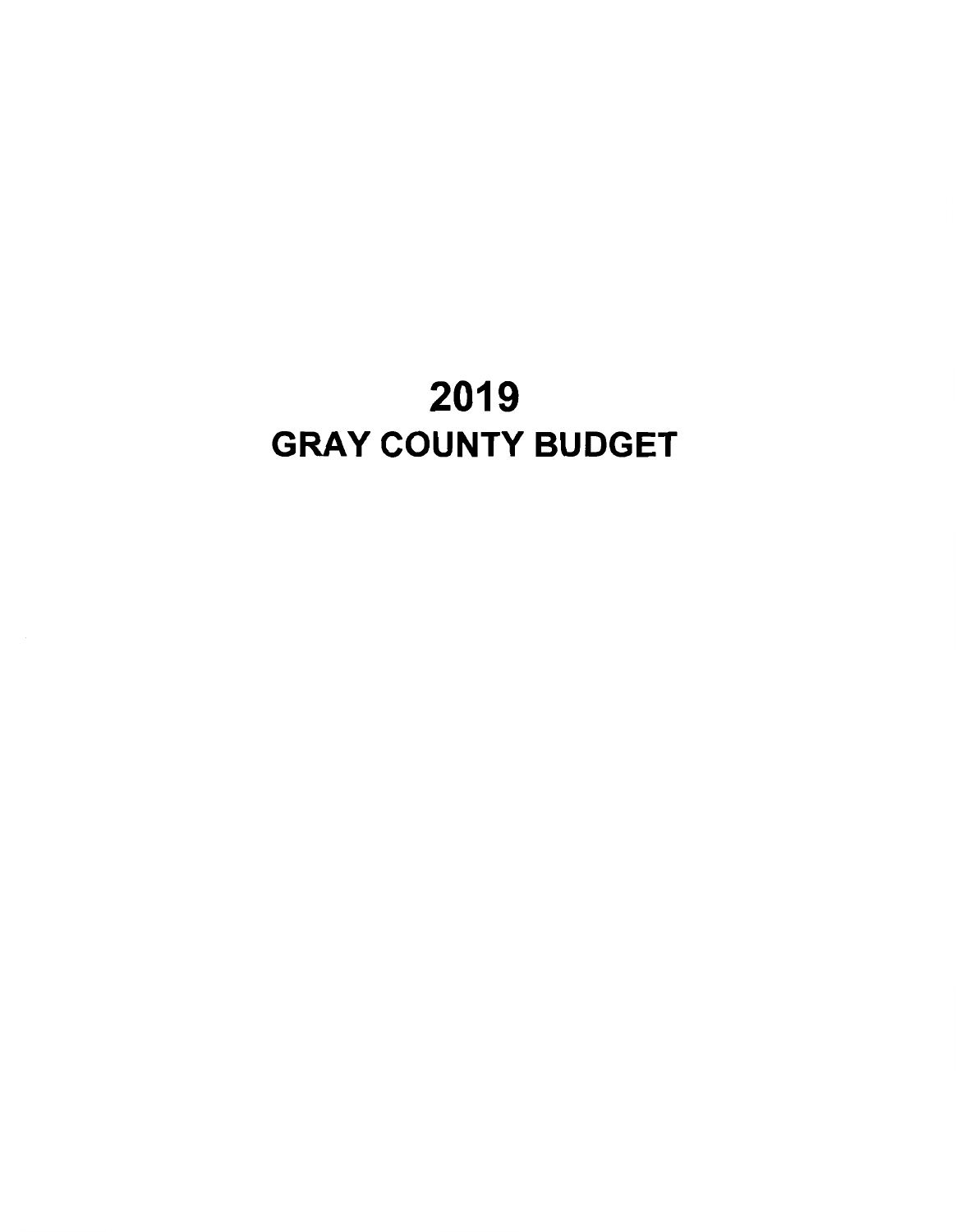# GRAY COUNTY, Texas

# 2019 Budget

This budget will raise more revenue from property taxes than last year's budget by an amount of \$124,692, which is a 1.5 percent increase from last year's budget. The property tax revenue to be raised from new property added to the tax roll this year is \$5,368.

The members of the Gray County Commissioners Court voting on the adoption of the 2019 budget.

FOR: Commissioner #1-Joe Wheeley, Commissioner #2-Gary Willoughby, Commisioner #3-John Mark Baggerman, Commissioner #4-Jeff Haley. AGAINST: Judge Richard Peet.

| 2017    | 2018    |
|---------|---------|
| 0.63726 | 0.64465 |
| 0.61038 | 0.61701 |
| 0.60692 | 0.60962 |
| 0.65546 | 0.66577 |
| 0.00845 | 0.00739 |
|         |         |

The total net outstanding bond debt on October 1, 2018 will be \$325,000.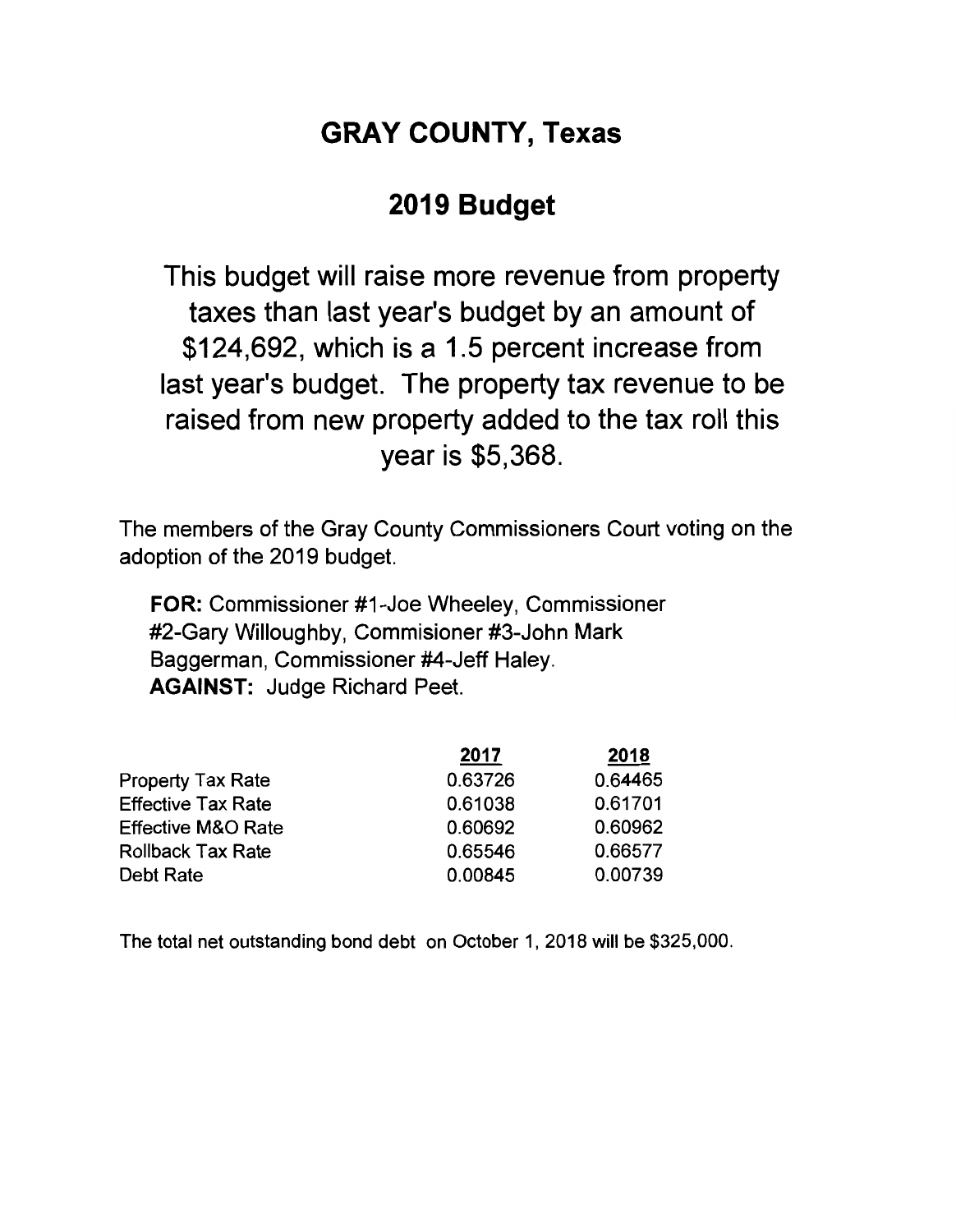# **INDEX TO GRAY COUNTY BUDGET FOR 2019**

|                                            | Ť.    |
|--------------------------------------------|-------|
|                                            | ii.   |
|                                            | iii   |
|                                            | i۷    |
|                                            | v     |
|                                            | 4-38  |
| COUNTY/DISTRICT CLERK RECORDS PRESERVATION | 40    |
|                                            | 42    |
|                                            | 44    |
| RECORDS MANAGEMENT FUND - DISTRICT CLERK   | 46    |
|                                            | 48    |
| RECORDS MANAGEMENT FUND - COUNTY CLERK     | 50    |
|                                            | 52    |
|                                            | 56    |
|                                            | 59-63 |
|                                            | 65    |
|                                            | 68    |
|                                            | 71    |
| PARTIALLY SELF-FUNDED HEALTH INSURANCE     | 73    |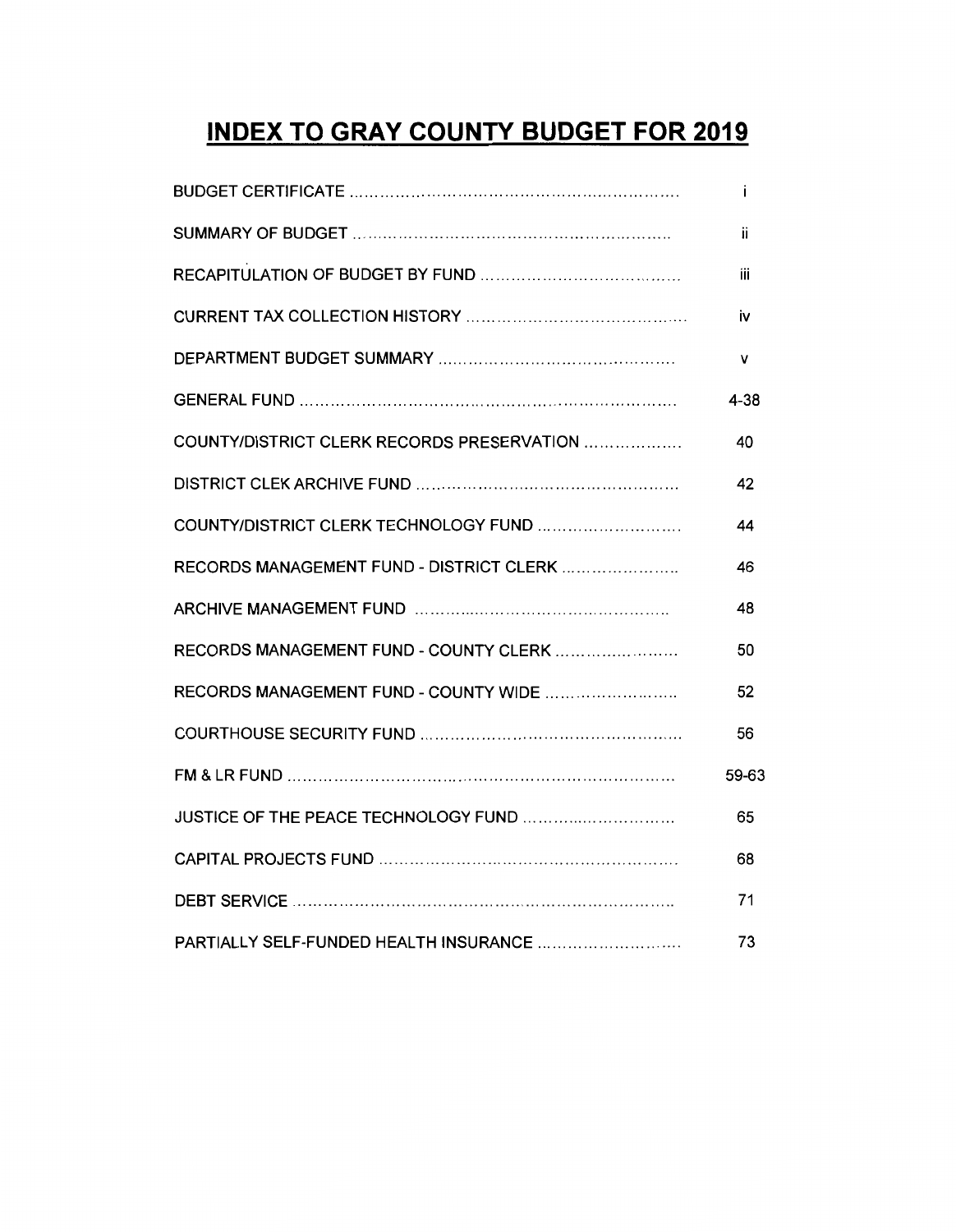### **GRAY COUNTY BUDGET CERTIFICATE**

BUDGET OF GRAY COUNTY, TEXAS. BUDGET YEAR FROM OCTOBER 1, 2018 TO SEPTEMBER 30, 2019.

### THE STATE OF TEXAS COUNTY OF GRAY

We, Richard D. Peet, County Judge; Jeanne Horton, County Clerk; Elaine Morris, County Auditor of Gray County, Texas, do hereby certify that the attached budget is a true and correct copy of the budget of Gray County, Texas, as passed and approved by the Commissioners Court of said county on the 14th day of September, 2018, as the same appears on file in the office of the County Clerk of said county.

German County Judge<br>County Judge<br>County Clerk

<u>rlaine Morris</u> County

Subscribed and sworn to before me, the undersigned authority, this the 28H day of Letter 1, 2018.

 $\overbrace{\hspace{2.5cm}}^{2}$  SANDRA MARTIN f Texas 1.27.201

I

Notary Public, Gray County, Texas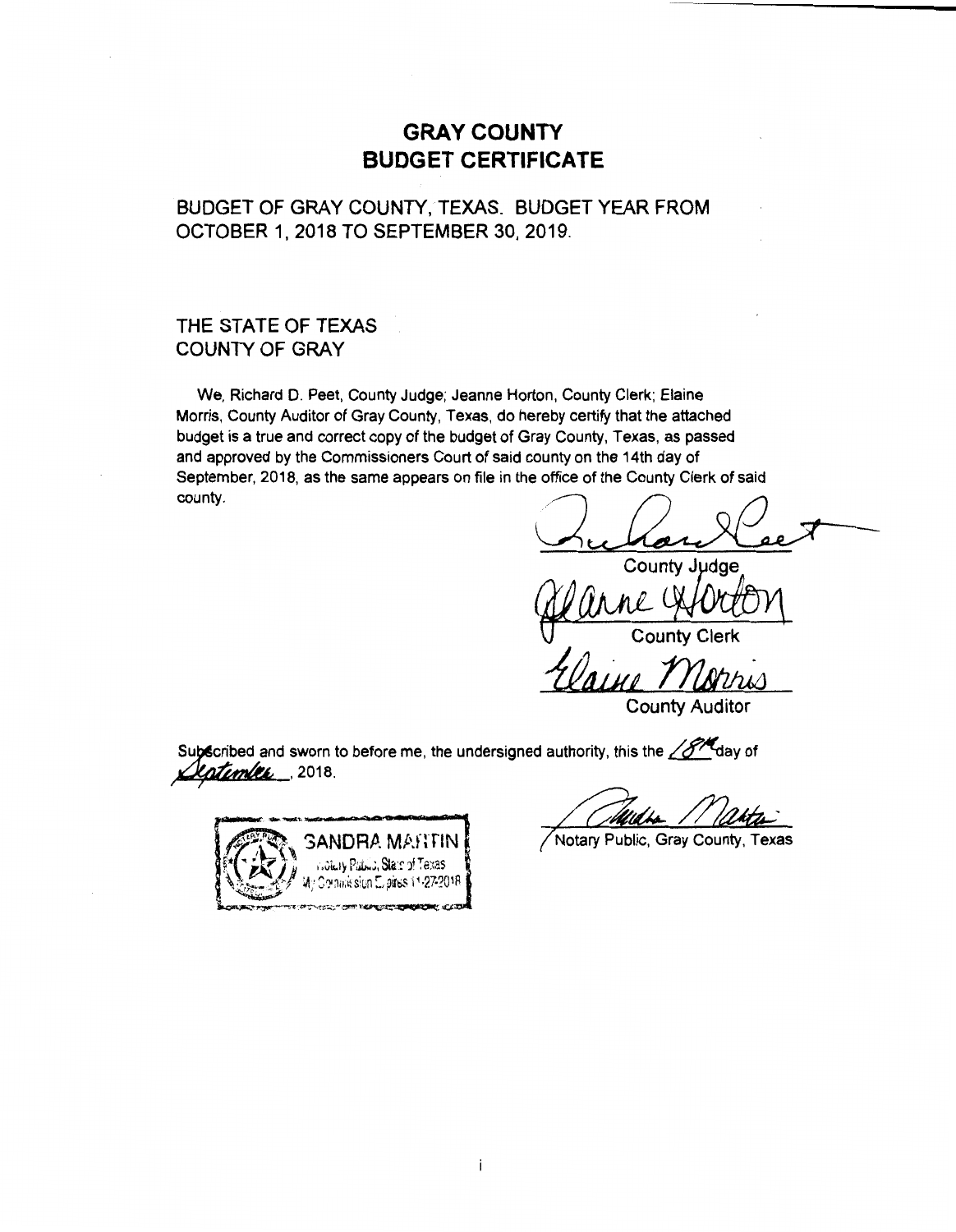### GRAY COUNTY SUMMARY OF BUDGET AS ADOPTED FOR 2019 AND COMPARISON WITH 2015, 2016, 2017 and 2018 FIGURES

|                           | 2015          | 2016          | 2017          | 2018          | 2019          |
|---------------------------|---------------|---------------|---------------|---------------|---------------|
| <b>ITEMS</b>              | <b>BUDGET</b> | <b>BUDGET</b> | <b>BUDGET</b> | <b>BUDGET</b> | <b>BUDGET</b> |
|                           |               |               |               |               |               |
| <b>NET CURRENT</b>        |               |               |               |               |               |
| AD VALOREM TAXES          | 8,137,065     | 8,611,191     | 8,534,960     | 8,777,752     | 9,017,151     |
|                           |               |               |               |               |               |
| <b>DELINQUENT TAXES</b>   | 151,500       | 134,000       | 112,460       | 111,200       | 126,500       |
|                           |               |               |               |               |               |
| <b>OTHER RECEIPTS</b>     | 3,871,619     | 3,555,538     | 3,519,456     | 3,693,091     | 4,612,820     |
|                           |               |               |               |               |               |
| TOTAL RECEIPTS            | 12, 160, 184  | 12,300,729    | 12,166,876    | 12,582,043    | 13,756,471    |
|                           |               |               |               |               |               |
| <b>BEGINNING BALANCES</b> | 3,840,796     | 4,351,856     | 4,279,419     | 5,656,774     | 6,531,986     |
|                           |               |               |               |               |               |
| <b>TOTAL RESOURCES</b>    | 16,000,980    | 16,652,585    | 16,446,295    | 18,238,817    | 20,288,457    |
|                           |               |               |               |               |               |
| <b>TOTAL EXPENDITURES</b> | 13,906,578    | 14,315,727    | 14,027,317    | 14,562,696    | 15,996,650    |
|                           |               |               |               |               |               |
| <b>ENDING BALANCES</b>    | 2,094,402     | 2,336,858     | 2,418,978     | 3,676,121     | 4,291,807     |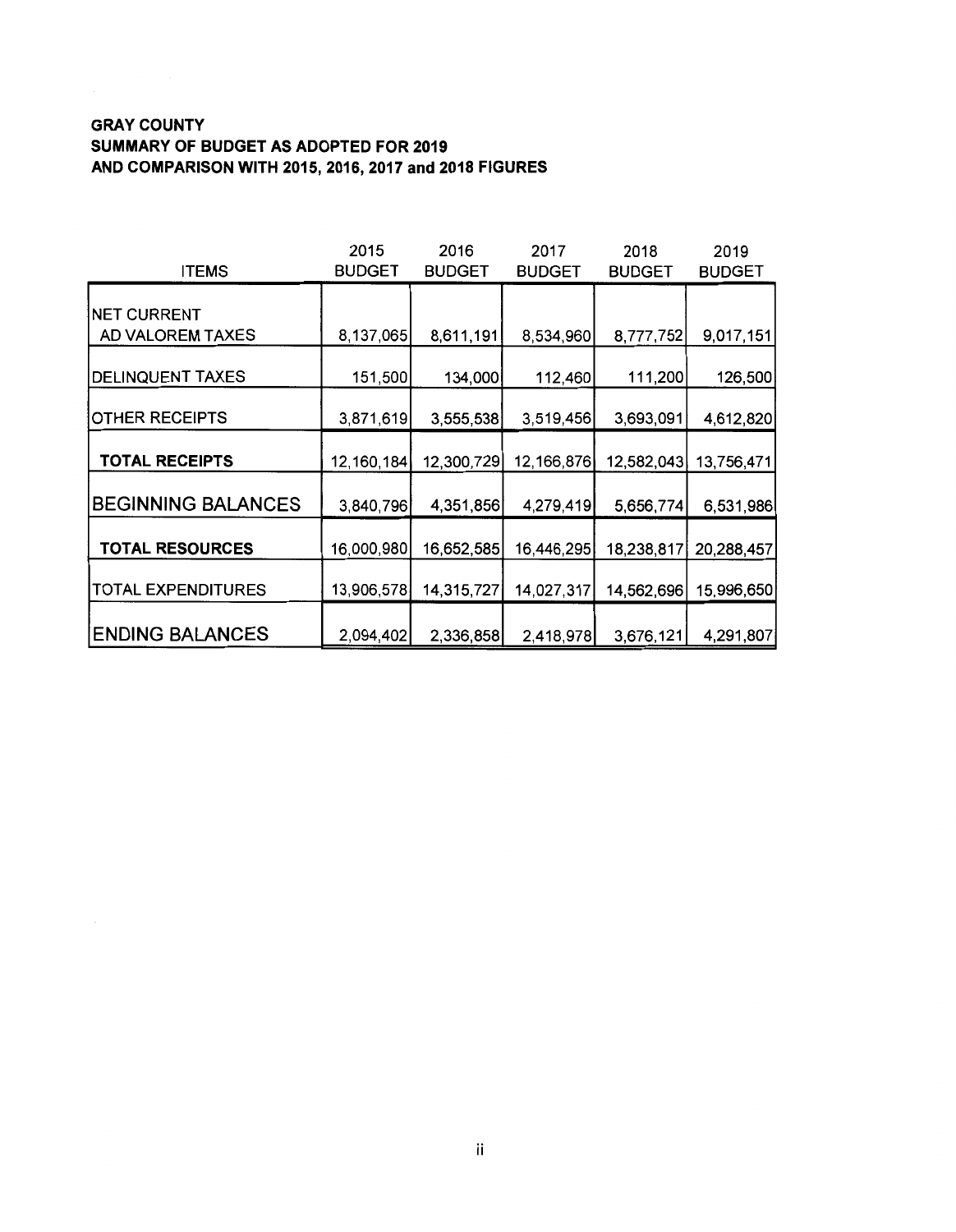#### **GRAY COUNTY RECAPITULATION OF BUDGET BY FUND FOR THE YEAR 2019**

|                             |                |                |                |             |                |                |                | <b>FUND</b>     |                 |           |        |                |                |               |              |
|-----------------------------|----------------|----------------|----------------|-------------|----------------|----------------|----------------|-----------------|-----------------|-----------|--------|----------------|----------------|---------------|--------------|
|                             |                | CC/DC          |                |             | <b>D CLERK</b> | <b>ARCHIVE</b> | <b>CLERK</b>   | <b>COUNTY</b>   | <b>COURT-</b>   |           |        |                |                |               | <b>TOTAL</b> |
|                             |                | <b>RECORDS</b> | <b>D CLERK</b> | CC/DC       | <b>RECORDS</b> | <b>RECORDS</b> | <b>RECORDS</b> | <b>IRECORDS</b> | <b>HOUSE</b>    |           | JP     | <b>CAPITAL</b> | <b>DEBT</b>    | <b>HEALTH</b> | <b>ALL</b>   |
| <b>ITEMS</b>                | <b>GENERAL</b> | PRESERV        | <b>ARCHIVE</b> | <b>TECH</b> | <b>MGMT</b>    | <b>MGMT</b>    | <b>MGMT</b>    | <b>MGMT</b>     | <b>SECURITY</b> | FM & LR   | TECH   | <b>PROJEC</b>  | <b>SERVICE</b> | <b>INS</b>    | <b>FUNDS</b> |
|                             |                |                |                |             |                |                |                |                 |                 |           |        |                |                |               |              |
| <b>TOTAL RECEIPTS</b>       | 9,422,360      | 4,850          | 3,155          | 560         | 1,920          | 25,200         | 27,900         | 8,800           | 11.950          | 2,543,720 | 6,270  | 8,500          | 99.510         | 1,591,776     | 13,756,471   |
|                             |                |                |                |             |                |                |                |                 |                 |           |        |                |                |               |              |
| <b>BEGINNING BALANCES</b>   | 4,477,174      | 48,201         | 21,796         | 5.135       | 16.148         | 97,180         | 111,132        | 87,084          | 76.724          | 233,176   | 4,533  | 914,969        | 12,003         | 426,731       | 6,531,986    |
|                             |                |                |                |             |                |                |                |                 |                 |           |        |                |                |               |              |
| <b>TOTAL RESOURCES</b>      | 13,899,534     | 53,051         | 24.951         | 5,695       | 18,068         | 122.380        | 139.032        | 95,884          | 88.674          | 2,776,896 | 10,803 | 923,469        | 111.513        | 2.018,507     | 20,288,457   |
|                             |                |                |                |             |                |                |                |                 |                 |           |        |                |                |               |              |
| <b>JAPPROVED EXP.</b>       | 10.069.235     | 53,050         | 24,951         | 5.000       | 4,000          | 122.248        | 139,000        | 95,000          | 88,674          | 2,790,979 | 10,800 | 892,200        | 111,513        | 1,590,000     | 15,996,650   |
|                             |                |                |                |             |                |                |                |                 |                 |           |        |                |                |               |              |
| <b>IINTERFUND TRANSFERS</b> | (164, 083)     |                |                |             |                |                |                |                 |                 | 14,083    |        | 150,000        |                |               | $^{\circ}$   |
|                             |                |                |                |             |                |                |                |                 |                 |           |        |                |                |               |              |
| <b>ENDING BALANCES</b>      | 3.666.216      |                |                | 695         | 14,068         | 132            | 32             | 884             | 0               |           |        | 181.269        | $^{\circ}$     | 428,507       | 4,291,807    |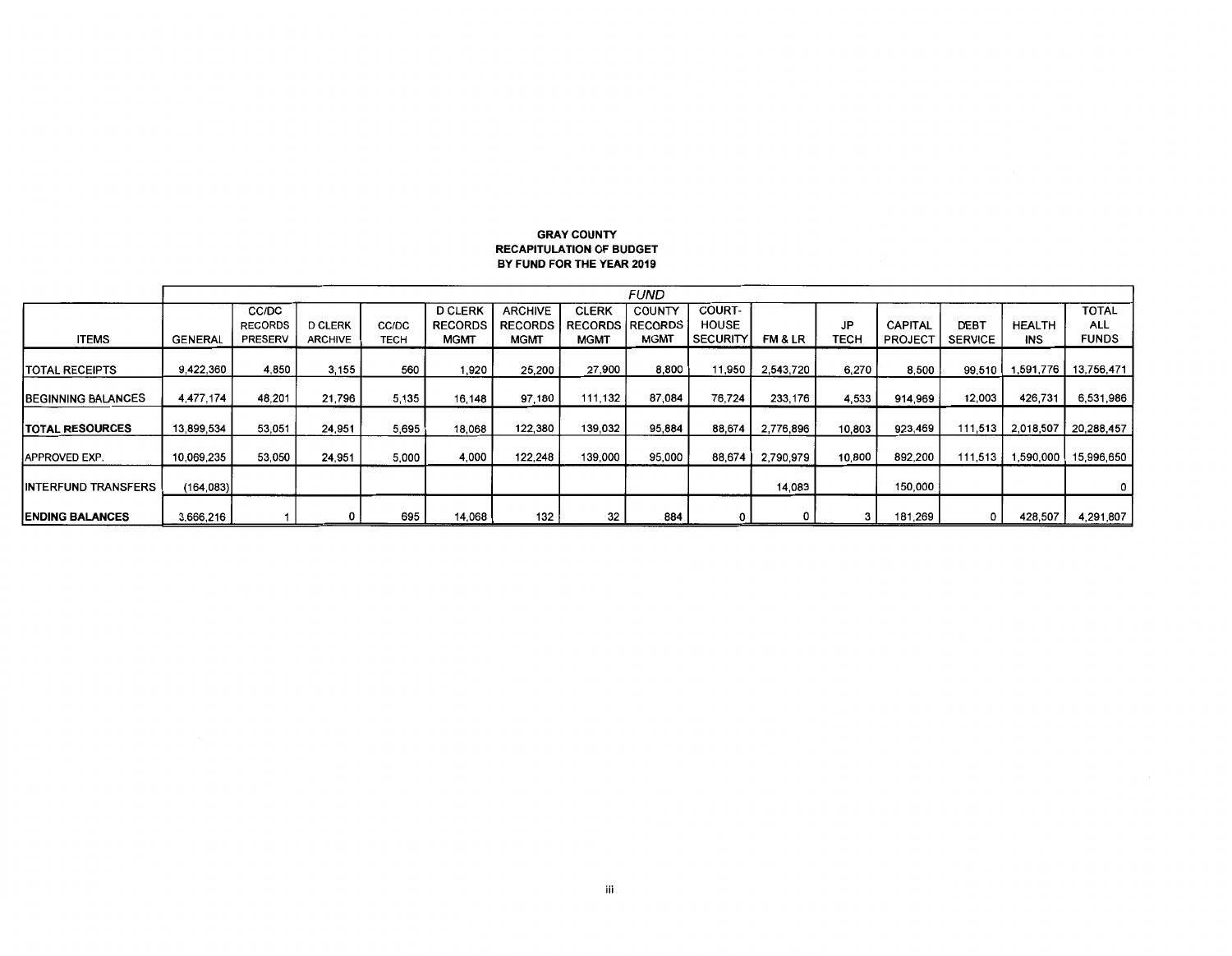## **GRAY COUNTY TAX RATE AND COLLECTION HISTORY COUNTY WIDE LEVIES**

| <b>TAX</b>  |                  | <b>TOTAL</b> | TOTAL         | <b>DELINQUENT</b> |                    |                  |
|-------------|------------------|--------------|---------------|-------------------|--------------------|------------------|
| <b>YEAR</b> | <b>ASSESSED</b>  | <b>TAX</b>   | <b>TAXES</b>  | <b>END OF</b>     | <b>CURRENT</b>     | <b>PERCENT</b>   |
|             | <b>VALUATION</b> | <b>RATE</b>  | <b>LEVIED</b> | <b>YEAR</b>       | <b>COLLECTIONS</b> | <b>COLLECTED</b> |
| 2018        | 1,351,248,397    | 0.64465      | 9,017,151     |                   |                    |                  |
| 2017        | 1,330,394,457    | 0.64072      | 9,157,986     | 240,107           | 8,917,879          | 97.84%           |
| 2016        | 1,426,131,866    | 0.62989      | 8,923,932     | 191,550           | 8,732,382          | 97.85%           |
| 2015        | 1,736,931,430    | 0.52787      | 9,019,216     | 246,693           | 8,772,523          | 97.26%           |
| 2014        | 1,803,713,532    | 0.47928      | 8,568,852     | 275,160           | 8,293,692          | 96.79%           |
| 2013        | 1,755,898,036    | 0.4894       | 8,530,753     | 231,962           | 8,298,791          | 97.26%           |
| 2012        | 1,598,318,491    | 0.4973       | 7,903,803     | 229,457           | 7,674,346          | 97.09%           |
| 2011        | 1,419,141,850    | 0.5296       | 7,507,955     | 198,352           | 7,309,603          | 97.36%           |
| 2010        | 1,514,263,969    | 0.4871       | 7,372,473     | 175,465           | 7,197,008          | 97.62%           |
| 2009        | 1,555,477,282    | 0.481        | 7,478,421     | 160,038           | 7,318,383          | 97.86%           |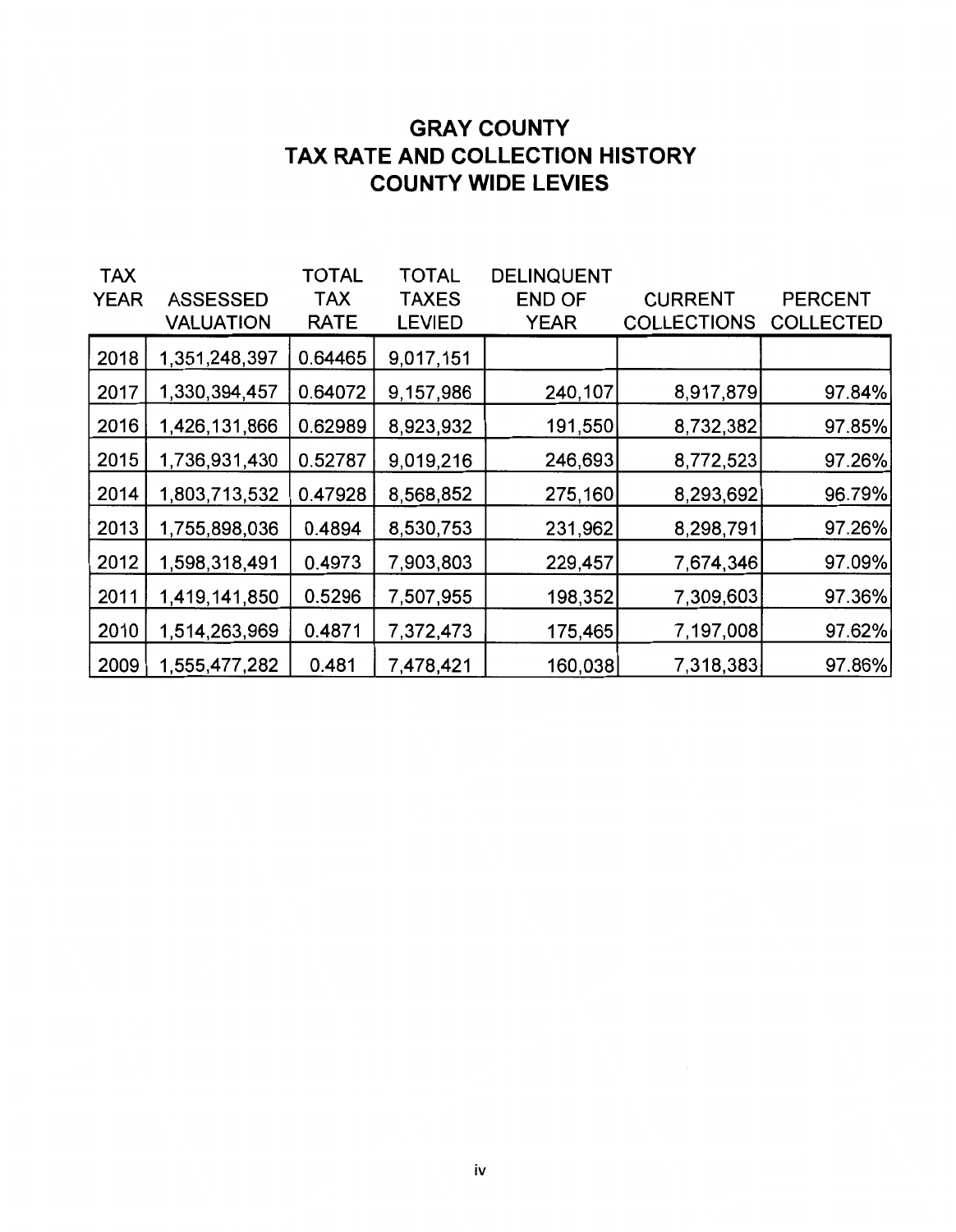#### Gray County 09/14/2018 2019 Budget Department Summary

|                                                           | 2014               | 2015                      | 2016               | 2017               | 2018               | 2019               |                  | Percent        |
|-----------------------------------------------------------|--------------------|---------------------------|--------------------|--------------------|--------------------|--------------------|------------------|----------------|
| Department # and Title                                    | Actual             | Actual                    | Actual             | Actual             | Adopted            | Proposed           | Change           | incr/(decr)    |
| <b>General Fund</b>                                       |                    |                           |                    |                    |                    |                    |                  |                |
| 4 50004 - Law Library                                     | 19,405             | 20,471                    | 21,909             | 3,088              | 8,000              | 5,000              | (3,000)          | $-13.69%$      |
| 5 51000 - County Auditor                                  | 173,050            | 179,702                   | 186,062            | 192,616            | 197,293            | 200,960            | 3,667            | 1.97%          |
| 6 51100 - Building Maint.                                 | 134,757            | 152,069                   | 149,903            | 146,185            | 155,140            | 161,716            | 6,576            | 4.39%          |
| 7 51200 - County Buildings                                | 108,053            | 102,869                   | 105,499            | 106,450            | 140,100            | 139,650            | (450)            | $-0.43%$       |
| 8 51301 - 31st District Court                             | 50,227             | 41,582                    | 51,695             | 53,550             | 59,154             | 62,164             | 3,010            | 5.82%          |
| 9 51302 - 223rd District Court                            | 223,622            | 230,693                   | 238,506            | 245,680            | 256,008            | 266,549            | 10,541           | 4.42%          |
| 10 51303 - Miscellaneous Court                            | 321,173            | 291,931                   | 309,012            | 382,201            | 393,875            | 393,875            | 0                | 0.00%          |
| 11 51320 - Jury                                           | 10,563             | 7,259                     | 15,812             | 11,898             | 18,300             | 18,100             | (200)            | $-1.26%$       |
| 12 51325 - Elections Admin                                | 74,255             | 81,548                    | 91,960             | 81,309             | 97,991             | 103,925            | 5,934            | 6.45%          |
| 13 51330- Emergency Mgmt                                  | 9,448              | 13,651                    | 9,599              | 7,419              | 17,359             | 17,359             | 0                | 0.00%          |
| 14 51500 - Highway Patrol                                 | 48,534             | 49,527                    | 51,814             | 52,735             | 53,419             | 53,849             | 430              | 0.83%          |
| 15 51601 - Perry Lefors Airport                           | 52,003             | 55,604                    | 54,786             | 53,192             | 75,151             | 97,101             | 21,950           | 40.06%         |
| 16 51602 - McLean Airport                                 | 615                | 512                       | 20,264             | 1,954              | 2,700              | 51,000             | 48,300           | 238.35%        |
| 51900 - Veterans' Service                                 | 19,763             | 13,335                    | 0                  | 0                  | 0                  | 0                  | 0                |                |
| 17 52000 - Exension Service                               | 119,934            | 96,359                    | 109,416            | 115,111            | 126,276            | 128,522            | 2,246            | 2.05%          |
| 18 52100 - WDL Museum<br>19 52200 - General Misc.         | 118,641            | 132,275                   | 142,629            | 133,047            | 143,379            | 143,611            | 232              | 0.16%<br>7.56% |
|                                                           | 1,425,107          | 1,181,340                 | 1,276,916          | 1,250,693          | 1,443,415          | 1,539,935          | 96,520           | 0.60%          |
| 21 53000 - Tax Assessor/Coll<br>22 53100 - District Clerk | 570,600            | 584,835                   | 616,863<br>321,985 | 610,407<br>328,395 | 597,982            | 601,671            | 3,689<br>11,543  | 3.58%          |
| 23 53200 - County Clerk                                   | 309,793<br>276,809 | 304,809<br>303,316        | 312,192            | 288,062            | 350,621<br>355,765 | 362,164<br>361,217 | 5,452            | 1.75%          |
| 24 53300 - Sheriff Administration                         | 1,262,711          | 1,328,114                 | 1,417,506          | 1,430,251          | 1,589,963          | 1,768,230          | 178,267          | 12.58%         |
| 26 53301 - Sheriff Jail                                   | 1,596,599          | 1,593,513                 | 1,989,950          | 1,803,277          | 1,863,513          | 1,993,710          | 130,197          | 6.54%          |
| 27 53400 - County Judge                                   | 155,840            | 164,019                   | 180,097            | 181,514            | 189,555            | 196,470            | 6,915            | 3.84%          |
| 28 53500 - County Attorney                                | 154,852            | 155,981                   | 160,435            | 163,086            | 165,776            | 180,065            | 14,289           | 8.91%          |
| 30 53600 - County Treasurer                               | 135,812            | 140,405                   | 145,413            | 145,756            | 155,201            | 162,230            | 7,029            | 4.83%          |
| 31 53700 - District Attorney                              | 301,146            | 325,382                   | 348,744            | 317,494            | 366,389            | 368,807            | 2,418            | 0.69%          |
| 32 53801 - Justice of the Peace #1                        | 105,394            | 110,821                   | 114,611            | 117,467            | 125,330            | 143,413            | 18,083           | 15.78%         |
| 33 53802 - Justice of the Peace #2                        | 115,156            | 118,636                   | 115,726            | 116,869            | 126,167            | 186,145            | 59,978           | 51.83%         |
| 34 53804 - Justice of the Peace #4                        | 69,063             | 73,613                    | 75,252             | 64,663             | 75,276             | 16,656             | (58, 620)        | -77.90%        |
| 36 53901 - Constable #1                                   | 48,461             | 49,097                    | 83,522             | 54,711             | 65,550             | 71,514             | 5,964            | 7.14%          |
| 37 53902 - Constable #2                                   | 84,483             | 60,050                    | 59,514             | 60,624             | 69,686             | 72,921             | 3,235            | 5.44%          |
| 38 54100 - State Indigent Health                          | 105,085            | 87,966                    | 67,377             | 73,024             | 200,706            | 200,706            | 0                | 0.00%          |
| <b>Total General Fund</b>                                 | 8,200,954          | 8,051,284                 | 8,844,967          | 8,592,729          | 9,485,040          | 10,069,235         | 584,195          | 6.60%          |
| 40 #5 CC/DC Rec Preservation                              | 0                  | 0                         | 0                  | 0                  | 45,000             | 53,050             | 8,050            |                |
| 42 #6 DC Archive Fund                                     | 0                  | 0                         | 0                  | 1,781              | 20,236             | 24,951             | 4,715            |                |
| 44 #7 CC/DC Technology Fund                               | 0                  | 0                         | 0                  | 0                  | 5,000              | 5,000              | 0                |                |
| 46 #8 Rec Mgmt Dist Clerk                                 | 0                  | 0                         | 0                  | 8,928              | 22,000             | 4,000              | (18,000)         |                |
| 48 #9 Archive Records Mgmt                                | 0                  | 2,560                     | 54,893             | 21,191             | 141,248            | 122,248            | (19,000)         |                |
| 50 #10 Clerk Records Mgmt                                 | 23,218             | 15,244                    | 16,513             | 14,700             | 106,000            | 139,000            | 33,000           |                |
| 52 #11 County Records Mgmt                                | 391                | 0                         | 60                 | 50                 | 80,000             | 95,000             | 15,000           |                |
| 54 #12 Courthouse Security                                | 3,326              | 35,430                    | 66,603             | 926                | 55,000             | 88,674             | 33,674           |                |
| <b>ROAD &amp; BRIDGE</b>                                  |                    |                           |                    |                    |                    |                    |                  |                |
| 59 50002 - FM & LR General                                | 1,705              | 1,063                     | 1,562              | 6,494              | 18,554             | 34,629             | 16,075           | 247.52%        |
| 60 50100 - R & B #1                                       | 659,772            | 442,491                   | 407,825            | 402,610            | 441,149            | 658,481            | 217,332          | 53.29%         |
| 61 50200 - R & B #2                                       | 641,215            | 875,690                   | 799,248            | 578,148            | 661,013            | 637,712            | (23, 301)        | $-2.92%$       |
| 62 50300 - R & B #3                                       | 453,683            | 633,740                   | 479,639            | 489,556            | 527,093            | 813,873            | 286,780          | 59.79%         |
| 63 50400 - R & B #4                                       | 362,448            | 657,267                   | 467,877            | 416,795            | 542,235            | 646,284            | 104,049          | 22.24%         |
| Total FM & LR Fund                                        | 2,118,823          | 2,610,251                 | 2,156,151          | 1,893,603          | 2,190,044          | 2,790,979          | 600,935          | 27.87%         |
| 65 #38 - Technology Fund<br>68 #50 - Capital Projects     | 0<br>529,849       | 8,230                     | 10,040             | 9,230              | 6,900<br>758,200   | 10,800<br>892,200  | 3,900<br>134,000 |                |
| 71 #52 - Debt Service                                     | 113,224            | 169,020<br>110,953        | 21,021<br>108,683  | 23,616<br>111,353  | 108,963            | 111,513            | 2,550            |                |
| #94 - WDLM Special                                        | 0                  | 0                         | 0                  | 3,420              | 20,000             | 0                  | (20,000)         |                |
|                                                           |                    |                           |                    |                    |                    |                    |                  |                |
| 73 #99 - Health Insurance                                 | 1,189,129          | 1,672,197                 | 1,714,312          | 1,669,120          | 1,519,600          | 1,590,000          | 70,400           |                |
| <b>Total Gray Co Expenditures</b>                         |                    | \$12,178,914 \$12,675,169 | \$12,993,243       | \$12,350,647       | \$14,563,231       | \$15,996,650       |                  |                |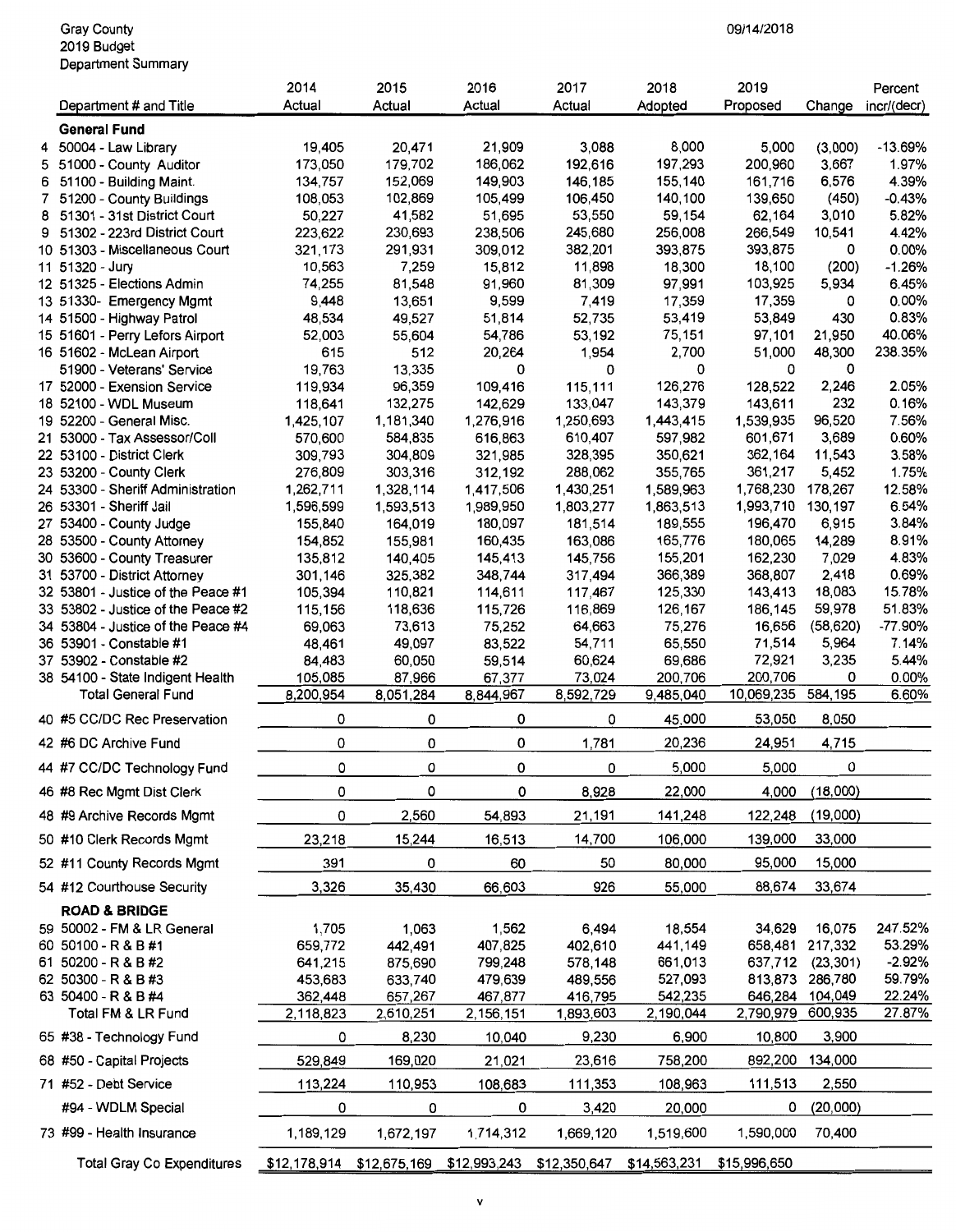BUDGET 19- FY 2018-2019 BUDGET

FUND 01 GENERAL FUND

ITEMS PRINTED: ANNUAL BUDGET AMOUNTS

PAGE: 1

| ACCOUNT NO#  | ===== ACCOUNT NAME ======      | ANNUAL BUDGET  |
|--------------|--------------------------------|----------------|
|              |                                |                |
| 01 -41101    | CURRENT AD VALOREM TAXES       | 7,938,580.00CR |
| 01 -41102    | RENDITION PENALTY              | 14,000.00CR    |
| $01 - 41104$ | DELINQUENT AD VALOREM TAXES    | 115,000.00CR   |
| 01 -41105    | PAYMENT IN LIEU OF TAXES       | 214,083.00CR   |
| 01 -42140    | <b>BINGO PERMIT</b>            | 0.00           |
| 01 -42221    | STATE LIQUOR FEES              | 7,500.00CR     |
| 01 -43309    | MCLEAN AIRPORT LAND RENT       | 0.00           |
| 01 -43310    | ANNEX OFFICE RENT              | 38,441.00CR    |
| 01 -43311    | RENT - PAVILION & AG BARN      | 0.00           |
| 01 -43312    | RENT - ANNEX MEETING ROOM      | 0.00           |
| 01 -43313    | RENT - WDLM MEETING ROOM       | 0.00           |
| 01 -43314    | RENT - AIRPORT HANGAR & PROP   | 20,000.00CR    |
| 01 -43315    | OIL & GAS ROYALTIES            | 0.00           |
| 01 -44304    | JAIL PAY PHONE COMMISSION      | 28,000.00CR    |
| 01 -44400    | COMMISSION-ST COURT COSTS      | 25,000.00CR    |
| 01 -44503    | ELECTION REVENUE               | 0.00           |
| 01 -44504    | ELECTION RENTAL REVENUE        | 0.00           |
| 01 -45201    | FINES & FORFEITURES            | 145,000.00CR   |
| $01 - 45202$ | STENO FEES                     | 3,000.00CR     |
| 01 -45204    | LAW LIBRARY FEES COLLECTED     | 8,000.00CR     |
| 01 -45206    | TRIAL FEES COLLECTED           | 0.00           |
| 01 -45207    | JUDICIAL EDUC FEES COLLECTED   | 750.00CR       |
| 01 -45210    | CHILD SAFETY COURT COST        | 300.00CR       |
| $01 - 45211$ | HOT CHECK FILING FEES          | 0.00           |
| 01 -45212    | VITAL STATISITICS PRESERVATION | 1,200.00CR     |
| 01 -45213    | ADULT SEAT BELT FINES          | 0.00           |
| 01 -45325    | FISCAL SERVICES FEE - AUDITOR  | 900.00CR       |
| $01 - 45501$ | TAX A/C - FEES OF OFFICE       | 85,000.00CR    |
| 01 -45502    | DISTRICT CLERK -FEES OF OFFICE | 45,000.00CR    |
| 01 -45503    | COUNTY CLERK - FEES OF OFFICE  | 105,000.00CR   |
| $01 - 45504$ | SHERIFF - FEES OF OFFICE       | 65,000.00CR    |
| $01 - 45505$ | COUNTY JUDGE -FEES OF OFFICE   | 300.00CR       |
| $01 - 45506$ | COUNTY ATTY - FEES OF OFFICE   | 5,500.00CR     |
| 01 -45507    | D.A. - FEES OF OFFICE          | 0.00           |
| 01 -45508    | JP #1 - FEES OF OFFICE         | 5,000.00CR     |
| 01 -45509    | JP #2 - FEES OF OFFICE         | 20,000.00CR    |
| 01 -45510    | JP #4 - FEES OF OFFICE         | 0.00           |
| $01 - 45511$ | CONST #1 - FEES OF OFFICE      | 7,000.00CR     |
| 01 -45512    | CONST #2 - FEES OF OFFICE      | 9,000.00CR     |
| $01 - 45514$ | CONST #4 - FEES OF OFFICE      | 0.00           |
| $01 - 45602$ | CONTRACT TAX COLLECTION FEES   | 43,118.00CR    |
| $01 - 46201$ | COURT INITIATED GUARDIANSHIP   | 1,500.00CR     |
| 01 -46202    | INDIGENT DEFENSE-HB1267        | 100.00CR       |
| 01 -46203    | <b>JURY FEES COLLECTED</b>     | 475.00CR       |
| 01 -46204    | STATE JURY REIMBURSEMENT       | 0.00           |
| 01 -46515    | WRITE-IN CANDIDATE FILING FEES | 0.00           |
| 01 -46601    | FAX & PRINTER FEES - TAX $A/C$ | 0.00           |
|              |                                |                |

PAGE TOTAL: 8,951,747.00CR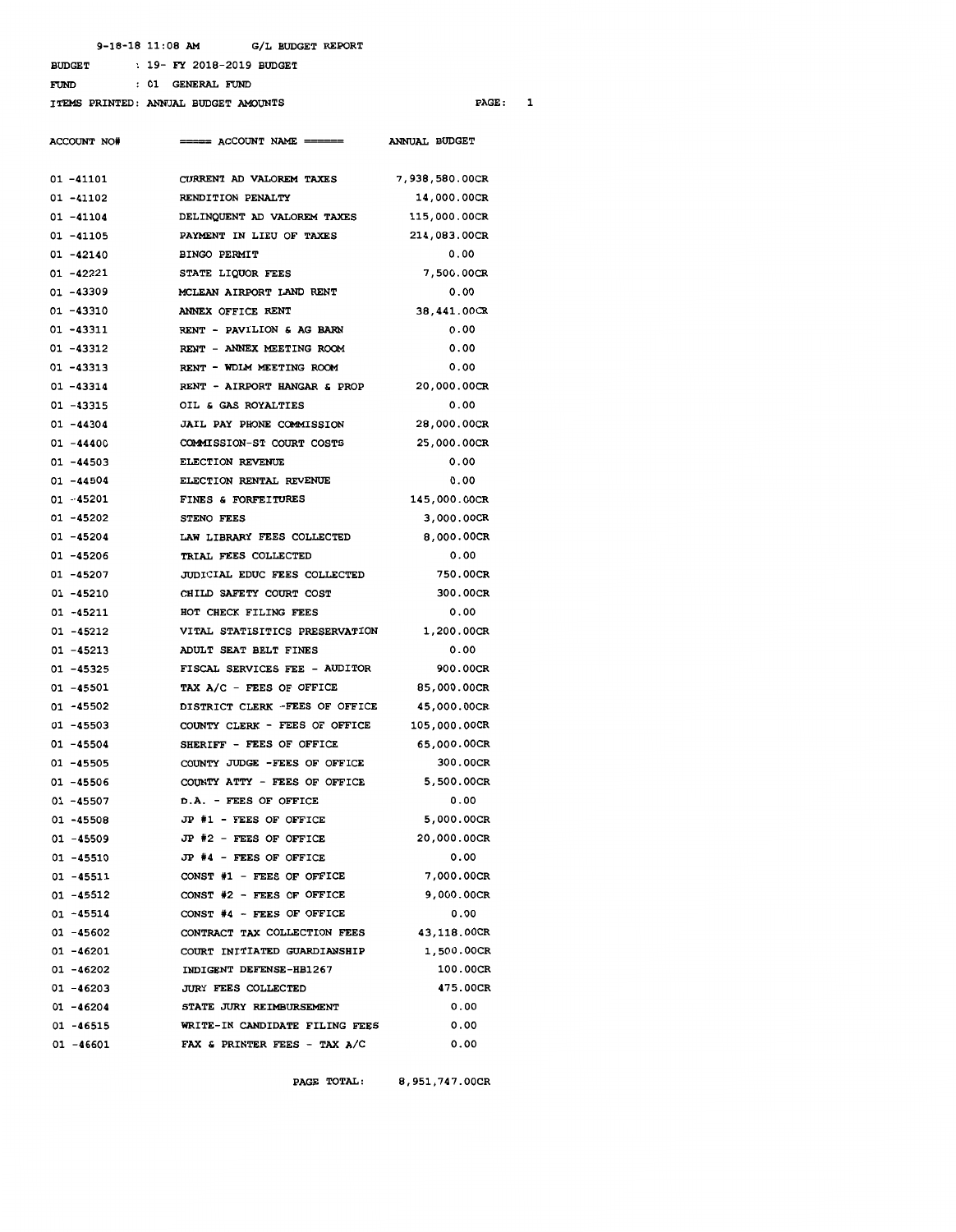BUDGET 19- FY 2018-2019 BUDGET

FUND 01 GENERAL FUND

ITEMS PRINTED: ANNUAL BUDGET AMOUNTS

PAGE: 2

| ACCOUNT NO#  | ====== ACCOUNT NAME =======                               | <b>ANNUAL BUDGET</b>  |
|--------------|-----------------------------------------------------------|-----------------------|
|              |                                                           |                       |
| 01 -46706    | CITY OF PAMPA - JAIL CONTRACT                             | 75,000.00CR           |
| 01 -46711    | US TREAS/PMT FEDERAL LANDS                                | 0.00                  |
| 01 -46712    | REPORTING REWARD - INMATE                                 | 0.00                  |
| 01 -46713    | JUVENILE DELINQUENT PREVENTION                            | 0.00                  |
| 01 -46903    | SALE OF VOTERS LIST/MISC FEES                             | 0.00                  |
| 01 -46909    | SALE OF USED ASSETS                                       | 0.00                  |
| 01 -46911    | STATE TOBACCO SETTLEMENT                                  | 5,600.00CR            |
| $01 - 46995$ | VOTER REGISTRAR CHAP 19 FNDS                              | 0.00                  |
| 01 -46997    | INDIGENT DEFENSE GRANT REV                                | 22,000.00CR           |
| 01 -46998    | MISCELLANEOUS GRANT INCOME                                | 115,304.00CR          |
| Permanent    | 2018-2019: Kologic COPsync incident-based reporting       |                       |
|              | software. \$80,100 Governor's Office grant.               |                       |
| Current Year | Additional funding source for COPsync \$27,000 for SO and |                       |
|              | \$4,102 for Constable 163 and \$4,102 Constable 264.      |                       |
| 01 -46999    | MISCELLANEOUS REVENUE                                     | 5,000.00CR            |
| 01 -47300    | INTEREST-ICS-HAPPY ST. BANK                               | 40,000.00CR           |
| 01 -47301    | DEPOSITORY INTEREST                                       | 0.00                  |
| 01 -47302    | TEXPOOL INTEREST                                          | 0.00                  |
| $01 - 47305$ | FICA INVESTMENTS-INTEREST                                 | 5,000.00CR            |
| 01 -48601    | JUDICIARY SUPPLEMENT-EXCESS                               | 0.00                  |
| 01 -48602    | DA SUPPLEMENT                                             | 4,200.00CR            |
| $01 - 48603$ | STATE SUPPLEMENT - CO. JUDGE                              | 25,000.00CR           |
| 01 -48604    | STATE SALARY SUPPL - CO. ATTY                             | 23,333.00CR           |
| 01 -48605    | ATTY GEN CHILD SUPPORT REIMB                              | 0.00                  |
| 01 -48610    | PAUPER BURIAL REIMBURSEMENT                               | 0.00                  |
| 01 -48611    | SIHC REIMBURSEMENTS                                       | 0.00                  |
| 01 -48700    | MISC SO XPORT REIMBURSEMENT                               | 0.00                  |
| 01 -48701    | STATE COMPTROLLER - D.A.                                  | <b>1,380.00CR</b>     |
|              | Permanent ASSISTANT DA LONGEVITY                          |                       |
| 01 -48702    | STATE REIMB - PRISONER XPORT                              | 10,000.00CR           |
| 01 -48703    | INMATE REIMB. - ST, CO, INDIV                             | 0.00                  |
| 01 -48704    | PROBATIONER REIMB - TRAVEL                                | 0.00                  |
| 01 -48705    | LEOSE ALLOCATION                                          | 0.00                  |
| 01 -48706    | INMATE MEDICAL REIMBURSEMENT                              | 1,200.00CR            |
| 01 -48707    | <b>JAILER MEALS-SHERIFF</b>                               | 0.00                  |
| 01 -48709    | DA-4-COUNTY APPROPRIATION                                 | 130,000.00CR          |
| 01 -48720    | JOINT EA REIMBURSEMENT                                    | 0.00                  |
| 01 -48900    | RESTITUTION, REFUNDS & REIMB 7,596.00CR                   |                       |
| 01 -48902    | CAPITAL LEASE PROCEEDS                                    | 0.00                  |
| 01 -48909    | INSURANCE CLAIM RECEIPTS                                  | 0.00                  |
| 01 -48910    | INSURANCE REFUNDS                                         | 0.00                  |
|              | PAGE TOTAL:                                               | 470,613.00CR          |
|              |                                                           | TOTAL: 9,422,360.00CR |
|              | <b>TOTAL REVENUES:</b>                                    | 9,422,360.00CR        |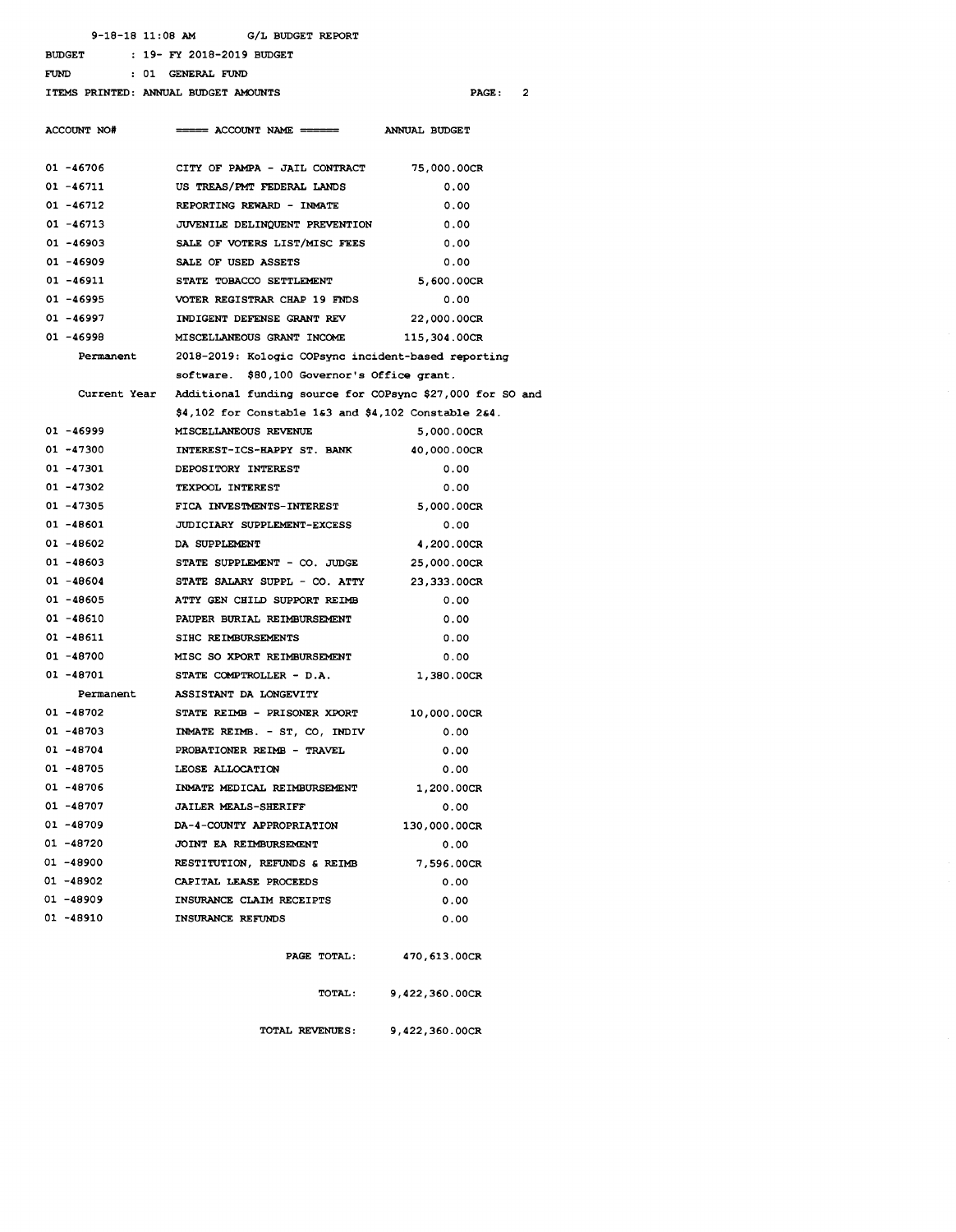|                    | 9-18-18 11:08 AM<br>G/L BUDGET REPORT                                        |               |
|--------------------|------------------------------------------------------------------------------|---------------|
| <b>BUDGET</b>      | $: 19 - FY 2018 - 2019$ BUDGET                                               |               |
| <b>FUND</b>        | : 01 GENERAL FUND                                                            |               |
|                    | ITEMS PRINTED: ANNUAL BUDGET AMOUNTS                                         | PAGE:         |
|                    |                                                                              |               |
| <b>ACCOUNT NO#</b> | $\Rightarrow \Rightarrow$ ACCOUNT NAME $\Rightarrow \Rightarrow \Rightarrow$ | ANNUAL BUDGET |
|                    |                                                                              |               |
| DEPT NO: 0000      | OTHER SOURCES & USES                                                         |               |
|                    |                                                                              |               |

01 -50000 TRANSFERS OUT 164,083.00 Permanent ANNUAL TRANSFER OF \$150,000 TO CAPITAL PROJECTS FUND.

 $\ddot{\phantom{0}}$ 

PAGE TOTAL: 164,083.00

3

DEPT TOTAL: 164,083.00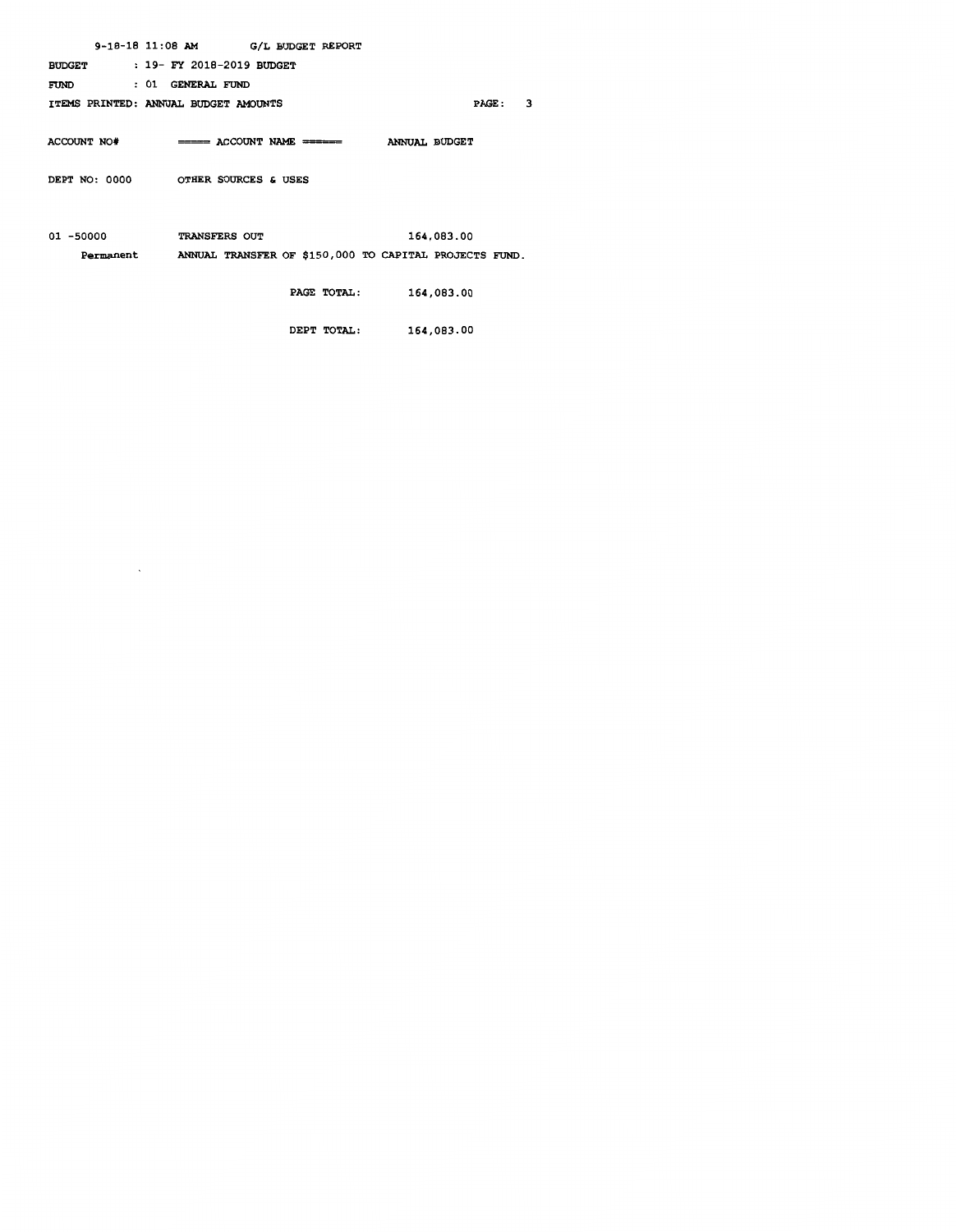|               | $9-18-18$ 11:08 AM G/L BUDGET REPORT |                         |                   |
|---------------|--------------------------------------|-------------------------|-------------------|
| <b>BUDGET</b> | : 19- FY 2018-2019 BUDGET            |                         |                   |
| FUND          | : 01 GENERAL FUND                    |                         |                   |
|               | ITEMS PRINTED: ANNUAL BUDGET AMOUNTS |                         | <b>PAGE:</b><br>4 |
| ACCOUNT NO#   | $\equiv$ ===== ACCOUNT NAME ======   | ANNUAL BUDGET           |                   |
| DEPT NO: 0004 | <b>LAW LIBRARY</b>                   |                         |                   |
|               | 01 -50004-5410 LAW LIBRARY EXPENSES  | 5,000.00                |                   |
|               |                                      | PAGE TOTAL:<br>5,000.00 |                   |
|               |                                      | 5,000.00<br>DEPT TOTAL: |                   |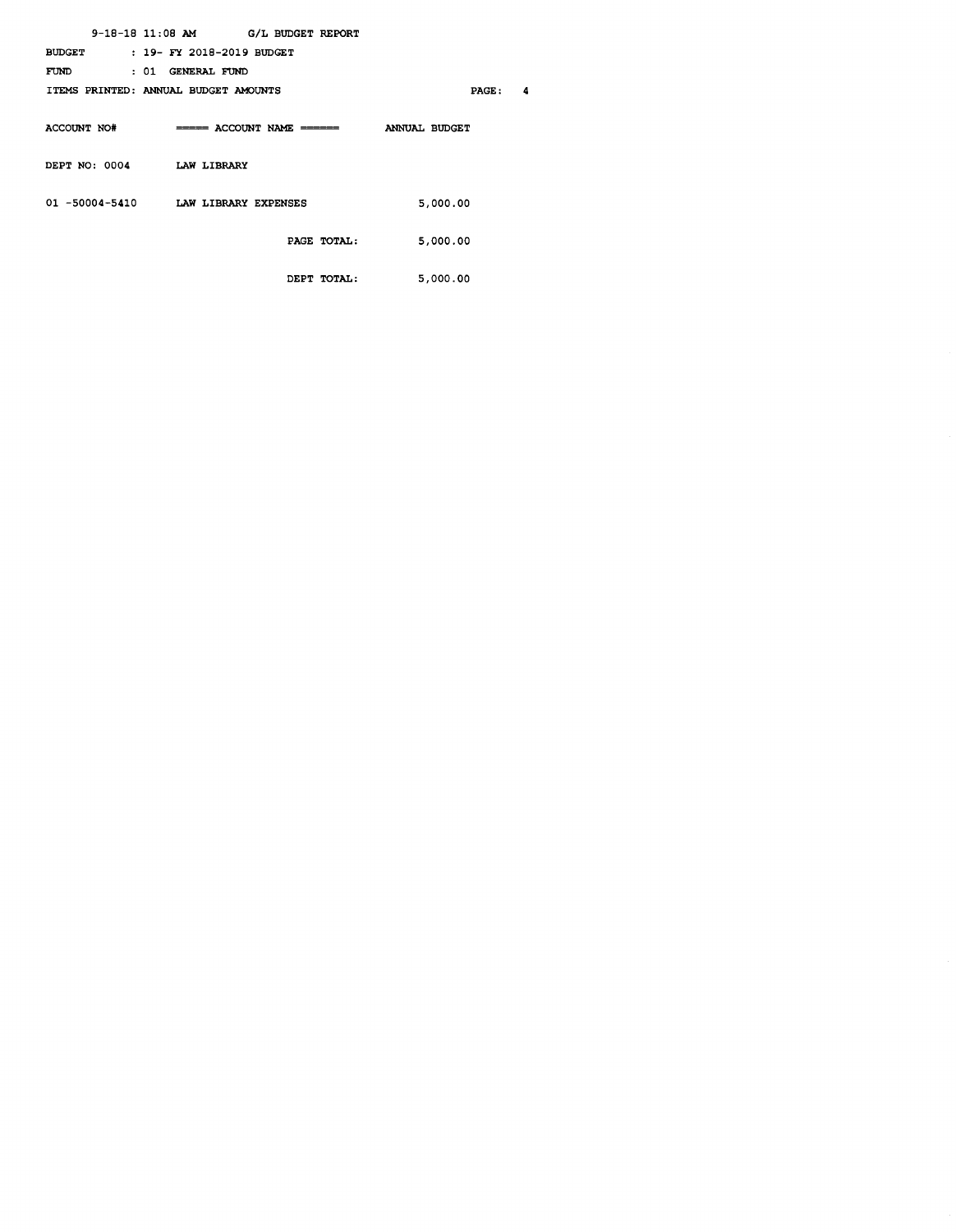BUDGET 19- FY 2018-2019 BUDGET

FUND 01 GENERAL FUND

 $\overline{\text{GE}}$ : 5

| ITEMS PRINTED: ANNUAL BUDGET AMOUNTS |                                    | PAG                  |
|--------------------------------------|------------------------------------|----------------------|
| <b>ACCOUNT NO#</b>                   | $\equiv$ ===== ACCOUNT NAME ====== | <b>ANNUAL BUDGET</b> |
| DEPT NO: 1000                        | <b>AUDITOR</b>                     |                      |
| 01 -51000-1101                       | SALARIES-OFFICIALS                 | 74,313.00            |
| 01 -51000-1102                       | SALARIES-EMPLOYEES                 | 57,310.00            |
| 01 -51000-1103                       | <b>LONGEVITY</b>                   | 2,665.00             |
| 01 -51000-1109                       | <b>GROUP INSURANCE</b>             | 23,520.00            |
| 01 -51000-1112                       | <b>FICA</b>                        | 10,273.00            |
| 01 -51000-1113                       | <b>RETIREMENT</b>                  | 13,429.00            |
| 01 -51000-1201                       | <b>TAXABLE BENEFITS</b>            | 0.00                 |
| 01 -51000-5202                       | EQUIP REPAIRS/RENTAL               | 0.00                 |
| 01 -51000-5501                       | <b>TELEPHONE/PAGER</b>             | 10.00                |
| 01 -51000-5502                       | POSTAGE/BOX RENT                   | 200.00               |
| 01 -51000-5504                       | <b>COMPUTER EXPENSE</b>            | 11,940.00            |
| Current Year                         | Run Biz \$2,850 / Incode \$9,093   |                      |
| 01 -51000-5505                       | OFFICE SUPPLIES                    | 2,400.00             |
| 01 -51000-5601                       | <b>BOND PREMIUMS</b>               | 100.00               |
| 01 -51000-5701                       | CONFERENCE/TRAINING                | 2,750.00             |
| 01 -51000-5706                       | <b>DUES</b>                        | 300.00               |
| 01 -51000-5801                       | CONF/TRAINING-STAFF                | 1,750.00             |
| 01 -51000-7101                       | CAPITAL PURCHASES                  | 0.00                 |
| 01 -51000-7306                       | CAPITAL DEBT RETIREMENT            | 0.00                 |
|                                      | PAGE TOTAL:                        | 200,960.00           |
|                                      | DEPT TOTAL:                        | 200,960.00           |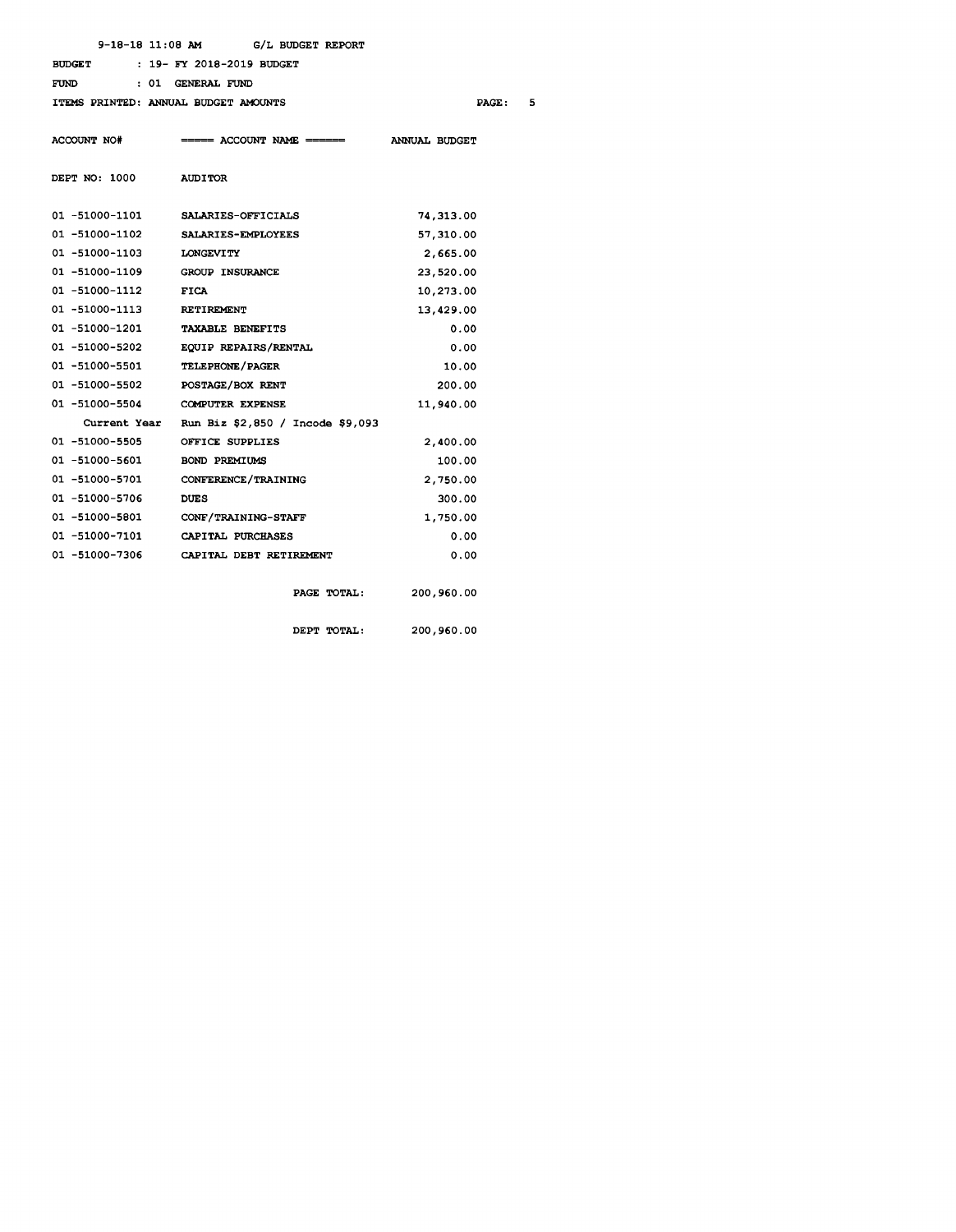|                           | $9-18-18$ 11:08 AM G/L BUDGET REPORT    |                        |
|---------------------------|-----------------------------------------|------------------------|
|                           | BUDGET : 19- FY 2018-2019 BUDGET        |                        |
| FUND                      | : 01 GENERAL FUND                       |                        |
|                           | ITEMS PRINTED: ANNUAL BUDGET AMOUNTS    | $\mathtt{PAGE}$ :<br>6 |
|                           |                                         |                        |
| <b>ACCOUNT NO#</b>        | ===== ACCOUNT NAME ======               | <b>ANNUAL BUDGET</b>   |
|                           | DEPT NO: 1100 BUILDING MAINTENANCE      |                        |
|                           | 01 -51100-1101 SALARIES-OFFICIALS       | 0.00                   |
|                           | 01 -51100-1102 SALARIES-EMPLOYEES       | 66,916.00              |
| 01 -51100-1103 LONGEVITY  |                                         | 140.00                 |
| 01 -51100-1104 OVERTIME   |                                         | 0.00                   |
| 01 -51100-1105 PART-TIME  |                                         | 14,580.00              |
|                           | 01 -51100-1109 GROUP INSURANCE          | 23,520.00              |
| 01 -51100-1112 FICA       |                                         | 6,246.00               |
| 01 -51100-1113 RETIREMENT |                                         | 7,914.00               |
|                           | 01 -51100-1201 TAXABLE BENEFITS         | 0.00                   |
|                           | 01 -51100-5202 EQUIPMENT REPAIR, RENTAL | 6,250.00               |
|                           | 01 -51100-5206 CTHSE BUILDING EXPENSE   | 25,000.00              |
|                           | 01 -51100-5207 JANITORIAL SUPPLIES      | 8,000.00               |
|                           | 01 -51100-5208 JANITORIAL SERVICE       | 0.00                   |
| 01 -51100-5209            | GROUNDS EXPENSE                         | 2,500.00               |
|                           | 01 -51100-5302 VEHICLE FUEL             | 250.00                 |
| 01 -51100-5304            | VEHICLE MAINTENANCE                     | 0.00                   |
|                           | 01 -51100-5501 TELEPHONE/FAX            | 0.00                   |
|                           | 01 -51100-5701 CONFERENCE & TRAINING    | 200.00                 |
| 01 -51100-5703            | <b>MILEAGE</b>                          | 200.00                 |

01 -51100-7101 CAPITAL PURCHASES 0.00 01 -51100-7301 VEHICLE PURCHASES 0.00 01 -51100-7306 CAPITAL DEBT RETIREMENT 0.00

PAGE TOTAL: 161, 716.00

DEPT TOTAL: 161,716.00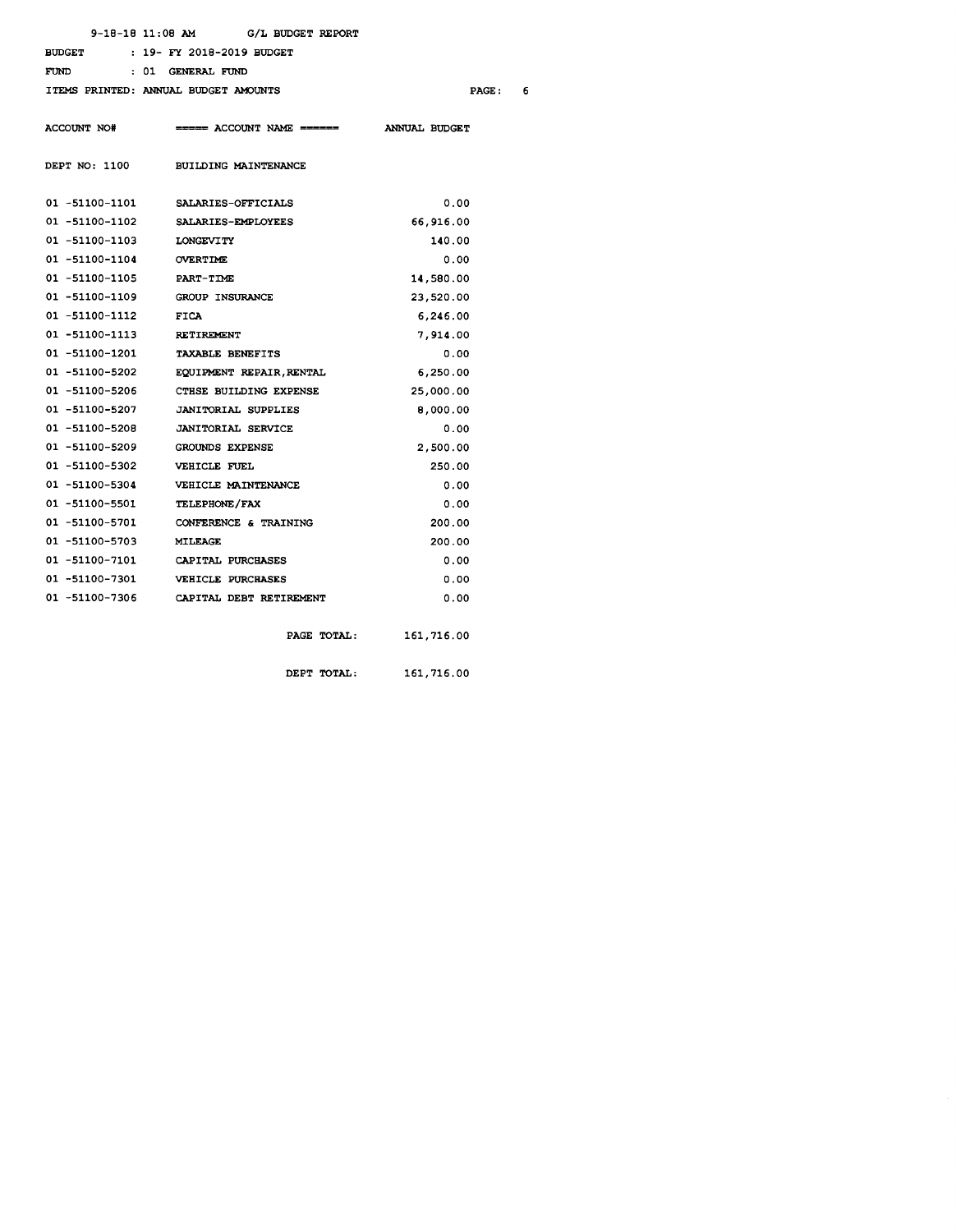| 9-18-18 11:08 AM                     | G/L BUDGET REPORT                                            |                        |
|--------------------------------------|--------------------------------------------------------------|------------------------|
| <b>BUDGET</b>                        | : 19- FY 2018-2019 BUDGET                                    |                        |
| FUND                                 | : 01 GENERAL FUND                                            |                        |
| ITEMS PRINTED: ANNUAL BUDGET AMOUNTS |                                                              | 7<br><b>PAGE:</b>      |
|                                      |                                                              |                        |
| ACCOUNT NO#                          | ===== ACCOUNT NAME ======                                    | ANNUAL BUDGET          |
|                                      |                                                              |                        |
| DEPT NO: 1200                        | COUNTY BUILDINGS                                             |                        |
|                                      |                                                              |                        |
| 01 -51200-5106                       | <b>BANK OF AMERICA BLDG EXPENSE</b>                          | 0.00                   |
|                                      | 01 -51200-5114 BANK OF AMERICA BLDG UTILITIES 1,500.00       |                        |
| 01 -51200-5206                       | BULL BARN BUILDING EXPENSE                                   | 5,000.00               |
| 01 -51200-5214                       | <b>BULL BARN UTILITIES</b>                                   | 6,300.00               |
| 01 -51200-5406                       | <b>ANNEX-BUILDING EXPENSE</b>                                | 7,000.00               |
| 01 -51200-5414                       | <b>ANNEX-UTILITIES</b>                                       | 11,000.00              |
| 01 -51200-5514                       | COURTHOUSE UTILITIES                                         | 55,000.00              |
| 01 -51200-5706                       | LOVETT BLDG EXPENSE                                          | 6,000.00               |
|                                      | 01 -51200-5714 LOVETT BLDG-UTILITIES                         | 13,000.00              |
| 01 -51200-5715 SPS BLDG EXPENSE      |                                                              | 0.00                   |
|                                      | 01 -51200-5716 SPS BUILDING UTILITIES                        | 0.00                   |
| 01 -51200-5806                       | HELIPORT BLDG. EXPENSE                                       | 9,250.00               |
| Current Year                         | Gary Willoughby will require a walk through at the heliport  |                        |
|                                      | prior to 12/31/2018.                                         |                        |
| 01 -51200-5814                       | HELIPORT UTILITIES                                           | 0.00                   |
| 01 -51200-5914                       | RECORDS MGMT - UTILITIES                                     | 600.00                 |
| 01 -51200-5915                       | RECORDS MGTMNT BLDG EXPENSE                                  | 0.00                   |
| 01 -51200-5916                       | WDLM - BLDG EXPENSE                                          | 25,000.00              |
| Permanent                            | 2017-2018: In anticipation of grant match, budgeted \$25,000 |                        |
|                                      | for building improvements to original building.              |                        |
| 01 -51200-7101                       | CAPITAL PURCHASES                                            | 0.00                   |
| 01 -51200-8000                       | <b>ASSET DEPRECIATION</b>                                    | 0.00                   |
|                                      |                                                              |                        |
|                                      |                                                              | PAGE TOTAL: 139,650.00 |
|                                      |                                                              |                        |
|                                      | DEPT TOTAL:                                                  | 139,650.00             |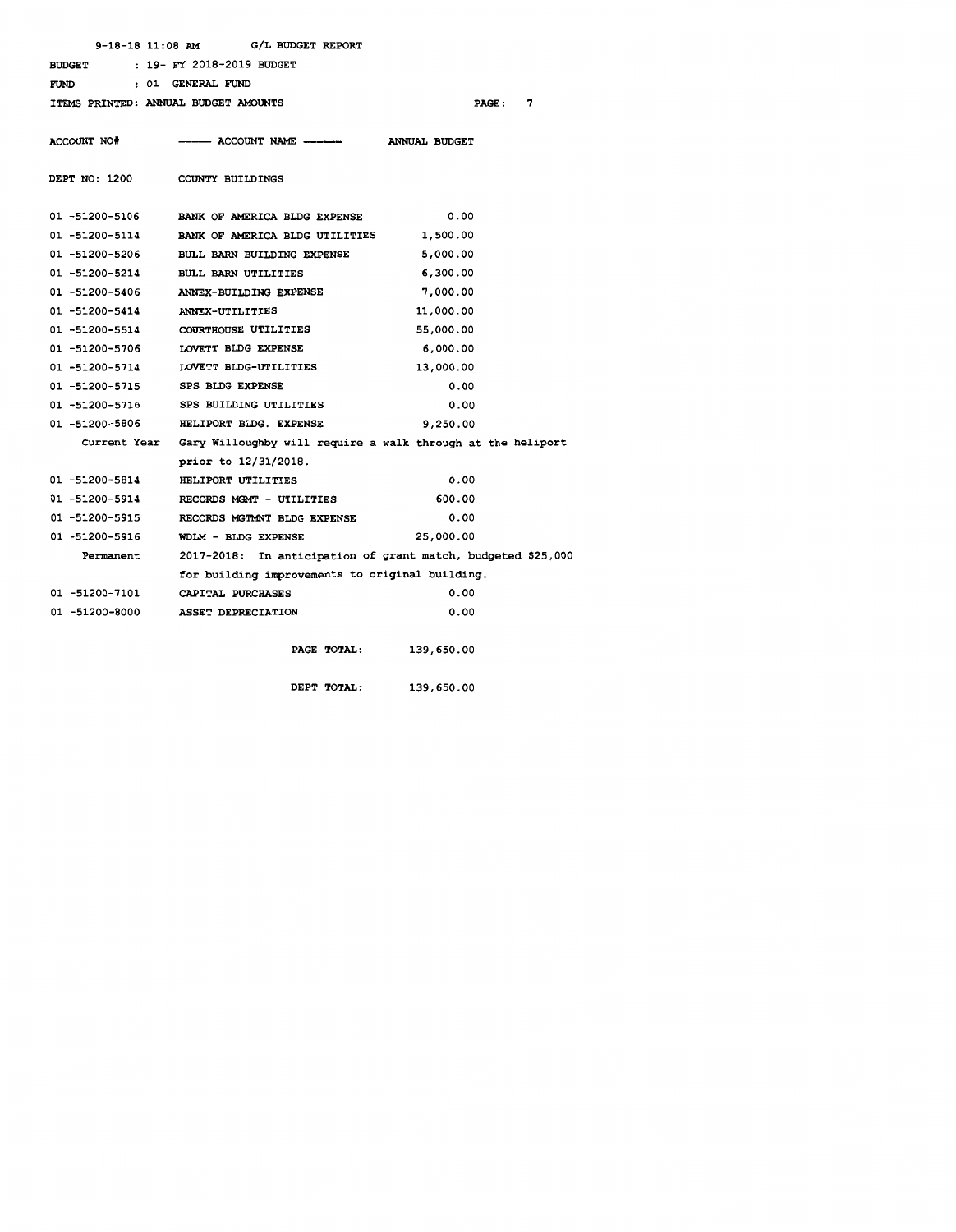|                     | $9-18-18$ 11:08 AM G/L BUDGET REPORT   |                          |
|---------------------|----------------------------------------|--------------------------|
| <b>BUDGET</b>       | : 19- FY 2018-2019 BUDGET              |                          |
| <b>FUND</b>         | : 01 GENERAL FUND                      |                          |
|                     | ITEMS PRINTED: ANNUAL BUDGET AMOUNTS   | PAGE:                    |
|                     |                                        |                          |
| ACCOUNT NO#         | ===== ACCOUNT NAME ======              | <b>ANNUAL BUDGET</b>     |
|                     |                                        |                          |
| DEPT NO: 1301       | <b>31ST DISTRICT COURT</b>             |                          |
|                     |                                        |                          |
| 01 -51301-1101      | <b>SALARIES-OFFICIALS</b>              | 2,442.00                 |
| 01 -51301-1102      | <b>SALARIES-EMPLOYEES</b>              | 36,776.00                |
| 01 -51301-1103      | <b>LONGEVITY</b>                       | 338.00                   |
| 01 -51301-1109      | <b>GROUP INSURANCE</b>                 | 7,056.00                 |
| $01 - 51301 - 1112$ | <b>FICA</b>                            | 3,026.00                 |
| 01 -51301-1113      | RETIREMENT                             | 3,956.00                 |
|                     | 01 -51301-5107 CONTRACT COURT REPORTER | 1,000.00                 |
| 01 -51301-5202      | <b>EQUIP REPAIRS/RENTAL</b>            | 581.00                   |
| 01 -51301-5401      | JUROR QUESTIONNAIRES                   | 75.00                    |
| 01 -51301-5402      | STATEMENT OF FACTS                     | 0.00                     |
| 01 -51301-5501      | <b>TELEPHONE/PAGER</b>                 | 1,100.00                 |
| 01 -51301-5502      | <b>POSTAGE/BOX RENT</b>                | 275.00                   |
| 01 -51301-5504      | <b>COMPUTER EXPENSE</b>                | 1,750.00                 |
| 01 -51301-5505      | OFFICE SUPPLIES                        | 1,400.00                 |
| 01 -51301-5609      | JUDICIAL INSURANCE                     | 195.00                   |
| 01 -51301-5701      | <b>CONFERENCE/TRAINING</b>             | 1,000.00                 |
| 01 -51301-5702      | <b>TRAVEL EXPENSE</b>                  | 894.00                   |
| 01 -51301-5706      | <b>DUES</b>                            | 300.00                   |
|                     | 01 -51301-7101 CAPITAL PURCHASES       | 0.00                     |
|                     |                                        |                          |
|                     |                                        | 62,164.00<br>PAGE TOTAL: |
|                     |                                        |                          |

DEPT TOTAL: 62,164.00  $\boldsymbol{e}$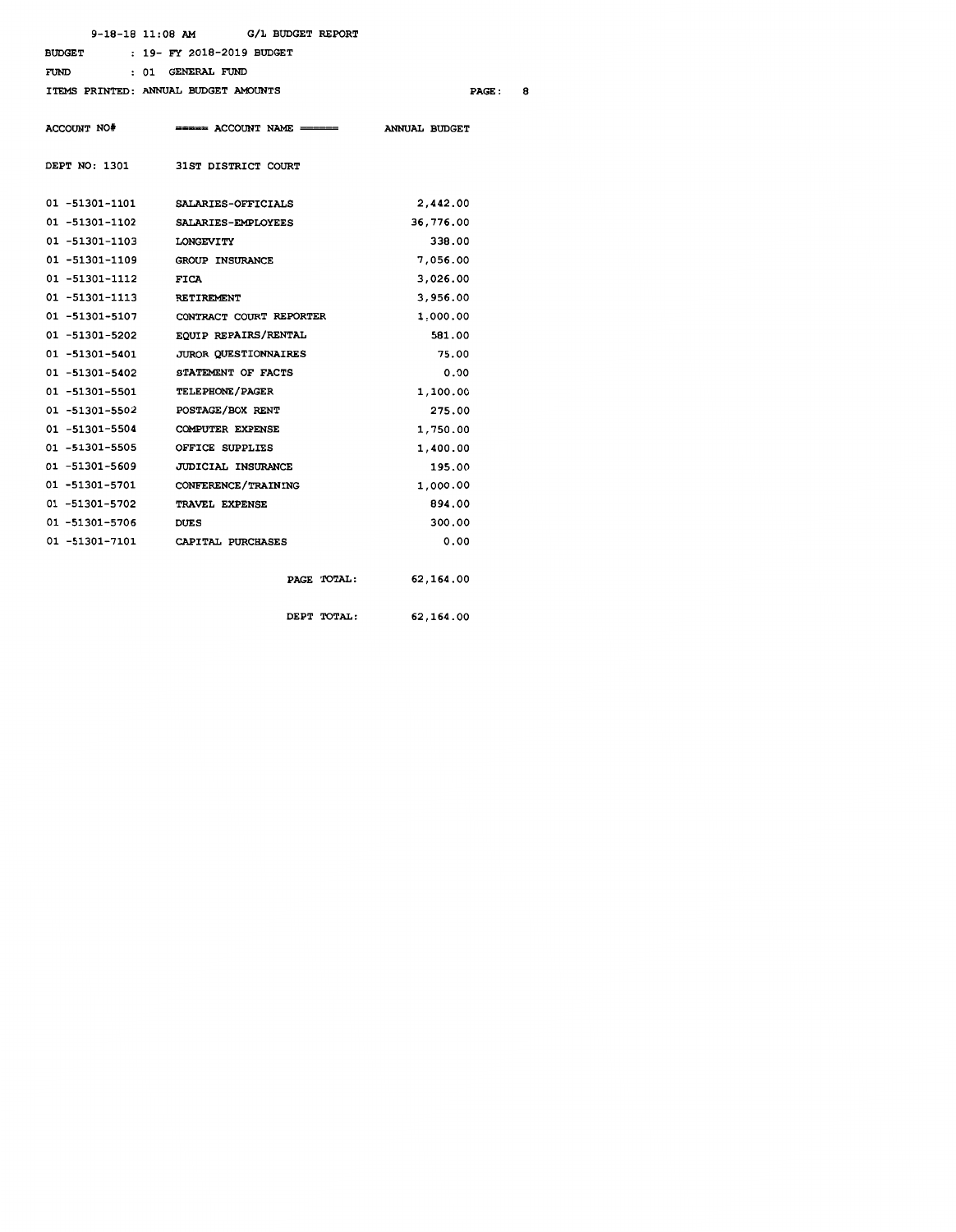|                | 9-18-18 11:08 AM<br><b>G/L BUDGET REPORT</b>         |                      |
|----------------|------------------------------------------------------|----------------------|
| <b>BUDGET</b>  | : 19- FY 2018-2019 BUDGET                            |                      |
| FUND           | : 01<br>GENERAL FUND                                 |                      |
|                | ITEMS PRINTED: ANNUAL BUDGET AMOUNTS                 | PAGE:                |
| ACCOUNT NO#    | ===== ACCOUNT NAME ======                            | <b>ANNUAL BUDGET</b> |
| DEPT NO: 1302  | 223RD DISTRICT COURT                                 |                      |
| 01 -51302-1101 | <b>SALARIES-OFFICIALS</b>                            | 3,600.00             |
| 01 -51302-1102 | <b>SALARIES-EMPLOYEES</b>                            | 167,823.00           |
| 01 -51302-1103 | <b>LONGEVITY</b>                                     | 1,495.00             |
| 01 -51302-1104 | DISTRICT JUDGE COUNTY SUPPL                          | 4,445.00             |
| Permanent      | 2005 BUDGET HEARINGS - CC AGREED TO SUPPLEMENT 223rd |                      |
|                | DISTRICT JUDGE.                                      |                      |
| 01 -51302-1105 | PART-TIME/TEMPORARY EMP                              | 0.00                 |
| 01 -51302-1109 | <b>GROUP INSURANCE</b>                               | 35,280.00            |
| 01 -51302-1112 | FICA                                                 | 13,569.00            |
| 01 -51302-1113 | <b>RETIREMENT</b>                                    | 17,737.00            |
| 01 -51302-5107 | CONTRACT COURT REPORTER                              | 1,000.00             |
| 01 -51302-5108 | CONTRACT LABOR                                       | 100.00               |
| 01 -51302-5201 | <b>JUROR QUESTIONNAIRES</b>                          | 100.00               |
| 01 -51302-5202 | <b>EQUIP REPAIRS/RENTAL</b>                          | 500.00               |
| 01 -51302-5501 | <b>TELEPHONE/PAGER</b>                               | 100.00               |
| 01 -51302-5502 | POSTAGE/BOX RENT                                     | 200.00               |
| 01 -51302-5504 | <b>COMPUTER EXPENSE</b>                              | 10,000.00            |
| 01 -51302-5505 | OFFICE SUPPLIES                                      | 2,000.00             |
| 01 -51302-5506 | JUDGE'S LAW LIBRARY                                  | 2,000.00             |
| 01 -51302-5609 | JUDICIAL INSURANCE                                   | 1,500.00             |
| 01 -51302-5701 | CONFERENCE/TRAINING                                  | 1,000.00             |
| 01 -51302-5706 | <b>DUES</b>                                          | 600.00               |
| 01 -51302-5801 | <b>CONF/TRAINING-STAFF</b>                           | 3,500.00             |
| 01 -51302-7101 | <b>CAPITAL PURCHASES</b>                             | 0.00                 |
|                | PAGE TOTAL:                                          | 266,549.00           |
|                | DEPT TOTAL:                                          | 266,549.00           |

9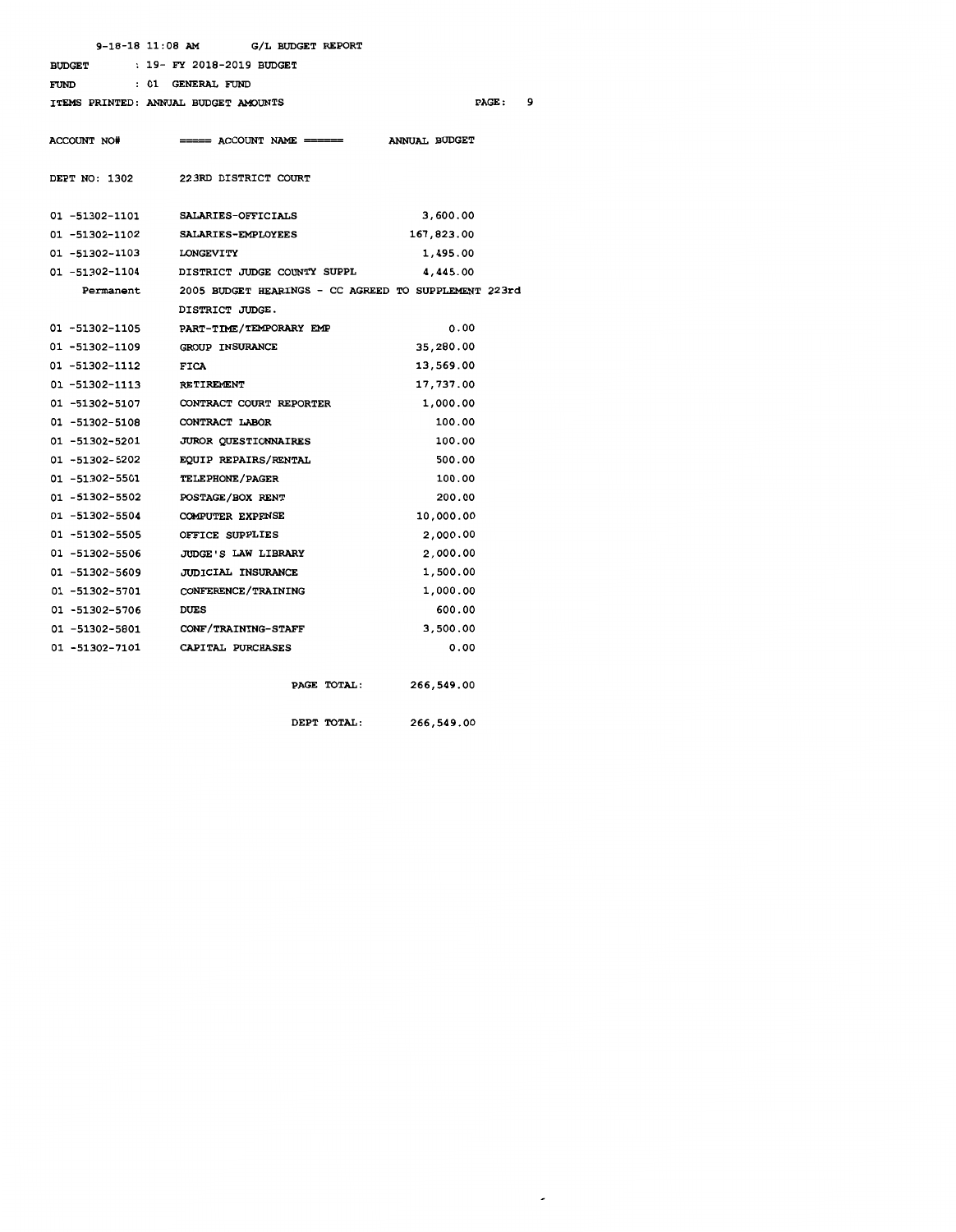BUDGET 19- *F'i* 2018-2019 BUDGET

FUND : 01 GENERAL FUND

ITEMS PRINTED: ANNUAL BUDGET AMOUNTS

PAGE: 10

ACCOUNT NO# ====== ACCOUNT NAME ====== ANNUAL BUDGET

DEPT NO: 1303 COURT EXPENSES

| 01 -51303-1106 | 31ST DIST CT-VISITING JUDGE  | 0.00       |
|----------------|------------------------------|------------|
| 01 -51303-1107 | 223RD DIST CT-VISITING JUDGE | 0.00       |
| 01 -51303-1108 | COUNTY CT-VISITING JUDGE     | 1,500.00   |
| 01 -51303-1112 | FICA-VISITING JUDGES         | 115.00     |
| 01 -51303-5400 | OTHER LITIGATION EXPENSE     | 7,500.00   |
| 01 -51303-5401 | 31ST STATEMENT OF FACTS      | 7,000.00   |
| 01 -51303-5402 | 223RD STATEMENTS OF FACT     | 5,000.00   |
| 01 -51303-5403 | CPS STATEMENT OF FACTS       | 2,000.00   |
| 01 -51303-5404 | CPS CONTRACT COURT REPORTER  | 6,000.00   |
| 01 -51303-5406 | CHANGE OF VENUE-DIST CT      | 0.00       |
| 01 -51303-5407 | CO COURT DISMISSED ATTY FEES | 13,000.00  |
| 01 -51303-5408 | MENTAL COMMITMENT FEES       | 17,500.00  |
| 01 -51303-5409 | SEXUAL ASSAULT EXAM EXPENSE  | 500.00     |
| 01 -51303-5410 | UNINDICTED ATTY FEES         | 10,000.00  |
| 01 -51303-5411 | CO COURT ATTY FEES           | 21,000.00  |
| 01 -51303-5412 | <b>31ST-ATTY FEES</b>        | 95,000.00  |
| 01 -51303-5413 | 223RD-ATTY FEES              | 95,000.00  |
| 01 -51303-5414 | CPS ATTORNEY FEES            | 75,000.00  |
| Current Year   | 2017 ACTUAL \$103,837.       |            |
| 01 -51303-5415 | JP#1-ATTY FEES               | 0.00       |
| 01 -51303-5416 | JP#2-ATTY FEES               | 0.00       |
| 01 -51303-5417 | CAPITAL MURDER TRIAL EXPENSE | 20,660.00  |
| 01 -51303-5420 | 31ST-WITNESS EXPENSE         | 500.00     |
| 01 -51303-5421 | CO COURT WITNESS EXPENSE     | 200.00     |
| 01 -51303-5422 | 223RD-WITNESS EXPENSE        | 3,500.00   |
| 01 -51303-5423 | CT ORDERED DEFENSE EXPENSES  | 0.00       |
| 01 -51303-5431 | COUNTY COURT EXPENSE         | 3,000.00   |
| 01 -51303-5432 | 31ST-COURT EXPENSE           | 3,100.00   |
| 01 -51303-5433 | 223RD-COURT EXPENSE          | 3,900.00   |
| 01 -51303-5434 | <b>JP COURT EXPENSE</b>      | 0.00       |
| 01 -51303-5437 | <b>CPS-COURT EXPENSE</b>     | 500.00     |
| 01 -51303-5706 | DUES FOR DIST COURTS         | 2,400.00   |
|                | PAGE TOTAL:                  | 393,875.00 |

DEPT TOTAL: 393,875.00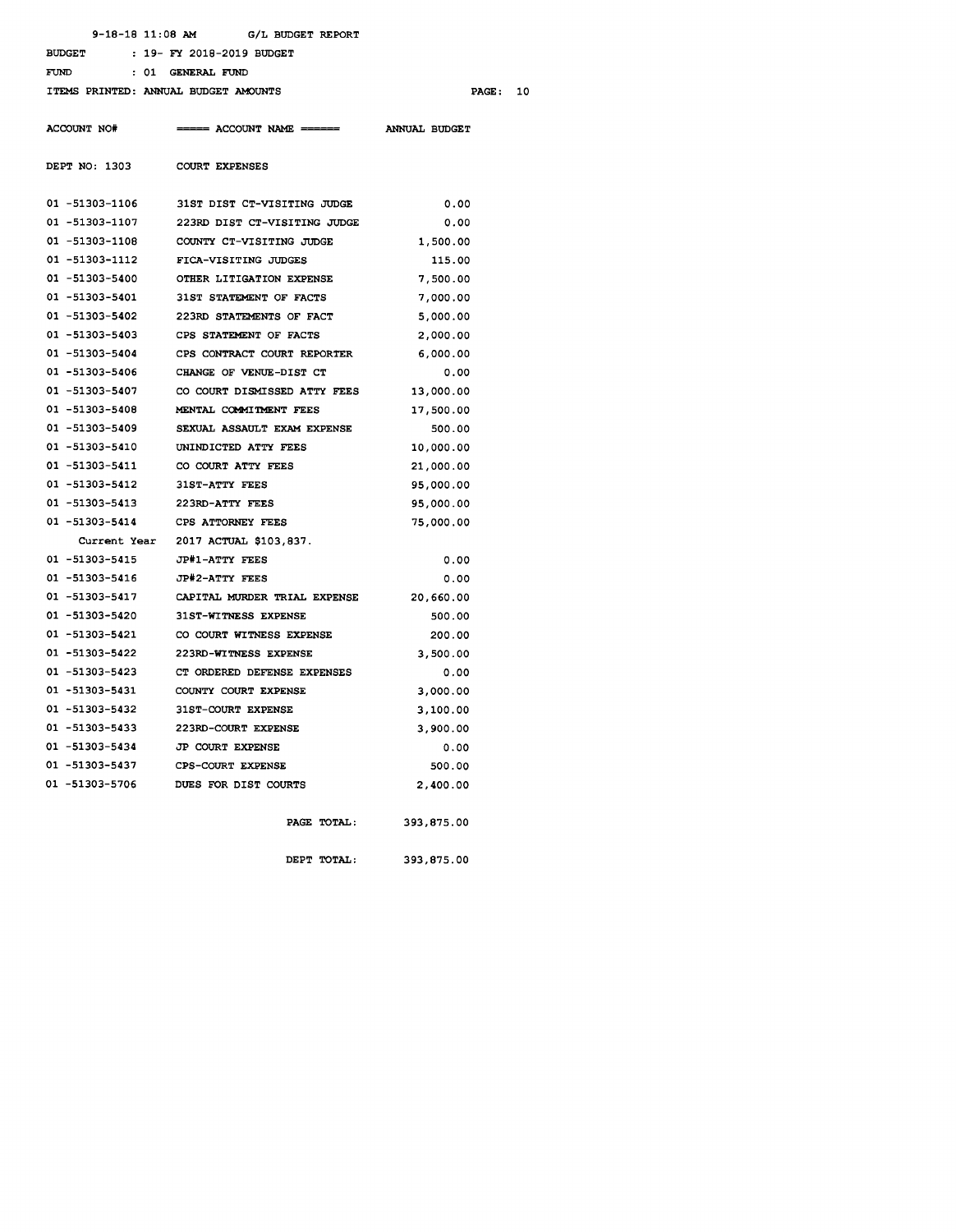|                                      | $9-18-18$ 11:08 AM $G/L$ BUDGET REPORT              |           |
|--------------------------------------|-----------------------------------------------------|-----------|
| <b>BUDGET</b>                        | : 19- FY 2018-2019 BUDGET                           |           |
| <b>FUND</b>                          | : 01 GENERAL FUND                                   |           |
| ITEMS PRINTED: ANNUAL BUDGET AMOUNTS |                                                     | PAGE: 11  |
|                                      |                                                     |           |
|                                      | ACCOUNT NO# ===== ACCOUNT NAME ====== ANNUAL BUDGET |           |
|                                      |                                                     |           |
| DEPT NO: 1320                        | <b>JURY</b>                                         |           |
|                                      |                                                     |           |
| 01 -51320-5412 31ST-GRAND JURY       |                                                     | 2,000.00  |
| 01 -51320-5413                       | 223RD-GRAND JURY                                    | 2,500.00  |
| 01 -51320-5414                       | 31ST-PETIT JURY                                     | 5,000.00  |
| 01 -51320-5415                       | 223RD-PETIT JURY                                    | 5,000.00  |
| 01 -51320-5416                       | COUNTY COURT-PETIT JURY                             | 1,200.00  |
| 01 -51320-5417                       | JP#1-PETIT JURY                                     | 200.00    |
| 01 -51320-5418                       | JP#2-PETIT JURY                                     | 200.00    |
| 01 -51320-5419 JP#4-PETIT JURY       |                                                     | 0.00      |
| 01 -51320-5420                       | JURY SUMMONS/QUESTIONNAIRES                         | 2,000.00  |
|                                      |                                                     |           |
|                                      | PAGE TOTAL:                                         | 18,100.00 |
|                                      |                                                     |           |
|                                      | DEPT TOTAL:                                         | 18,100.00 |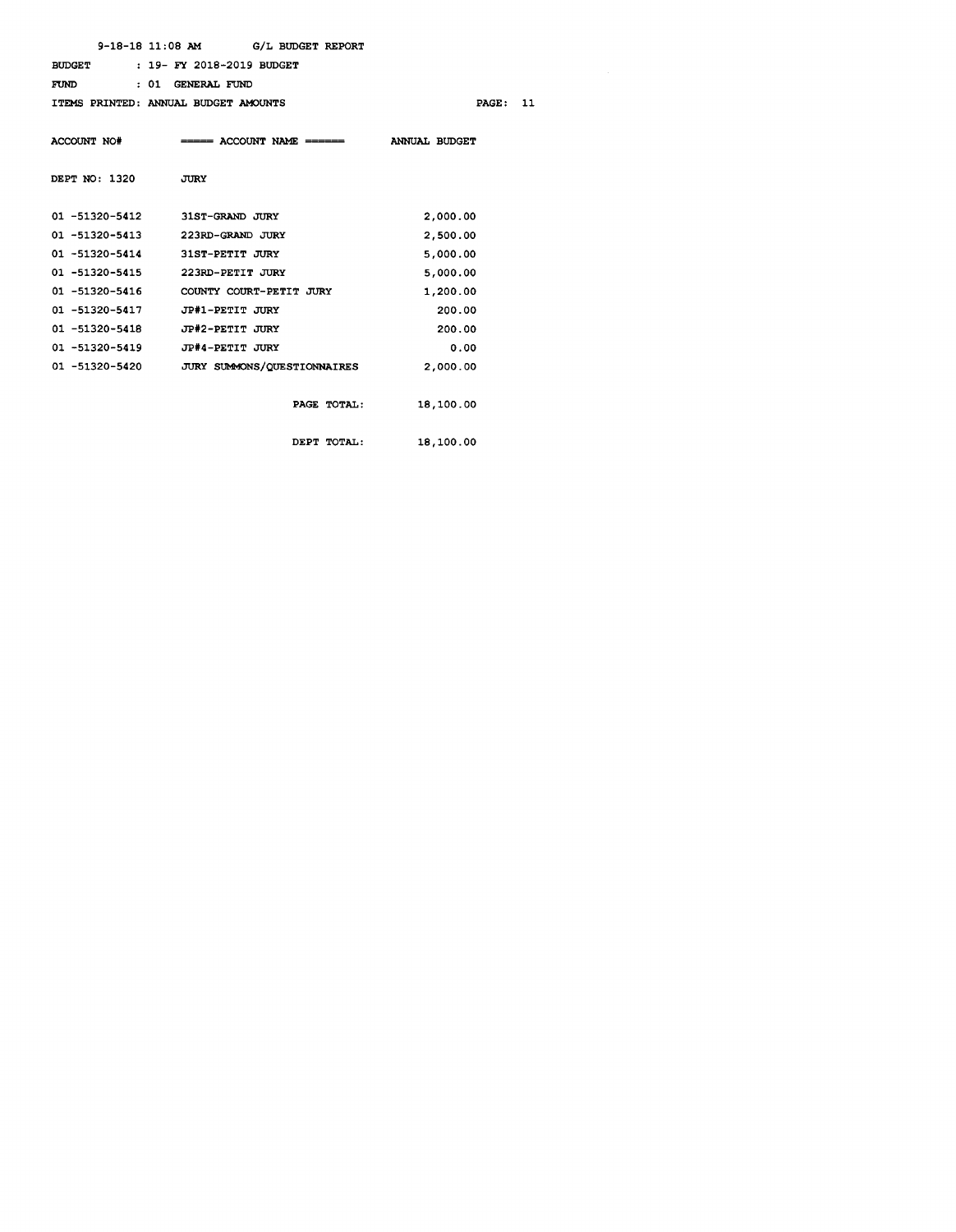|                                      | 9-18-18 11:08 AM G/L BUDGET REPORT                                  |                    |
|--------------------------------------|---------------------------------------------------------------------|--------------------|
| BUDGET : 19- FY 2018-2019 BUDGET     |                                                                     |                    |
| <b>FUND</b>                          | : 01 GENERAL FUND                                                   |                    |
| ITEMS PRINTED: ANNUAL BUDGET AMOUNTS |                                                                     | <b>PAGE:</b><br>12 |
|                                      |                                                                     |                    |
|                                      | ACCOUNT NO# ***** ACCOUNT NAME ****** ANNUAL BUDGET                 |                    |
|                                      |                                                                     |                    |
| DEPT NO: 1325                        | <b>ELECTIONS ADMINISTRATOR</b>                                      |                    |
|                                      |                                                                     |                    |
|                                      | 01 -51325-1101 SALARIES-OFFICIALS                                   | 40,972.00          |
|                                      | 01 -51325-1105 PART-TIME/TEMPORARY EMP                              | 7,000.00           |
| 01 -51325-1109 GROUP INSURANCE       |                                                                     | 11,760.00          |
| 01 -51325-1112 FICA                  |                                                                     | 3,670.00           |
| 01 -51325-1113                       | <b>RETIREMENT</b>                                                   | 4,098.00           |
|                                      | 01 -51325-5202 EQUIP REPAIRS/RENTAL                                 | 2,850.00           |
| 01 -51325-5501 TELEPHONE/PAGER       |                                                                     | 100.00             |
| 01 -51325-5502                       | <b>POSTAGE/BOX RENT</b>                                             | 6,200.00           |
| 01 -51325-5504                       | <b>COMPUTER EXPENSE</b>                                             | 13,900.00          |
| 01 -51325-5505 OFFICE SUPPLIES       |                                                                     | 2,000.00           |
| 01 -51325-5601 BOND PREMIUMS         |                                                                     | 150.00             |
| 01 -51325-5701                       | <b>CONFERENCE/TRAINING</b>                                          | 1,650.00           |
| 01 -51325-5703                       | <b>MILEAGE</b>                                                      | 125.00             |
| 01 -51325-5706                       | <b>DUES</b>                                                         | 200.00             |
| 01 -51325-5708                       | ADMIN FEE EXPENSE                                                   | 8,350.00           |
|                                      | Permanent TO BUDGET 10% ADMIN COLLECTIONS HELD FOR EXCLUSIVE USE BY |                    |
|                                      | EA.                                                                 |                    |
| 01 -51325-5999                       | EQUIPMENT REPLACEMENT/REPAIR                                        | 900.00             |
|                                      |                                                                     |                    |
|                                      | PAGE TOTAL:                                                         | 103,925.00         |
|                                      |                                                                     |                    |
|                                      | DEPT TOTAL:                                                         | 103,925.00         |
|                                      |                                                                     |                    |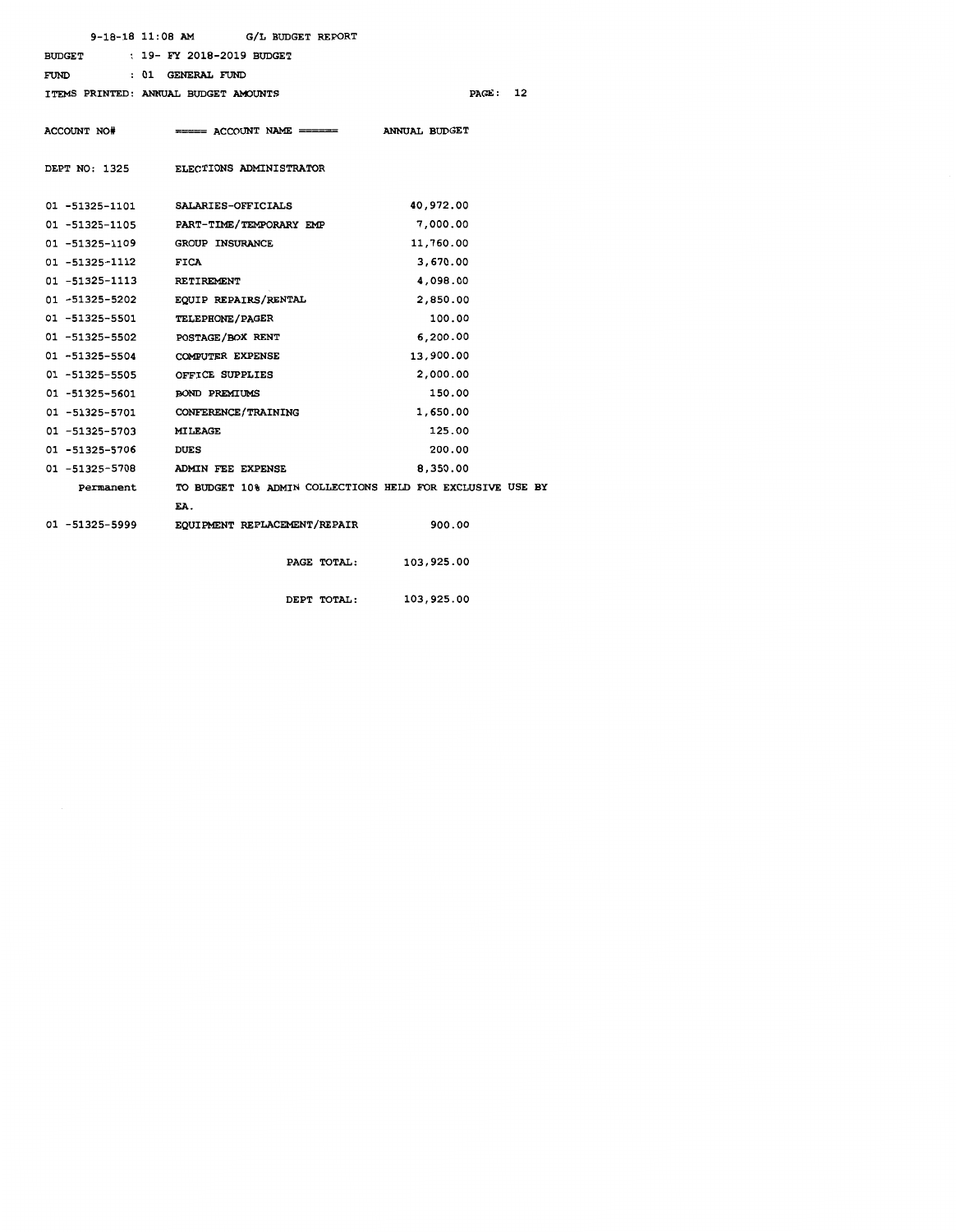|                | $9-18-18$ 11:08 AM G/L BUDGET REPORT<br>BUDGET : 19- FY 2018-2019 BUDGET |               |
|----------------|--------------------------------------------------------------------------|---------------|
| <b>FUND</b>    | : 01 GENERAL FUND                                                        |               |
|                | ITEMS PRINTED: ANNUAL BUDGET AMOUNTS                                     | PAGE: 13      |
|                | $\text{ACCOUNT}$ NO# $\text{RUCOUNT}$ NAME $\text{R}=$                   | ANNUAL BUDGET |
|                | DEPT NO: 1330 EMERGENCY MANAGEMENT                                       |               |
|                |                                                                          |               |
|                | 01 -51330-1102 SALARIES - EMPLOYEES                                      | 6,000.00      |
| 01 -51330-1112 | <b>FICA</b>                                                              | 459.00        |
| 01 -51330-1113 | <b>RETIREMENT</b>                                                        | 600.00        |
| 01 -51330-5202 | <b>EQUIP REPAIRS/SUPPLIES</b>                                            | 3,000.00      |
| 01 -51330-5216 | <b>RADIO EXPENSE</b>                                                     | 2,000.00      |
| 01 -51330-5501 | TELEPHONE/CELL PHONE EXP                                                 | 200.00        |
| 01 -51330-5504 | <b>COMPUTER EXPENSE</b>                                                  | 2,500.00      |
| 01 -51330-5505 | OFFICE SUPPLIES                                                          | 100.00        |
| 01 -51330-5701 | CONFERENCE & TRAINING                                                    | 1,500.00      |
| 01 -51330-5703 | MILEAGE EXPENSE                                                          | 1,000.00      |
|                | PAGE TOTAL:                                                              | 17,359.00     |

DEPT TOTAL: 17,359.00

 $\sim 10^{11}$  km  $^{-1}$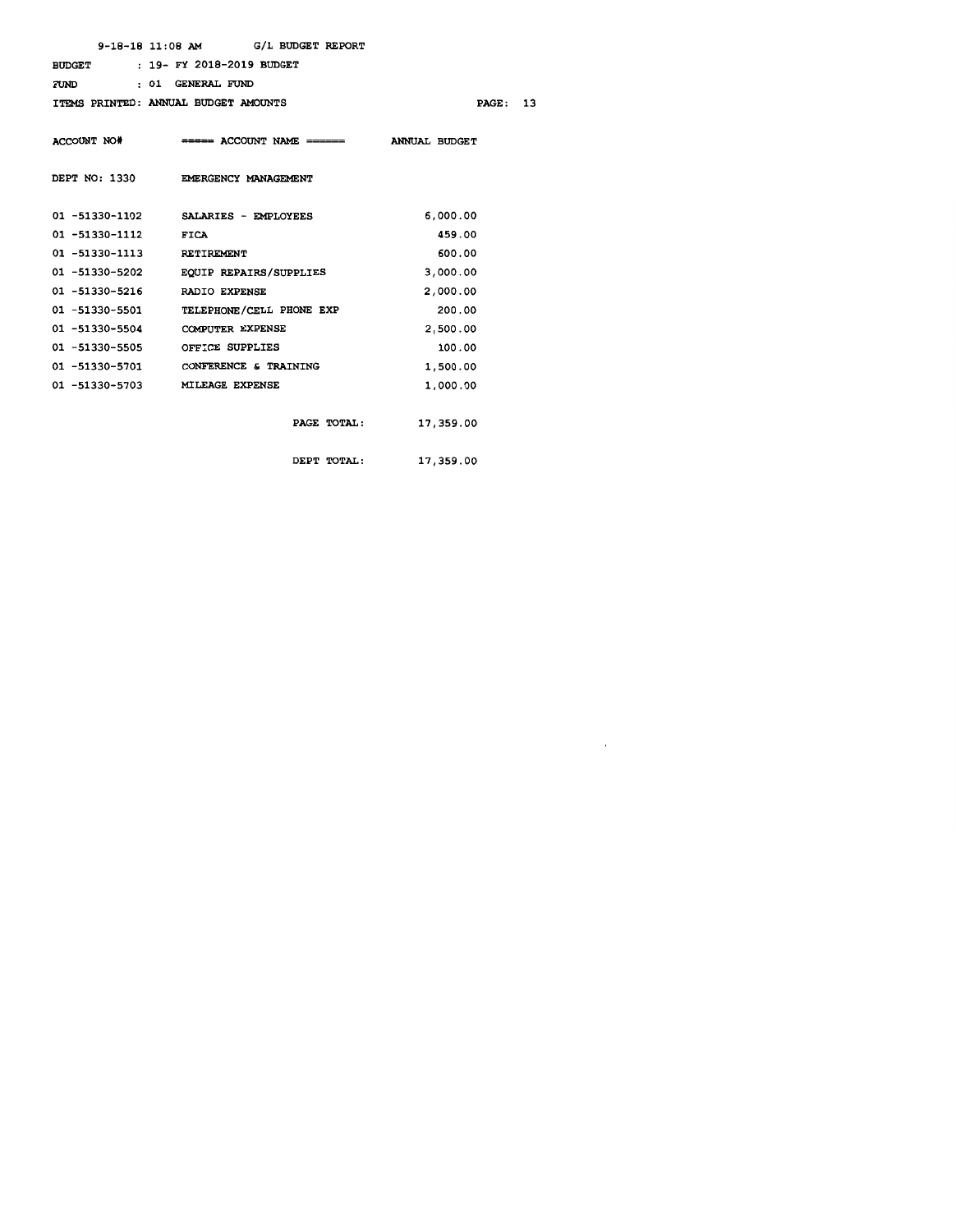|                           | $9-18-18$ 11:08 AM G/L BUDGET REPORT                      |             |
|---------------------------|-----------------------------------------------------------|-------------|
|                           | BUDGET : 19- FY 2018-2019 BUDGET                          |             |
|                           | FUND : 01 GENERAL FUND                                    |             |
|                           | ITEMS PRINTED: ANNUAL BUDGET AMOUNTS                      | PAGE:<br>14 |
|                           |                                                           |             |
|                           | ACCOUNT NO# $\qquad \qquad \qquad = \qquad$ ANNUAL BUDGET |             |
|                           |                                                           |             |
|                           | DEPT NO: 1500 HIWAY PATROL                                |             |
|                           |                                                           |             |
|                           | 01 -51500-1102 SALARIES-EMPLOYEES                         | 32,009.00   |
| 01 -51500-1103 LONGEVITY  |                                                           | 1,215.00    |
|                           | 01 -51500-1109 GROUP INSURANCE                            | 11,760.00   |
| 01 -51500-1112            | <b>FICA</b>                                               | 2,542.00    |
| 01 -51500-1113 RETIREMENT |                                                           | 3,323.00    |
|                           | 01 -51500-5202 EQUIP REPAIRS/RENTAL                       | 0.00        |
|                           | 01 -51500-5215 RENT-MCLEAN                                | 0.00        |
|                           | 01 -51500-5501 TELEPHONE/PAGER                            | 0.00        |
|                           | 01 -51500-5505 OFFICE SUPPLIES                            | 2,200.00    |
|                           | 01 -51500-5614 DPS WEIGH STATION EXPENSES                 | 800.00      |
|                           | 01 -51500-7101 CAPITAL PURCHASES                          | 0.00        |
|                           |                                                           |             |
|                           | PAGE TOTAL:                                               | 53,849.00   |
|                           |                                                           |             |
|                           | DEPT TOTAL:                                               | 53,849.00   |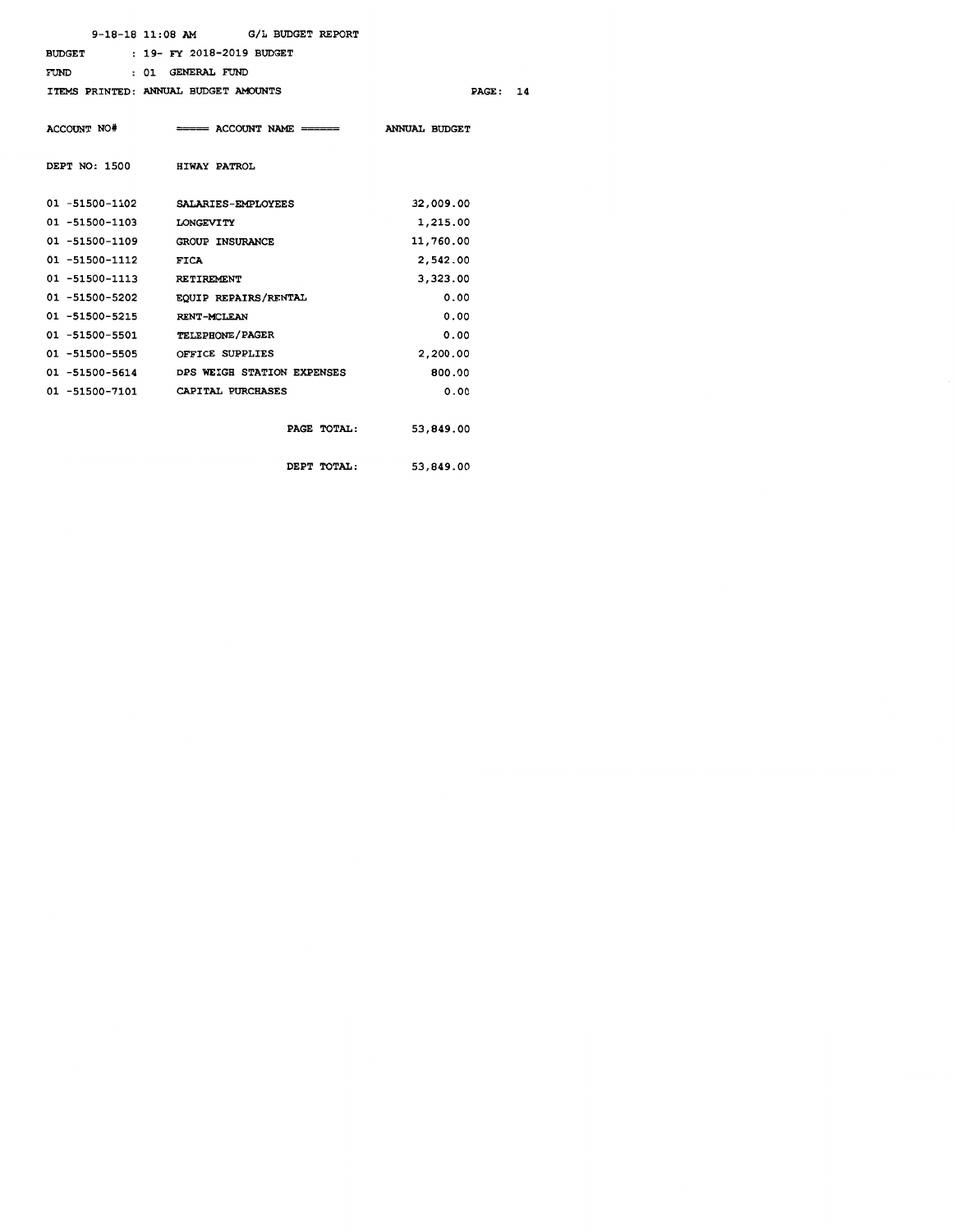|                                      | $9-18-18$ 11:08 AM G/L BUDGET REPORT                                   |           |               |    |
|--------------------------------------|------------------------------------------------------------------------|-----------|---------------|----|
| <b>BUDGET</b>                        | : 19- FY 2018-2019 BUDGET                                              |           |               |    |
| FUND                                 | : 01 GENERAL FUND                                                      |           |               |    |
| ITEMS PRINTED: ANNUAL BUDGET AMOUNTS |                                                                        |           | <b>PAGE :</b> | 15 |
|                                      |                                                                        |           |               |    |
| ACCOUNT NO#                          | $=\!=\!=\!=$ ACCOUNT NAME $=\!=\!=\!=\!=$ ANNUAL BUDGET                |           |               |    |
|                                      |                                                                        |           |               |    |
| DEPT NO: 1601 PL AIRPORT             |                                                                        |           |               |    |
|                                      |                                                                        |           |               |    |
| 01 -51601-1105                       | PART-TIME/TEMPORARY EMP                                                | 8,500.00  |               |    |
| 01 -51601-1112                       | <b>FICA</b>                                                            | 651.00    |               |    |
| 01 -51601-1201                       | TAXABLE BENEFITS                                                       | 0.00      |               |    |
| 01 -51601-5107                       | <b>CONTRACT LABOR</b>                                                  | 6,500.00  |               |    |
| 01 -51601-5202                       | <b>EQUIP REPAIRS/RENTAL</b>                                            | 5,000.00  |               |    |
| 01 -51601-5206 BUILDING EXPENSE      |                                                                        | 11,250.00 |               |    |
|                                      | 01 -51601-5207 AIRPORT FIELD EXPENSE                                   | 30,000.00 |               |    |
|                                      | 01 -51601-5208 WATER WELL EXPENSE                                      | 5,000.00  |               |    |
| 01 -51601-5214                       | UTILITIES                                                              | 12,000.00 |               |    |
| 01 -51601-5216                       | <b>RADIO EXPENSE</b>                                                   | 7,000.00  |               |    |
| 01 -51601-5302 FUEL                  |                                                                        | 1,500.00  |               |    |
|                                      | 01 -51601-5304 WEED KILLER & INSECTICIDE                               | 3,500.00  |               |    |
| 01 -51601-5306                       | HARDWARE, SIGNS & GATE EXP                                             | 500.00    |               |    |
| 01 -51601-5501                       | <b>TELEPHONE/PAGER</b>                                                 | 700.00    |               |    |
| 01 -51601-5604                       | AIRPORT INSURANCE                                                      | 5,000.00  |               |    |
|                                      | 01 -51601-5605 CONSTRUCTION EXPENSE                                    | 0.00      |               |    |
|                                      | Current Year \$60,000 included in the Capital Projects fund for Runway |           |               |    |
|                                      | Lighting Project.                                                      |           |               |    |
| 01 -51601-6101                       | NON-CAPITAL ASSET PURCHASE                                             | 0.00      |               |    |
| 01 -51601-7101                       | <b>CAPITAL PURCHASES</b>                                               | 0.00      |               |    |
| 01 -51601-7302 HEAVY EQUIPMENT       |                                                                        | 0.00      |               |    |
|                                      |                                                                        |           |               |    |
|                                      | PAGE TOTAL:                                                            | 97,101.00 |               |    |
|                                      | DEPT TOTAL:                                                            | 97,101.00 |               |    |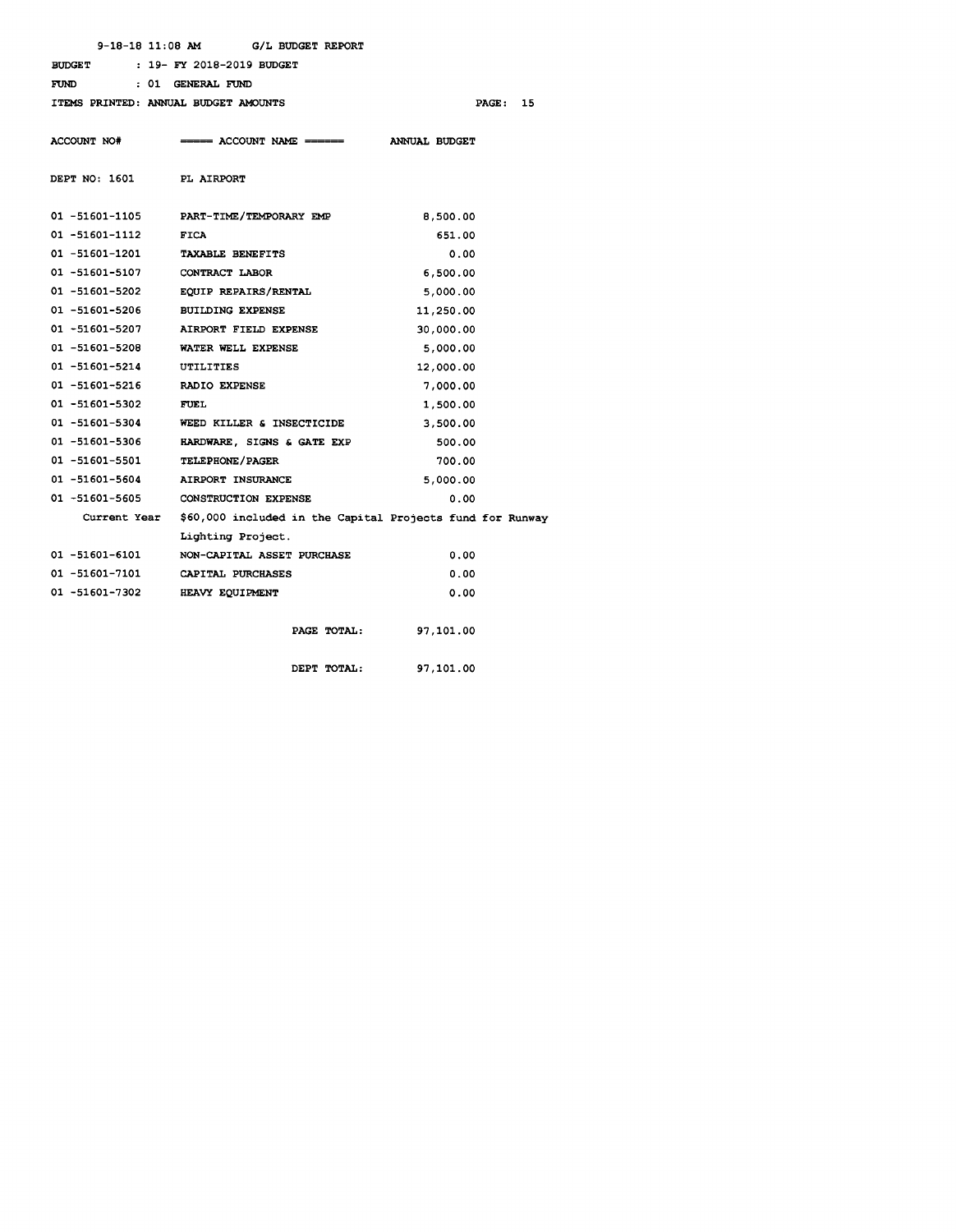|                | $9-18-18$ 11:08 AM G/L BUDGET REPORT                |                                              |    |
|----------------|-----------------------------------------------------|----------------------------------------------|----|
|                | BUDGET : 19- FY 2018-2019 BUDGET                    |                                              |    |
| <b>FUND</b>    | : 01 GENERAL FUND                                   |                                              |    |
|                | ITEMS PRINTED: ANNUAL BUDGET AMOUNTS                | $\mathbf{P}\mathbf{A}\mathbf{G}\mathbf{E}$ : | 16 |
|                |                                                     |                                              |    |
|                | ACCOUNT NO# ===== ACCOUNT NAME ====== ANNUAL BUDGET |                                              |    |
|                |                                                     |                                              |    |
|                | DEPT NO: 1602 MCLEAN AIRPORT                        |                                              |    |
|                |                                                     |                                              |    |
|                | 01 -51602-5208 AIRPORT FIELD EXPENSE                | 50,000.00                                    |    |
| 01 -51602-5214 | MCLEAN AIRPORT UTILITIES                            | 0.00                                         |    |
| 01 -51602-5304 | WEED KILLER & INSECTICIDE                           | 1,000.00                                     |    |
| 01 -51602-7101 | CAPITAL PURCHASES                                   | 0.00                                         |    |
| 01 -51602-7302 | HEAVY EQUIPMENT                                     | 0.00                                         |    |
|                |                                                     |                                              |    |
|                | PAGE TOTAL:                                         | 51,000.00                                    |    |
|                |                                                     |                                              |    |
|                |                                                     | DEPT TOTAL: 51,000.00                        |    |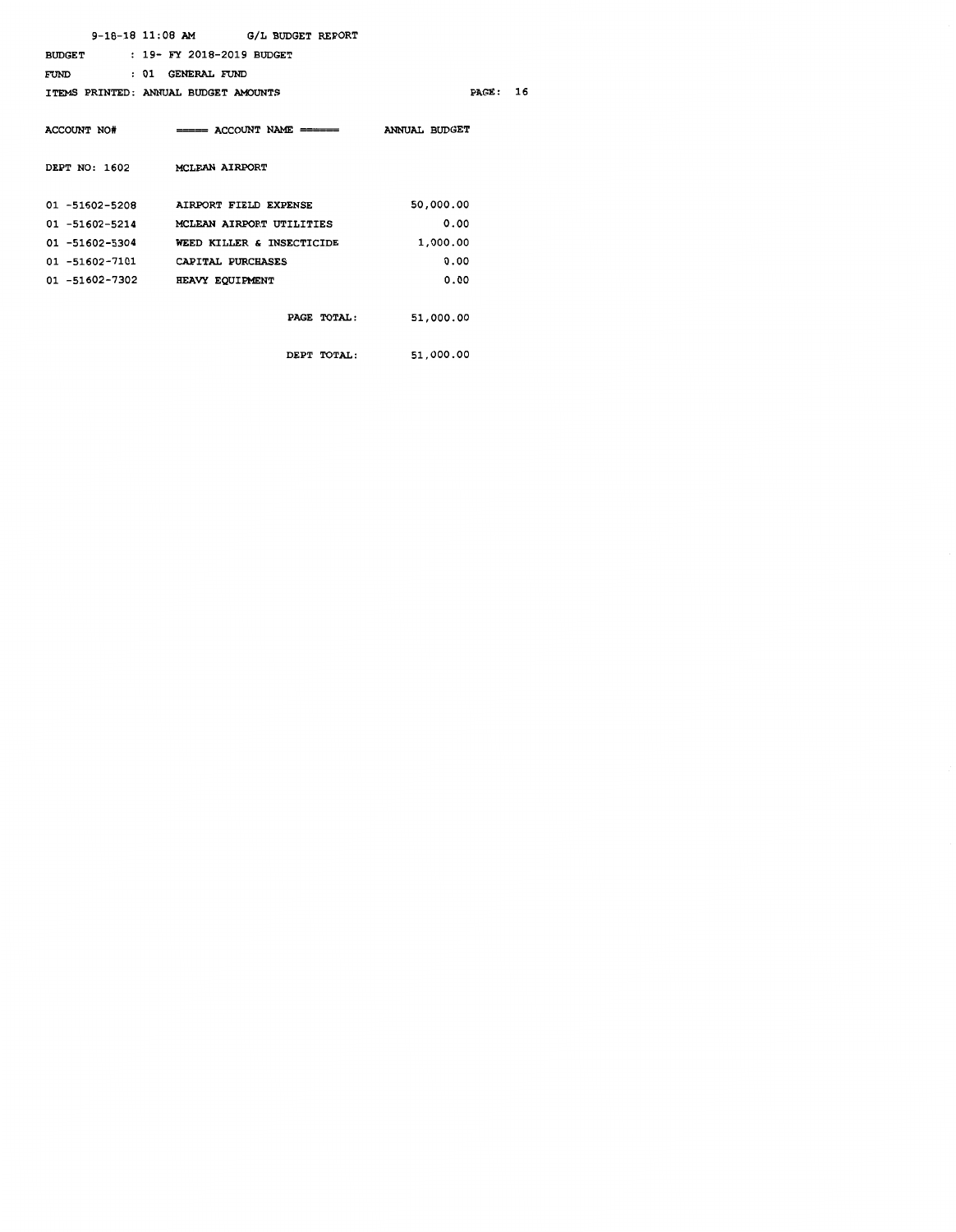| 9-18-18 11:08 AM                     | G/L BUDGET REPORT                                                         |                        |
|--------------------------------------|---------------------------------------------------------------------------|------------------------|
| <b>BUDGET</b>                        | : 19- FY 2018-2019 BUDGET                                                 |                        |
| FUND                                 | : 01 GENERAL FUND                                                         |                        |
| ITEMS PRINTED: ANNUAL BUDGET AMOUNTS |                                                                           | 17<br>$\mathbf{PAGE:}$ |
|                                      |                                                                           |                        |
| ACCOUNT NO#                          | ===== ACCOUNT NAME ====== ANNUAL BUDGET                                   |                        |
|                                      |                                                                           |                        |
| DEPT NO: 2000                        | <b>EXTENSION SERVICE</b>                                                  |                        |
|                                      |                                                                           |                        |
| 01 -52000-1101                       | <b>SALARIES-OFFICIALS</b>                                                 | 25,441.00              |
| 01 -52000-1102 SALARIES-EMPLOYEES    |                                                                           | 33,681.00              |
| 01 -52000-1103 LONGEVITY             |                                                                           | 1,220.00               |
|                                      | 01 -52000-1105 PART-TIME/TEMPORARY EMP                                    | 0.00                   |
| 01 -52000-1108                       | <b>TRAVEL</b>                                                             | 22,701.00              |
| 01 -52000-1109                       | <b>GROUP INSURANCE</b>                                                    | 11,760.00              |
| 01 -52000-1112                       | <b>FICA</b>                                                               | 6,353.00               |
| 01 -52000-1113                       | <b>RETIREMENT</b>                                                         | 3,369.00               |
| 01 -52000-1201 TAXABLE BENEFITS      |                                                                           | 0.00                   |
|                                      | 01 -52000-5202 EQUIP REPAIRS/RENTAL                                       | 150.00                 |
| 01 -52000-5501 TELEPHONE/PAGER       |                                                                           | 1,700.00               |
|                                      | Current Year Request for a one time increase to upgrade the phone system. |                        |
| 01 -52000-5502                       | <b>POSTAGE/BOX RENT</b>                                                   | 315.00                 |
| 01 -52000-5503                       | COPY MACHINE EXPENSE                                                      | 5,500.00               |
| 01 -52000-5504 COMPUTER EXPENSE      |                                                                           | 2,652.00               |
| 01 -52000-5505                       | OFFICE SUPPLIES                                                           | 2,000.00               |
| 01 -52000-5706                       | <b>DUES</b>                                                               | 580.00                 |
| 01 -52000-5707                       | ACTIVITIES & TRAVEL                                                       | 10,000.00              |
| Permanent                            | <b>HOTELS, MEALS, MILEAGE, EVENTS</b>                                     |                        |
| 01 -52000-5708                       | DEMONSTRATION EXPENSE                                                     | 600.00                 |
| 01 -52000-5709                       | EDUCATION PROGRAM EXPENSE                                                 | 500.00                 |
| 01 -52000-7101 CAPITAL PURCHASES     |                                                                           | 0.00                   |
|                                      |                                                                           |                        |
|                                      | PAGE TOTAL:                                                               | 128,522.00             |
|                                      | DEPT TOTAL:                                                               | 128,522.00             |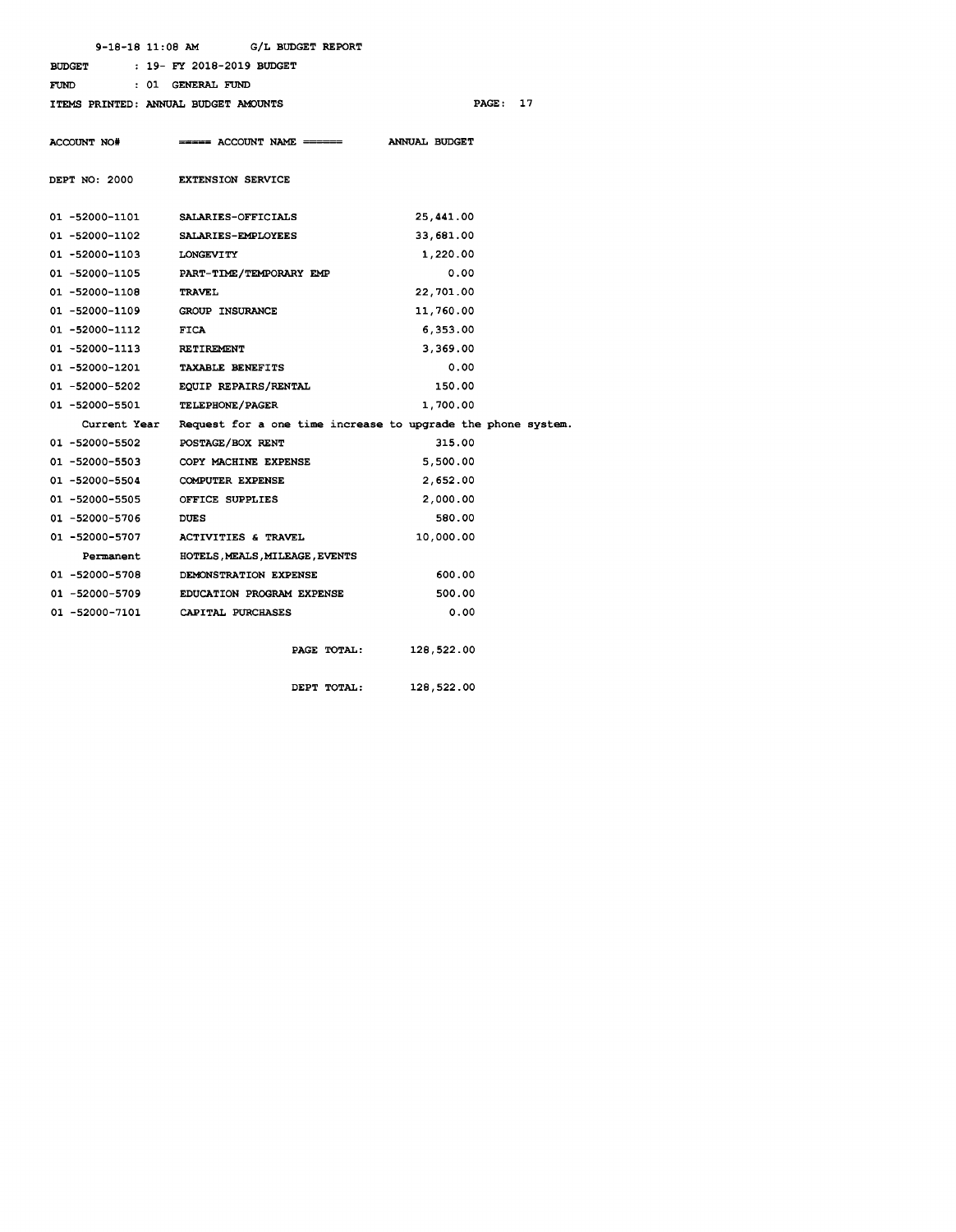|      |                    | $9-18-18$ 11:08 AM G/L BUDGET REPORT                              |                        |    |
|------|--------------------|-------------------------------------------------------------------|------------------------|----|
|      | <b>BUDGET</b>      | : 19- FY 2018-2019 BUDGET                                         |                        |    |
| FUND |                    | : 01 GENERAL FUND                                                 |                        |    |
|      |                    | ITEMS PRINTED: ANNUAL BUDGET AMOUNTS                              | <b>PAGE :</b>          | 18 |
|      |                    |                                                                   |                        |    |
|      | <b>ACCOUNT NO#</b> | $\equiv \equiv \equiv$ ACCOUNT NAME $\equiv \equiv \equiv \equiv$ | <b>ANNUAL BUDGET</b>   |    |
|      |                    | WHITE DEER LAND MUSEUM                                            |                        |    |
|      | DEPT NO: 2100      |                                                                   |                        |    |
|      | 01 -52100-1101     | <b>SALARIES-OFFICIALS</b>                                         | 35,288.00              |    |
|      |                    | 01 -52100-1102 SALARIES-EMPLOYEES                                 | 29,557.00              |    |
|      |                    | 01 -52100-1103 LONGEVITY                                          | 0.00                   |    |
|      | 01 -52100-1105     | PART-TIME/TEMPORARY EMP                                           | 0.00                   |    |
|      | 01 -52100-1109     | GROUP INSURANCE                                                   | 23,520.00              |    |
|      | 01 -52100-1112     | <b>FICA</b>                                                       | 4,961.00               |    |
|      | 01 -52100-1113     | RETIREMENT                                                        | 6,485.00               |    |
|      | 01 -52100-5107     | CONTRACT LABOR                                                    | 0.00                   |    |
|      | 01 -52100-5202     | EQUIP REPAIRS/RENTAL                                              | 460.00                 |    |
|      | 01 -52100-5206     | <b>BUILDING EXPENSE</b>                                           | 6,472.00               |    |
|      | 01 -52100-5207     | <b>JANITORIAL SUPPLIES</b>                                        | 250.00                 |    |
|      | 01 -52100-5208     | <b>JANITORIAL SERVICES</b>                                        | 460.00                 |    |
|      | 01 -52100-5209     | <b>GROUNDS EXPENSE</b>                                            | 1,104.00               |    |
|      | 01 -52100-5210     | SECURITY & ELEVATOR MAINTENANC                                    | 3,760.00               |    |
|      | 01 -52100-5214     | <b>UTILITIES</b>                                                  | 19,000.00              |    |
|      | 01 -52100-5501     | <b>TELEPHONE</b>                                                  | 46.00                  |    |
|      | 01 -52100-5502     | POSTAGE/BOX RENT                                                  | 276.00                 |    |
|      | 01 -52100-5504     | COMPUTER EXPENSE                                                  | 3,128.00               |    |
|      | 01 -52100-5505     | OFFICE SUPPLIES                                                   | 1,564.00               |    |
|      | 01 -52100-5701     | CONFERENCE/TRAINING                                               | 2,680.00               |    |
|      | 01 -52100-5706     | <b>DUES/PUBLICATIONS/ADVERTISING</b>                              | 2,760.00               |    |
|      | 01 -52100-5710     | SHOWCASE & EXHIBITS                                               | 1,840.00               |    |
|      |                    | 01 -52100-7101 CAPITAL PURCHASES                                  | 0.00                   |    |
|      |                    |                                                                   |                        |    |
|      |                    |                                                                   | PAGE TOTAL: 143,611.00 |    |
|      |                    |                                                                   |                        |    |
|      |                    | DEPT TOTAL:                                                       | 143,611.00             |    |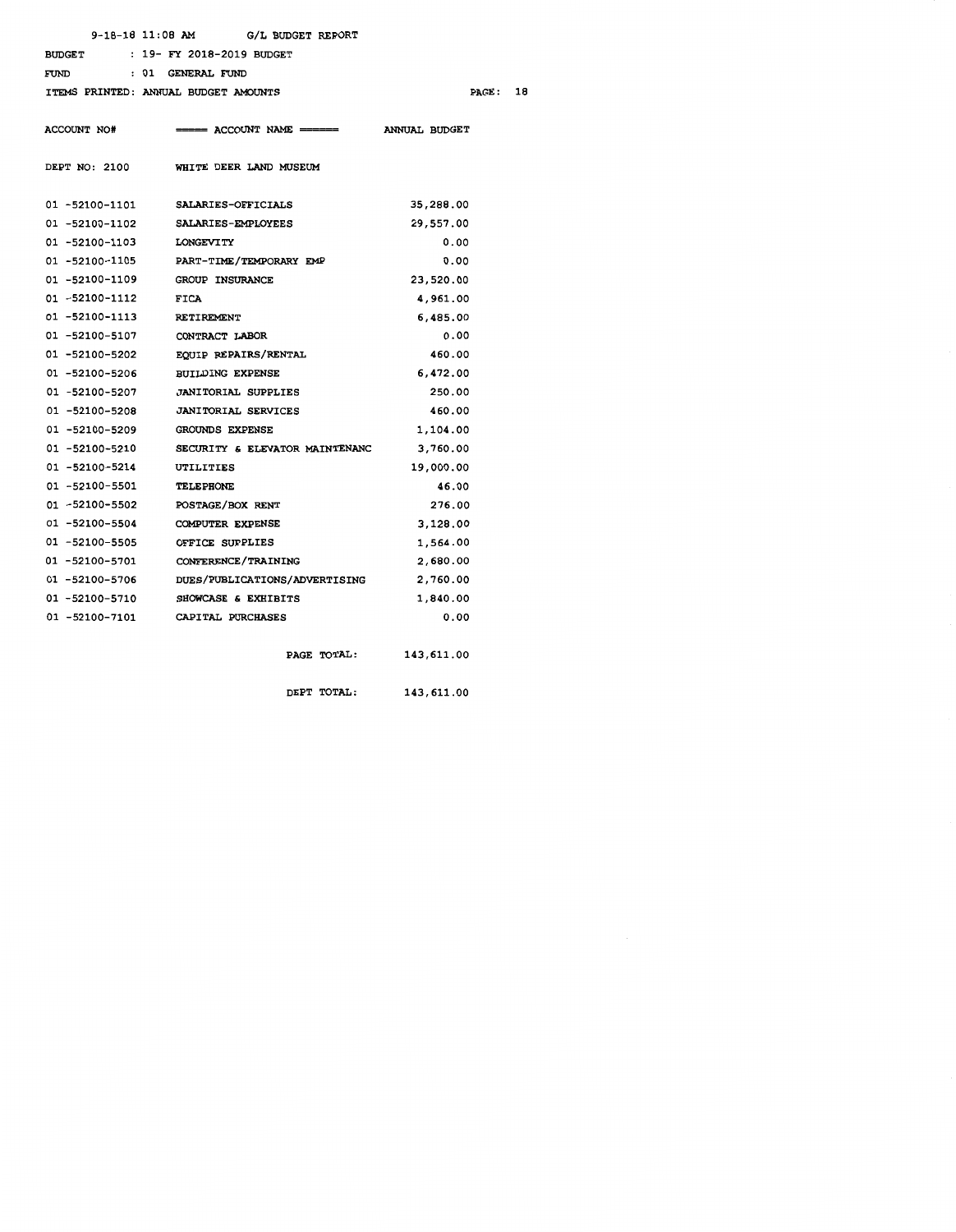BUDGET 19- F'f 2018-2019 BUDGET

FUND 01 GENERAL FUND

ITEMS PRINTED: ANNUAL BUDGET AMOUNTS PAGE: 19

| ACCOUNT NO#    | $\frac{1}{1}$ ===== ACCOUNT NAME ======                                        | ANNUAL BUDGET |
|----------------|--------------------------------------------------------------------------------|---------------|
| DEPT NO: 2200  | GENERAL MISC.                                                                  |               |
|                |                                                                                |               |
| 01 -52200-1105 | ELECTIONS WORKERS-FICA W/H 10,000.00                                           |               |
| 01 -52200-1108 | ELECTION WORKERS TRAVEL                                                        | 0.00          |
| 01 -52200-1109 | GROUP INSURANCE                                                                | 0.00          |
| 01 -52200-1112 | FICA                                                                           | 765.00        |
| 01 -52200-1113 | <b>RETIREMENT</b>                                                              | 0.00          |
| 01 -52200-5101 | JUVENILE PROB.-LOCAL MATCH                                                     | 275,000.00    |
| 01 -52200-5103 | COURTHOUSE RESTORATION                                                         | 0.00          |
| 01 -52200-5110 | WORKERS COMPENSATION                                                           | 85,000.00     |
| 01 -52200-5111 | UNEMPLOYMENT INSURANCE                                                         | 15,000.00     |
| 01 -52200-5112 | BANK SERVICE FEES                                                              | 0.00          |
| 01 -52200-5115 | PENALTIES AND INTEREST                                                         | 0.00          |
| 01 -52200-5401 | PUBLICATIONS/NOTICE TO BIDDERS 2,000.00                                        |               |
| 01 -52200-5409 | LEGAL EXPENSE                                                                  | 20,000.00     |
| 01 -52200-5501 | <b>TELEPHONE/FAX-COURTHOUSE</b>                                                | 22,500.00     |
| 01 -52200-5502 | INTERNET SERVICE                                                               | 10,000.00     |
| 01 -52200-5503 | COPY MACHINE EXPENSE                                                           | 0.00          |
| 01 -52200-5605 | INS-GENERAL LIAB & PROPERTY                                                    | 39,000.00     |
| 01 -52200-5607 | INS-PUBLIC OFFICIAL & EMPLOYEE                                                 | 28,000.00     |
| 01 -52200-5706 | DUES (TAC, WTXJD, PRPC, ETC)                                                   | 11,500.00     |
| 01 -52200-5802 | STATE CHILD WELFARE BOARD                                                      | 500.00        |
| 01 -52200-5803 | SOIL CONSERVATION                                                              | 6,000.00      |
| Permanent      | Reduced from \$8000 to \$6000 in the 2017-2018 buget.                          |               |
| 01 -52200-5804 | <b>AUTOPSY/CORONER EXPENSE</b>                                                 | 55,000.00     |
| 01 -52200-5805 | BURIAL OF INDIGENTS                                                            | 10,000.00     |
| 01 -52200-5806 | ELECTION EXPENSE                                                               | 50,000.00     |
| 01 -52200-5807 | ELECTION WORKERS-A/P ONLY                                                      | 0.00          |
| 01 -52200-5808 | <b>AUDIT SERVICE</b>                                                           | 22,000.00     |
| 01 -52200-5810 | CIVIL DEFENSE-COLE/WALNUT                                                      | 1,000.00      |
| 01 -52200-5811 | GRAY COUNTY APPRAISAL DIST                                                     | 207,220.00    |
| 01 -52200-5812 | MCCLELLAND CREEK WATERSHED                                                     | 2,000.00      |
| 01 -52200-5818 | PREDATORY ANIMAL HUNTERS                                                       | 38,400.00     |
| 01 -52200-5819 | MENTAL HEALTH CASEWORKER                                                       | 6,000.00      |
| 01 -52200-5821 | AMBULANCE EXPENSE-PAMPA                                                        | 140,000.00    |
| 01 -52200-5822 | AMBULANCE EXPENSE-LEFORS                                                       | 42,500.00     |
| Permanent      | 2013-2014 Budget change to reflect coverage for McLean area.                   |               |
| Current Year   | Increased \$12,000 to allow for additional area.                               |               |
| 01 -52200-5823 | Increased \$15,000 in budget for increased demand.<br>AMBULANCE EXPENSE-MCLEAN | 0.00          |
|                |                                                                                |               |
| Permanent      | 2013-2014 no qualified volunteers to provide service. Budget                   |               |
| 01 -52200-5828 | zeroed out.<br>DWI SCHOOL EXPENSES                                             | 0.00          |
| 01 -52200-5830 | HIGH PLAINS FOOD BANK                                                          | 800.00        |
| 01 -52200-5831 | FIRE DEPARTMENT-PAMPA                                                          | 120,000.00    |
| Current Year   | Judge Peet questioned amount of contribution.                                  |               |
| 01 -52200-5832 | FIRE DEPARTMENT-LEFORS                                                         | 45,000.00     |
|                |                                                                                |               |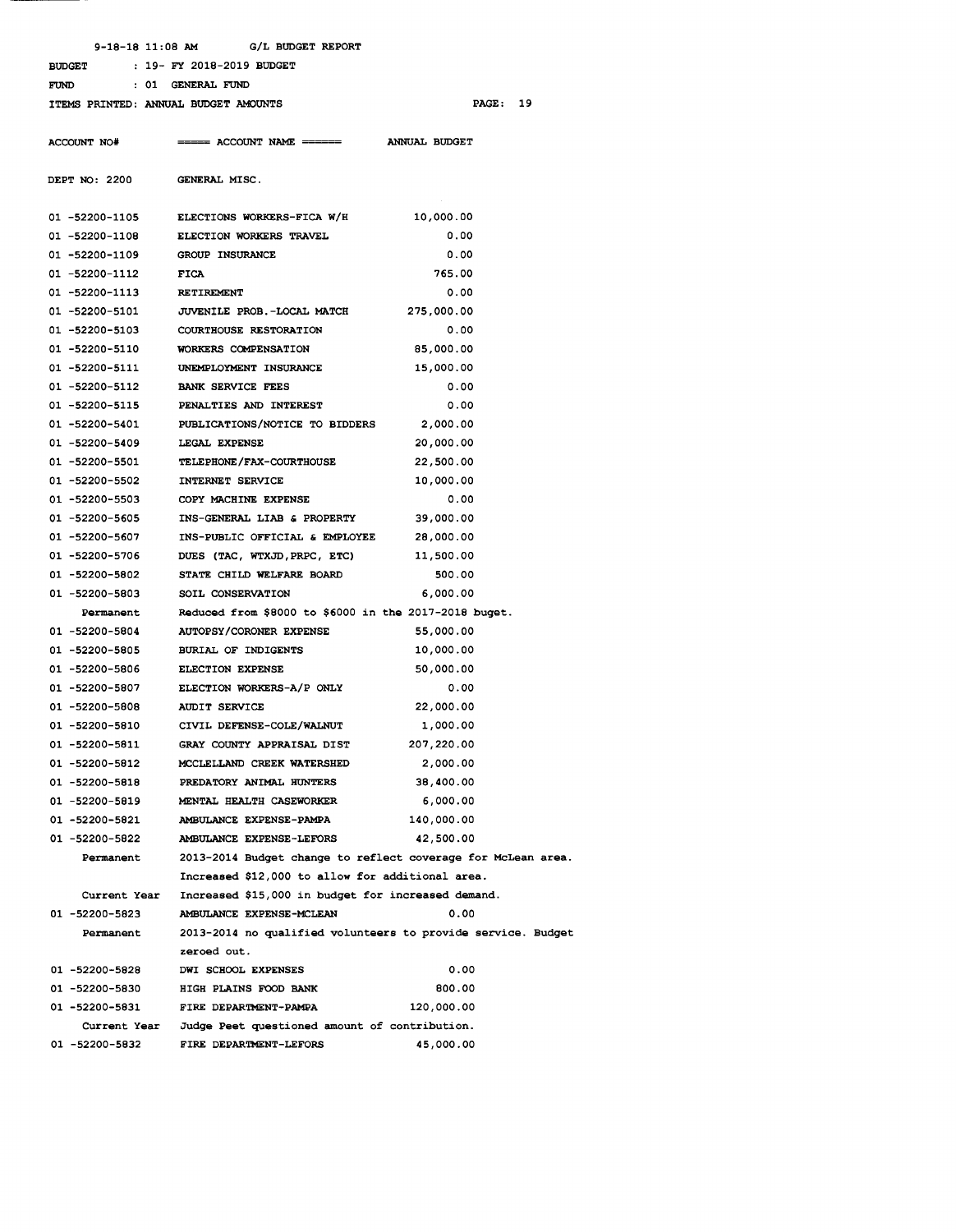|                                            | 9-18-18 11:08 AM    |                                       | G/L BUDGET REPORT                                            |                                                                     |    |
|--------------------------------------------|---------------------|---------------------------------------|--------------------------------------------------------------|---------------------------------------------------------------------|----|
| : 19- FY 2018-2019 BUDGET<br><b>BUDGET</b> |                     |                                       |                                                              |                                                                     |    |
| FUND                                       |                     | : 01 GENERAL FUND                     |                                                              |                                                                     |    |
|                                            |                     | ITEMS PRINTED: ANNUAL BUDGET AMOUNTS  |                                                              | $\mathbf{PAGE:}$                                                    | 20 |
|                                            |                     |                                       |                                                              |                                                                     |    |
| ACCOUNT NO#                                |                     |                                       | ===== ACCOUNT NAME ======    ANNUAL BUDGET                   |                                                                     |    |
|                                            |                     |                                       |                                                              |                                                                     |    |
| Permanent                                  |                     |                                       |                                                              | Court increased \$10,000 at 8/02/18 budget workshop.                |    |
| 01 -52200-5833                             |                     | FIRE DEPARTMENT-MCLEAN                |                                                              | 45,000.00                                                           |    |
|                                            |                     |                                       |                                                              | Permanent Court increased \$10,000 at 8/02/18 budget workshop.      |    |
|                                            |                     | 01 -52200-5834 FIRE DEPARTMENT-GROOM  |                                                              | 10,000.00                                                           |    |
|                                            |                     |                                       | Permanent Court increased \$6,000 at 8/2/18 budget workshop. |                                                                     |    |
|                                            |                     |                                       | 01 -52200-5835 FIRE DEPARTMENT-MOBEETIE                      | 750.00                                                              |    |
| 01 -52200-5836                             |                     |                                       | FIRE DEPARTMENT-SKELLYTOWN                                   | 600.00                                                              |    |
| 01 -52200-5837                             |                     |                                       | FIRE DEPARTMENT-WHITE DEER                                   | 3,600.00                                                            |    |
|                                            |                     | 01 -52200-5838 FIRE DEPARTMENT-HOOVER |                                                              | 45,000.00                                                           |    |
|                                            |                     |                                       |                                                              | Permanent 2017-2018 - Court approved a 1-year increase of \$15,000. |    |
|                                            |                     |                                       |                                                              | $2018 - 2019$ - Court approved \$10,000 increase at 8/2/18 mtg.     |    |
| 01 -52200-5839                             |                     |                                       | FIRE DEPARTMENT-SWEETWATER                                   | 800.00                                                              |    |
| 01 -52200-5840                             |                     |                                       | FIRE DEPARTMENT-WHEELER VOL                                  | 0.00                                                                |    |
| 01 -52200-5842                             |                     |                                       | PANHANDLE COMMUNITY SERVICES 4,000.00                        |                                                                     |    |
| 01 -52200-5851                             |                     |                                       | PAMPA SENIOR CITIZENS INC                                    | 1,000.00                                                            |    |
| 01 -52200-5852                             |                     |                                       | SOUTHSIDE SR CITIZENS CNTR                                   | 2,000.00                                                            |    |
| 01 -52200-5853                             |                     | MCLEAN SR CITIZENS                    |                                                              | 2,000.00                                                            |    |
| 01 -52200-5854                             |                     | SR CITIZENS-LEFORS                    |                                                              | 2,000.00                                                            |    |
| 01 -52200-5855                             |                     | PAMPA MEALS ON WHEELS                 |                                                              | 1,500.00                                                            |    |
| 01 -52200-5856                             |                     |                                       | VETERAN'S OF FOREIGN WARS                                    | 4,500.00                                                            |    |
| 01 -52200-5857                             |                     |                                       | LOVETT MEMORIAL LIBRARY-PAMPA                                | 3,000.00                                                            |    |
|                                            | Permanent           |                                       |                                                              | Reduced from \$5,000 to \$3,000 in the 2017-2018 budget.            |    |
| 01 -52200-5858                             |                     | <b>LIBRARY-MCLEAN</b>                 |                                                              | 3,000.00                                                            |    |
| 01 -52200-5859                             |                     | <b>TRALEE CRISIS CENTER</b>           |                                                              | 1,000.00                                                            |    |
| 01 -52200-5860                             |                     |                                       | SALARY SUPP-LEFORS MARSHALL                                  | 0.00                                                                |    |
| 01 -52200-5863                             |                     | CONTINGENCY EXPENSE                   |                                                              | 75,000.00                                                           |    |
| 01 -52200-5864                             |                     | <b>EXTRAORDINARY EVENTS</b>           |                                                              | 20,000.00                                                           |    |
|                                            |                     | 01 -52200-5865 I T SERVICES           |                                                              | 50,000.00                                                           |    |
|                                            | Permanent           |                                       |                                                              | Judge Peet added \$3,000 to create stipend for IT contact           |    |
|                                            |                     | position.                             |                                                              |                                                                     |    |
|                                            | <b>Current Year</b> |                                       |                                                              | Added \$27,000 for replacement of PC's with Windows 7.              |    |
|                                            |                     |                                       | 1/2020 is final date for support.                            |                                                                     |    |
| 01 -52200-5866                             |                     | IT CONSULTANT                         |                                                              | 0.00                                                                |    |
|                                            |                     |                                       |                                                              |                                                                     |    |
|                                            |                     |                                       | PAGE TOTAL:                                                  | 274,750.00                                                          |    |
|                                            |                     |                                       |                                                              |                                                                     |    |
|                                            |                     |                                       | DEPT TOTAL:                                                  | 1,539,935.00                                                        |    |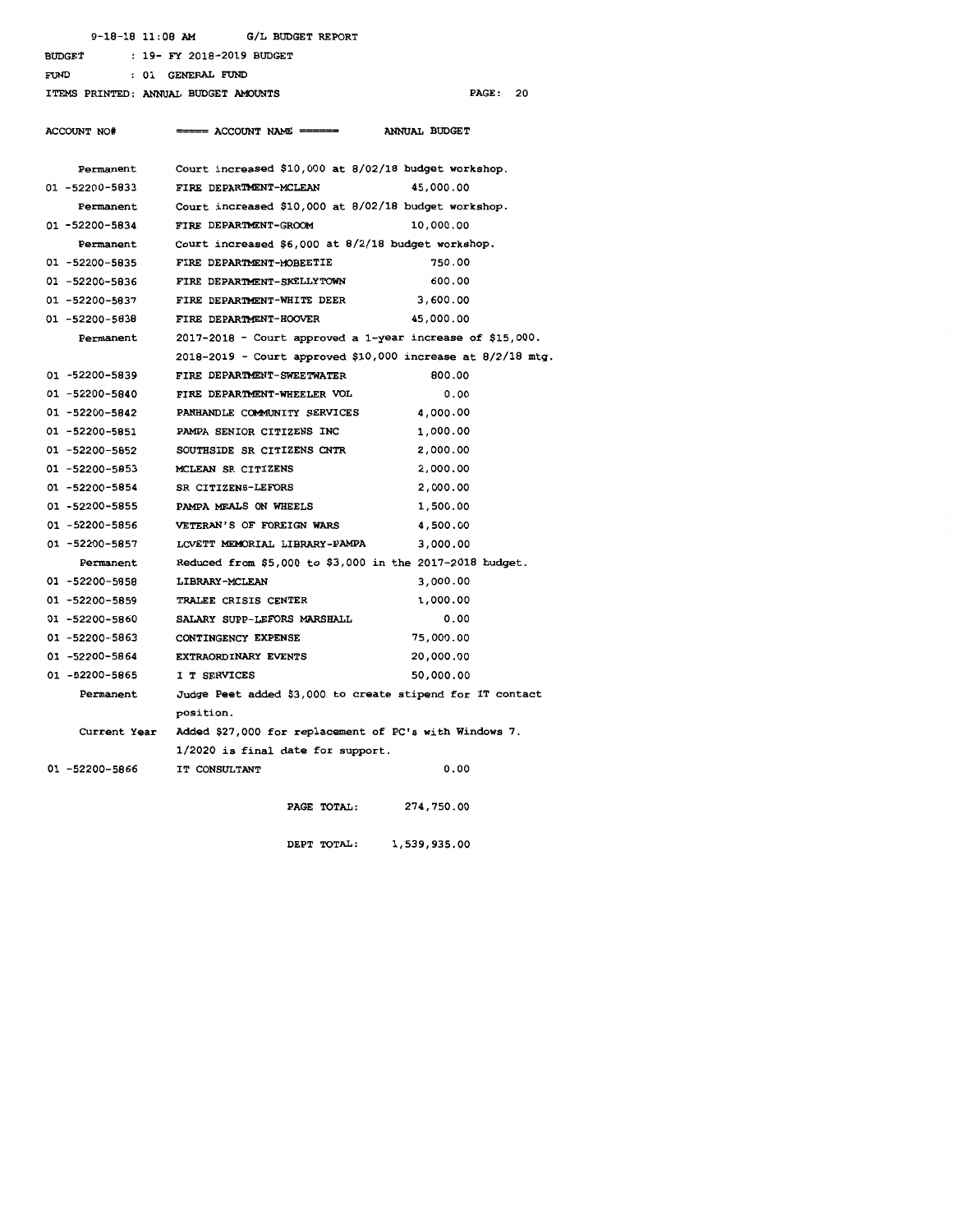|                                            | 9-18-18 11:08 AM<br>G/L BUDGET REPORT                              |                      |                    |
|--------------------------------------------|--------------------------------------------------------------------|----------------------|--------------------|
| : 19- FY 2018-2019 BUDGET<br><b>BUDGET</b> |                                                                    |                      |                    |
| FUND                                       | : 01 GENERAL FUND                                                  |                      |                    |
|                                            | ITEMS PRINTED: ANNUAL BUDGET AMOUNTS                               |                      | 21<br><b>PAGE:</b> |
|                                            |                                                                    |                      |                    |
| <b>ACCOUNT NO#</b>                         | $\frac{1}{1}$ ===== ACCOUNT NAME ======                            | <b>ANNUAL BUDGET</b> |                    |
|                                            |                                                                    |                      |                    |
| DEPT NO: 3000                              | <b>TAX ASSESSOR/COLLECTOR</b>                                      |                      |                    |
|                                            |                                                                    |                      |                    |
| 01 -53000-1101                             | <b>SALARIES-OFFICIALS</b>                                          | 51,484.00            |                    |
| 01 -53000-1102                             | <b>SALARIES-EMPLOYEES</b>                                          | 284,006.00           |                    |
|                                            | Permanent Reduced one full-time employee in 2017-2018. Reallocated |                      |                    |
|                                            | some of the savings for staff increases.                           |                      |                    |
| 01 -53000-1103                             | <b>LONGEVITY</b>                                                   | 7,000.00             |                    |
| 01 -53000-1105                             | PART-TIME/TEMPORARY EMP                                            | 16,841.00            |                    |
| Permanent                                  | 1 Half-time employee at Mclean Office.                             |                      |                    |
| 01 -53000-1106                             | <b>OVERTIME PAY</b>                                                | 0.00                 |                    |
| 01 -53000-1109                             | <b>GROUP INSURANCE</b>                                             | 105,840.00           |                    |
| 01 -53000-1112                             | FICA                                                               | 27,489.00            |                    |
| 01 -53000-1113                             | RETIREMENT                                                         | 35,933.00            |                    |
| 01 -53000-5202                             | <b>EQUIP REPAIRS/RENTAL</b>                                        | 6,000.00             |                    |
| 01 -53000-5215                             | <b>RENT-MCLEAN</b>                                                 | 720.00               |                    |
| 01 -53000-5401                             | <b>PUBLICATIONS</b>                                                | 5,000.00             |                    |
| 01 -53000-5501                             | <b>TELEPHONE/PAGER</b>                                             | 1,000.00             |                    |
| 01 -53000-5502                             | <b>POSTAGE/BOX RENT</b>                                            | 15,000.00            |                    |
| 01 -53000-5504                             | COMPUTER EXPENSE                                                   | 27,200.00            |                    |
| 01 -53000-5505                             | OFFICE SUPPLIES                                                    | 10,000.00            |                    |
| 01 -53000-5601                             | <b>BOND PREMIUMS</b>                                               | 138.00               |                    |
| Permanent                                  | 4-yr bond.                                                         |                      |                    |
| 01 -53000-5701                             | CONFERENCE/TRAINING                                                | 3,000.00             |                    |
| 01 -53000-5703                             | MILEAGE                                                            | 0.00                 |                    |
| 01 -53000-5706                             | <b>DUES</b>                                                        | 520.00               |                    |
| 01 -53000-5801                             | CONF/TRAINING-STAFF                                                | 3,500.00             |                    |
| 01 -53000-5805                             | VOTER REGISTRAR CHAP 19 EXP                                        | 0.00                 |                    |
| 01 -53000-5998                             | BANK CHECKS & DEPOSIT SLIPS                                        | 1,000.00             |                    |
| 01 -53000-5999                             | CASH SHORT/OVER                                                    | 0.00                 |                    |
| 01 -53000-7101                             | <b>CAPITAL PURCHASES</b>                                           | 0.00                 |                    |
| 01 -53000-8000                             | <b>ASSET DEPRECIATION</b>                                          | 0.00                 |                    |
|                                            |                                                                    |                      |                    |
|                                            | PAGE TOTAL:                                                        | 601,671.00           |                    |
|                                            |                                                                    |                      |                    |
|                                            | DEPT TOTAL:                                                        | 601,671.00           |                    |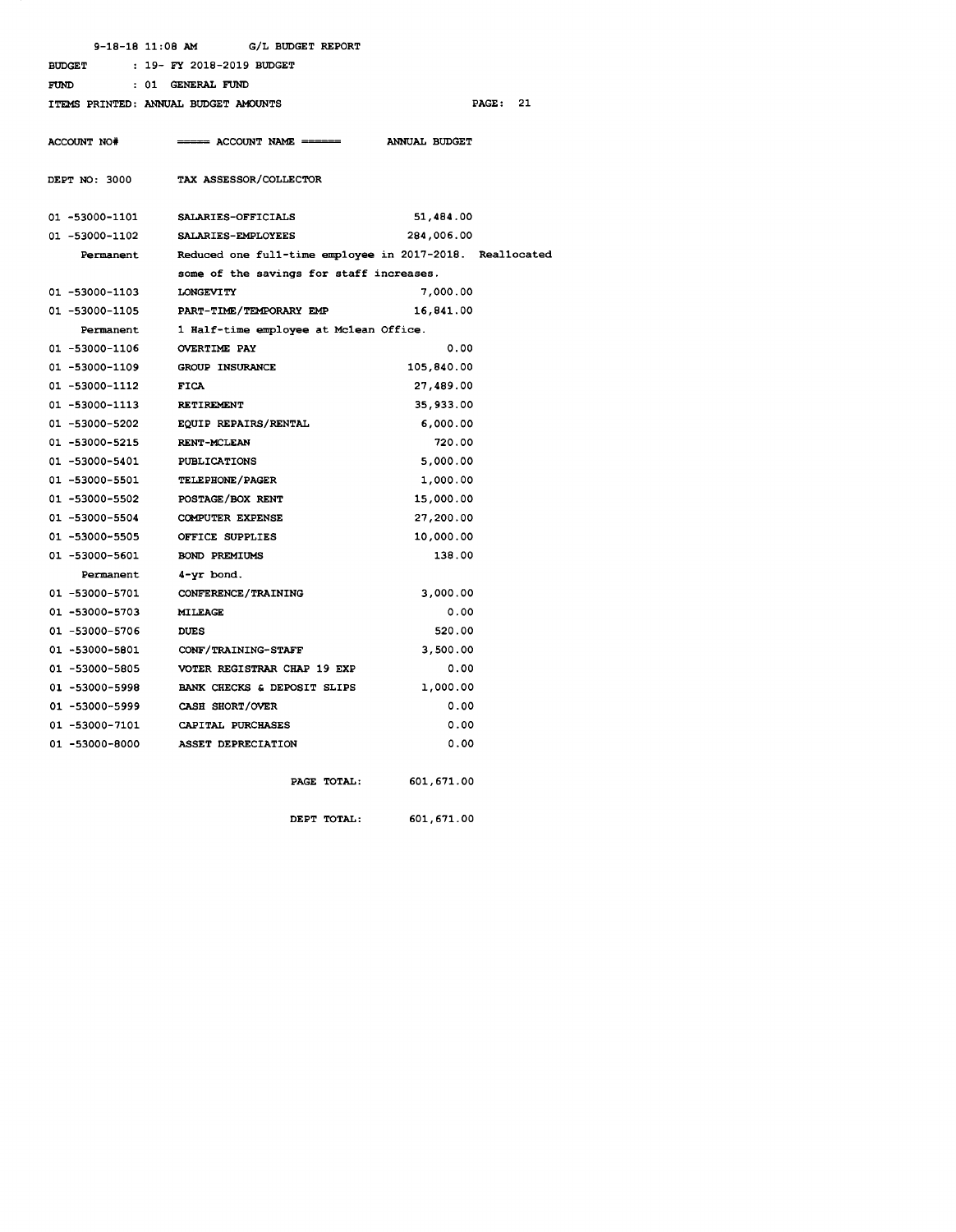|                | $9-18-18$ 11:08 AM G/L BUDGET REPORT            |                      |    |
|----------------|-------------------------------------------------|----------------------|----|
| <b>BUDGET</b>  | : 19- FY 2018-2019 BUDGET                       |                      |    |
| FUND           | : 01 GENERAL FUND                               |                      |    |
|                | ITEMS PRINTED: ANNUAL BUDGET AMOUNTS            | PAGE:                | 22 |
| ACCOUNT NO#    | <del>-----</del> ACCOUNT NAME <del>------</del> | <b>ANNUAL BUDGET</b> |    |
| DEPT NO: 3100  | <b>DISTRICT CLERK</b>                           |                      |    |
| 01 -53100-1101 | SALARIES-OFFICIALS                              | 51,484.00            |    |
|                | 01 -53100-1102 SALARIES-EMPLOYEES               | 144,043.00           |    |
| 01 -53100-1103 | <b>LONGEVITY</b>                                | 3,325.00             |    |
| 01 -53100-1105 | PART-TIME/TEMPORARY EMP                         | 0.00                 |    |
| 01 -53100-1108 | <b>TRAVEL</b>                                   | 300.00               |    |
| 01 -53100-1109 | <b>GROUP INSURANCE</b>                          | 58,800.00            |    |
| 01 -53100-1112 | <b>FICA</b>                                     | 15,236.00            |    |
| 01 -53100-1113 | RETIREMENT                                      | 19,916.00            |    |
| 01 -53100-5202 | <b>EQUIP REPAIRS/RENTAL</b>                     | 5,000.00             |    |
| 01 -53100-5501 | <b>TELEPHONE/PAGER</b>                          | 250.00               |    |
| 01 -53100-5502 | <b>POSTAGE/BOX RENT</b>                         | 5,500.00             |    |
| 01 -53100-5504 | <b>COMPUTER EXPENSE</b>                         | 37,500.00            |    |
| 01 -53100-5505 | OFFICE SUPPLIES                                 | 10,500.00            |    |
| 01 -53100-5601 | <b>BOND PREMIUMS</b>                            | 500.00               |    |
| 01 -53100-5609 | ERRORS/OMNI INS-DIST CLERK                      | 4,000.00             |    |
| 01 -53100-5701 | CONFERENCE/TRAINING                             | 5,000.00             |    |
| 01 -53100-5706 | <b>DUES</b>                                     | 210.00               |    |
| 01 -53100-5801 | <b>CONF/TRAINING-STAFF</b>                      | 600.00               |    |
| 01 -53100-5802 | CHILD SUPPORT IMPROVEMENTS                      | 0.00                 |    |
| 01 -53100-5999 | <b>CASH SHORT/OVER</b>                          | 0.00                 |    |
|                | 01 -53100-7101 CAPITAL PURCHASES                | 0.00                 |    |
|                | PAGE TOTAL:                                     | 362, 164.00          |    |
|                | DEPT TOTAL:                                     | 362,164.00           |    |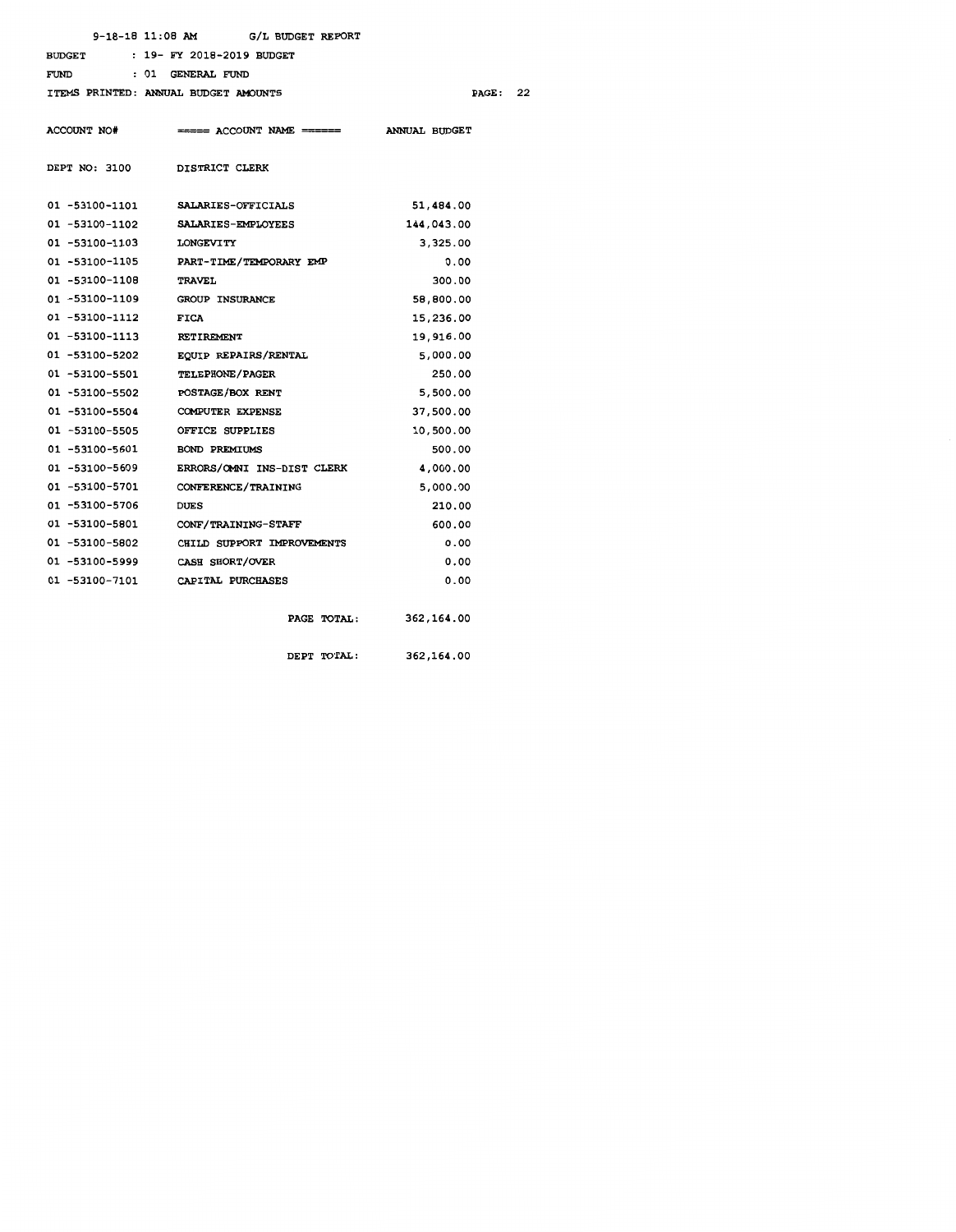BUDGET 19- FY 2018-2019 BUDGET

PAGE: 23

| <b>GENERAL FUND</b><br>: 01<br>FUND        |                                                |                      |  |  |
|--------------------------------------------|------------------------------------------------|----------------------|--|--|
| P)<br>ITEMS PRINTED: ANNUAL BUDGET AMOUNTS |                                                |                      |  |  |
|                                            |                                                |                      |  |  |
| <b>ACCOUNT NO#</b>                         | $=$ $=$ $ACCOINT NAME =$                       | <b>ANNUAL BUDGET</b> |  |  |
|                                            |                                                |                      |  |  |
| DEPT NO: 3200                              | COUNTY CLERK                                   |                      |  |  |
|                                            |                                                |                      |  |  |
| 01 -53200-1101                             | SALARIES-OFFICIALS                             | 51,484.00            |  |  |
| 01 -53200-1102                             | SALARIES-EMPLOYEES                             | 126,602.00           |  |  |
| 01 -53200-1103                             | <b>LONGEVITY</b>                               | 1,140.00             |  |  |
| 01 -53200-1104                             | <b>OVERTIME PAY</b>                            | 0.00                 |  |  |
| 01 -53200-1105                             | PART-TIME/TEMPORARY EMP                        | 4,500.00             |  |  |
| 01 -53200-1108                             | <b>TRAVEL</b>                                  | 300.00               |  |  |
| 01 -53200-1109                             | GROUP INSURANCE                                | 58,800.00            |  |  |
| 01 -53200-1112                             | <b>FICA</b>                                    | 14,078.00            |  |  |
| 01 -53200-1113                             | <b>RETIREMENT</b>                              | 18,403.00            |  |  |
| 01 -53200-1201                             | <b>TAXABLE BENEFITS</b>                        | 0.00                 |  |  |
| 01 -53200-5106                             | SALARIES - ELECTION WORKERS                    | 0.00                 |  |  |
| 01 -53200-5202                             | EQUIP REPAIRS/RENTAL                           | 5,800.00             |  |  |
| 01 -53200-5501                             | <b>TELEPHONE/PAGER</b>                         | 285.00               |  |  |
| 01 -53200-5502                             | POSTAGE/BOX RENT                               | 2,850.00             |  |  |
| 01 -53200-5504                             | COMPUTER EXPENSE                               | 49,100.00            |  |  |
| 01 -53200-5505                             | OFFICE SUPPLIES                                | 18,525.00            |  |  |
| 01 -53200-5506                             | MICROFILM EXPENSE                              | 0.00                 |  |  |
| 01 -53200-5601                             | BOND PREMIUMS                                  | 3,200.00             |  |  |
| 01 -53200-5701                             | CONFERENCE/TRAINING                            | 3,750.00             |  |  |
| 01 -53200-5702                             | PROBATE-CONFERENCE & TRAINING                  | 2,000.00             |  |  |
| Permanent                                  | 1/2 OF PROBATE EDUCATION COLLECTIONS.          |                      |  |  |
| Current Year                               | Clerk & Chief Deputy to attend probate school. |                      |  |  |
| 01 -53200-5706                             | <b>DUES</b>                                    | 400.00               |  |  |
| 01 -53200-5999                             | CASH SHORT/OVER                                | 0.00                 |  |  |
| 01 -53200-7101                             | CAPITAL PURCHASES                              | 0.00                 |  |  |
|                                            |                                                |                      |  |  |
|                                            | PAGE TOTAL:                                    | 361, 217, 00         |  |  |

DEPT TOTAL: 361,217.00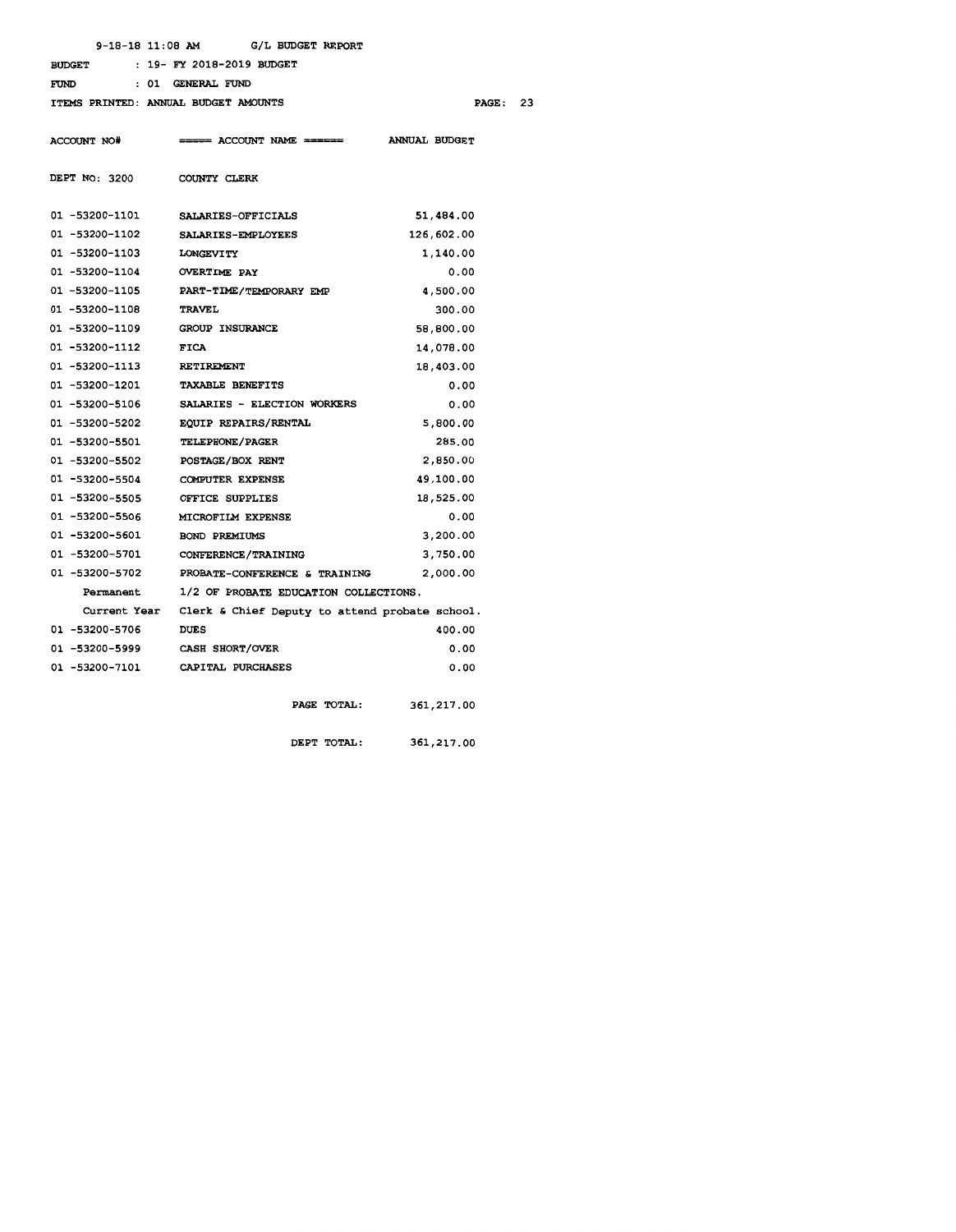| 9-18-18 11:08 AM                     | G/L BUDGET REPORT                                       |                      |
|--------------------------------------|---------------------------------------------------------|----------------------|
| <b>BUDGET</b>                        | : 19- FY 2018-2019 BUDGET                               |                      |
| FUND                                 | : 01 GENERAL FUND                                       |                      |
| ITEMS PRINTED: ANNUAL BUDGET AMOUNTS |                                                         | PAGE: 24             |
|                                      |                                                         |                      |
| ACCOUNT NO#                          | $=$ $=$ $ACCOUNT$ NAME $=$<br>$- - -$                   | <b>ANNUAL BUDGET</b> |
|                                      |                                                         |                      |
| DEPT NO: 3300                        | SHERIFF'S DEPT-ADMIN.                                   |                      |
|                                      |                                                         |                      |
| 01 -53300-1101                       | <b>SALARIES-OFFICIALS</b>                               | 27,542.00            |
| Permanent                            | INCLUDES MASTER CERTIFICATION PAY.                      |                      |
| 01 -53300-1102                       | <b>SALARIES-EMPLOYEES</b>                               | 732,337.00           |
| Permanent                            | 2017-2018 FY: Court allowed \$25,000 raise allocated by |                      |
|                                      | sheriff.                                                |                      |
| 01 -53300-1103                       | <b>LONGEVITY</b>                                        | 2,890.00             |
| 01 -53300-1104                       | <b>OVERTIME</b>                                         | 18,070.00            |
| 01 -53300-1105                       | <b>PART-TIME/TEMPORARY EMP</b>                          | 8,000.00             |
| 01 -53300-1106                       | HOLIDAY PAY                                             | 33,165.00            |
| 01 -53300-1107                       | <b>CERTIFICATION PAY</b>                                | 17,200.00            |
| Permanent                            | Master Peace Officer - \$150/month                      |                      |
|                                      | Advanced Peace Officer - \$100/month                    |                      |
|                                      | Intermediate Peace Officer - \$50/month                 |                      |
| 01 -53300-1108                       | MCLEAN HARDSHIP ALLOWANCE                               | 0.00                 |
| 01 -53300-1109                       | GROUP INSURANCE                                         | 229,320.00           |
| 01 -53300-1112                       | <b>FICA</b>                                             | 64,200.00            |
| 01 -53300-1113                       | <b>RETIREMENT</b>                                       | 83,921.00            |
| 01 -53300-5202                       | <b>EQUIP REPAIRS/RENTAL</b>                             | 10,000.00            |
| 01 -53300-5206                       | <b>BUILDING EXPENSE</b>                                 | 15,100.00            |
| 01 -53300-5214                       | UTILITIES                                               | 15,700.00            |
| 01 -53300-5215                       | <b>RENT-MCLEAN</b>                                      | 0.00                 |
| 01 -53300-5216                       | RADIO EXPENSE                                           | 11,120.00            |
|                                      | Current Year Includes wireless radios w/ mini repeater. |                      |
| 01 -53300-5302 VEHICLE FUEL          |                                                         | 75,000.00            |
| Permanent                            | Non-transferable funds.                                 |                      |
| 01 -53300-5304                       | VEHICLE MAINTENANCE                                     | 30,000.00            |
| 01 -53300-5305                       | VEHICLE INSURANCE                                       | 6,800.00             |
| 01 -53300-5401                       | <b>PUBLICATIONS</b>                                     | 500.00               |
| 01 -53300-5501                       | <b>TELEPHONE/PAGER</b>                                  | 3,000.00             |
| 01 -53300-5502                       | POSTAGE/BOX RENT                                        | 2,500.00             |
| 01 -53300-5504                       | COMPUTER EXPENSE                                        | 24,994.00            |
| 01 -53300-5505                       | OFFICE SUPPLIES                                         | 6,500.00             |
| 01 -53300-5601                       | BOND PREMIUMS                                           | 600.00               |
| 01 -53300-5603                       | EMPLOYEE RECOGNITION                                    | 0.00                 |
| 01 -53300-5605                       | GEN LIAB & PROPERTY INS                                 | 2,500.00             |
| 01 -53300-5610                       | LAW ENFORCEMENT LIAB INS                                | 12,500.00            |
| 01 -53300-5700                       | LEOS CONF/TRAINING                                      | 1,485.00             |
| 01 -53300-5701                       | CONFERENCE/TRAINING                                     | 1,450.00             |
| 01 -53300-5702                       | TRAVEL EXPENSE                                          | 10,000.00            |
| 01 -53300-5703                       | MILEAGE                                                 | 0.00                 |
| 01 -53300-5705                       | UNIFORMS                                                | 7,500.00             |
| 01 -53300-5709                       | PHYSICALS-EMPLOYEES                                     | 750.00               |
| 01 -53300-5801                       | CONF/TRAINING-STAFF                                     | 7,000.00             |
| 01 -53300-5903                       | FINGERPRINT BUREAU                                      | 0.00                 |
| 01 -53300-5904                       | SUPPLIES & SERVICES                                     | 12,500.00            |
| 01 -53300-5905                       | FINANCE/LATE PMT, ANNUAL FEE                            | 400.00               |
| 01 -53300-5909                       | NARCOTICS ID EXPENSE                                    | 0.00                 |
|                                      |                                                         |                      |

PAGE TOTAL: 1,474,544.00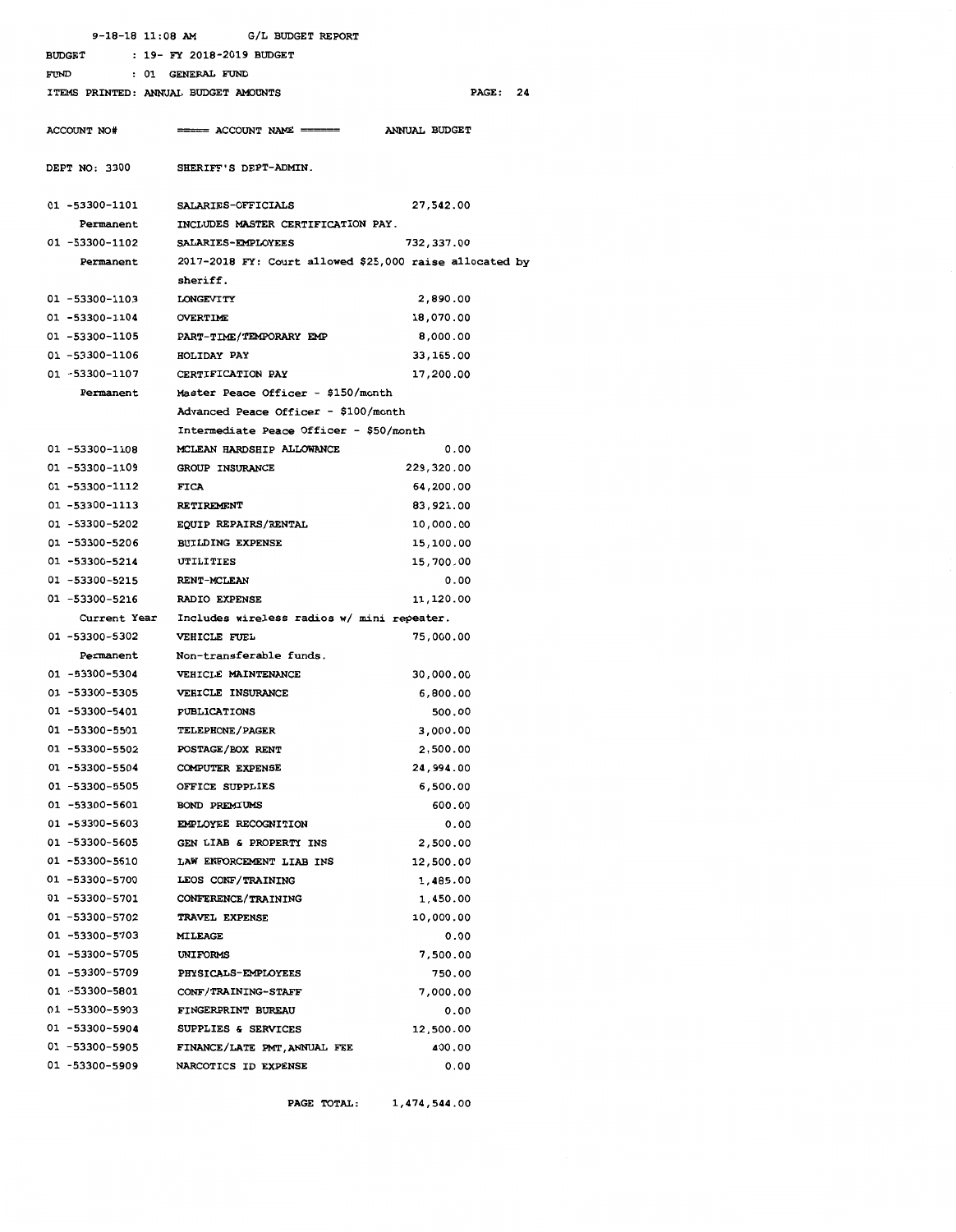BUDGET 19- FY 2018-2019 BUDGET

FUND 01 GENERAL FUND

ITEMS PRINTED: ANNUAL BUDGET AMOUNTS PAGE: 25

| ACCOUNT NO#    | $\equiv$ ===== ACCOUNT NAME =======                   | ANNUAL BUDGET                                                          |
|----------------|-------------------------------------------------------|------------------------------------------------------------------------|
| 01 -53300-5910 | AMMUNITION/WEAPONS/GEAR                               | 4,000.00                                                               |
| 01 -53300-5911 | <b>GRANT EXPENDITURES</b>                             | 30,000.00                                                              |
| Current Year   | 50/50 grant for K-9 patrol unit and drug incinerator. |                                                                        |
| 01 -53300-5950 | K-9 AND EXTRAORDINARY EXP                             | 5,000.00                                                               |
| 01 -53300-5999 | CASH SHORT/OVER                                       | 0.00                                                                   |
| 01 -53300-7100 | NON-DEPRECIABLE CAP ASSETS                            | 0.00                                                                   |
| 01 -53300-7101 | CAPITAL PURCHASES                                     | 160,686.00                                                             |
| Permanent      |                                                       | 2018-2019: Kologik incident-based reporting system. Grant              |
|                |                                                       | from the Governor's office will cover software \$80,100. The           |
|                |                                                       | court agreed to pay \$27,000 toward equipment and \$32,000             |
|                |                                                       | annual service fee will be utilized from current Justice               |
|                | Solutions contract.                                   |                                                                        |
| Current Year   |                                                       | Equipment will be purchased to support Kologik COPsync                 |
|                |                                                       | system. The anticipated total annual cost for first year               |
|                | with new equipment and FirstNet Internet is \$86,802. |                                                                        |
| 01 -53300-7301 | VEHICLE PURCHASES                                     | 94,000.00                                                              |
|                |                                                       | Current Year Purchase of (2) new patrol units with (2) trades. Also, a |
|                | K-9 unit if grant is awarded.                         |                                                                        |
| 01 -53300-7306 | CAPITAL DEBT RETIREMENT                               | 0.00                                                                   |
| 01 -53300-8000 | ASSET DEPRECIATION                                    | 0.00                                                                   |
|                | PAGE TOTAL:                                           | 293,686.00                                                             |

DEPT TOTAL: 1,768,230.00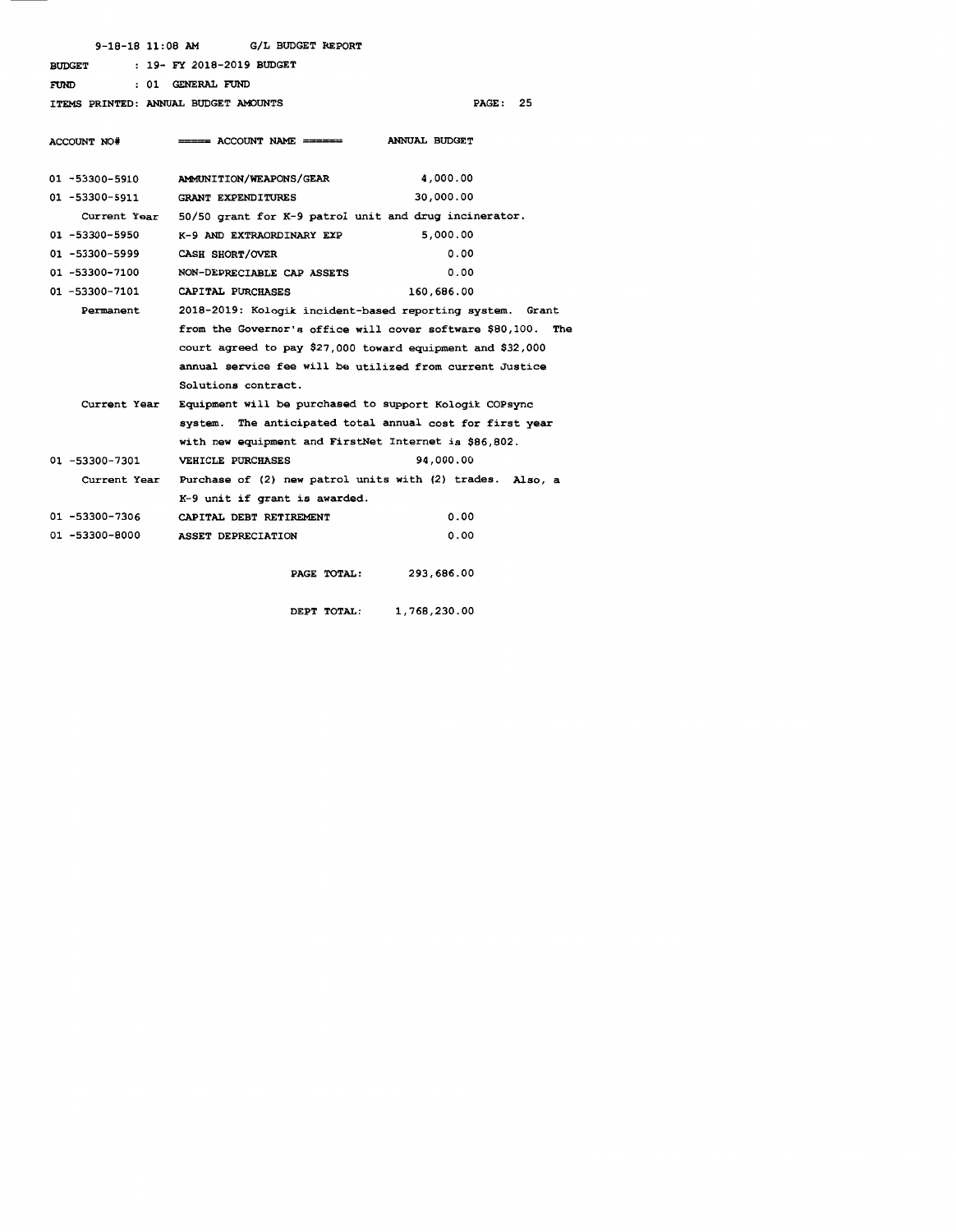|                     | 9-18-18 11:08 AM G/L BUDGET REPORT                     |                      |  |
|---------------------|--------------------------------------------------------|----------------------|--|
| <b>BUDGET</b>       | : 19- FY 2018-2019 BUDGET                              |                      |  |
| <b>FUND</b>         | : 01 GENERAL FUND                                      |                      |  |
|                     | ITEMS PRINTED: ANNUAL BUDGET AMOUNTS                   | <b>PAGE: 26</b>      |  |
| ACCOUNT NO#         | $= ==$ ACCOUNT NAME $= == ==$                          | <b>ANNUAL BUDGET</b> |  |
| DEPT NO: 3301       | SHERIFF'S DEPT-JAIL                                    |                      |  |
| 01 -53301-1101      | <b>SALARIES-OFFICIALS</b>                              | 25,742.00            |  |
| 01 -53301-1102      | <b>SALARIES-EMPLOYEES</b>                              | 838,135.00           |  |
| 01 -53301-1103      | <b>LONGEVITY</b>                                       | 3,470.00             |  |
| 01 -53301-1104      | OVERTIME                                               | 17,000.00            |  |
| 01 -53301-1105      | PART-TIME/TEMPORARY EMP                                | 48,000.00            |  |
| 01 -53301-1106      | <b>HOLIDAY PAY</b>                                     | 36,798.00            |  |
| 01 -53301-1109      | <b>GROUP INSURANCE</b>                                 | 311,640.00           |  |
| 01 -53301-1112      | <b>FICA</b>                                            | 74,140.00            |  |
| 01 -53301-1113      | <b>RETIREMENT</b>                                      | 96, 915.00           |  |
| 01 -53301-5202      | <b>EQUIP REPAIRS/RENTAL</b>                            | 7,000.00             |  |
| 01 -53301-5206      | <b>BUILDING EXPENSE</b>                                | 10,000.00            |  |
| 01 -53301-5214      | UTILITIES                                              | 40,000.00            |  |
| 01 -53301-5302      | <b>VEHICLE FUEL</b>                                    | 3,000.00             |  |
| 01 -53301-5304      | VEHICLE MAINTENANCE                                    | 1,400.00             |  |
| 01 -53301-5305      | AUTO LIABILITY INSURANCE                               | 220.00               |  |
| 01 -53301-5502      | <b>POSTAGE/BOX RENT</b>                                | 500.00               |  |
| 01 -53301-5504      | <b>COMPUTER EXPENSE</b>                                | 8,000.00             |  |
| 01 -53301-5505      | OFFICE SUPPLIES                                        | 3,500.00             |  |
| 01 -53301-5601      | <b>BOND PREMIUMS</b>                                   | 213.00               |  |
| 01 -53301-5605      | GEN LIAB & PROPERTY INS                                | 5,100.00             |  |
| 01 -53301-5610      | LAW ENFORCEMENT LIAB INS                               | 12,837.00            |  |
| 01 -53301-5701      | CONFERENCE/TRAINING                                    | 0.00                 |  |
| 01 -53301-5705      | UNIFORMS                                               | 5,000.00             |  |
| 01 -53301-5709      | <b>PHYSICALS-EMPLOYEES</b>                             | 3,500.00             |  |
| 01 -53301-5801      | <b>CONF/TRAINING-STAFF</b>                             | 3,500.00             |  |
| 01 -53301-5802      | MAINTENANCE TRAINING                                   | 0.00                 |  |
| 01 -53301-5901      | JAIL FOOD & SUPPLIES                                   | 175,000.00           |  |
| Permanent           | Non-transferable funds.                                |                      |  |
|                     | 8/08/2017 COURT APPROVED JAILERS AND DISPATCHERS TO BE |                      |  |
|                     | PROVIDED A JAIL FACILITY MEAL, WHILE ON DUTY.          |                      |  |
| 01 -53301-5902      | MEDICAL PRISONERS                                      | 121,000.00           |  |
| Permanent           | Non-transferable funds.                                |                      |  |
| 01 -53301-5904      | SUPPLIES & SERVICES                                    | 20,000.00            |  |
| 01 -53301-5905      | FINANCE/LATE, ANNUAL FEE                               | 50.00                |  |
| $01 - 53301 - 5906$ | <b>BEDDING/TOWELS</b>                                  | 1,000.00             |  |
| 01 -53301-5907      | COVERALL EXPENSE                                       | 1,000.00             |  |
| 01 -53301-5912      | PRISONER OUTSIDE RM & BOARD                            | 120,000.00           |  |
| Permanent           | NON-TRANSFERABLE FUNDS.                                |                      |  |
| 01 -53301-5999      | SHORT/OVER EXPENSE                                     | 50.00                |  |
| 01 -53301-7101      | CAPITAL PURCHASES                                      | 0.00                 |  |
| 01 -53301-7301      | <b>VEHICLE PURCHASE</b>                                | 0.00                 |  |
| 01 -53301-8000      | ASSET DEPRECIATION                                     | 0.00                 |  |
|                     |                                                        |                      |  |
|                     | PAGE TOTAL:                                            | 1,993,710.00         |  |

DEPT TOTAL: 1,993,710.00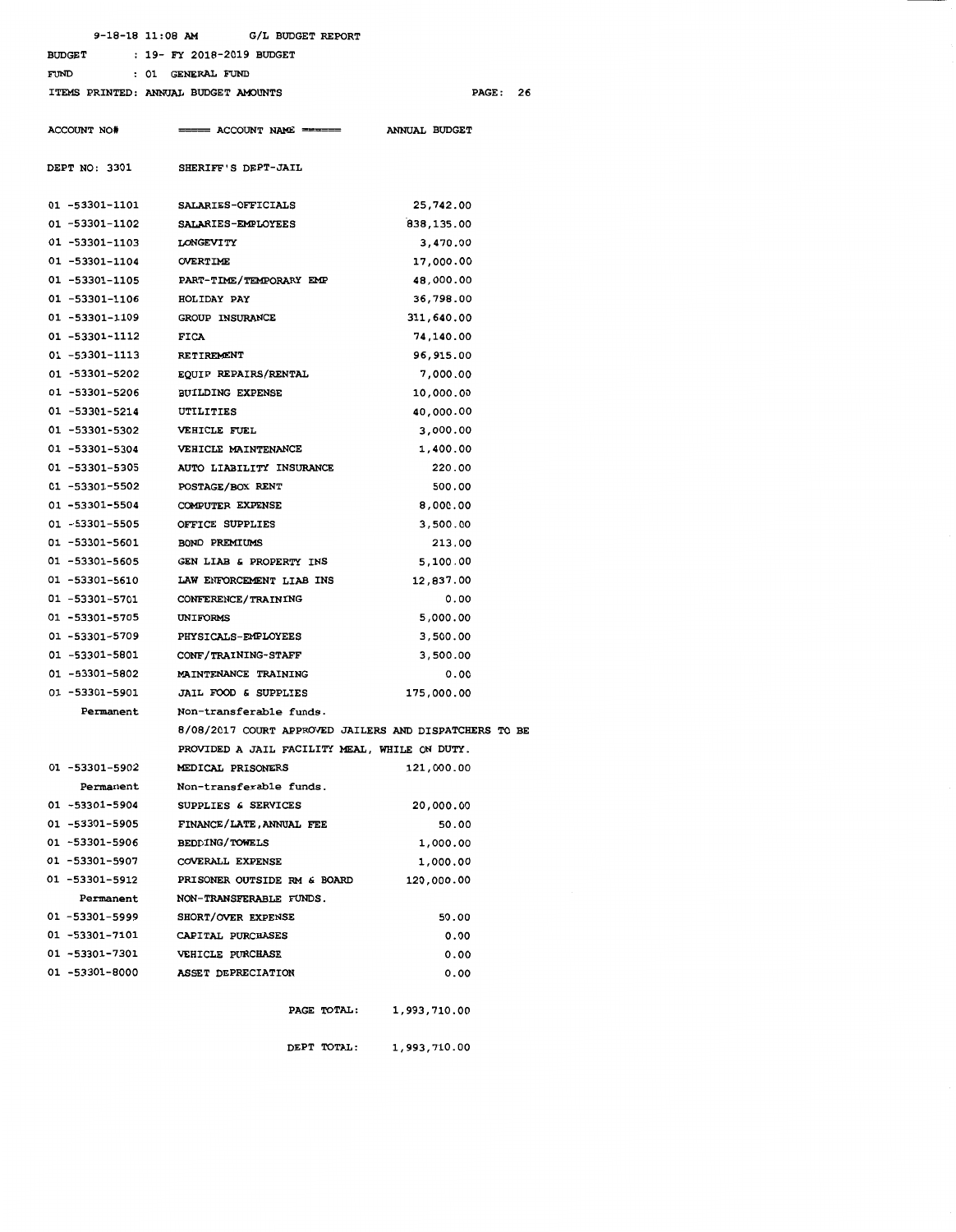BUDGET 19- FY 2018-2019 BUDGET

FUND 01 GENERAL FUND

ITEMS PRINTED: ANNUAL BUDGET AMOUNTS

PAGE: 27

| ACCOUNT NO#    | $\equiv$ ===== ACCOUNT NAME ======                | ANNUAL BUDGET |
|----------------|---------------------------------------------------|---------------|
| DEPT NO: 3400  | COUNTY JUDGE                                      |               |
| 01 -53400-1101 | SALARIES-OFFICIALS                                | 62,328.00     |
| 01 -53400-1102 | <b>SALARIES-EMPLOYEES</b>                         | 40,087.00     |
| 01 -53400-1103 | <b>LONGEVITY</b>                                  | 1,530.00      |
|                | 01 -53400-1105 STATE SUPPLEMENT-CO JUDGE          | 25,200.00     |
| 01 -53400-1108 | <b>TRAVEL</b>                                     | 3,600.00      |
| 01 -53400-1109 | <b>GROUP INSURANCE</b>                            | 23,520.00     |
| 01 -53400-1112 | <b>FICA</b>                                       | 10, 155.00    |
| 01 -53400-1113 | <b>RETIREMENT</b>                                 | 13,275.00     |
| 01 -53400-5202 | EQUIP REPAIRS/RENTAL                              | 0.00          |
| 01 -53400-5501 | <b>TELEPHONE/PAGER</b>                            | 75.00         |
| 01 -53400-5502 | <b>POSTAGE/BOX RENT</b>                           | 300.00        |
| 01 -53400-5504 | <b>COMPUTER EXPENSE</b>                           | 7,000.00      |
| 01 -53400-5505 | OFFICE SUPPLIES                                   | 3,500.00      |
| 01 -53400-5601 | BOND PREMIUMS                                     | 600.00        |
| 01 -53400-5701 | CONFERENCE/TRAINING                               | 3,500.00      |
| 01 -53400-5702 | PROBATE CONFERENCE/TRAINING                       | 400.00        |
| Permanent      | 50% OF ANTICIPATED PROBATE EDUCATION COLLECTIONS. |               |
| 01 -53400-5801 | CONFERENCE/TRAINING-STAFF                         | 1,400.00      |
| 01 -53400-7101 | CAPITAL PURCHASES                                 | 0.00          |
|                | PAGE TOTAL:                                       | 196,470.00    |
|                | DEPT TOTAL:                                       | 196,470.00    |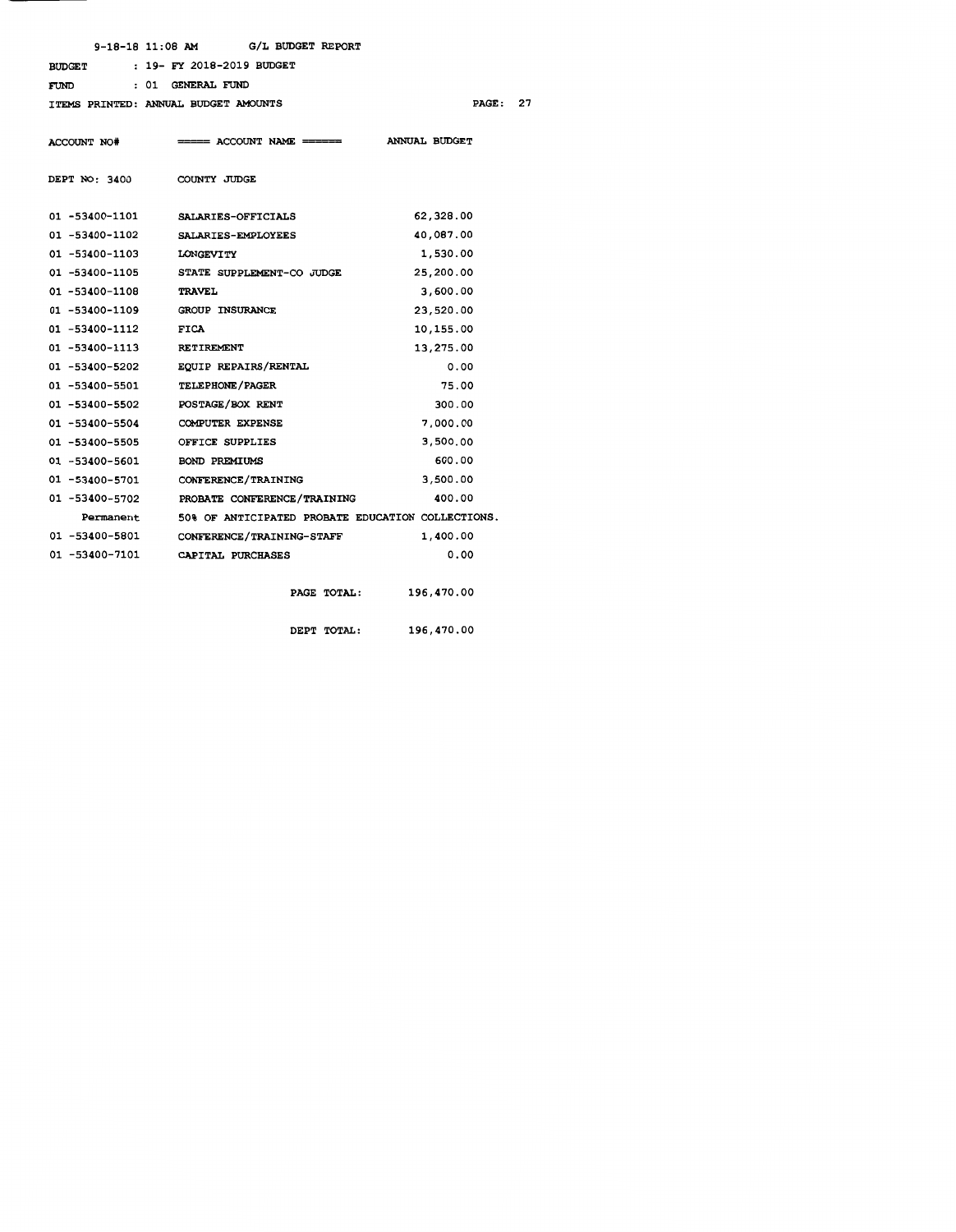BUDGET 19- FY 2018-2019 BUDGET

01 GENERAL FUND

FUND

#### ITEMS PRINTED: ANNUAL BUDGET AMOUNTS

PAGE: 28

| ACCOUNT NO#    | $\frac{1}{1}$ ===== ACCOUNT NAME ====== | ANNUAL BUDGET |
|----------------|-----------------------------------------|---------------|
| DEPT NO: 3500  | COUNTY ATTORNEY                         |               |
| 01 -53500-1101 | SALARIES-OFFICIALS                      | 57,501.00     |
| 01 -53500-1102 | SALARIES-EMPLOYEES                      | 40,087.00     |
| 01 -53500-1103 | <b>LONGEVITY</b>                        | 1,150.00      |
| 01 -53500-1105 | STATE SUPPLEMENT-CO ATTY                | 23,334.00     |
| 01 -53500-1109 | GROUP INSURANCE                         | 23,520.00     |
| 01 -53500-1112 | FICA                                    | 9,339.00      |
| 01 -53500-1113 | RETIREMENT                              | 12,208.00     |
| 01 -53500-5202 | EQUIP REPAIRS/RENTAL                    | 0.00          |
| 01 -53500-5411 | O/S SERVICES-JUVENILE                   | 401.00        |
| 01 -53500-5501 | TELEPHONE/PAGER                         | 50.00         |
| 01 -53500-5502 | POSTAGE/BOX RENT                        | 579.00        |
| 01 -53500-5504 | COMPUTER EXPENSE                        | 7,550.00      |
| 01 -53500-5505 | OFFICE SUPPLIES                         | 3,350.00      |
| 01 -53500-5601 | BOND PREMIUMS                           | 71.00         |
| 01 -53500-5701 | CONFERENCE/TRAINING                     | 500.00        |
| 01 -53500-5706 | <b>DUES</b>                             | 425.00        |
| 01 -53500-5999 | CASH SHORT/OVER                         | 0.00          |
| 01 -53500-7101 | CAPITAL PURCHASES                       | 0.00          |
|                | PAGE TOTAL:                             | 180,065.00    |
|                | DEPT TOTAL:                             | 180,065.00    |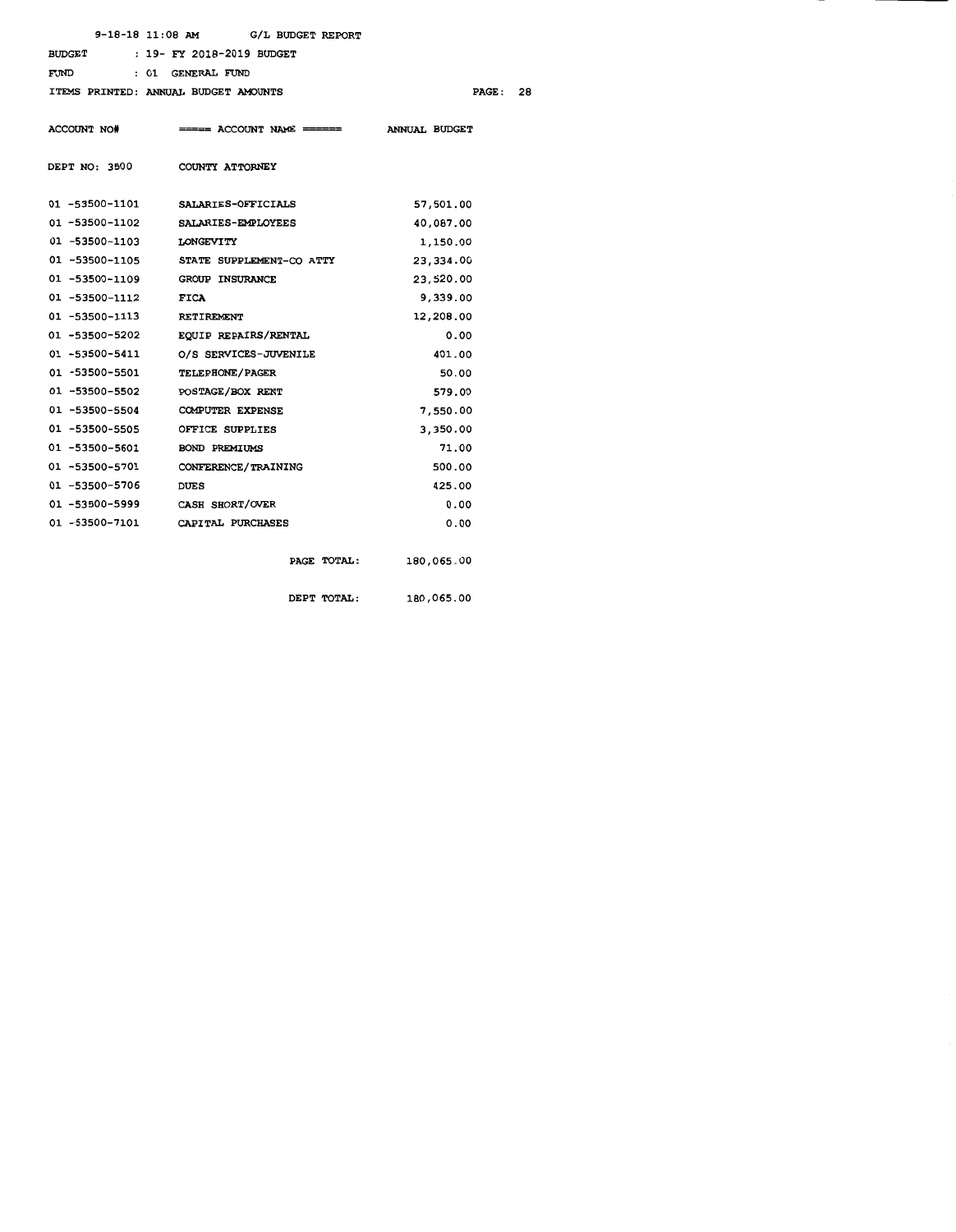|                                             | $9-18-18$ 11:08 AM G/L BUDGET REPORT                |       |
|---------------------------------------------|-----------------------------------------------------|-------|
|                                             | BUDGET : 19- FY 2018-2019 BUDGET                    |       |
| FUND TO THE TABLE TO THE TABLE TO THE TABLE | : 01 GENERAL FUND                                   |       |
|                                             | ITEMS PRINTED: ANNUAL BUDGET AMOUNTS                | PAGE: |
|                                             | ACCOUNT NO# ===== ACCOUNT NAME ====== ANNUAL BUDGET |       |
|                                             | DEPT NO: 3501 COUNTY ATTY HOT CK FEE                |       |
|                                             | 01 -53501-1102 SALARIES-EMPLOYEES                   | 0.00  |
|                                             | 01 -53501-1109 GROUP INSURANCE                      | 0.00  |
| 01 -53501-1112                              | <b>FICA</b>                                         | 0.00  |
|                                             | 01 -53501-1113 RETIREMENT                           | 0.00  |
|                                             | 01 -53501-5504 COMPUTER EXPENSE                     | 0.00  |
|                                             | PAGE TOTAL:                                         | 0.00  |
|                                             | DEPT TOTAL:                                         | 0.00  |

 $\sim$   $\sim$ 

 $\mathcal{L}^{\text{max}}_{\text{max}}$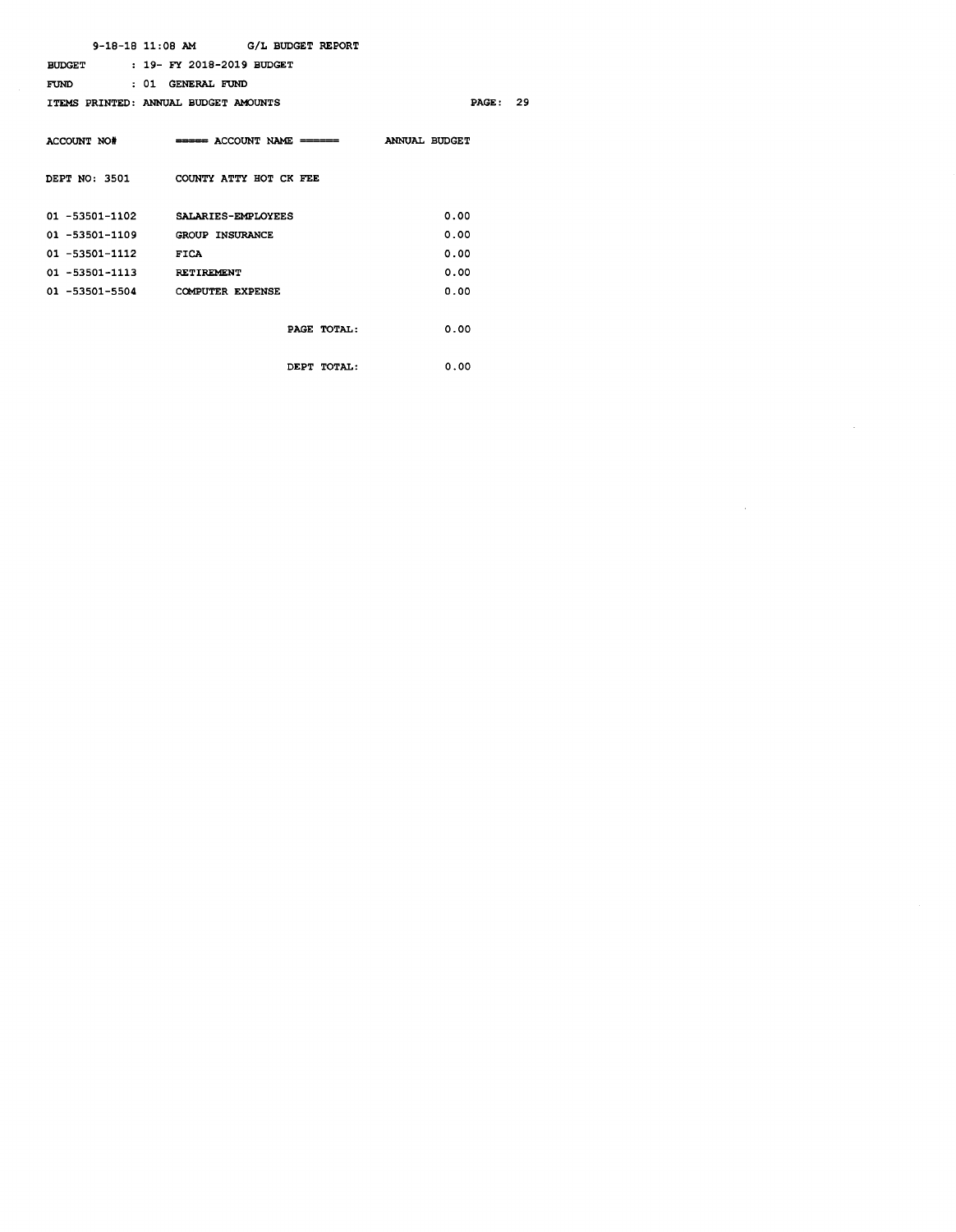|                | $9-18-18$ 11:08 AM G/L BUDGET REPORT                |              |    |
|----------------|-----------------------------------------------------|--------------|----|
| <b>BUDGET</b>  | : 19- FY 2018-2019 BUDGET                           |              |    |
| FUND           | : 01 GENERAL FUND                                   |              |    |
|                | ITEMS PRINTED: ANNUAL BUDGET AMOUNTS                | <b>PAGE:</b> | 30 |
|                | ACCOUNT NO# ===== ACCOUNT NAME ====== ANNUAL BUDGET |              |    |
| DEPT NO: 3600  | <b>TREASURER</b>                                    |              |    |
|                | 01 -53600-1101 SALARIES-OFFICIALS                   | 51,484.00    |    |
|                | 01 -53600-1102 SALARIES-EMPLOYEES                   | 41,201.00    |    |
| 01 -53600-1103 | <b>LONGEVITY</b>                                    | 1,770.00     |    |
| 01 -53600-1109 | GROUP INSURANCE                                     | 23,520.00    |    |
| 01 -53600-1112 | <b>FICA</b>                                         | 7,226.00     |    |
| 01 -53600-1113 | <b>RETIREMENT</b>                                   | 9,446.00     |    |
| 01 -53600-1201 | TAXABLE BENEFITS                                    | 0.00         |    |
| 01 -53600-5202 | EQUIP REPAIRS/RENTAL                                | 0.00         |    |
| 01 -53600-5501 | <b>TELEPHONE/PAGER</b>                              | 30.00        |    |
| 01 -53600-5502 | POSTAGE/BOX RENT                                    | 2,200.00     |    |
| 01 -53600-5504 | COMPUTER EXPENSE                                    | 13,000.00    |    |
| 01 -53600-5505 | OFFICE SUPPLIES                                     | 5,600.00     |    |

BOND PREMIUMS CONFERENCE/TRAINING

DEPOSIT ERRORS CAPITAL PURCHASES

CONF/TRAINING-STAFF

BANK CHECKS & DEPOSIT SLIPS Non-transferable line item.

DUES

01 -53600-5601 01 -53600-5701 01 -53600-5706 01 -53600-5801 01 -53600-5998 Permanent 01 -53600-5999 01 -53600-7101

> PAGE TOTAL: DEPT TOTAL: 162,230.00 162,230.00

178.00 4,600.00 275.00 500.00 1,200.00

> 0.00 0.00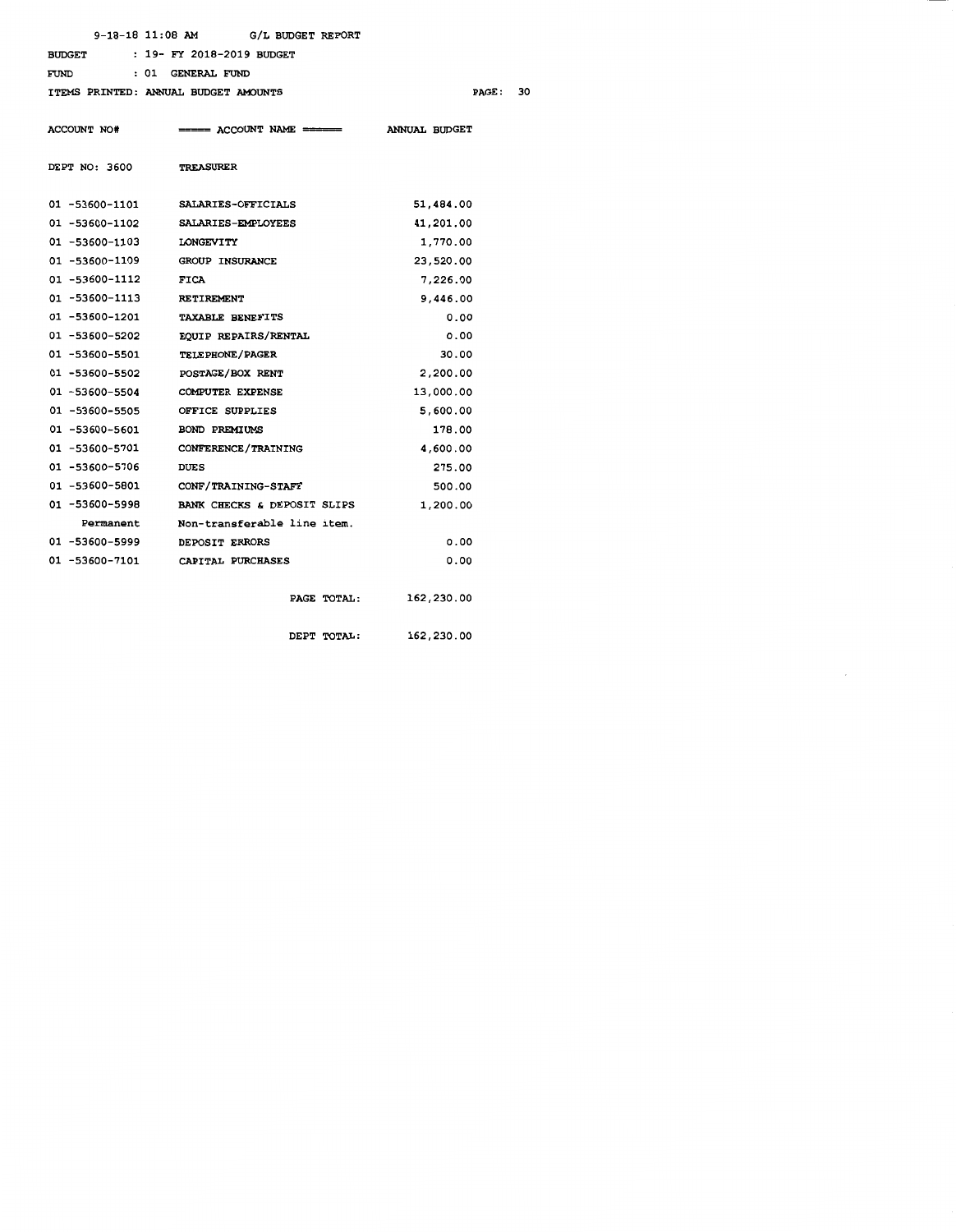BUDGET 19- FY 2018-2019 BUDGET

FUND 01 GENERAL FUND

ITEMS PRINTED: ANNUAL BUDGET AMOUNTS PAGE: 31

 $\sim$ 

| <b>ACCOUNT NO#</b> | $\equiv$ ==== ACCOUNT NAME ====== | <b>ANNUAL BUDGET</b> |
|--------------------|-----------------------------------|----------------------|
| DEPT NO: 3700      | DISTRICT ATTORNEY                 |                      |
| 01 -53700-1101     | SALARIES - ST SUPPL DA            | 3,641.00             |
| 01 -53700-1102     | <b>SALARIES-EMPLOYEES</b>         | 214,932.00           |
| 01 -53700-1103     | <b>LONGEVITY</b>                  | 2,620.00             |
| 01 -53700-1105     | DA AUTHORIZED SUPPLEMENT          | 0.00                 |
| 01 -53700-1109     | <b>GROUP INSURANCE</b>            | 58,800.00            |
| 01 -53700-1112     | <b>FICA</b>                       | 17,032.00            |
| 01 -53700-1113     | RETIREMENT                        | 22,264.00            |
| 01 -53700-1199     | DA SUPP REIMB/FORFEITURE          | 0.00                 |
| 01 -53700-1201     | TAXABLE BENEFITS                  | 1,440.00             |
| 01 -53700-5202     | EQUIP REPAIRS/RENTAL              | 330.00               |
| 01 -53700-5302     | VEHICLE FUEL                      | 0.00                 |
| 01 -53700-5304     | VEHICLE MAINTENANCE               | 0.00                 |
| 01 -53700-5305     | VEHICLE INSURANCE                 | 0.00                 |
| 01 -53700-5411     | INVESTIGATION EXPENSES            | 750.00               |
| 01 -53700-5501     | TELEPHONE/PAGER                   | 350.00               |
| 01 -53700-5502     | POSTAGE/BOX RENT                  | 1,000.00             |
| 01 -53700-5504     | COMPUTER EXPENSE                  | 29,398.00            |
| 01 -53700-5505     | OFFICE SUPPLIES                   | 8,000.00             |
| 01 -53700-5601     | <b>BOND PREMIUMS</b>              | 250.00               |
| 01 -53700-5701     | CONFERENCE/TRAINING               | 4,200.00             |
| 01 -53700-5703     | <b>TRAVEL</b>                     | 3,000.00             |
| 01 -53700-5706     | <b>DUES</b>                       | 800.00               |
| 01 -53700-5800     | SPECIAL PROSECUTOR                | 0.00                 |
| 01 -53700-5810     | <b>APPEALS EXPENSE</b>            | 0.00                 |
| 01 -53700-5900     | <b>PRE-TRIAL EXPENSES</b>         | 0.00                 |
| 01 -53700-7301     | VEHICLE PURCHASE                  | 0.00                 |
|                    | PAGE TOTAL:                       | 368,807.00           |
|                    | DEPT TOTAL:                       | 368,807.00           |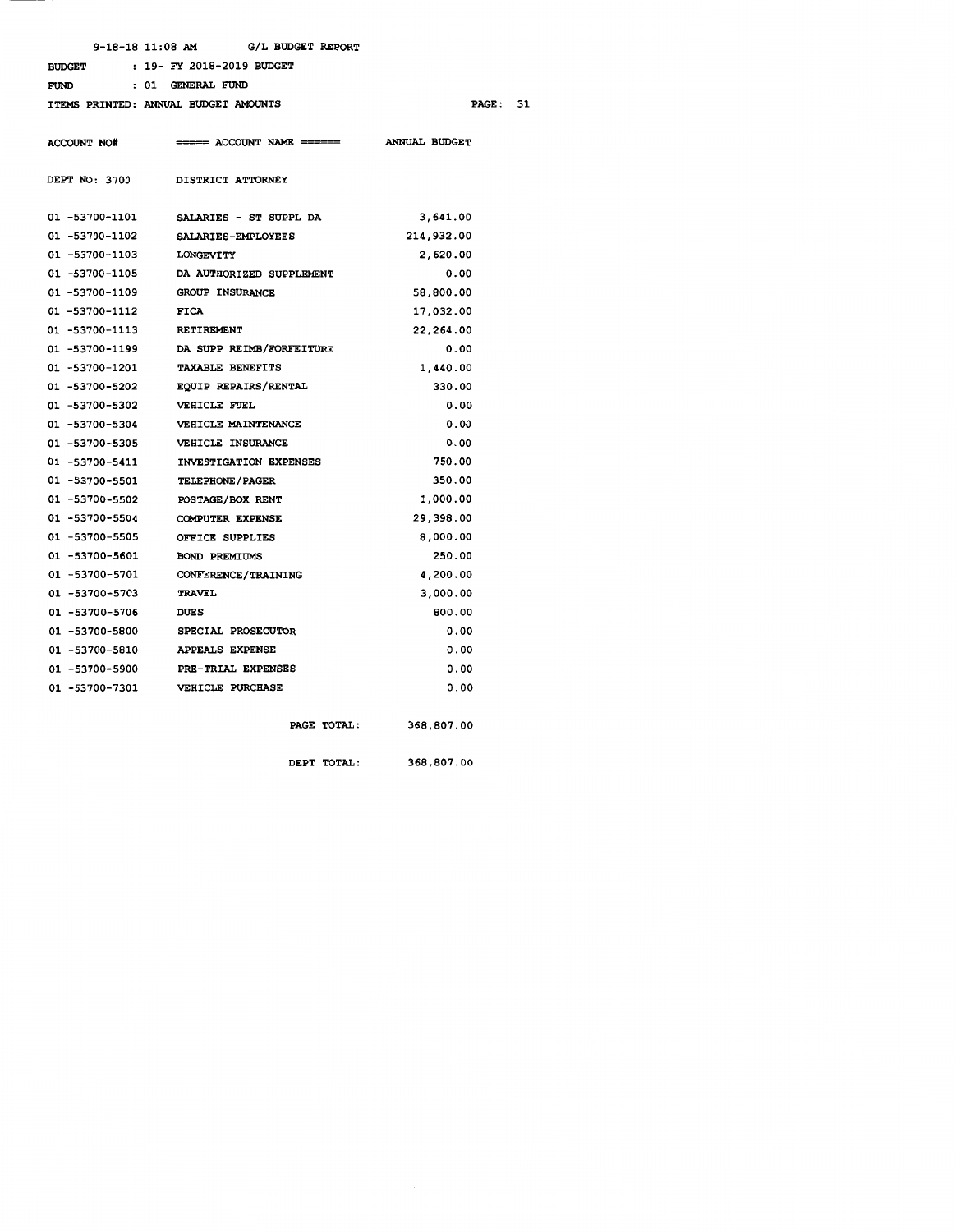| 9-18-18 11:08 AM                                                   | G/L BUDGET REPORT                                           |                      |    |  |
|--------------------------------------------------------------------|-------------------------------------------------------------|----------------------|----|--|
| <b>BUDGET</b>                                                      | : 19- FY 2018-2019 BUDGET                                   |                      |    |  |
| : 01<br>FUND                                                       | GENERAL FUND                                                |                      |    |  |
| ITEMS PRINTED: ANNUAL BUDGET AMOUNTS                               |                                                             | $\mathtt{PAGE}$ :    | 32 |  |
|                                                                    |                                                             |                      |    |  |
| ACCOUNT NO#                                                        | ===== ACCOUNT NAME ======                                   | <b>ANNUAL BUDGET</b> |    |  |
|                                                                    |                                                             |                      |    |  |
| DEPT NO: 3801                                                      | JPR1                                                        |                      |    |  |
|                                                                    |                                                             |                      |    |  |
| 01 -53801-1101                                                     | SALARIES-OFFICIALS                                          | 51,484.00            |    |  |
| 01 -53801-1102                                                     | <b>SALARIES-EMPLOYEES</b>                                   | 34,281.00            |    |  |
| 01 -53801-1103                                                     | LONGEVITY                                                   | 1,405.00             |    |  |
| 01 -53801-1105                                                     | PART-TIME/TEMPORARY EMP                                     | 2,000.00             |    |  |
| 01 -53801-1109                                                     | <b>GROUP INSURANCE</b>                                      | 23,520.00            |    |  |
| 01 -53801-1112                                                     | <b>FICA</b>                                                 | 6,850.00             |    |  |
| 01 -53801-1113                                                     | <b>RETIREMENT</b>                                           | 8,613.00             |    |  |
| 01 -53801-1201                                                     | <b>TAXABLE BENEFITS</b>                                     | 360.00               |    |  |
| 01 -53801-5202                                                     | EQUIP REPAIRS/RENTAL                                        | 300.00               |    |  |
| 01 -53801-5215                                                     | <b>RENT-LEFORS</b>                                          | 0.00                 |    |  |
| 01 -53801-5216                                                     | <b>RADIO EXPENSE</b>                                        | 0.00                 |    |  |
| 01 -53801-5501                                                     | <b>TELEPHONE/PAGER</b>                                      | 100.00               |    |  |
| 01 -53801-5502                                                     | POSTAGE/BOX RENT                                            | 750.00               |    |  |
| 01 -53801-5504                                                     | <b>COMPUTER EXPENSE</b>                                     | 5,200.00             |    |  |
| Current Year<br>Contingent on computer hardware failures requiring |                                                             |                      |    |  |
|                                                                    | replacement.                                                |                      |    |  |
| 01 -53801-5505                                                     | OFFICE SUPPLIES                                             | 4,600.00             |    |  |
| Current Year                                                       | Adding two new docket books - supplemental space for future |                      |    |  |
|                                                                    | entries in Inquests and Civil.                              |                      |    |  |
| 01 -53801-5601                                                     | <b>BOND PREMIUMS</b>                                        | 0.00                 |    |  |
| 01 -53801-5701                                                     | CONFERENCE/TRAINING                                         | 3,400.00             |    |  |
| 01 -53801-5703                                                     | <b>MILEAGE</b>                                              | 400.00               |    |  |
| 01 -53801-5706                                                     | <b>DUES</b>                                                 | 150.00               |    |  |
| 01 -53801-7101 CAPITAL PURCHASES                                   |                                                             | 0.00                 |    |  |
|                                                                    |                                                             |                      |    |  |
|                                                                    | PAGE TOTAL:                                                 | 143,413.00           |    |  |
|                                                                    |                                                             |                      |    |  |
|                                                                    | DEPT TOTAL:                                                 | 143,413.00           |    |  |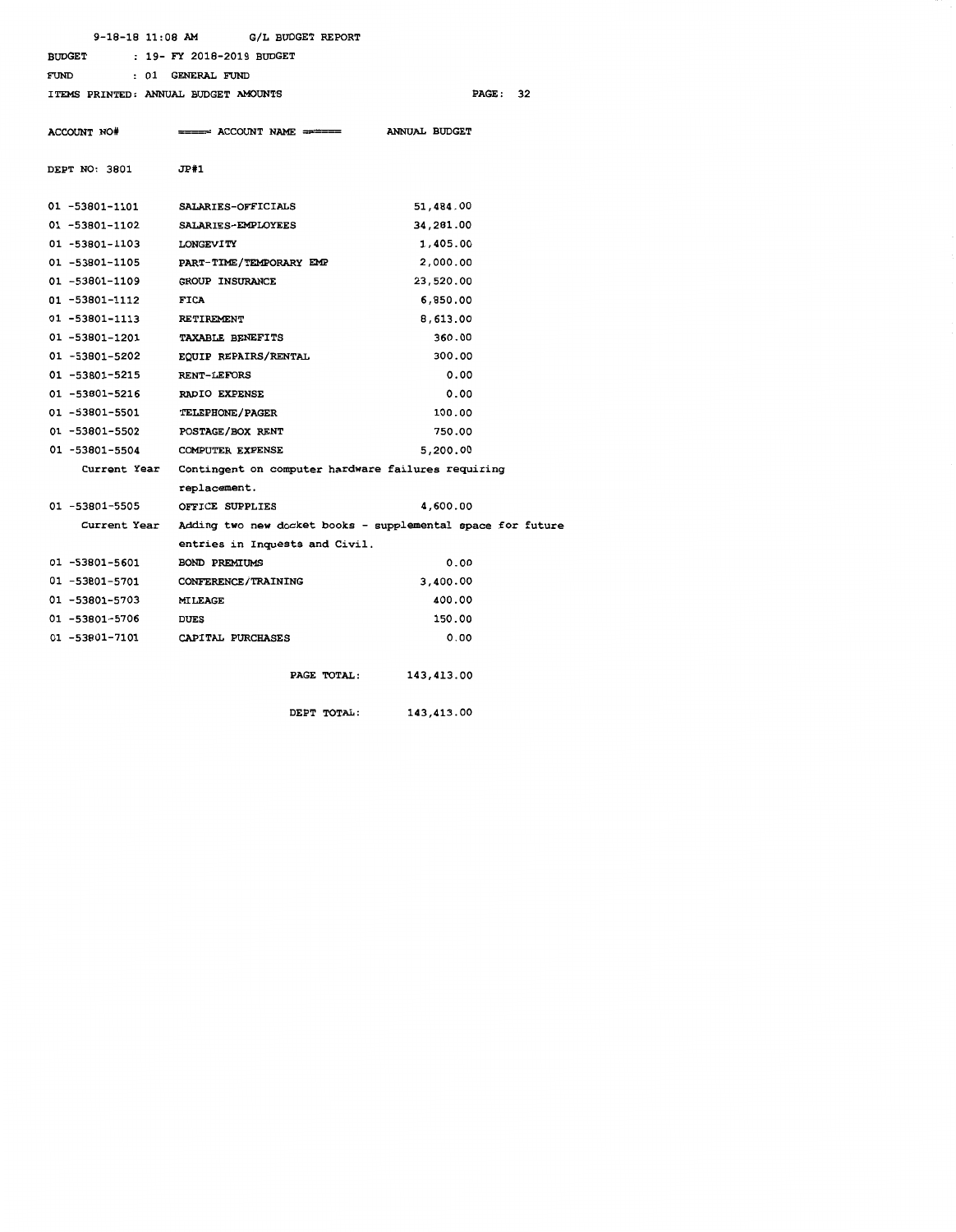BUDGET 19- FY 2018-2019 BUDGET

FUND 01 GENERAL FUND

## ITEMS PRINTED: ANNUAL BUDGET AMOUNTS PAGE: 33

| <b>ACCOUNT NO#</b>  | $\!\!\!=\!\!=\!=\!=\!=$ ACCOUNT NAME $\!=\!=\!=\!=\!=$       | ANNUAL BUDGET              |      |
|---------------------|--------------------------------------------------------------|----------------------------|------|
| DEPT NO: 3802       | JP#2                                                         |                            |      |
| 01 -53802-1101      | <b>SALARIES-OFFICIALS</b>                                    | 51,484.00                  |      |
| 01 -53802-1102      | SALARIES-EMPLOYEES                                           | 34,281.00                  |      |
| 01 -53802-1103      | <b>LONGEVITY</b>                                             | 100.00                     |      |
| 01 -53802-1105      | PART-TIME/TEMPORARY EMP                                      | 23,400.00                  |      |
| Permanent           | 2018-2019 added full-time/part-time with insurance to assist |                            |      |
|                     | with additional load from precinct 4. \$15/hr, 30 hrs/wk.    |                            |      |
| 01 -53802-1109      | GROUP INSURANCE                                              | 35,280.00                  |      |
| 01 -53802-1112      | FICA                                                         | 8,387,00                   |      |
| 01 -53802-1113      | <b>RETIREMENT</b>                                            | 10,953.00                  |      |
| 01 -53802-1201      | <b>TAXABLE BENEFITS</b>                                      | 360.00                     |      |
| 01 -53802-5202      | <b>EQUIP REPAIRS/RENTAL</b>                                  | 1,000.00                   |      |
| 01 -53802-5501      | <b>TELEPHONE/PAGER</b>                                       | 750.00                     |      |
| 01 -53802-5502      | POSTAGE/BOX RENT                                             | 1,800.00                   |      |
| 01 -53802-5504      | COMPUTER EXPENSE                                             | 5,000.00                   |      |
| <b>Current Year</b> | Two new computers (partial funding from JP Technology).      |                            |      |
| 01 -53802-5505      | OFFICE SUPPLIES                                              | 4,500.00                   |      |
| 01 -53802-5601      | <b>BOND PREMIUMS</b>                                         | 200.00                     |      |
| 01 -53802-5701      | CONFERENCE/TRAINING                                          | 6,000.00                   |      |
| 01 -53802-5703      | MILEAGE                                                      | 2,500.00                   |      |
| 01 -53802-5706      | <b>DUES</b>                                                  | 150.00                     |      |
| 01 -53802-7101      | <b>CAPITAL PURCHASES</b>                                     |                            | 0.00 |
|                     |                                                              | PAGE TOTAL:<br>186,145.00  |      |
|                     |                                                              | 186, 145.00<br>DEPT TOTAL: |      |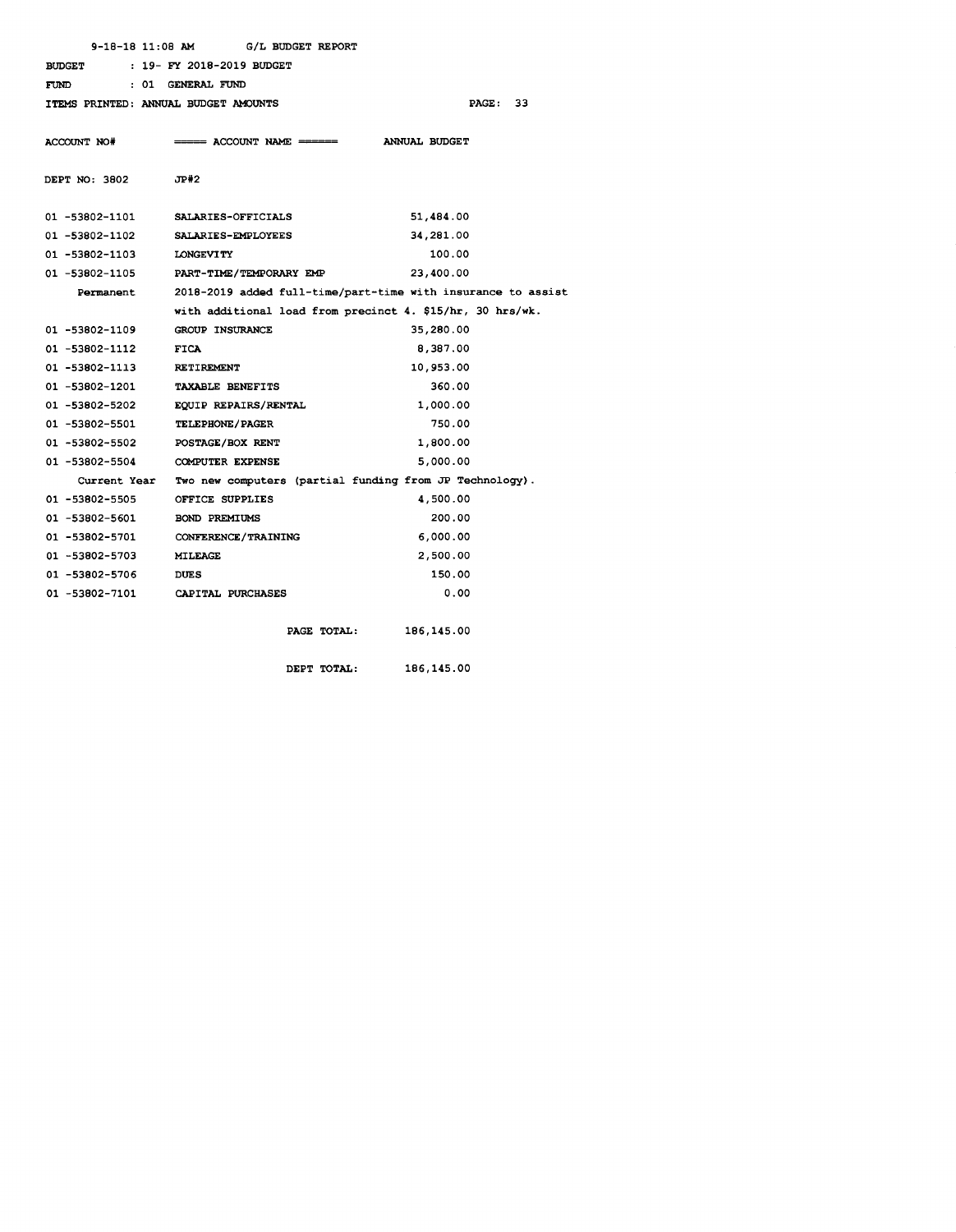|                                      | $9-18-18$ 11:08 AM G/L BUDGET REPORT |                      |
|--------------------------------------|--------------------------------------|----------------------|
| <b>BUDGET</b>                        | : 19- FY 2018-2019 BUDGET            |                      |
| FUND                                 | : 01 GENERAL FUND                    |                      |
| ITEMS PRINTED: ANNUAL BUDGET AMOUNTS |                                      | PAGE:                |
|                                      |                                      |                      |
| <b>ACCOUNT NO#</b>                   |                                      | <b>ANNUAL BUDGET</b> |
|                                      |                                      |                      |
| DEPT NO: 3804                        | $J$ P#4                              |                      |
| 01 -53804-1101                       | <b>SALARIES-OFFICIALS</b>            | 9,876.00             |
| 01 -53804-1103                       | <b>LONGEVITY</b>                     | 345.00               |
| 01 -53804-1105                       | PART-TIME/TEMPORARY EMP              | 0.00                 |
| 01 -53804-1109                       | <b>GROUP INSURANCE</b>               | 2,940.00             |
| 01 -53804-1112                       | <b>FICA</b>                          | 782.00               |
| $01 - 53804 - 1113$                  | <b>RETIREMENT</b>                    | 1,023.00             |
| $01 - 53804 - 1201$                  | <b>TAXABLE BENEFITS</b>              | 0.00                 |
| 01 -53804-5202                       | <b>EOUIP REPAIRS/RENTAL</b>          | 200.00               |
| 01 -53804-5206                       | <b>BUILDING EXPENSE</b>              | 0.00                 |
| 01 -53804-5207                       | <b>JANITORIAL SERVICE</b>            | 0.00                 |
| 01 -53804-5214                       | UTILITIES                            | 400.00               |
| 01 -53804-5215                       | <b>RENT-MCLEAN</b>                   | 180.00               |
| 01 -53804-5501                       | <b>TELEPHONE/PAGER</b>               | 155.00               |
| 01 -53804-5502                       | <b>POSTAGE/BOX RENT</b>              | 30.00                |
| 01 -53804-5504                       | <b>COMPUTER EXPENSE</b>              | 500.00               |
| 01 -53804-5505                       | OFFICE SUPPLIES                      | 50.00                |
| 01 -53804-5601                       | <b>BOND PREMIUMS</b>                 | 0.00                 |
| 01 -53804-5701                       | <b>CONFERENCE/TRAINING</b>           | 0.00                 |
| 01 -53804-5703                       | MILEAGE                              | 175.00               |
| 01 -53804-5706                       | <b>DUES</b>                          | 0.00                 |
| 01 -53804-7101 CAPITAL PURCHASES     |                                      | 0.00                 |
|                                      |                                      |                      |
|                                      | PAGE TOTAL:                          | 16,656.00            |
|                                      | DEPT TOTAL:                          | 16,656.00            |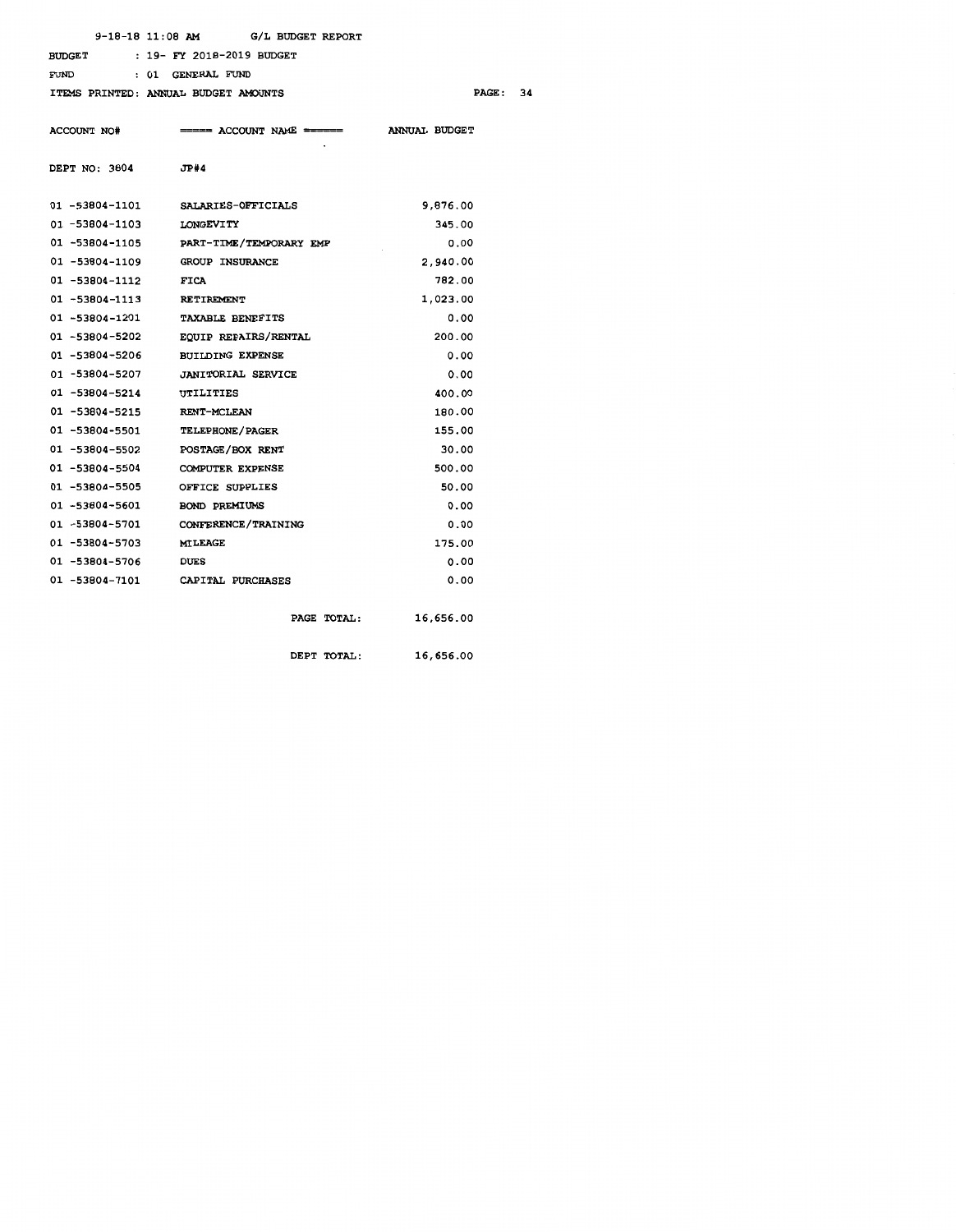|               | $9-18-18$ 11:08 AM G/L BUDGET REPORT |               |
|---------------|--------------------------------------|---------------|
| <b>BUDGET</b> | : 19- FY 2018-2019 BUDGET            |               |
| FUND          | : 01 GENERAL FUND                    |               |
|               | ITEMS PRINTED: ANNUAL BUDGET AMOUNTS | PAGE:         |
|               |                                      |               |
| ACCOUNT NO#   | $=== = ACCOUNT NAME =$               | ANNUAL BUDGET |
|               |                                      |               |
|               | 01 -53900-8000 ASSET DEPRECIATION    | 0.00          |
|               |                                      |               |
|               | PAGE TOTAL:                          | 0.00          |
|               |                                      |               |
|               | TOTAL:                               | 0.00          |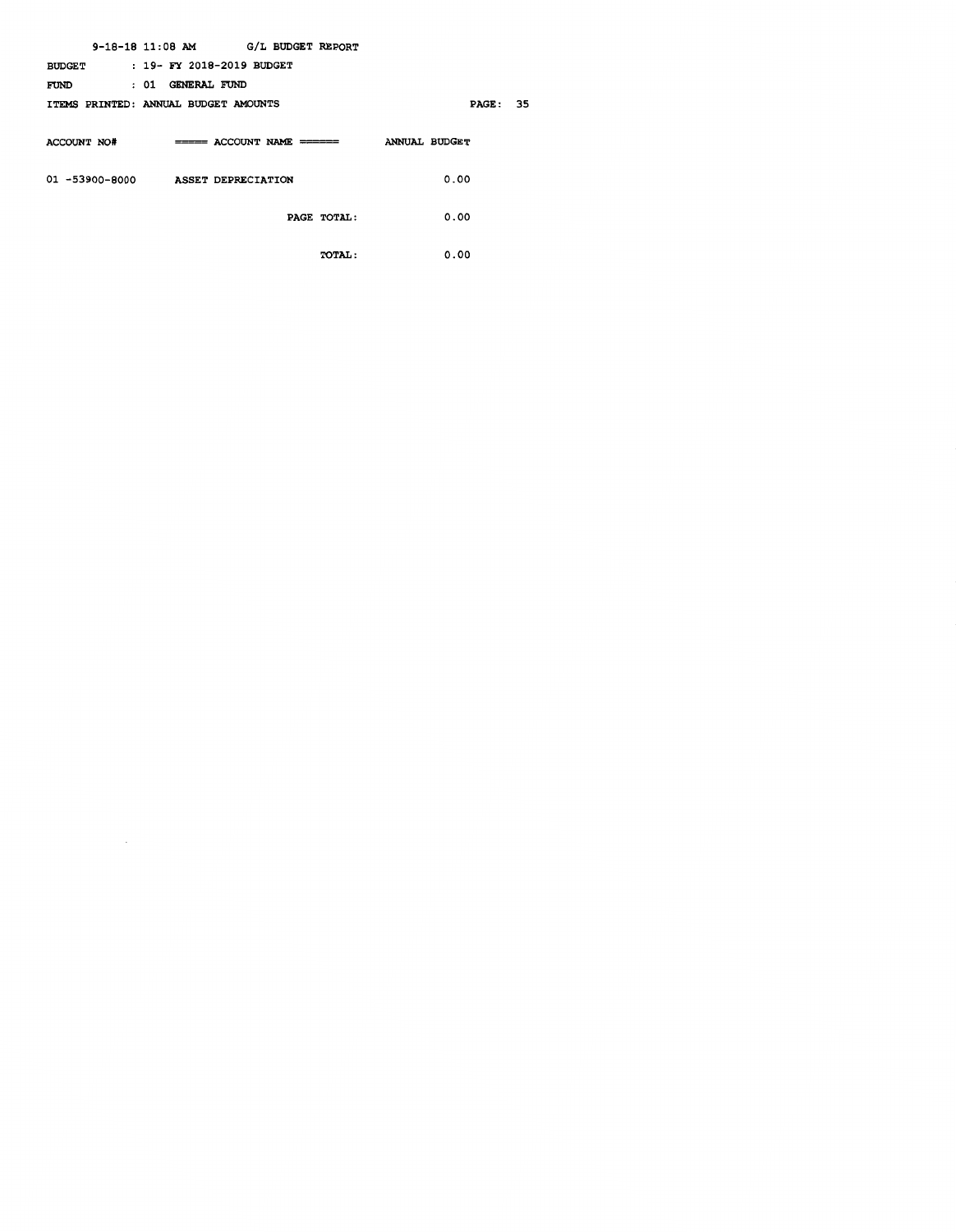BUDGET 19- FY 2018-2019 BUDGET

FUND 01 GENERAL FUND

## ITEMS PRINTED: ANNUAL BUDGET AMOUNTS

| <b>ACCOUNT NO#</b>   | $===$ ACCOUNT NAME $===$            | ANNUAL BUDGET |
|----------------------|-------------------------------------|---------------|
| <b>DEPT NO: 3901</b> | <b>CONSTABLE #1</b>                 |               |
| 01 -53901-1101       | SALARIES-OFFICIALS                  | 34,062.00     |
| 01 -53901-1103       | <b>LONGEVITY</b>                    | 0.00          |
| 01 -53901-1109       | <b>GROUP INSURANCE</b>              | 11,760.00     |
| 01 -53901-1112       | <b>FICA</b>                         | 2,606.00      |
| 01 -53901-1113       | <b>RETIREMENT</b>                   | 3,407.00      |
| 01 -53901-1201       | <b>TAXABLE BENEFITS</b>             | 0.00          |
| 01 -53901-5202       | <b>EQUIPMENT/REPAIR/RENTAL</b>      | 1,000.00      |
| 01 -53901-5216       | RADIO/LIGHT EXPENSE                 | 500.00        |
| 01 -53901-5302       | FUEL                                | 3,000.00      |
| 01 -53901-5304       | VEHICLE MAINTENANCE                 | 1,775.00      |
| Current Year         | New Tires.                          |               |
| 01 -53901-5305       | VEHICLE INSURANCE                   | 400.00        |
| 01 -53901-5501       | TELEPHONE/PAGER                     | 0.00          |
| 01 -53901-5502       | POSTAGE/BOX RENT                    | 200.00        |
| 01 -53901-5504       | <b>COMPUTER EXPENSE</b>             | 1,200.00      |
| 01 -53901-5505       | OFFICE SUPPLIES                     | 500.00        |
| 01 -53901-5601       | BOND PREMIUMS                       | 0.00          |
| Permanent            | 4-YR BOND EFFECTIVE 1/1/2017.       |               |
| 01 -53901-5700       | LEOS CONF/TRAINING                  | 0.00          |
| 01 -53901-5701       | CONFERENCE/TRAINING                 | 1,200.00      |
| 01 -53901-5703       | MILEAGE                             | 0.00          |
| 01 -53901-5705       | <b>UNIFORMS</b>                     | 1,700.00      |
| Current Year         | Vest.                               |               |
| 01 -53901-7101       | CAPITAL PURCHASES                   | 8,204.00      |
| Permanent            | 2018-2019: Kologik, Copsync system. |               |
| 01 -53901-8000       | ASSET DEPRECIATION                  | 0.00          |
|                      | PAGE TOTAL:                         | 71,514.00     |
|                      | DEPT TOTAL:                         | 71,514.00     |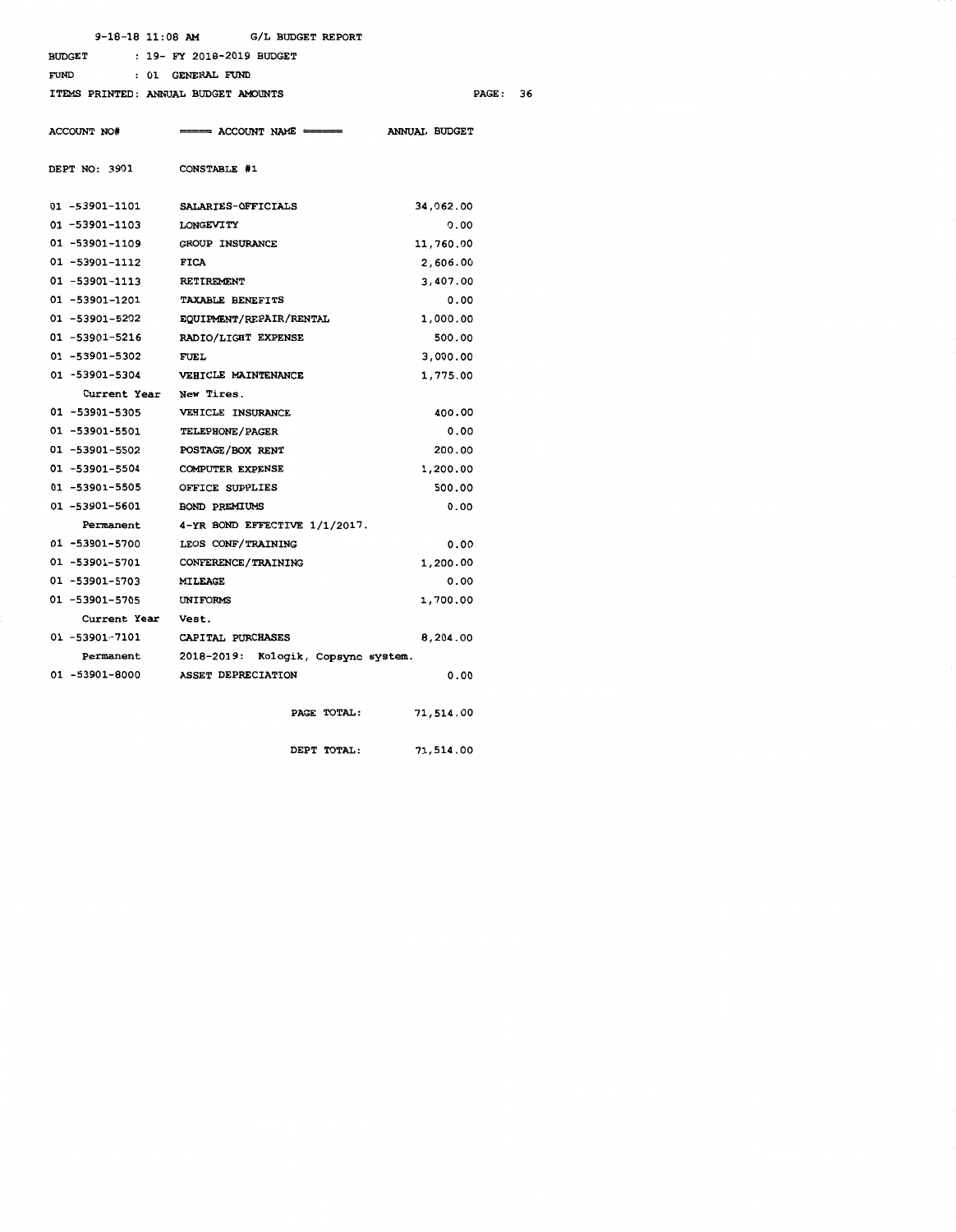BUDGET 19- FY 2018-2019 BUDGET

FUND 01 GENERAL FUND

ITEMS PRINTED: ANNUAL BUDGET AMOUNTS PAGE: 37

| <b>ACCOUNT NO#</b> | $=$ ===== ACCOUNT NAME ======       | <b>ANNUAL BUDGET</b> |
|--------------------|-------------------------------------|----------------------|
| DEPT NO: 3902      | <b>CONSTABLE #2</b>                 |                      |
| 01 -53902-1101     | SALARIES-OFFICIALS                  | 34,062.00            |
| 01 -53902-1103     | <b>LONGEVITY</b>                    | 665.00               |
| 01 -53902-1109     | <b>GROUP INSURANCE</b>              | 11,760.00            |
| 01 -53902-1112     | <b>FICA</b>                         | 2,657.00             |
| 01 -53902-1113     | RETIREMENT                          | 3,473.00             |
| 01 -53902-1201     | <b>TAXABLE BENEFITS</b>             | 0.00                 |
| 01 -53902-5202     | EQUIPMENT/REPAIRS/RENTAL            | 2,000.00             |
| 01 -53902-5216     | RADIO/LIGHT EXPENSE                 | 1,000.00             |
| 01 -53902-5302     | VEHICLE FUEL                        | 3,500.00             |
| 01 -53902-5304     | VEHICLE MAINTENANCE                 | 2,000.00             |
| 01 -53902-5305     | VEHICLE INSURANCE                   | 400.00               |
| 01 -53902-5501     | <b>TELEPHONE/PAGER</b>              | 100.00               |
| 01 -53902-5502     | POSTAGE/BOX RENT                    | 200.00               |
| 01 -53902-5504     | <b>COMPUTER EXPENSE</b>             | 1,400.00             |
| 01 -53902-5505     | OFFICE SUPPLIES                     | 700.00               |
| 01 -53902-5601     | <b>BOND PREMIUMS</b>                | 0.00                 |
| Permanent          | 4-YR BOND EFFECTIVE 1/1/2017.       |                      |
| 01 -53902-5700     | LEOS CONF/TRAINING                  | 0.00                 |
| 01 -53902-5701     | CONFERENCE/TRAINING                 | 500.00               |
| 01 -53902-5705     | <b>UNIFORMS</b>                     | 300.00               |
| 01 -53902-7101     | CAPITAL PURCHASES                   | 8,204.00             |
| Permanent          | 2018-2019: Kologik, Copsync system. |                      |
| Current Year       | Requested 2018 Chevrolet Tahoe PPV. |                      |
|                    |                                     |                      |

|  | PAGE TOTAL: | 72,921.00 |
|--|-------------|-----------|
|  | DEPT TOTAL: | 72,921.00 |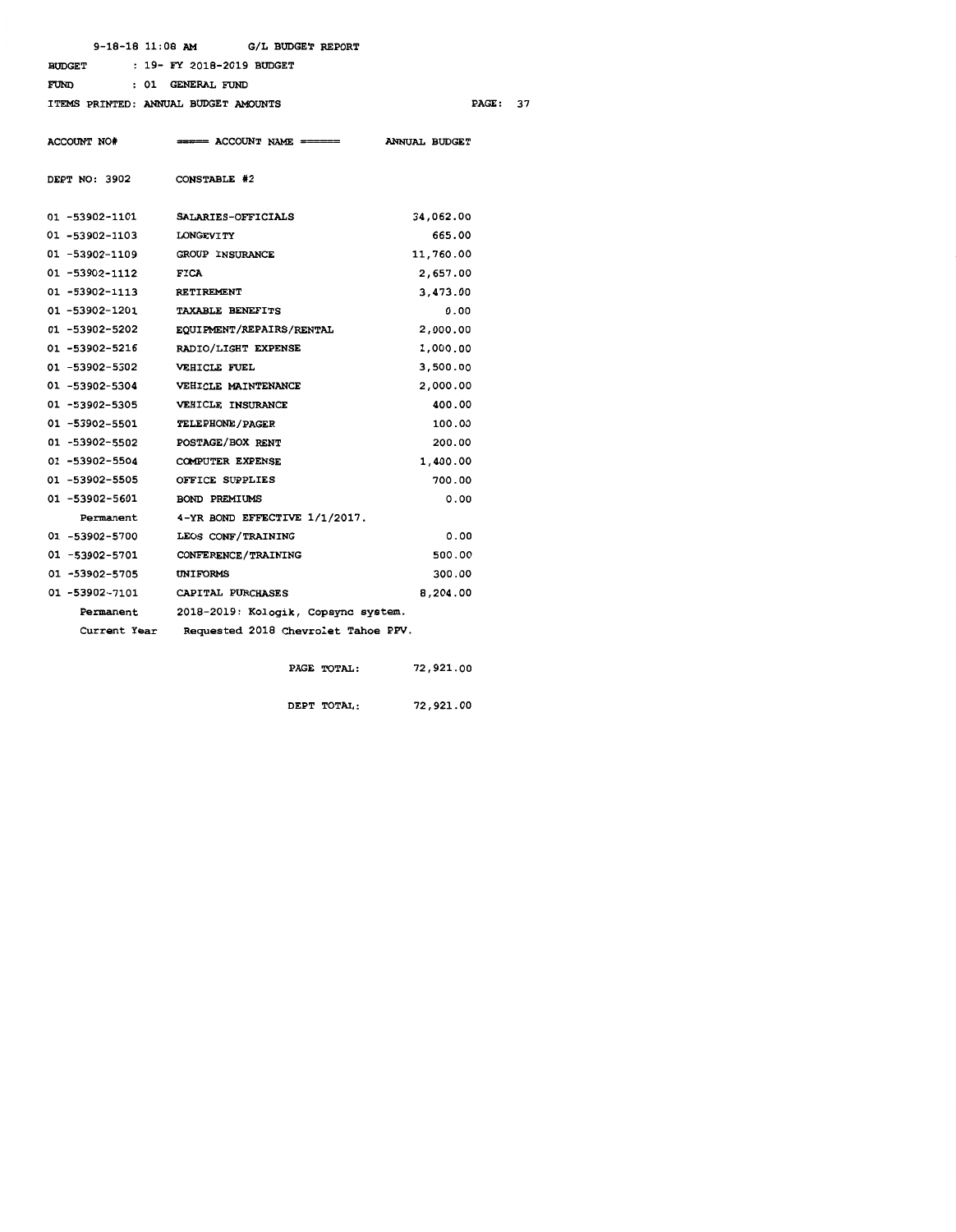|                | $9-18-18$ 11:08 AM G/L BUDGET REPORT  |                      |
|----------------|---------------------------------------|----------------------|
|                | BUDGET : 19- FY 2018-2019 BUDGET      |                      |
| FUND           | : 01 GENERAL FUND                     |                      |
|                | ITEMS PRINTED: ANNUAL BUDGET AMOUNTS  | PAGE:                |
|                |                                       |                      |
| ACCOUNT NO#    | ====== ACCOUNT NAME ======            | <b>ANNUAL BUDGET</b> |
|                |                                       |                      |
| DEPT NO: 4100  | <b>SIHC</b>                           |                      |
|                |                                       |                      |
| 01 -54100-1102 | <b>SALARIES-EMPLOYEES</b>             | 4,000.00             |
| 01 -54100-1109 | <b>GROUP INSURANCE</b>                | 0.00                 |
| 01 -54100-1112 | <b>FICA</b>                           | 306.00               |
| 01 -54100-1113 | RETIREMENT                            | 400.00               |
|                | 01 -54100-1201 TAXABLE BENEFITS       | 0.00                 |
| 01 -54100-5202 | <b>EQUIP REPAIRS/RENTAL</b>           | 400.00               |
| 01 -54100-5504 | <b>COMPUTER EXPENSE</b>               | 13,000.00            |
| 01 -54100-5701 | CONFERENCE/TRAINING                   | 2,000.00             |
| Permanent      | IHS user conference every other year. |                      |
| 01 -54100-5823 | <b>SIHC-HEALTH CARE</b>               | 600.00               |
| 01 -54100-5824 | SIRC-SUPPLIES & SERVICES              | 5,000.00             |
| 01 -54100-5825 | <b>PRESCRIPTIONS</b>                  | 15,000.00            |
|                | 01 -54100-5826 PHYSICIAN SERVICES     | 20,000.00            |
| 01 -54100-5827 | <b>OTHER SERVICES</b>                 | 140,000.00           |
|                | 01 -54100-7101 CAPITAL PURCHASES      | 0.00                 |
|                |                                       |                      |
|                | PAGE TOTAL:                           | 200,706.00           |
|                |                                       |                      |
|                | DEPT TOTAL:                           | 200,706.00           |
|                |                                       |                      |
|                | <b>TOTAL EXPENDITURES:</b>            | 10,233,318.00        |

NET REVENUES/EXPENDITURES: 810,958.00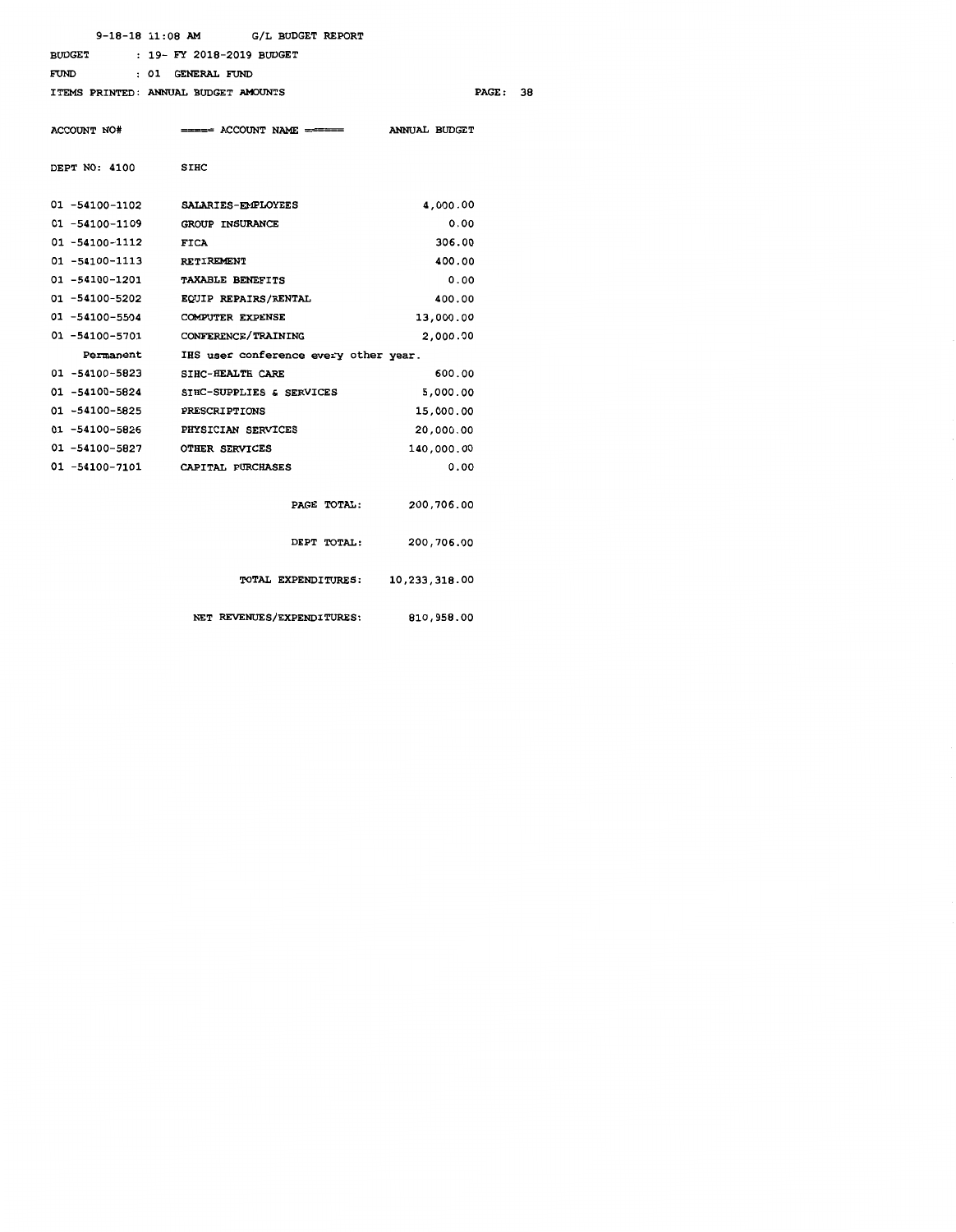|               | $9-18-18$ 11:08 AM G/L BUDGET REPORT                         |                   |      |
|---------------|--------------------------------------------------------------|-------------------|------|
| <b>BUDGET</b> | : 19- FY 2018-2019 BUDGET                                    |                   |      |
| <b>FUND</b>   | : 05 CC/DC CT RECORDS PRESERV                                |                   |      |
|               | ITEMS PRINTED: ANNUAL BUDGET AMOUNTS                         | $\mathbf{PAGE}$ : | - 39 |
|               |                                                              |                   |      |
|               | ACCOUNT NO# $\qquad$ ===== ACCOUNT NAME ====== ANNUAL BUDGET |                   |      |
|               |                                                              |                   |      |
| 05 -45502     | DC-CT RECORDS PRESERVATION                                   | 2,700.00CR        |      |
| 05 -45503     | <b>CC-CT RECORDS PRESERVATION</b>                            | 1,800.00CR        |      |
| 05 -47302     | TEXPOOL INTEREST                                             | 350.00CR          |      |
|               |                                                              |                   |      |
|               | PAGE TOTAL:                                                  | 4,850.00CR        |      |
|               |                                                              |                   |      |
|               | <b>TOTAL:</b>                                                | 4,850.00CR        |      |
|               |                                                              |                   |      |
|               | <b>TOTAL REVENUES:</b>                                       | 4,850.00CR        |      |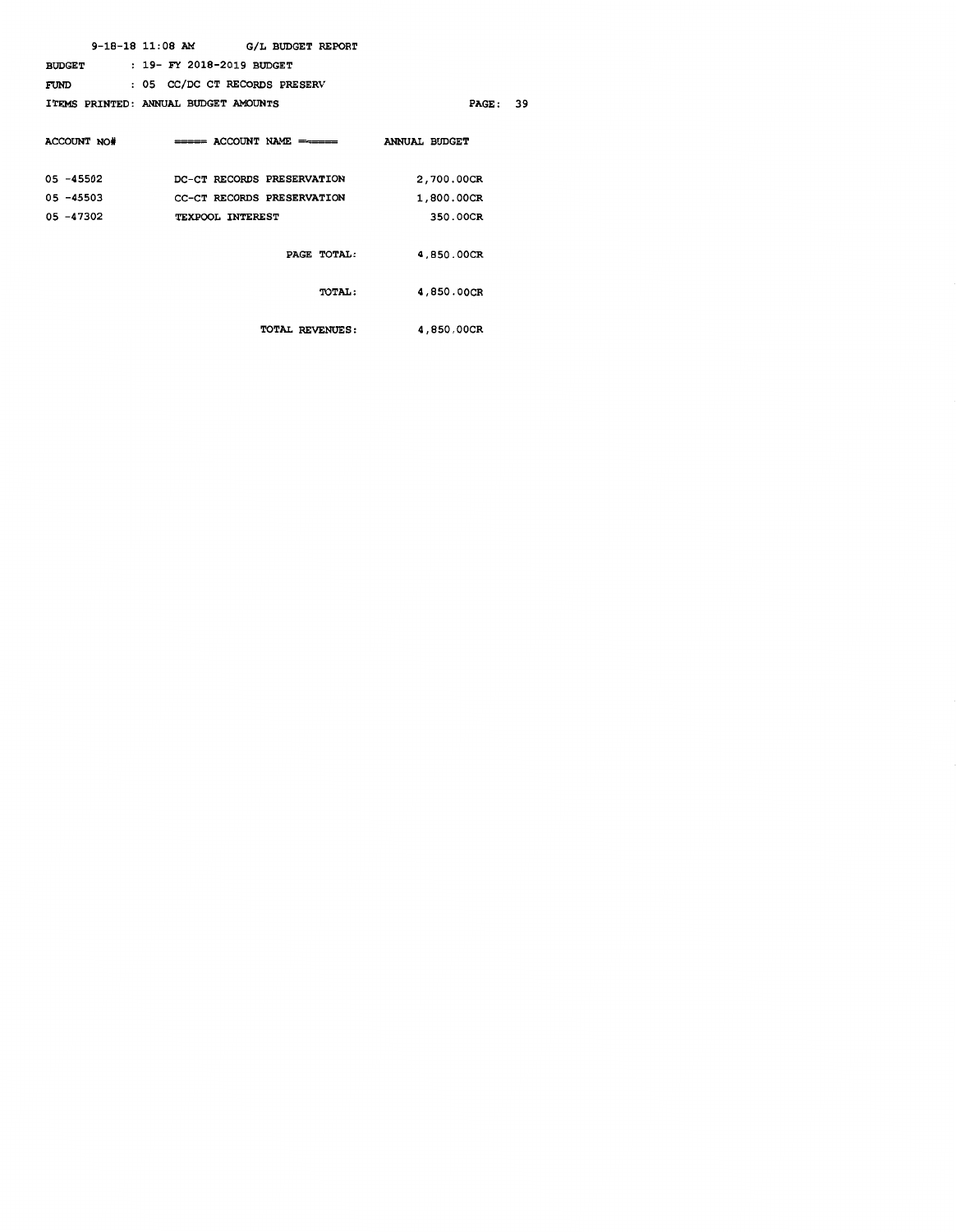|                     | $9-18-18$ 11:08 AM G/L BUDGET REPORT                |           |  |
|---------------------|-----------------------------------------------------|-----------|--|
|                     | BUDGET : 19- FY 2018-2019 BUDGET                    |           |  |
| FUND                | : 05 CC/DC CT RECORDS PRESERV                       |           |  |
|                     | ITEMS PRINTED: ANNUAL BUDGET AMOUNTS                | PAGE: 40  |  |
|                     |                                                     |           |  |
|                     | ACCOUNT NO# ===== ACCOUNT NAME ====== ANNUAL BUDGET |           |  |
|                     |                                                     |           |  |
|                     | DEPT NO: 3132 CC/DC CT REC PRESERVATION             |           |  |
|                     |                                                     |           |  |
|                     |                                                     |           |  |
|                     | 05 -53132-5202 EQUIP REPAIRS/RENTAL                 | 0.00      |  |
|                     | 05 -53132-5501 TELEPHONE/PAGER/TELETYPE             | 0.00      |  |
|                     | 05 -53132-5502 POSTAGE/BOX RENT                     | 0.00      |  |
|                     | 05 -53132-5504 COMPUTER EXPENSE                     | 0.00      |  |
|                     | 05 -53132-5505 OFFICE SUPPLIES                      | 0.00      |  |
|                     | 05 -53132-5601 BOND PREMIUMS                        | 0.00      |  |
|                     | 05 -53132-5701 CONFERENCE/TRAINING                  | 0.00      |  |
| 05 -53132-5706 DUES |                                                     | 0.00      |  |
|                     | 05 -53132-5707 RECORDS PRESERVATION                 | 53,050.00 |  |
|                     | 05 -53132-5801 CONF/TRAINING-STAFF                  | 0.00      |  |
|                     |                                                     |           |  |
|                     | PAGE TOTAL:                                         | 53,050.00 |  |
|                     |                                                     |           |  |
|                     | <b>TOTAL :</b>                                      | 53,050.00 |  |
|                     |                                                     |           |  |
|                     | TOTAL EXPENDITURES:                                 | 53,050.00 |  |
|                     |                                                     |           |  |
|                     | NET REVENUES/EXPENDITURES: 48,200.00                |           |  |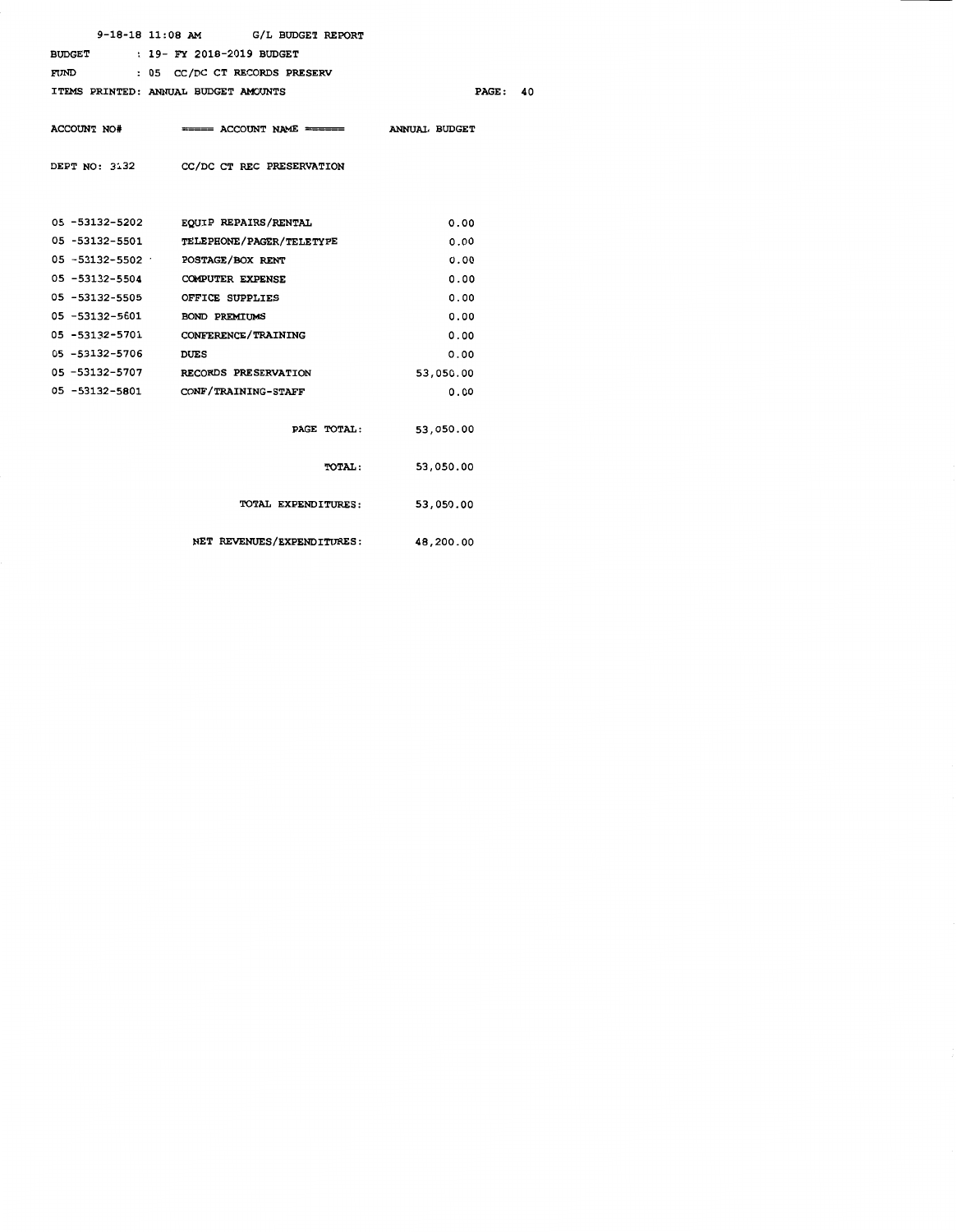|               | $9-18-18$ 11:08 AM G/L BUDGET REPORT                                          |            |  |
|---------------|-------------------------------------------------------------------------------|------------|--|
| <b>BUDGET</b> | : 19- FY 2018-2019 BUDGET                                                     |            |  |
| FUND          | : 06 DIST CLERK ARCHIVE FUND                                                  |            |  |
|               | ITEMS PRINTED: ANNUAL BUDGET AMOUNTS                                          | PAGE: 41   |  |
|               | $\texttt{ACCOUNT}$ NO# $\texttt{RACCOUNT}$ NAME $\texttt{RAME}$ ANNUAL BUDGET |            |  |
| 06 -45206     | DIST CLERK ARCHIVE FUND                                                       | 3,000.00CR |  |
| 06 -47302     | TEXPOOL INT-DC ARCHIVE FUND                                                   | 150.00CR   |  |
|               | PAGE TOTAL:                                                                   | 3,150.00CR |  |
|               | <b>TOTAL :</b>                                                                | 3,150.00CR |  |
|               | TOTAL REVENUES:                                                               | 3,150.00CR |  |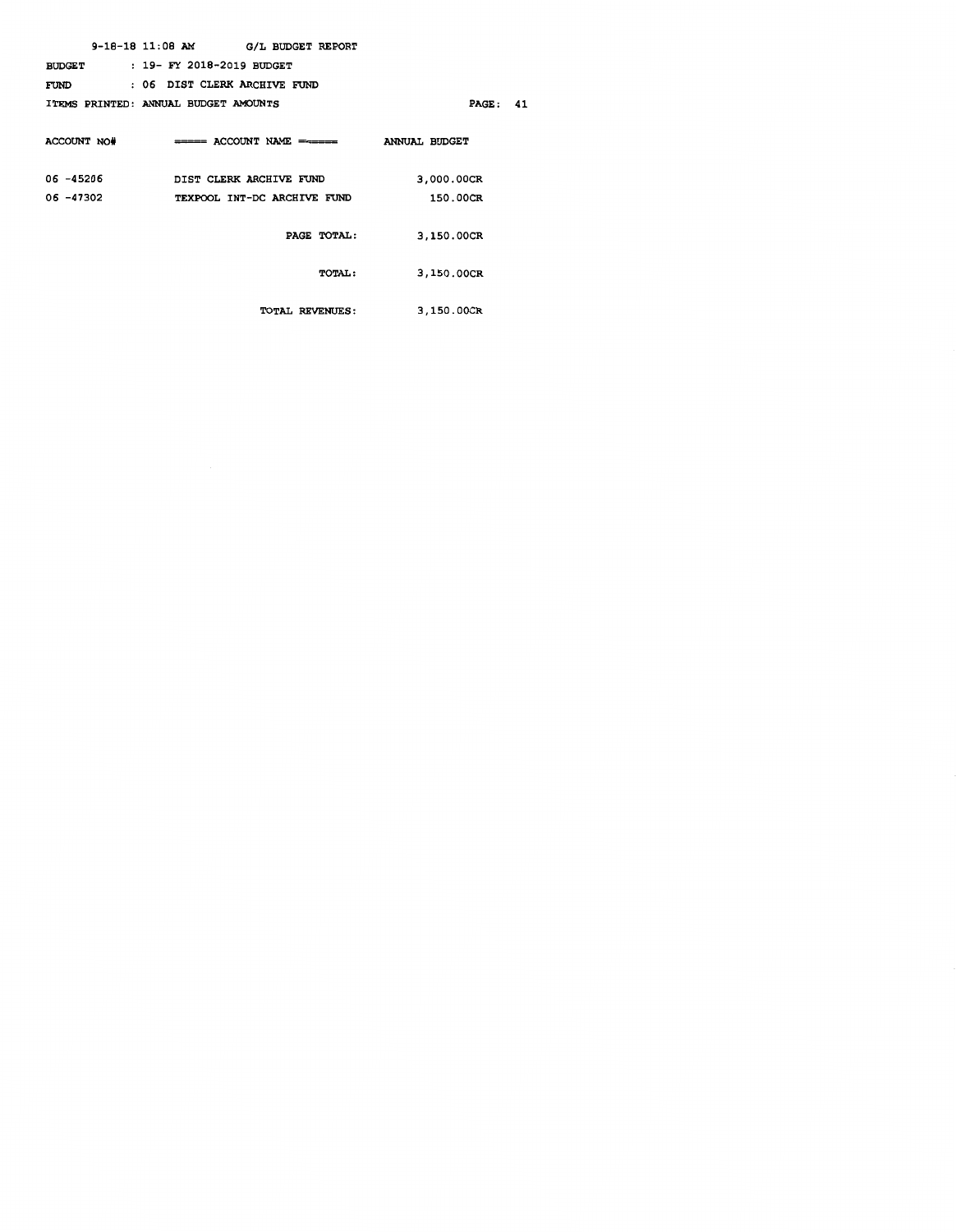|                | $9-18-18$ 11:08 AM G/L BUDGET REPORT                                                               |           |
|----------------|----------------------------------------------------------------------------------------------------|-----------|
| <b>BUDGET</b>  | : 19- FY 2018-2019 BUDGET                                                                          |           |
| FUND           | : 06 DIST CLERK ARCHIVE FUND                                                                       |           |
|                | ITEMS PRINTED: ANNUAL BUDGET AMOUNTS                                                               | PAGE:     |
|                |                                                                                                    |           |
| ACCOUNT NO#    | $\equiv$ $\equiv$ ACCOUNT NAME $\equiv$ $\equiv$ $\equiv$ $\equiv$ $\equiv$ $\equiv$ ANNUAL BUDGET |           |
|                |                                                                                                    |           |
|                | DEPT NO: 3102 DIST CLERK ARCHIVE FUND                                                              |           |
|                |                                                                                                    |           |
|                |                                                                                                    |           |
|                | 06 -53102-1105 SALARIES - TEMP EMPLOYEES                                                           | 17,807.00 |
| 06 -53102-1109 | <b>GROUP INSURANCE</b>                                                                             | 0.00      |
| 06 -53102-1112 | <b>FICA</b>                                                                                        | 1,363.00  |
| 06 -53102-1113 | <b>RETIREMENT</b>                                                                                  | 1,781.00  |
| 06 -53102-5202 | <b>EQUIP REPAIRS/RENTAL</b>                                                                        | 0.00      |
| 06 -53102-5501 | TELEPHONE/PAGER/TELETYPE                                                                           | 0.00      |
| 06 -53102-5502 | <b>POSTAGE/BOX RENT</b>                                                                            | 0.00      |
| 06 -53102-5504 | <b>COMPUTER EXPENSE</b>                                                                            | 0.00      |
| 06 -53102-5505 | OFFICE SUPPLIES                                                                                    | 0.00      |
| 06 -53102-5601 | <b>BOND PREMIUMS</b>                                                                               | 0.00      |
| 06 -53102-5701 | <b>CONFERENCE/TRAINING</b>                                                                         | 0.00      |
| 06 -53102-5706 | <b>DUES</b>                                                                                        | 0.00      |
|                | 06 -53102-5707 RECORDS PRESERVATION                                                                | 4,000.00  |
| 06 -53102-5801 | <b>CONF/TRAINING-STAFF</b>                                                                         | 0.00      |
|                |                                                                                                    |           |
|                | PAGE TOTAL:                                                                                        | 24,951.00 |
|                |                                                                                                    |           |
|                | <b>TOTAL :</b>                                                                                     | 24,951.00 |
|                |                                                                                                    |           |
|                | <b>TOTAL EXPENDITURES:</b>                                                                         | 24,951.00 |
|                |                                                                                                    |           |

42

NET REVENUES/EXPENDITURES: 21, 801. 00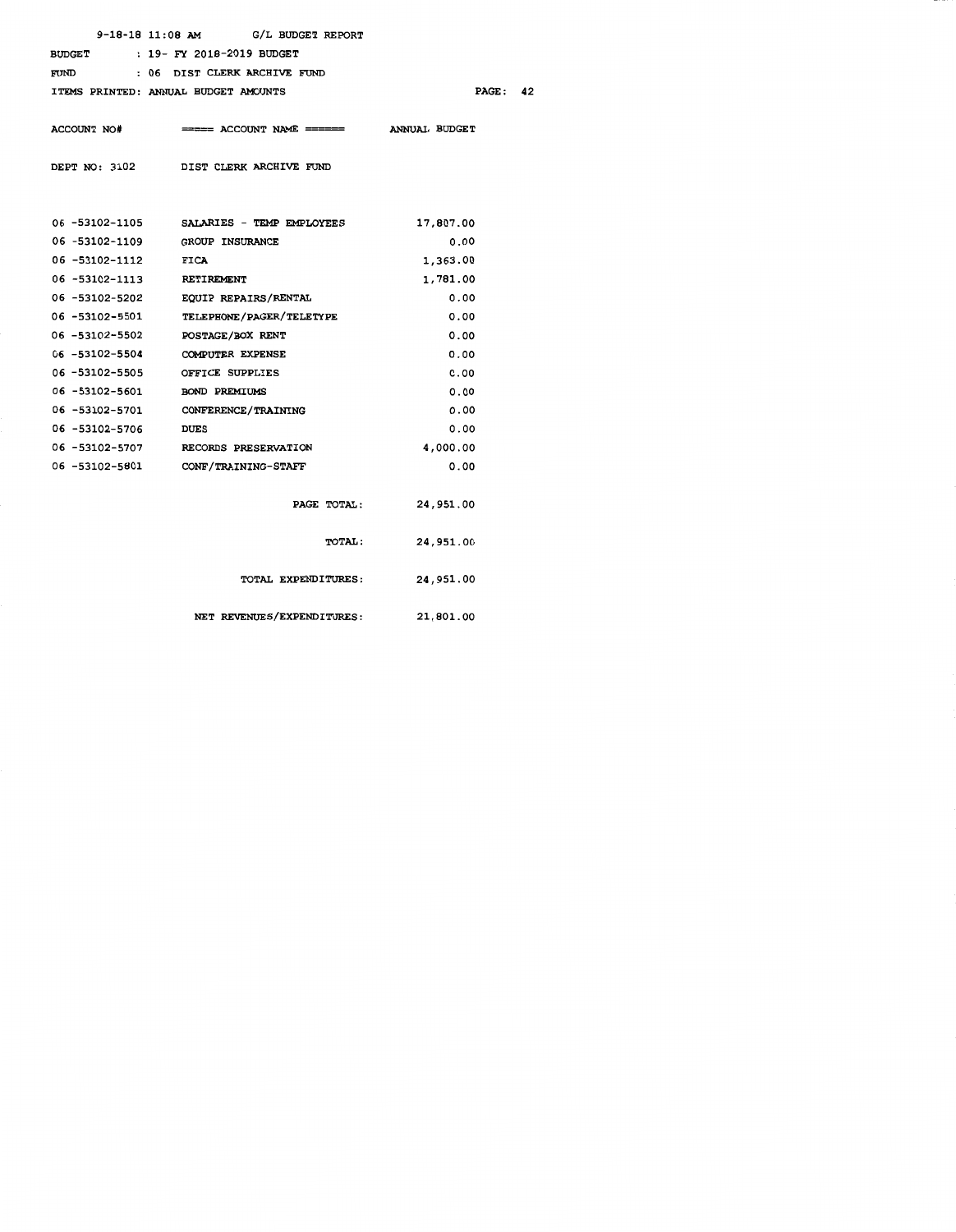|               | $9-18-18$ 11:08 AM G/L BUDGET REPORT                |          |
|---------------|-----------------------------------------------------|----------|
| <b>BUDGET</b> | : 19- FY 2018-2019 BUDGET                           |          |
|               | FUND : 07 CC/DC TECHNOLOGY FEE                      |          |
|               | ITEMS PRINTED: ANNUAL BUDGET AMOUNTS                | PAGE:    |
|               |                                                     |          |
|               | ACCOUNT NO# ===== ACCOUNT NAME ====== ANNUAL BUDGET |          |
|               |                                                     |          |
|               | 07 -45207 DIST CLERK TECH FEE                       | 270.00CR |
| 07 -45208     | CO. CLERK TECH FEE                                  | 250.00CR |
| 07 -47302     | TEXPOOL INT. CC/DC TECH FEE                         | 40.00CR  |
|               |                                                     |          |
|               | PAGE TOTAL:                                         | 560.00CR |
|               |                                                     |          |
|               | <b>TOTAL :</b>                                      | 560.00CR |
|               |                                                     |          |
|               | TOTAL REVENUES:                                     | 560.00CR |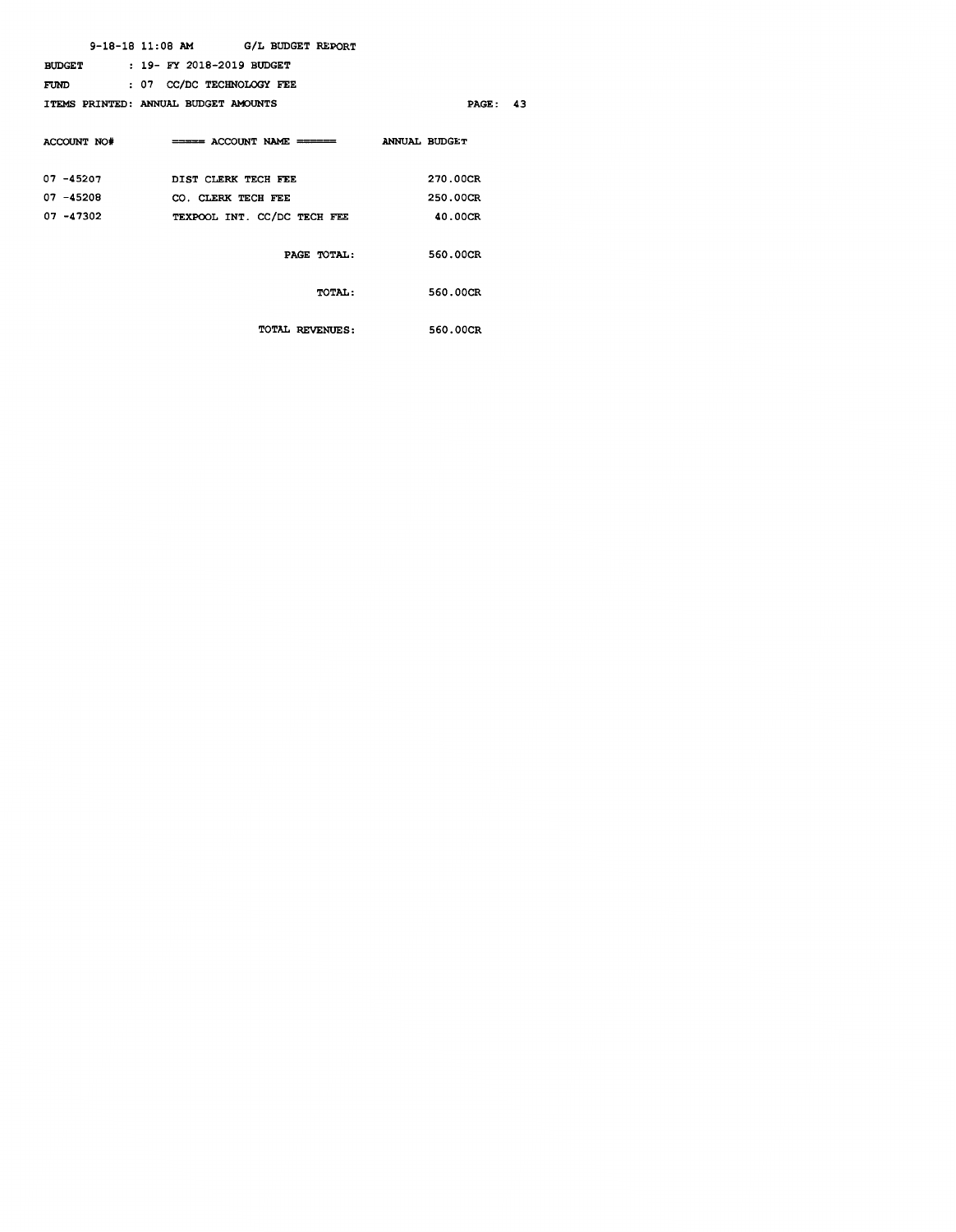|           | $9-18-18$ 11:08 AM G/L BUDGET REPORT                |          |
|-----------|-----------------------------------------------------|----------|
|           | BUDGET : 19- FY 2018-2019 BUDGET                    |          |
| FUND FUND | : 07 CC/DC TECHNOLOGY FEE                           |          |
|           | ITEMS PRINTED: ANNUAL BUDGET AMOUNTS                | PAGE: 44 |
|           | ACCOUNT NO# ===== ACCOUNT NAME ====== ANNUAL BUDGET |          |
|           | DEPT NO: 3231 CC/DC TECHNOLOGY FEES                 |          |
|           |                                                     |          |
|           |                                                     |          |
|           | 07 -53231-5207 DC TECHNOLOGY EXPENSE                | 4,000.00 |
|           | 07 -53231-5208 CC TECHNOLOGY EXPENSE                | 1,000.00 |
|           | PAGE TOTAL:                                         | 5,000.00 |
|           | <b>TOTAL :</b>                                      | 5,000.00 |
|           | TOTAL EXPENDITURES:                                 | 5,000.00 |
|           | NET REVENUES/EXPENDITURES:                          | 4,440.00 |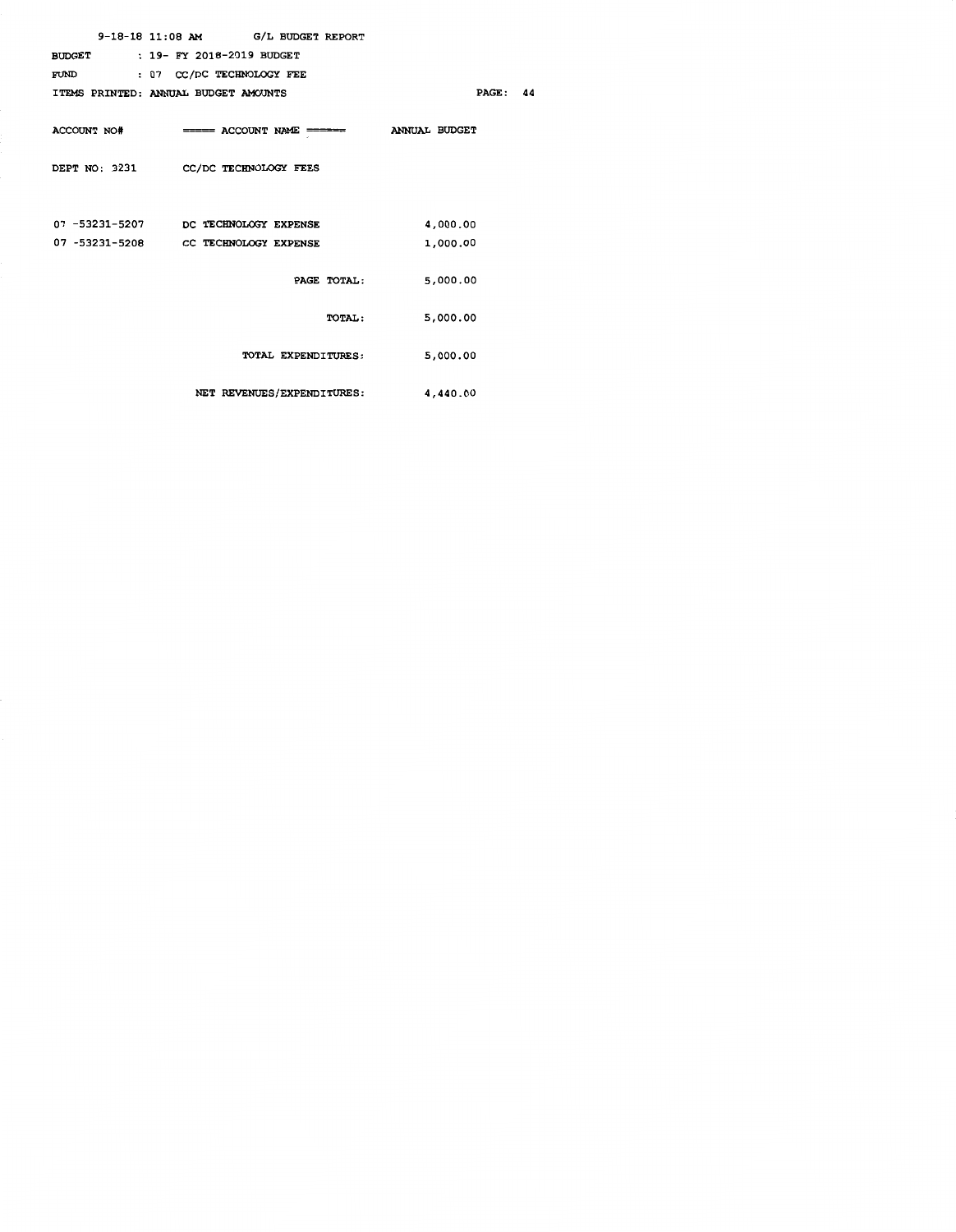|               | $9-18-18$ 11:08 AM G/L BUDGET REPORT                |            |
|---------------|-----------------------------------------------------|------------|
| <b>BUDGET</b> | : 19- FY 2018-2019 BUDGET                           |            |
| FUND          | : 08 DIST CLERK RECORDS MGTMNT                      |            |
|               | ITEMS PRINTED: ANNUAL BUDGET AMOUNTS                | PAGE: 45   |
|               | ACCOUNT NO# ===== ACCOUNT NAME ====== ANNUAL BUDGET |            |
| 08 -45208     | REC MGT DIST CLERK FEES                             | 1,800.00CR |
| 08 -47302     | TEXPOOL INTEREST                                    | 120.00CR   |
|               | PAGE TOTAL:                                         | 1,920,00CR |
|               | <b>TOTAL:</b>                                       | 1,920.00CR |
|               | <b>TOTAL REVENUES:</b>                              | 1,920.00CR |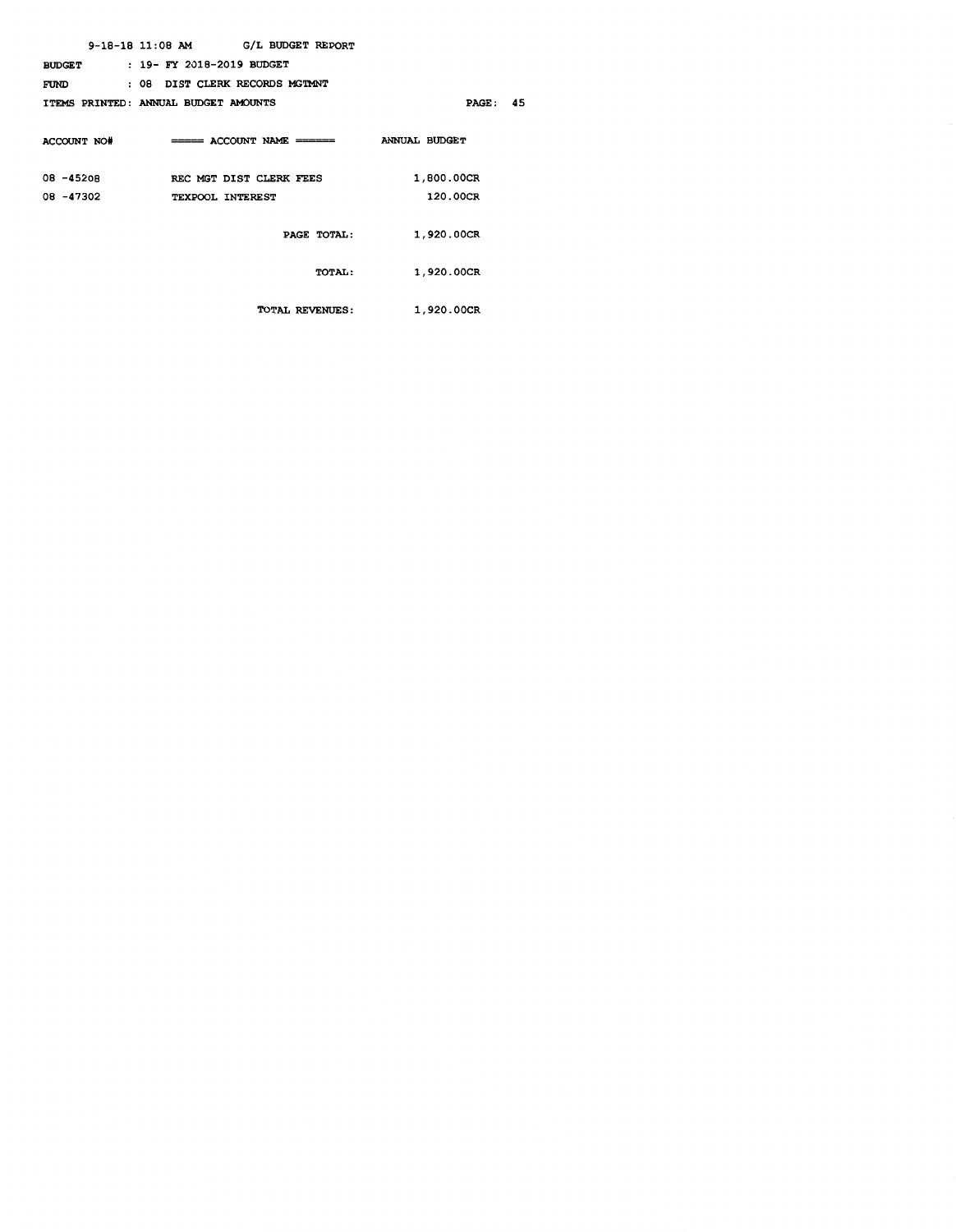|                | $9-18-18$ 11:08 AM G/L BUDGET REPORT       |          |
|----------------|--------------------------------------------|----------|
|                | BUDGET : 19- FY 2018-2019 BUDGET           |          |
|                | FUND : 08 DIST CLERK RECORDS MGTMNT        |          |
|                | ITEMS PRINTED: ANNUAL BUDGET AMOUNTS       | PAGE:    |
|                |                                            |          |
| ACCOUNT NO#    | ===== ACCOUNT NAME ======    ANNUAL BUDGET |          |
|                |                                            |          |
|                | DEPT NO: 3101 REC MGT-DIST CLERK           |          |
|                |                                            |          |
|                |                                            |          |
|                | 08 -53101-1105 PART-TIME LABOR             | 0.00     |
| 08 -53101-1112 | <b>FICA</b>                                | 0.00     |
|                | 08 -53101-1201 TAXABLE BENEFITS            | 0.00     |
|                | 08 -53101-5504 COMPUTER EXPENSE            | 0.00     |
|                | 08 -53101-5705 RECORDS MAINTENANCE         | 4,000.00 |
|                |                                            |          |
|                | PAGE TOTAL:                                | 4,000.00 |
|                |                                            |          |
|                | <b>TOTAL :</b>                             | 4,000.00 |
|                |                                            |          |
|                | TOTAL EXPENDITURES:                        | 4,000.00 |
|                |                                            |          |
|                | NET REVENUES/EXPENDITURES:                 | 2,080.00 |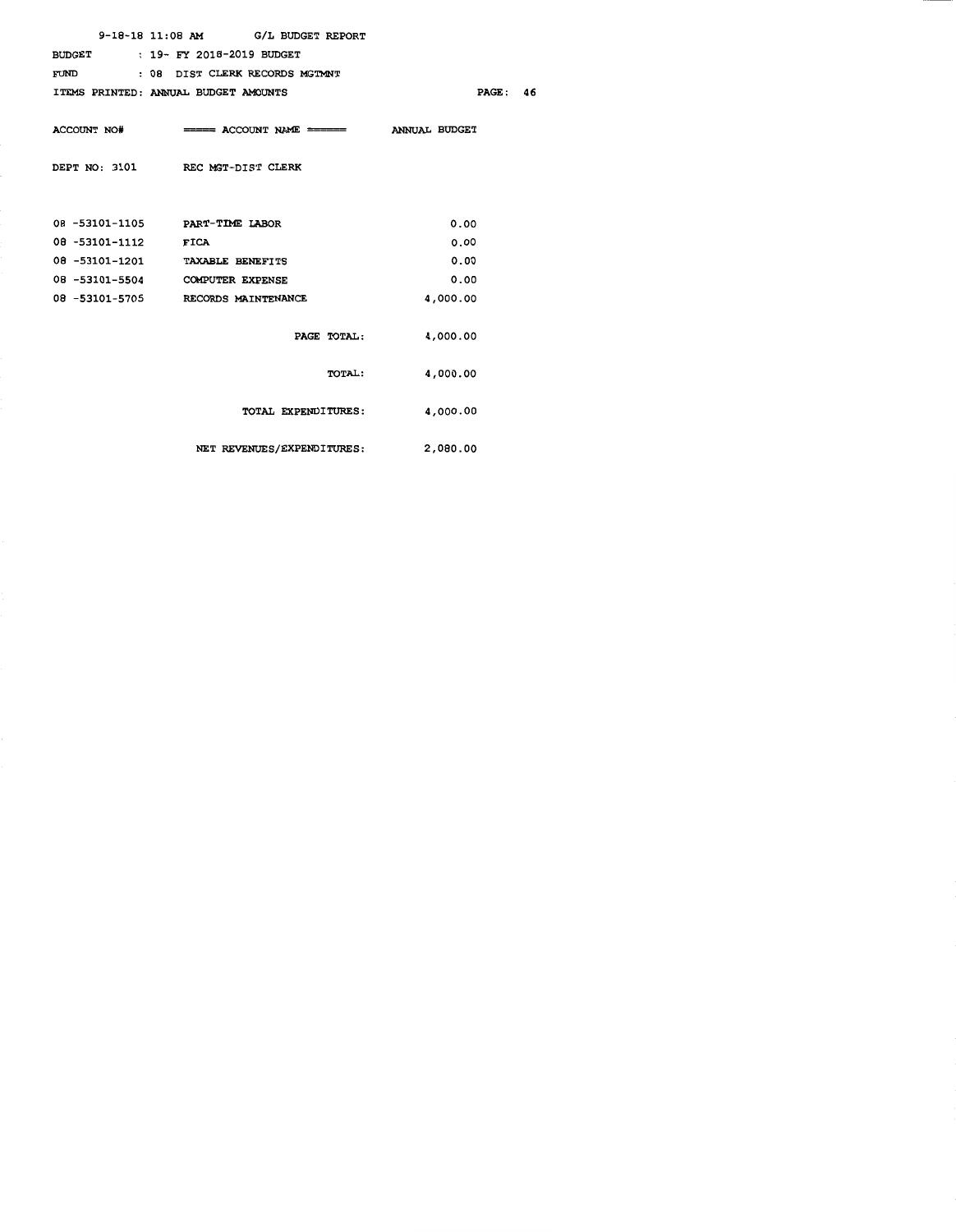|               | $9-18-18$ 11:08 AM G/L BUDGET REPORT                        |                      |    |
|---------------|-------------------------------------------------------------|----------------------|----|
| <b>BUDGET</b> | : 19- FY 2018-2019 BUDGET                                   |                      |    |
| FUND          | : 09 CO CLERK ARCHIVE FUND                                  |                      |    |
|               | ITEMS PRINTED: ANNUAL BUDGET AMOUNTS                        | <b>PAGE :</b>        | 47 |
|               | $\text{ACCOUNT}$ NO# $\text{---}$ ACCOUNT NAME $\text{---}$ | <b>ANNUAL BUDGET</b> |    |
| 09 -45209     | ARCHIVE RECORCDS MGMT REV                                   | 24,000.00CR          |    |
| 09 -47302     | TEXPOOL INTEREST                                            | 1,200.00CR           |    |
|               | PAGE TOTAL:                                                 | 25,200.00CR          |    |
|               | <b>TOTAL:</b>                                               | 25,200.00CR          |    |
|               | TOTAL REVENUES:                                             | 25,200.00CR          |    |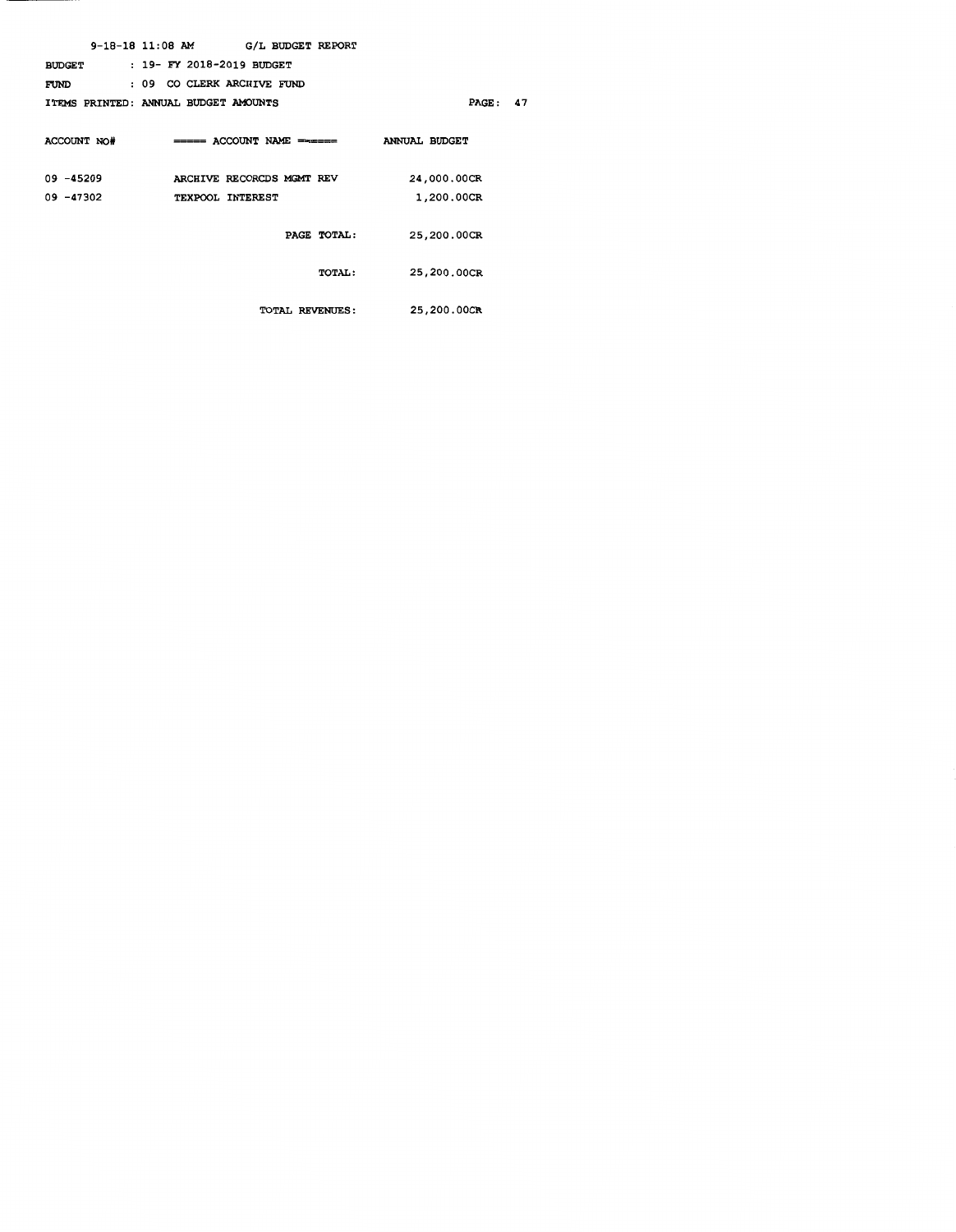|                | 9-18-18 11:08 AM G/L BUDGET REPORT                  |                 |  |
|----------------|-----------------------------------------------------|-----------------|--|
|                | BUDGET : 19- FY 2018-2019 BUDGET                    |                 |  |
|                | FUND : 09 CO CLERK ARCHIVE FUND                     |                 |  |
|                | ITEMS PRINTED: ANNUAL BUDGET AMOUNTS                | <b>PAGE: 48</b> |  |
|                |                                                     |                 |  |
|                | ACCOUNT NO# ===== ACCOUNT NAME ====== ANNUAL BUDGET |                 |  |
|                |                                                     |                 |  |
|                | DEPT NO: 3202 ARCHIVE FUND                          |                 |  |
|                |                                                     |                 |  |
|                |                                                     |                 |  |
|                | 09 -53202-1105 SALARIES-TEMP EMPLOYEES              | 15,000.00       |  |
| 09 -53202-1112 | <b>FICA</b>                                         | 1,148.00        |  |
|                | 09 -53202-1113 RETIREMENT                           | 1,500.00        |  |
| 09 -53202-1201 | <b>TAXABLE BENEFITS</b>                             | 0.00            |  |
|                | 09 -53202-5504 COMPUTER EXPENSE                     | 0.00            |  |
|                | 09 -53202-5701 CONF/TRAINING-OFFICIAL               | 1,800.00        |  |
|                | 09 -53202-5705 RECORDS MAINTENANCE                  | 101,000.00      |  |
|                | 09 -53202-5801 CONF/TRAINING-DEPUTY                 | 1,800.00        |  |
|                | 09 -53202-7101 CAPITAL PURCHASES                    | 0.00            |  |
|                |                                                     |                 |  |
|                | PAGE TOTAL:                                         | 122,248.00      |  |
|                |                                                     |                 |  |
|                | <b>TOTAL :</b>                                      | 122,248.00      |  |
|                |                                                     |                 |  |
|                | <b>TOTAL EXPENDITURES:</b>                          | 122,248.00      |  |
|                |                                                     |                 |  |
|                | NET REVENUES/EXPENDITURES: 97,048.00                |                 |  |

 $\sim$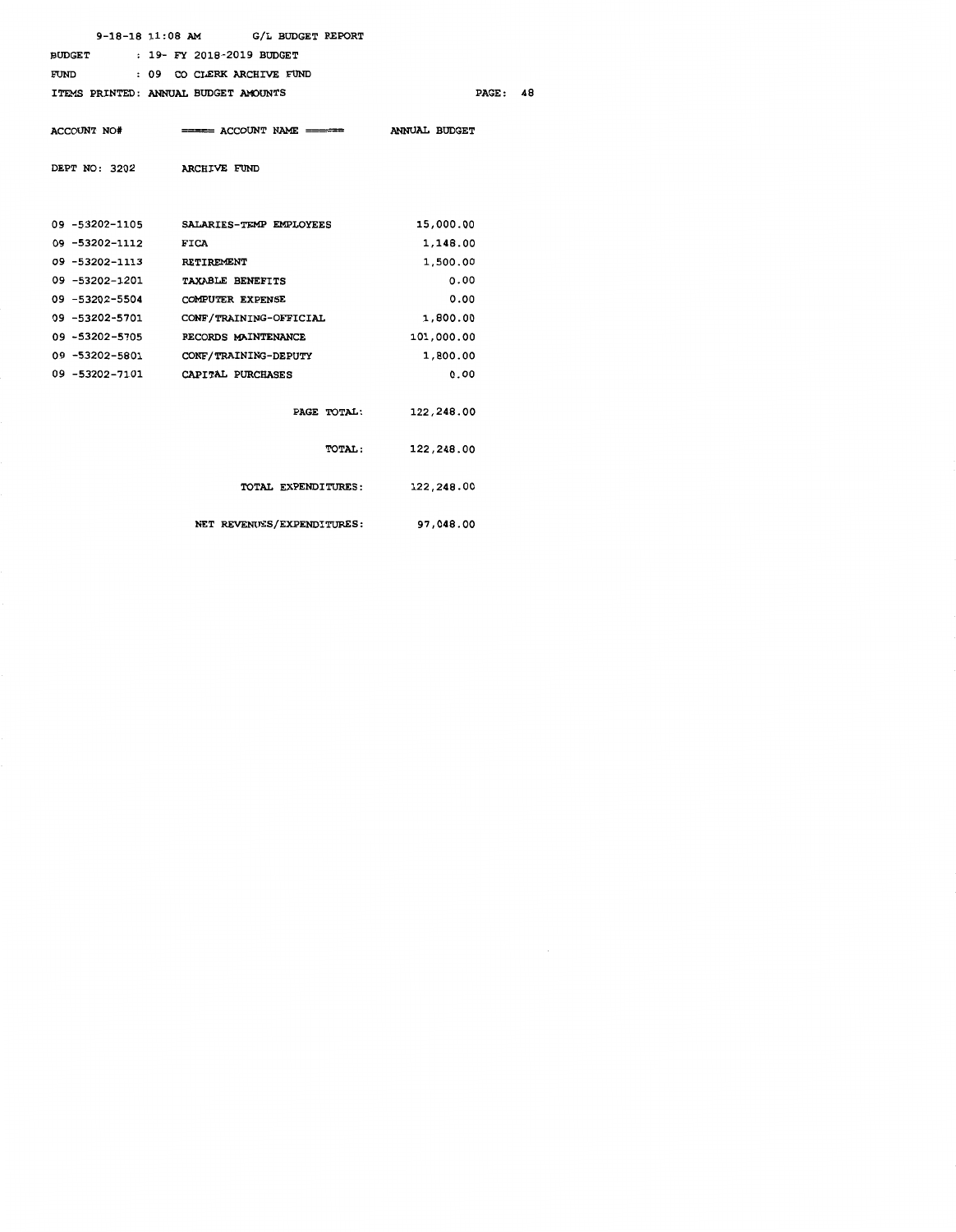|               | $9-18-18$ 11:08 AM G/L BUDGET REPORT |             |
|---------------|--------------------------------------|-------------|
| <b>BUDGET</b> | : 19- FY 2018-2019 BUDGET            |             |
| FUND          | : 10 CO CLERK RECORDS MGTMNT         |             |
|               | ITEMS PRINTED: ANNUAL BUDGET AMOUNTS | PACE: 49    |
| ACCOUNT NO#   |                                      |             |
|               |                                      |             |
| 10 -45209     | RECORDS MANAGEMENT FEES              | 27,000.00CR |
| 10 -47301     | DEPOSITORY INTEREST                  | 0.00        |
| 10 -47302     | TEXPOOL INTEREST                     | 900.00CR    |
|               |                                      |             |
|               | PAGE TOTAL:                          | 27,900.00CR |
|               |                                      |             |
|               | <b>TOTAL :</b>                       | 27,900.00CR |
|               |                                      |             |
|               | <b>TOTAL REVENUES:</b>               | 27,900.00CR |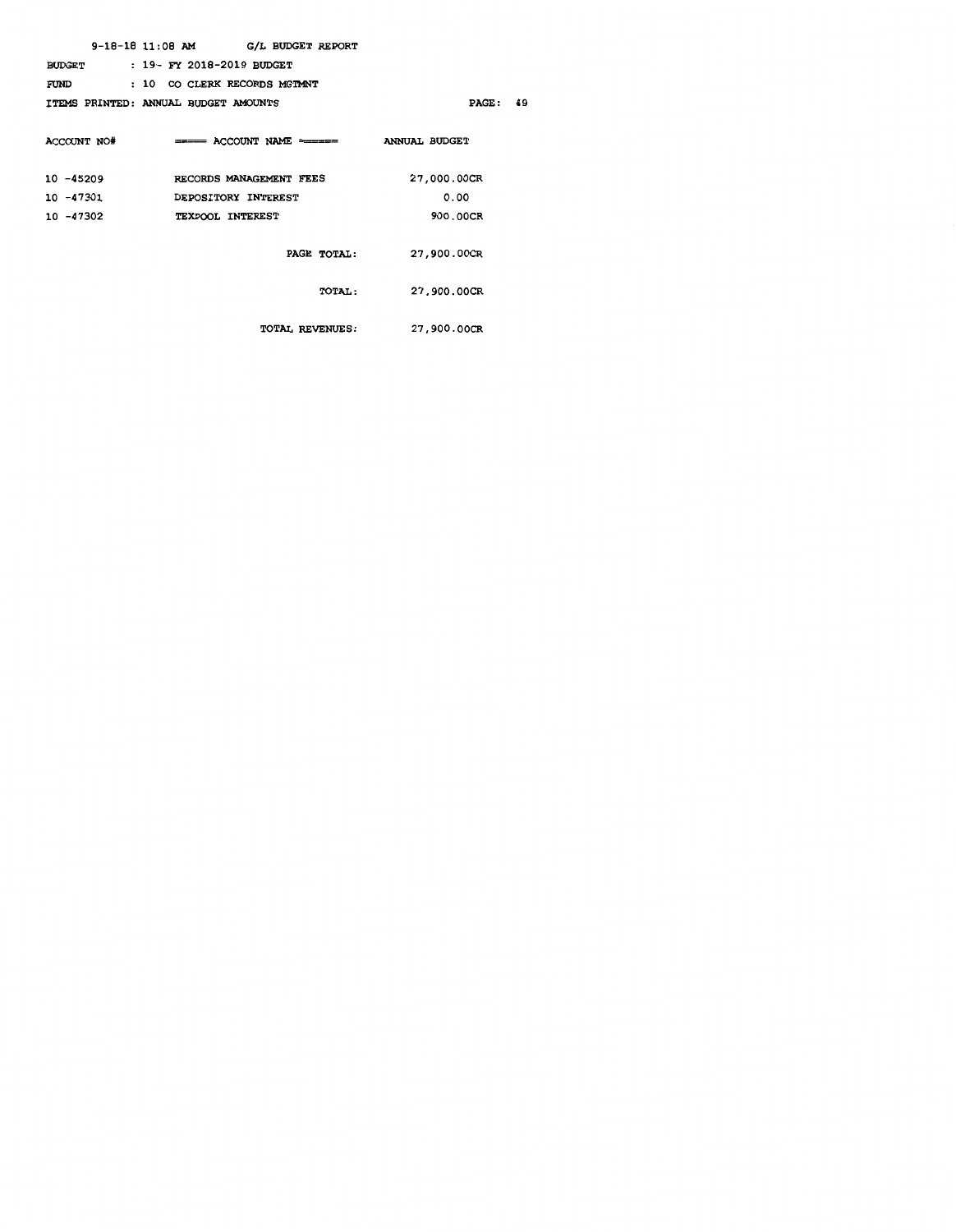|                     | 9-18-18 11:08 AM G/L BUDGET REPORT         |                        |
|---------------------|--------------------------------------------|------------------------|
|                     | BUDGET : 19- FY 2018-2019 BUDGET           |                        |
|                     | FUND : 10 CO CLERK RECORDS MGTMNT          |                        |
|                     | ITEMS PRINTED: ANNUAL BUDGET AMOUNTS       | PAGE:                  |
| ACCOUNT NO#         | ===== ACCOUNT NAME ====== ANNUAL BUDGET    |                        |
|                     | DEPT NO: 3201 REC MGT-COUNTY CLERK         |                        |
|                     |                                            |                        |
|                     | 10 -53201-1105 SALARIES-TEMP EMPLOYEES     | 0.00                   |
| 10 -53201-1112 FICA |                                            | 0.00                   |
|                     | 10 -53201-1113 RETIREMENT                  | 0.00                   |
|                     | 10 -53201-1201 TAXABLE BENEFITS            | 0.00                   |
|                     | 10 -53201-5504 COMPUTER EXPENSE            | 12,000.00              |
|                     | 10 -53201-5701 CONFERENCE & TRAVEL         | 2,000.00               |
|                     | 10 -53201-5705 RECORDS MAINTENANCE         | 123,000.00             |
|                     | 10 -53201-5801 CONFERENCE & TRAINING-STAFF | 2,000.00               |
|                     | 10 -53201-7101 CAPITAL PURCHASES           | 0.00                   |
|                     |                                            | PAGE TOTAL: 139,000.00 |
|                     | <b>TOTAL :</b>                             | 139,000.00             |
|                     | TOTAL EXPENDITURES:                        | 139,000.00             |
|                     | NET REVENUES/EXPENDITURES:                 | 111,100.00             |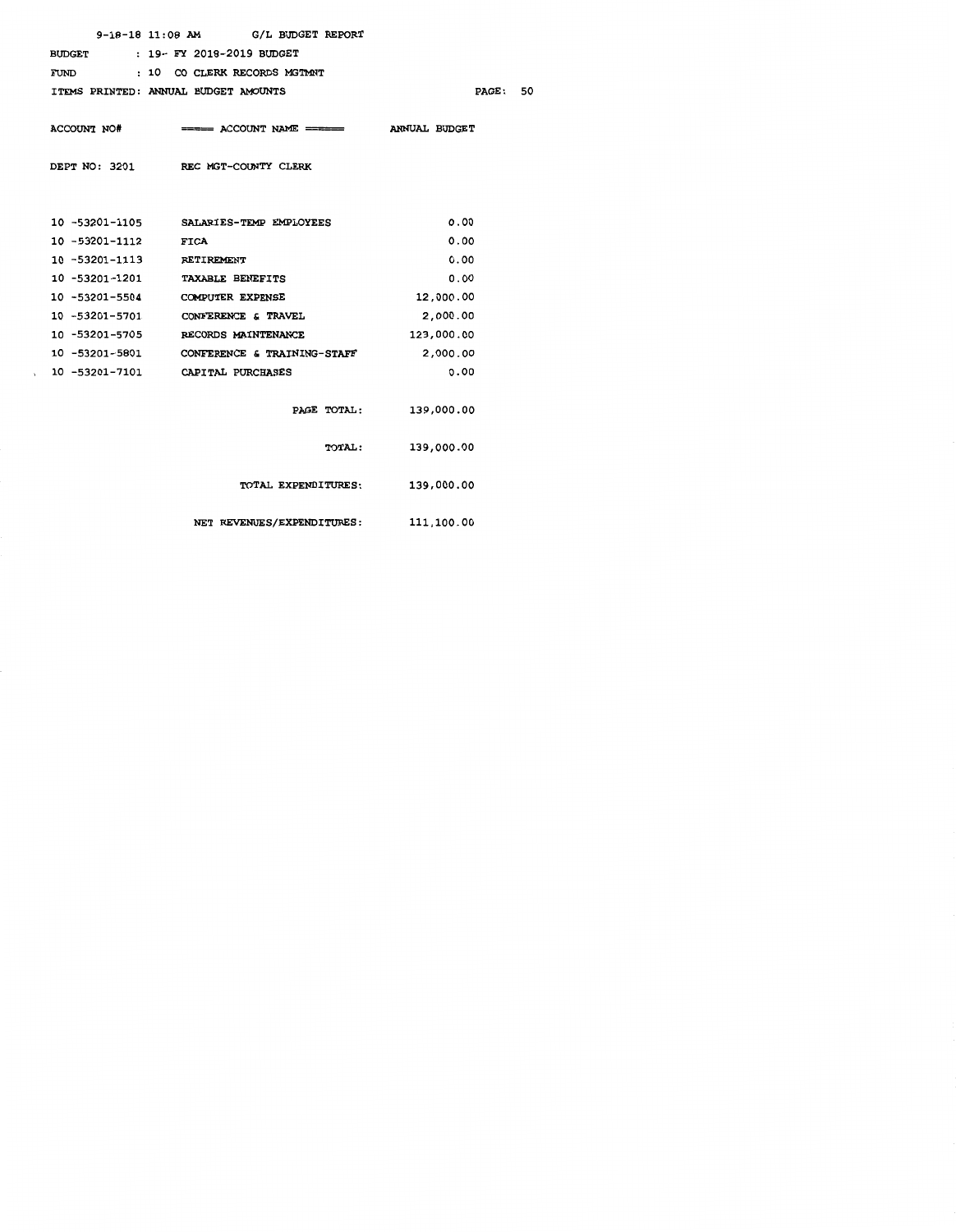|               | $9-18-18$ 11:08 AM G/L BUDGET REPORT                        |                 |
|---------------|-------------------------------------------------------------|-----------------|
| <b>BUDGET</b> | : 19- FY 2018-2019 BUDGET                                   |                 |
| FUND          | : 11 COUNTY WIDE REC MGTMNT                                 |                 |
|               | ITEMS PRINTED: ANNUAL BUDGET AMOUNTS                        | <b>PAGE: 51</b> |
|               |                                                             |                 |
|               | $\text{ACCOUNT NO#}$ $\text{EXAMPLE}$ $\text{ACCOUNT NAME}$ | ANNUAL BUDGET   |
|               |                                                             |                 |
| 11 -45209     | RECORDS MANAGEMENT FEES                                     | 8,000.00CR      |
| 11 -47301     | DEPOSITORY INTEREST                                         | 0.00            |
| 11 -47302     | TEXPOOL INTEREST                                            | 800.00CR        |
|               |                                                             |                 |
|               | PAGE TOTAL:                                                 | 8,800.00CR      |
|               |                                                             |                 |
|               | <b>TOTAL :</b>                                              | 8,800.00CR      |
|               |                                                             |                 |
|               | <b>TOTAL REVENUES:</b>                                      | 8,800.00CR      |

 $\label{eq:2.1} \frac{1}{\sqrt{2}}\int_{\mathbb{R}^3}\frac{1}{\sqrt{2}}\left(\frac{1}{\sqrt{2}}\right)^2\frac{1}{\sqrt{2}}\left(\frac{1}{\sqrt{2}}\right)^2\frac{1}{\sqrt{2}}\left(\frac{1}{\sqrt{2}}\right)^2\frac{1}{\sqrt{2}}\left(\frac{1}{\sqrt{2}}\right)^2.$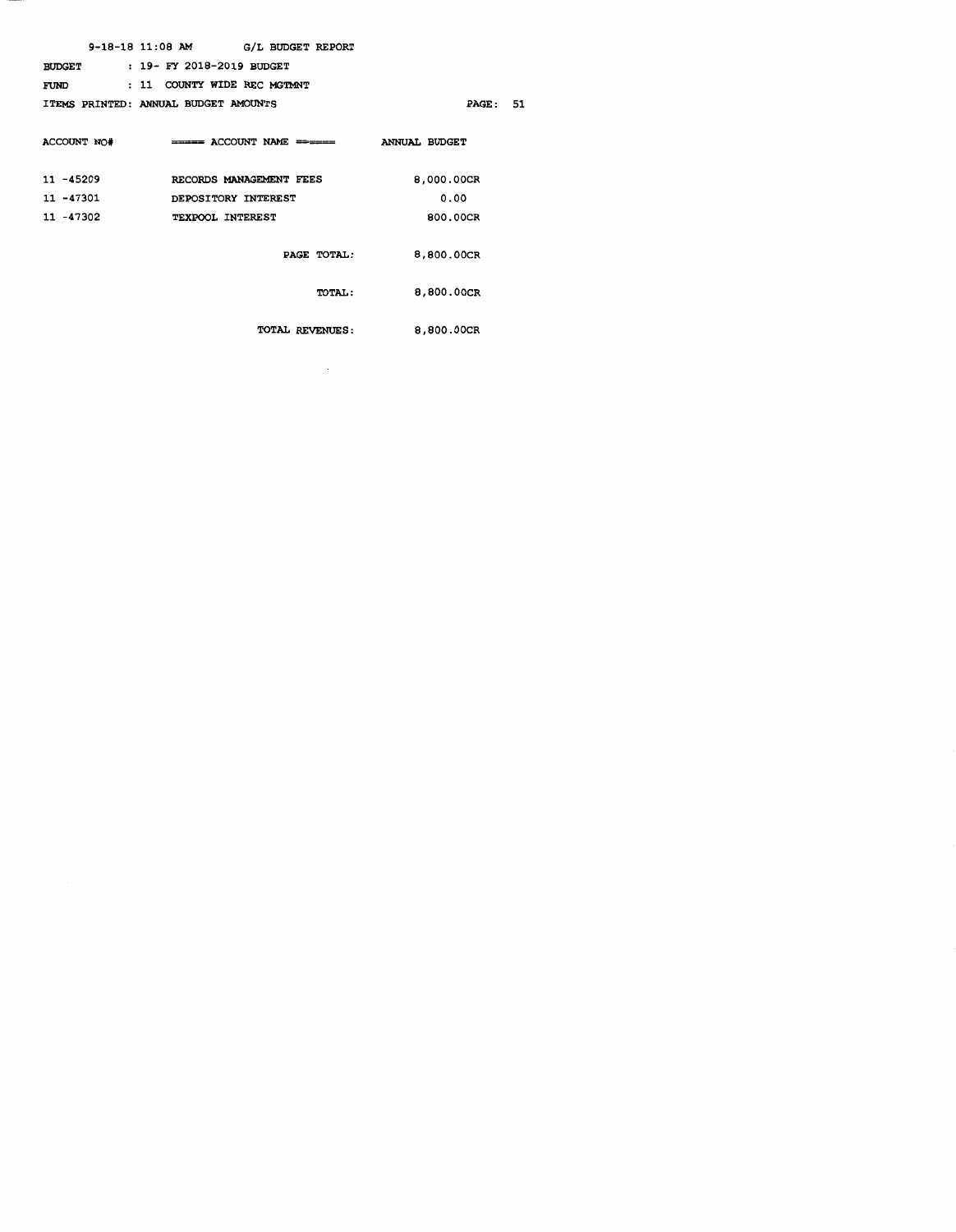| 9-18-18 11:08 AM G/L BUDGET REPORT                  |           |
|-----------------------------------------------------|-----------|
| BUDGET : 19- FY 2018-2019 BUDGET                    |           |
| FUND : 11 COUNTY WIDE REC MGTMNT                    |           |
| ITEMS PRINTED: ANNUAL BUDGET AMOUNTS                | PAGE:     |
|                                                     |           |
| ACCOUNT NO# ===== ACCOUNT NAME ====== ANNUAL BUDGET |           |
|                                                     |           |
| DEPT NO: 2201 REC MGT-COUNTY WIDE                   |           |
|                                                     |           |
| 11 -52201-5214 UTILITIES-RECORDS MGT BLDG           | 0.00      |
|                                                     |           |
| 11 -52201-5705 RECORDS MGT-COUNTY WIDE              | 95,000.00 |
| 11 -52201-5706 RECORDS MGT-FINANCIAL                | 0.00      |
| 11 -52201-7101 CAPITAL PURCHASES                    | 0.00      |
|                                                     |           |
| PAGE TOTAL:                                         | 95,000.00 |
|                                                     |           |
| <b>TOTAL :</b>                                      | 95,000.00 |
|                                                     |           |
| TOTAL EXPENDITURES:                                 | 95,000.00 |
|                                                     |           |
| NET REVENUES/EXPENDITURES: 86,200.00                |           |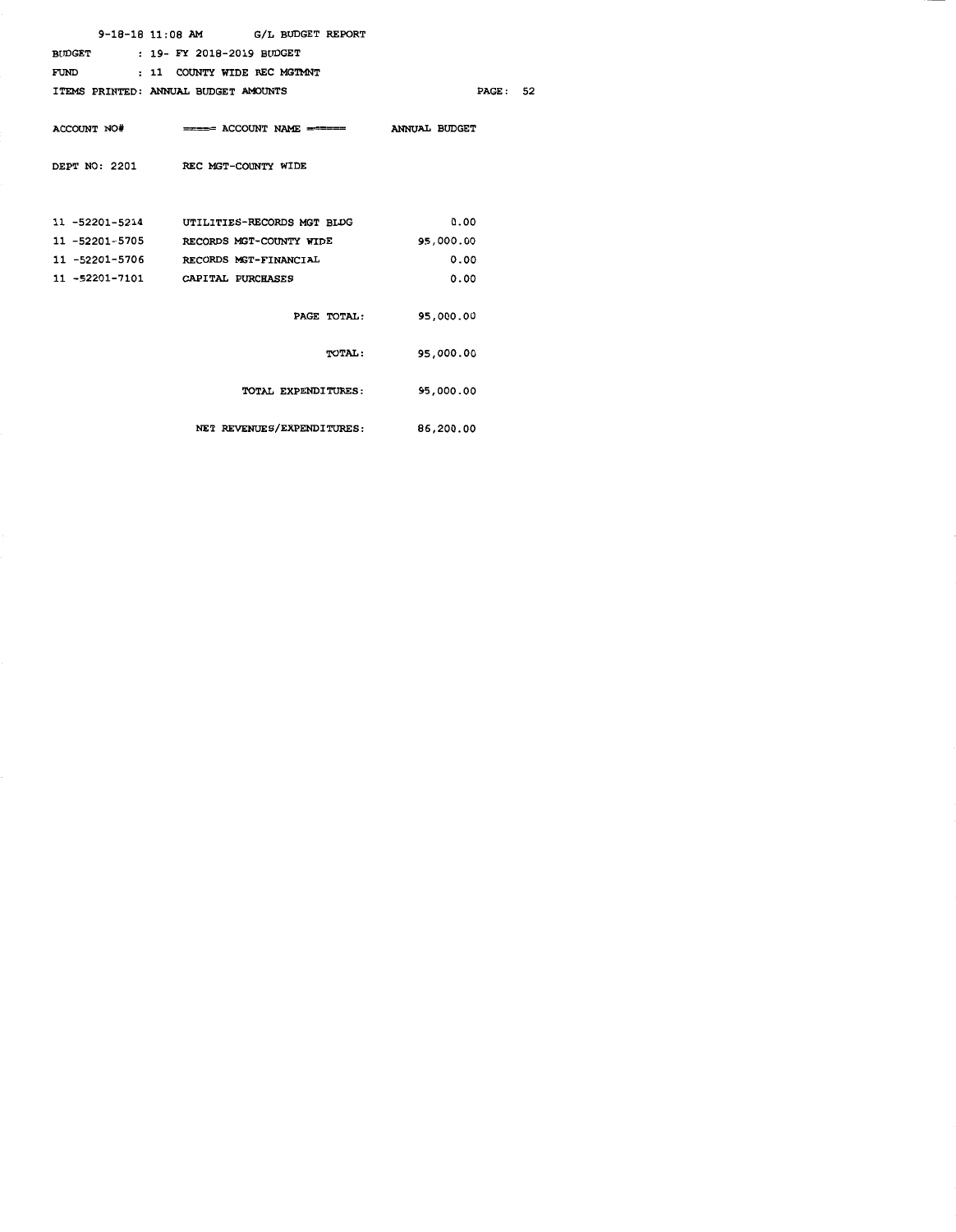|               | $9-18-18$ 11:08 AM G/L BUDGET REPORT                |             |
|---------------|-----------------------------------------------------|-------------|
| <b>BUDGET</b> | : 19- FY 2018-2019 BUDGET                           |             |
| FUND          | : 12 COURTHOUSE SECURITY                            |             |
|               | ITEMS PRINTED: ANNUAL BUDGET AMOUNTS                | PAGE:       |
|               | ACCOUNT NO# ===== ACCOUNT NAME ====== ANNUAL BUDGET |             |
| 12 -45208     | <b>COURTHOUSE SECURITY FEES</b>                     | 10,000.00CR |
| 12 -45209     | JUSTICE COURT SECURITY FUND                         | 1,200.00CR  |
| 12 -46999     | <b>MISC REVENUE</b>                                 | 0.00        |
| 12 -47301     | DEPOSITORY INTEREST                                 | 0.00        |
| 12 -47302     | TEXPOOL INTEREST                                    | 750.00CR    |
|               | PAGE TOTAL:                                         | 11,950.00CR |
|               | <b>TOTAL :</b>                                      | 11,950.00CR |
|               | <b>TOTAL REVENUES:</b>                              | 11,950.00CR |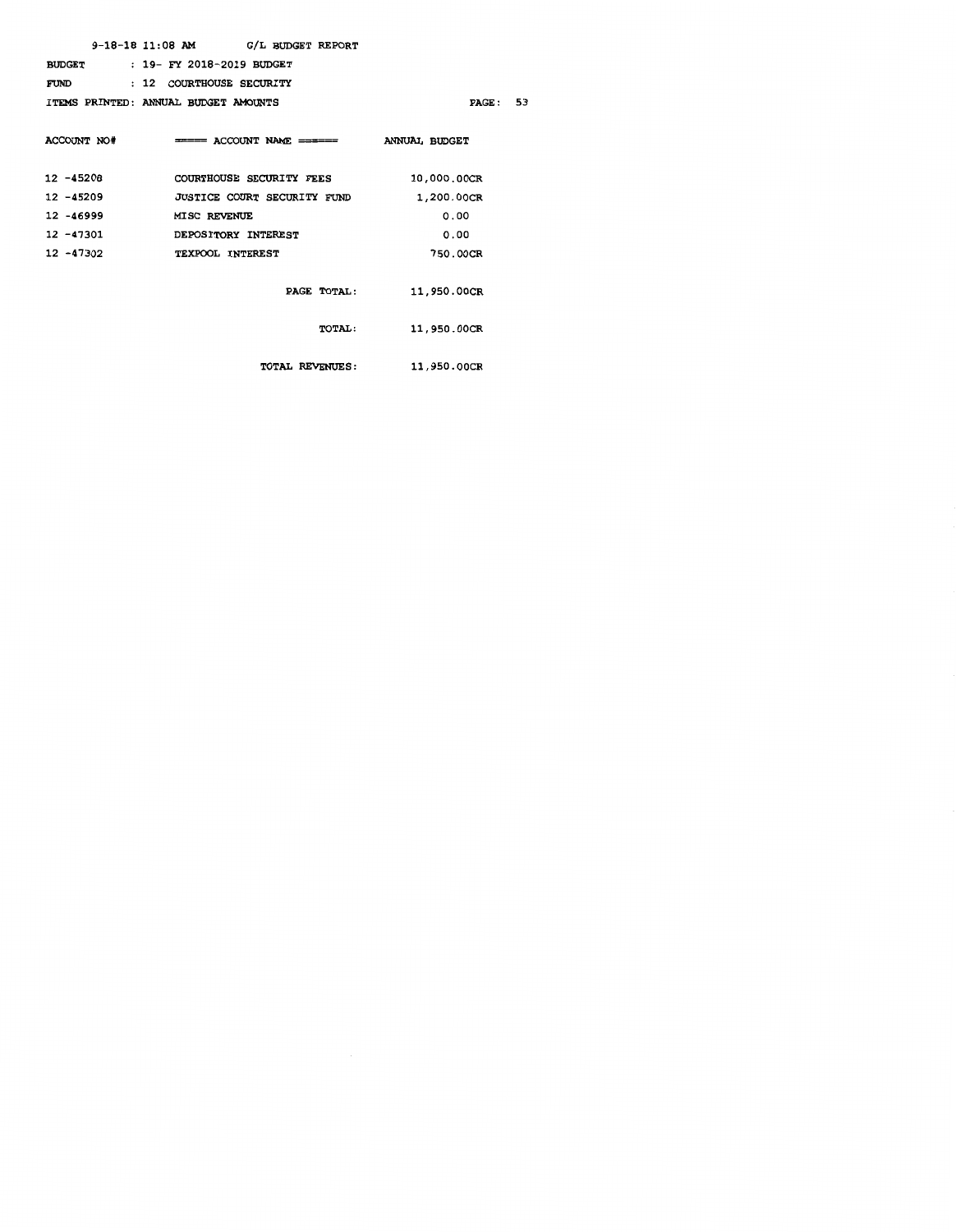|               | 9-18-18 11:08 AM G/L BUDGET REPORT                  |          |
|---------------|-----------------------------------------------------|----------|
| <b>BUDGET</b> | : 19- FY 2018-2019 BUDGET                           |          |
|               | FUND : 12 COURTHOUSE SECURITY                       |          |
|               | ITEMS PRINTED: ANNUAL BUDGET AMOUNTS                | PAGE: 54 |
|               | ACCOUNT NO# ===== ACCOUNT NAME ====== ANNUAL BUDGET |          |
|               | DEPT NO: 0000 OTHER SOURCES & USES                  |          |
|               |                                                     |          |
| 12 -50000     | TRANSFERS OUT                                       | 0.00     |
|               | PAGE TOTAL:                                         | 0.00     |
|               | DEPT TOTAL:                                         | 0.00     |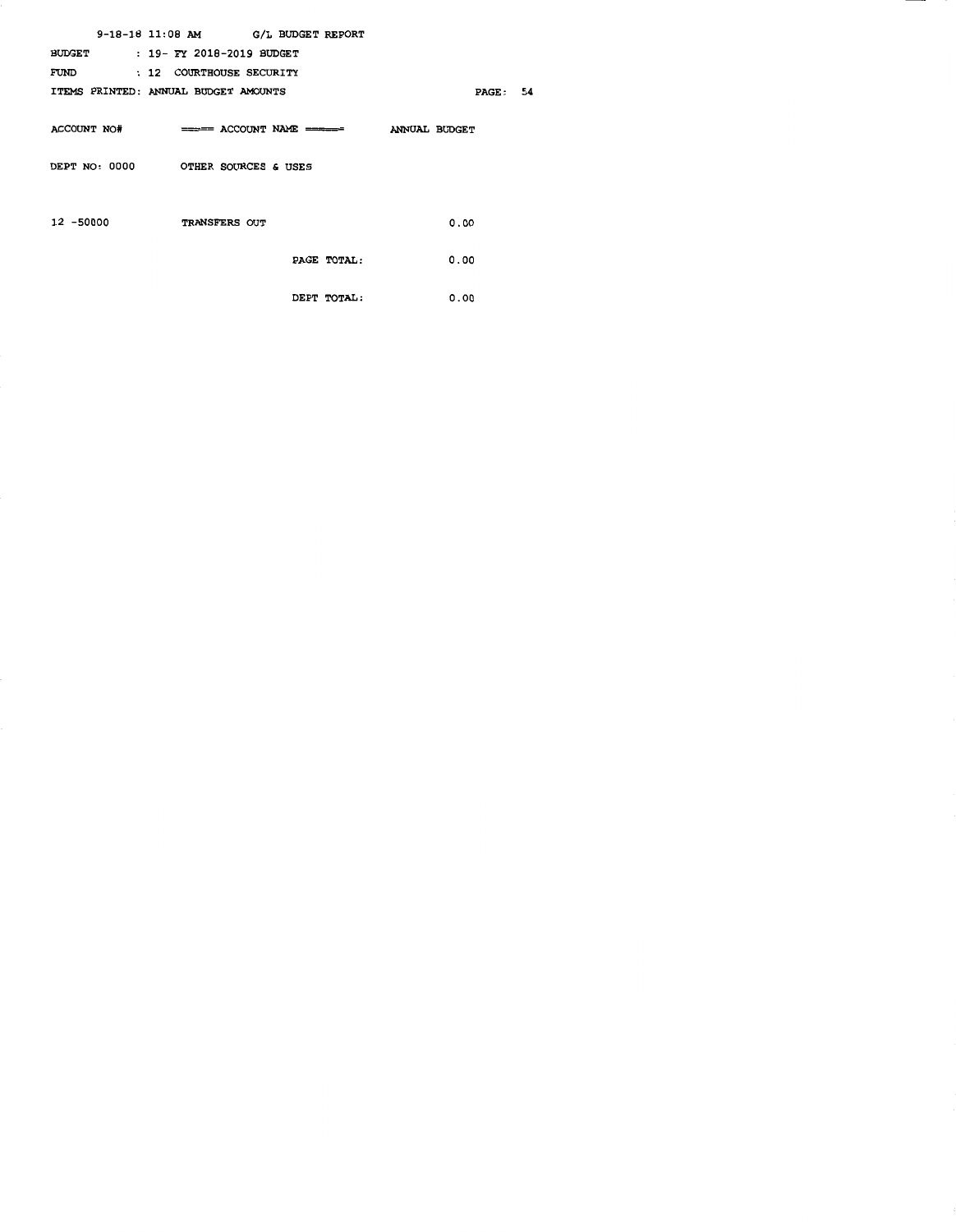|               | $9-18-18$ 11:08 AM $G/L$ BUDGET REPORT |               |                    |
|---------------|----------------------------------------|---------------|--------------------|
| <b>BUDGET</b> | : 19- FY 2018-2019 BUDGET              |               |                    |
| FUND          | : 12 COURTHOUSE SECURITY               |               |                    |
|               | ITEMS PRINTED: ANNUAL BUDGET AMOUNTS   |               | 55<br><b>PAGE:</b> |
|               |                                        |               |                    |
| ACCOUNT NO#   | $\equiv$ -==== ACCOUNT NAME =======    | ANNUAL BUDGET |                    |
|               |                                        |               |                    |
|               | 12 -52200-8000 ASSET DEPRECIATION      |               | 0.00               |
|               |                                        |               |                    |
|               | PAGE TOTAL:                            |               | 0.00               |
|               |                                        |               |                    |
|               |                                        | <b>TOTAL:</b> | 0.00               |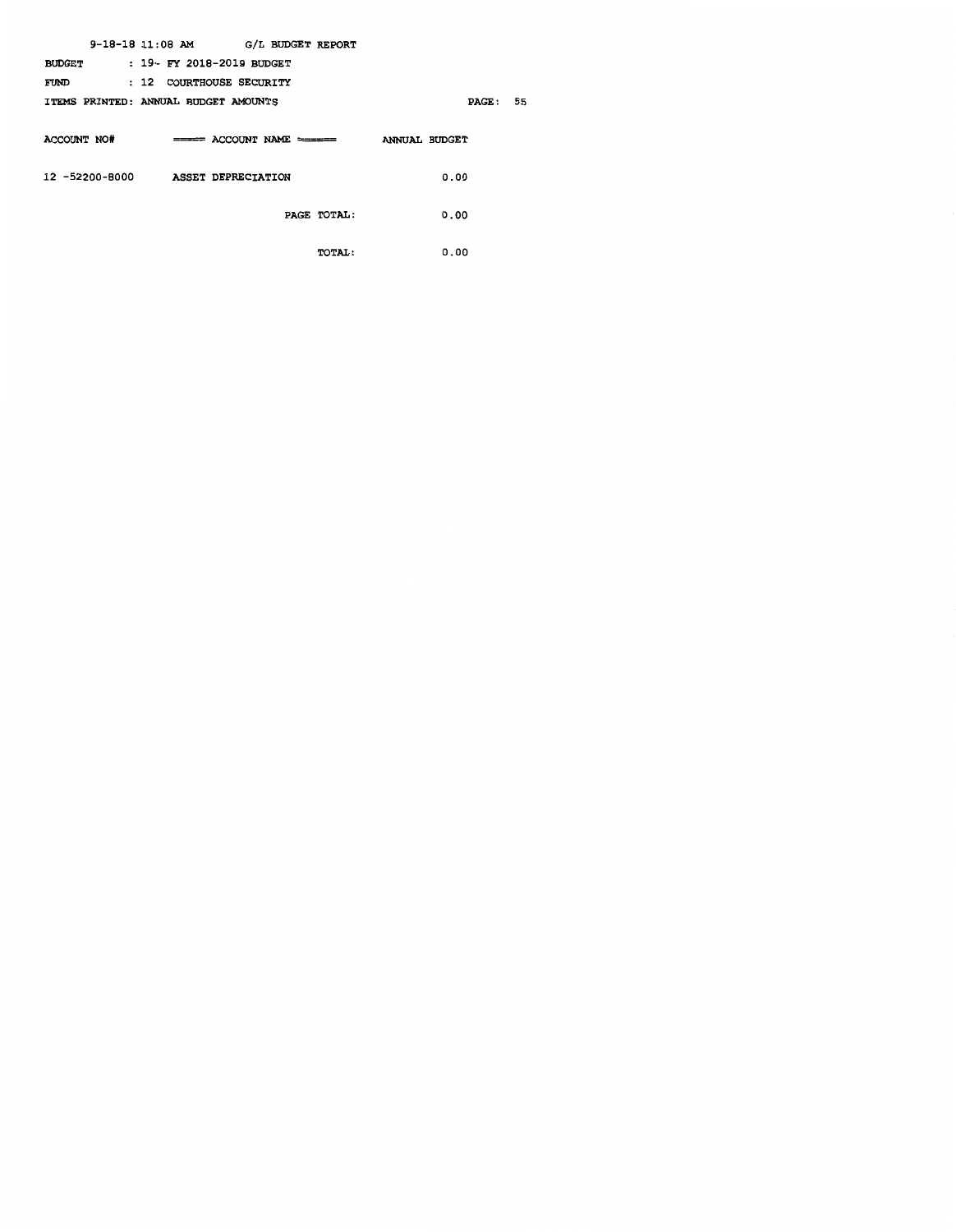| $9-18-18$ 11:08 AM $G/L$ BUDGET REPORT               |                       |  |
|------------------------------------------------------|-----------------------|--|
| BUDGET : 19- FY 2018-2019 BUDGET                     |                       |  |
| FUND : 12 COURTHOUSE SECURITY                        |                       |  |
| ITEMS PRINTED: ANNUAL BUDGET AMOUNTS                 | <b>PAGE: 56</b>       |  |
|                                                      |                       |  |
| ACCOUNT NO# ===== ACCOUNT NAME ====== ANNUAL BUDGET  |                       |  |
|                                                      |                       |  |
| DEPT NO: 2202 COURTHOUSE SECURITY                    |                       |  |
|                                                      |                       |  |
| 12 -52202-5201 COURTHOUSE SECURITY EXPENSE 77,522.00 |                       |  |
| 12 -52202-5202 JUSTICE CT SECURITY EXPENSE           | 11,152.00             |  |
| 12 -52202-7102 JP SECURITY CAPITAL EXPENSE           | 0.00                  |  |
|                                                      |                       |  |
|                                                      | PAGE TOTAL: 88,674.00 |  |
|                                                      |                       |  |
|                                                      | DEPT TOTAL: 88,674.00 |  |
|                                                      |                       |  |
| TOTAL EXPENDITURES: 88,674.00                        |                       |  |
|                                                      |                       |  |
| NET REVENUES/EXPENDITURES: 76,724.00                 |                       |  |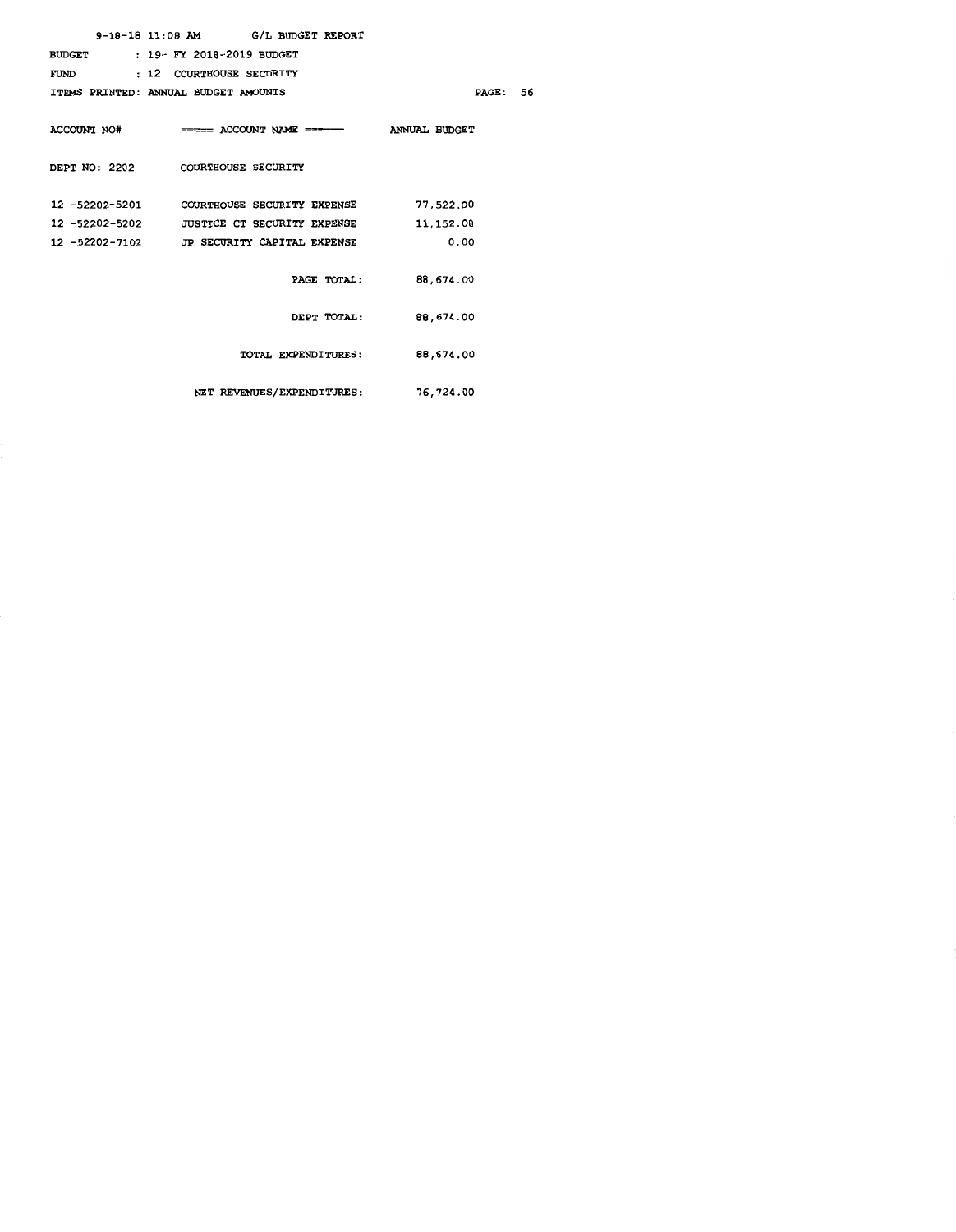9-18-18 11:08 AM G/L BUDGET REPORT BUDGET 19- FY 2018-2019 BUDGET 15 ROAD & BRIDGE

ITEMS PRINTED: ANNUAL BUDGET AMOUNTS PAGE: 57

FUND

| <b>ACCOUNT NO#</b> | ====== ACCOUNT NAME =======                                     | ANNUAL BUDGET       |  |
|--------------------|-----------------------------------------------------------------|---------------------|--|
| 15 -40000          | TRANSFERS IN                                                    | 14,083.00CR         |  |
| 15 -41101          | CURRENT AD VALOREM TAXES 980, 711.00CR                          |                     |  |
| 15 -41102          | RENDITION PENALTY                                               | 1,000.00CR          |  |
| 15 -41104          | DELINQUENT AD VALOREM TAXES                                     | 10,000.00CR         |  |
| 15 -44400          | COMMISSION-ST COURT COSTS                                       | 0.00                |  |
| 15 -45110          | AUTO REGISTRATION                                               | 360,000.00CR        |  |
| 15 -45111          | \$10 VEHICLE REGISTRATION FEE 205,000.00CR                      |                     |  |
| 15 -45112          | MOTOR VEHICLE SALES TAX                                         | <b>150,000.00CR</b> |  |
| 15 -45210          | <b>OVERWEIGHT PERMIT FEES</b>                                   | 20,000.00CR         |  |
| 15 -45211          | <b>ROAD CROSSING FEE</b>                                        | 0.00                |  |
| 15 -45508          | JP #1 - FINES AND FEES 28,000.00CR                              |                     |  |
| 15 -45509          | $JP$ $#2$ - FINES AND FEES                                      | 100,000.00CR        |  |
| 15 -45510          | JP #4 - FINES AND FEES                                          | 2,500.00CR          |  |
| 15 -46702          | STATE ALLOCATION - LATERAL RD 20,000.00CR                       |                     |  |
| 15 -46909          | <b>SALE OF USED ASSETS</b>                                      | 59,500.00CR         |  |
| Permanent          | RB1 and RB4 joint Dozer purchase. RB1 D6M trade - \$38,000 /    |                     |  |
|                    | RB4 D5B trade - $$9,000$ .                                      |                     |  |
|                    | Current Year RB3 Motorgrader trade-in \$12,500.                 |                     |  |
| 15 -46998          | MISCELLANEOUS GRANT INCOME                                      | 0.00                |  |
| 15 -46999          | MISCELLANEOUS REVENUE                                           | 0.00                |  |
| 15 -47300          | <b>INTEREST - ICS HAPPY STATE</b>                               | 2,000.00CR          |  |
| 15 -47301          | DEPOSITORY INTEREST                                             | 10.00CR             |  |
| 15 -47302          | <b>TEXPOOL INTEREST</b>                                         | 0.00                |  |
| 15 -48705          | ROAD MATERIAL REIMBURSEMENT                                     | 0.00                |  |
| 15 -48706          | <b>MISC REIMBURSEMENT</b>                                       | 0.00                |  |
| 15 -48711          | US FOREST SERV - LAKE MCCL                                      | 0.00                |  |
| 15 -48902          | CAPITAL LEASE PROCEEDS                                          | 605,000.00CR        |  |
|                    | Permanent FY 2019 Budget RB1 and RB4 joint Dozer purchase.      |                     |  |
|                    | Current Year RB1 and RB4 \$315,000 for Dozer. RB3 \$290,000 for |                     |  |
|                    | Motorgrader.                                                    |                     |  |
|                    | PAGE TOTAL:                                                     | 2,557,804.00CR      |  |

|                 | _ , _ _ . , _  |
|-----------------|----------------|
| <b>TOTAL:</b>   | 2,557,804.00CR |
| TOTAL REVENUES: | 2,557,804.00CR |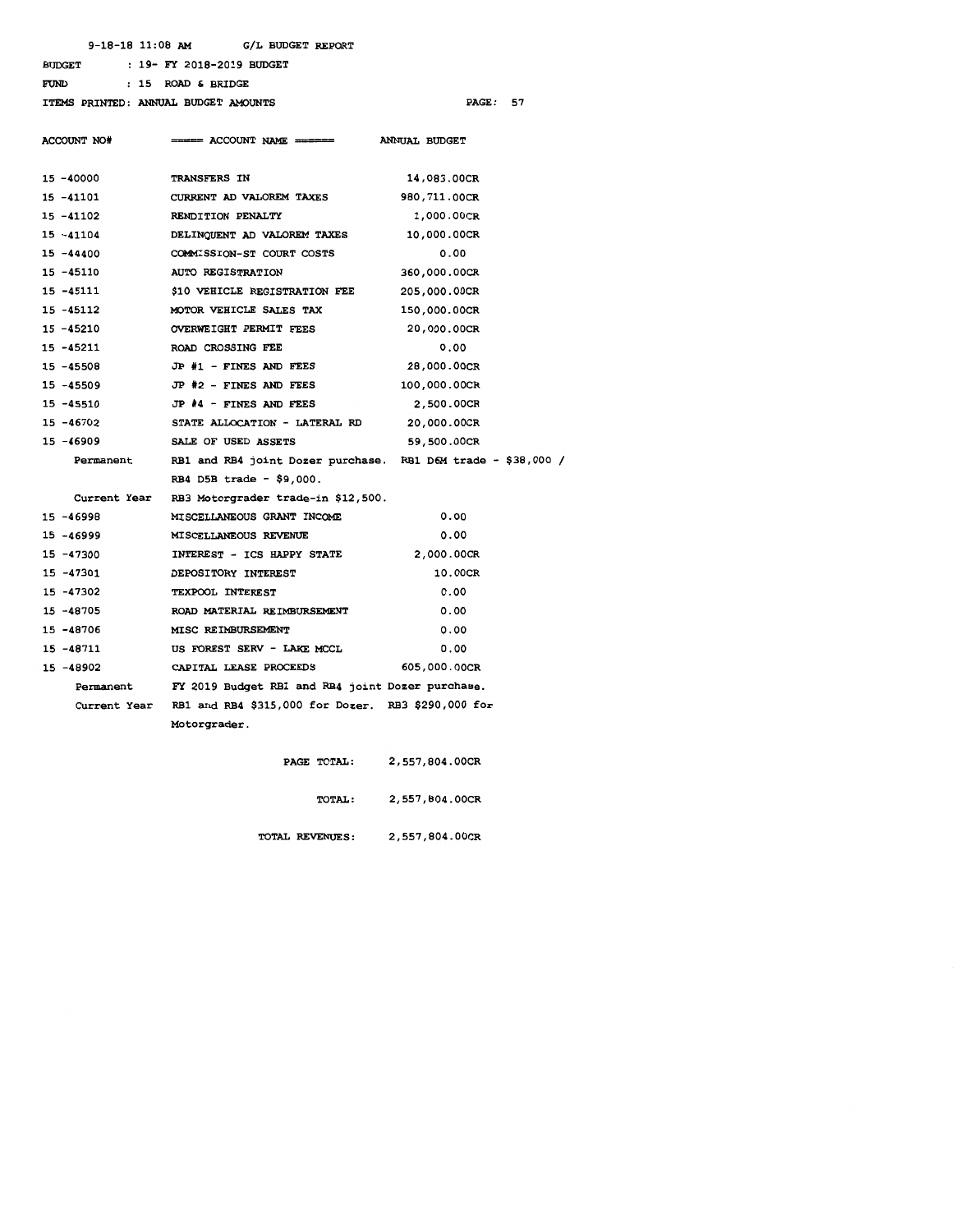|               | $9-18-18$ 11:08 AM G/L BUDGET REPORT   |                      |  |
|---------------|----------------------------------------|----------------------|--|
| <b>BUDGET</b> | : 19- FY 2018-2019 BUDGET              |                      |  |
| FUND          | $: 15$ ROAD & BRIDGE                   |                      |  |
|               | ITEMS PRINTED: ANNUAL BUDGET AMOUNTS   | PAGE:<br>58          |  |
| ACCOUNT NO#   | ====== ACCOUNT NAME = <del>=====</del> | <b>ANNUAL BUDGET</b> |  |
|               |                                        |                      |  |
|               |                                        |                      |  |
| 15 -50000     | TRANSFERS OUT                          | 0.00                 |  |
|               |                                        |                      |  |
|               | PAGE TOTAL:                            | 0.00                 |  |
|               |                                        |                      |  |
|               | TOTAL:                                 | 0.00                 |  |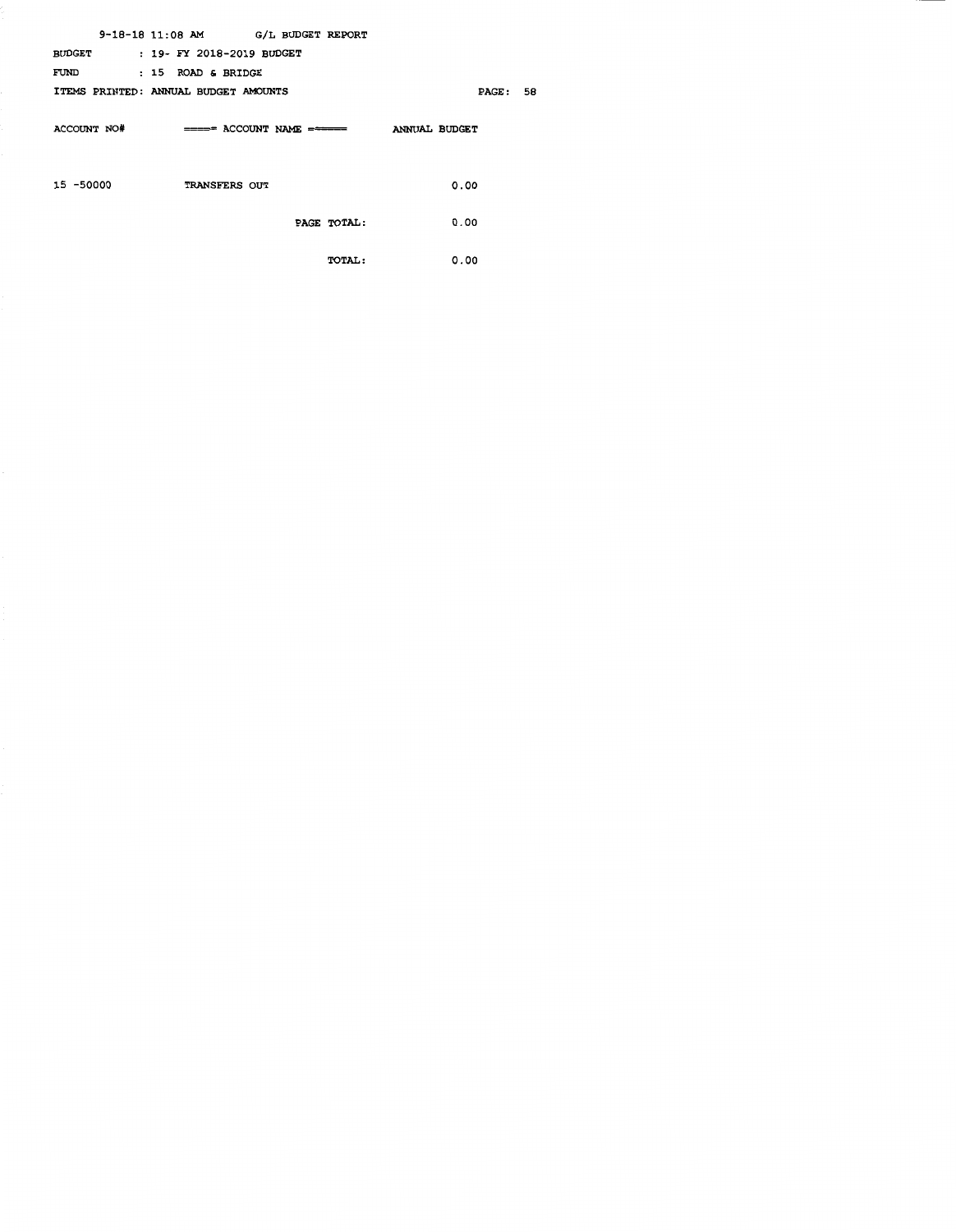|                       | $9-18-18$ 11:08 AM $G/L$ BUDGET REPORT              |                                                               |  |
|-----------------------|-----------------------------------------------------|---------------------------------------------------------------|--|
| <b>BUDGET</b>         | : 19- FY 2018-2019 BUDGET                           |                                                               |  |
| FUND                  | : 15 ROAD & BRIDGE                                  |                                                               |  |
|                       | ITEMS PRINTED: ANNUAL BUDGET AMOUNTS                | 59<br>$\texttt{PAGE}$ :                                       |  |
|                       | ACCOUNT NO# ===== ACCOUNT NAME ====== ANNUAL BUDGET |                                                               |  |
|                       | DEPT NO: 0002 FM&LR GENERAL                         |                                                               |  |
|                       | 15 -50002-5202 EQUIP REPAIRS/RENTAL                 | 0.00                                                          |  |
|                       | 15 -50002-5218 LAKE MCCLELLAN CONSTRUCTION          | 0.00                                                          |  |
| 15 -50002-5317 PAVING |                                                     | 0.00                                                          |  |
|                       | 15 -50002-5603 LOSS CONTROL PROGRAM                 | 3,000.00                                                      |  |
|                       | 15 -50002-5604 GIS SIGN SYSTEM                      | 0.00                                                          |  |
| 15 -50002-5605        | WILDFIRE LOSS CONTROL                               | 31,629.00                                                     |  |
| Permanent             |                                                     | 2017-2018 Donation of \$20,000 for fire suppression expenses. |  |
|                       |                                                     | Will be budgeted each year and fund balance will be           |  |
|                       | dedicated until fully expended.                     |                                                               |  |
| Current Year          | \$13,000 donations through June 2018.               |                                                               |  |
| 15 -50002-5999        | <b>BANK ERRORS</b>                                  | 0.00                                                          |  |
|                       |                                                     | PAGE TOTAL:<br>34,629.00                                      |  |
|                       |                                                     | DEPT TOTAL:<br>34,629.00                                      |  |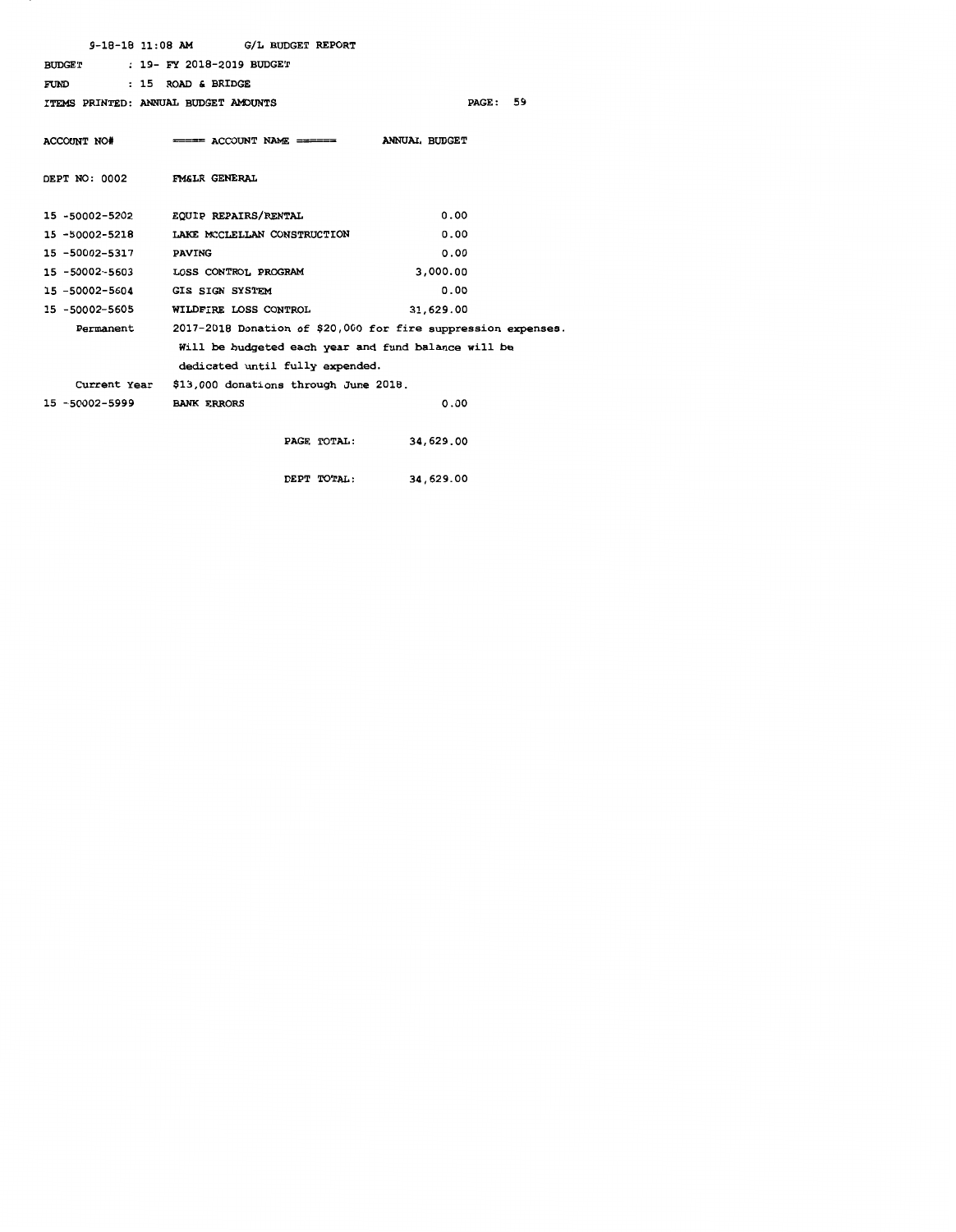|                | G/L BUDGET REPORT<br>9-18-18 11:08 AM                   |                                                            |
|----------------|---------------------------------------------------------|------------------------------------------------------------|
| <b>BUDGET</b>  | : 19- FY 2018-2019 BUDGET                               |                                                            |
| FUND           | $: 15$ ROAD & BRIDGE                                    |                                                            |
|                | ITEMS PRINTED: ANNUAL BUDGET AMOUNTS                    | 60<br><b>PAGE :</b>                                        |
|                |                                                         |                                                            |
| ACCOUNT NO#    | $=\!=\!=\!=$ ACCOUNT NAME $=\!=\!=\!=\!=$               | ANNUAL BUDGET                                              |
| DEPT NO: 0100  | ROAD & BRIDGE #1                                        |                                                            |
| 15 -50100-1101 | SALARIES-OFFICIALS                                      | 35,658.00                                                  |
| 15 -50100-1102 | SALARIES-EMPLOYEES                                      | 156,610.00                                                 |
| 15 -50100-1103 | <b>LONGEVITY</b>                                        | 4,165.00                                                   |
| 15 -50100-1104 | OVERTIME                                                | 0.00                                                       |
| 15 -50100-1108 | <b>TRAVEL</b>                                           | 3,600.00                                                   |
| 15 -50100-1109 | GROUP INSURANCE                                         | 58,800.00                                                  |
| 15 -50100-1112 | FICA                                                    | 15,303.00                                                  |
| 15 -50100-1113 | RETIREMENT                                              | 20,004.00                                                  |
| 15 -50100-5202 | <b>EQUIP REPAIRS/RENTAL</b>                             | 34,000.00                                                  |
| 15 -50100-5208 | <b>JANITORIAL SUPPLIES</b>                              | 0.00                                                       |
| 15 -50100-5214 | UTILITIES                                               | 3,800.00                                                   |
| 15 -50100-5216 | WAREHOUSE EXPENSE                                       | 5,000.00                                                   |
| 15 -50100-5302 | FUEL                                                    | 45,000.00                                                  |
| 15 -50100-5312 | LUMBER, CULVERTS, BRIDGE, CTL GD                        | 3,500.00                                                   |
| 15 -50100-5313 | <b>ROAD MATERIALS</b>                                   | 13,500.00                                                  |
| 15 -50100-5314 | WEED KILLER/INSECTICIDE                                 | 1,000.00                                                   |
| 15 -50100-5315 | <b>FENCING</b>                                          | 0.00                                                       |
| 15 -50100-5316 | SIGNS & HARDWARE                                        | 2,000.00                                                   |
| 15 -50100-5401 | NOTICE TO BIDDERS                                       | 150.00                                                     |
| 15 -50100-5501 | <b>TELEPHONE/PAGER</b>                                  | 400.00                                                     |
| 15 -50100-5505 | OFFICE SUPPLIES                                         | 100.00                                                     |
| 15 -50100-5601 | <b>BOND PREMIUMS</b>                                    | 200.00                                                     |
| 15 -50100-5602 | AUTO & EQUIP LIABILITY INS                              | 5,500.00                                                   |
| 15 -50100-5701 | CONFERENCE/TRAINING                                     | 1,200.00                                                   |
| 15 -50100-5898 | UNDERGROUND TANK WORK                                   | 0.00                                                       |
| 15 ~50100-7101 | <b>CAPITAL PURCHASES</b>                                | 0.00                                                       |
| 15 -50100-7301 | <b>VEHICLE PURCHASES</b>                                | 0.00                                                       |
| 15 -50100-7302 | HEAVY EQUIPMENT                                         | 215,250.00                                                 |
| Permanent      | FY 2019 Budget. RB 1 & 4 joint purchase of bulldozer w/ |                                                            |
|                |                                                         | back ripper \$175,250 each precinct. RB1 trade of used D6M |
|                | \$38,000.                                               |                                                            |
| Current Year   | Used Backhoe purchase \$40,000. Will sell or trade old  |                                                            |
|                | backhoe.                                                |                                                            |
| 15 -50100-7306 | CAPITAL DEBT RETIREMENT                                 | 33,741.00                                                  |
|                | Current Year FINAL PMT 1/13/19 JD 770G GRADER.          |                                                            |
| 15 -50100-8000 | <b>ASSET DEPRECIATION</b>                               | 0.00                                                       |
|                | PAGE TOTAL:                                             | 658,481.00                                                 |
|                |                                                         |                                                            |
|                | DEPT TOTAL:                                             | 658,481.00                                                 |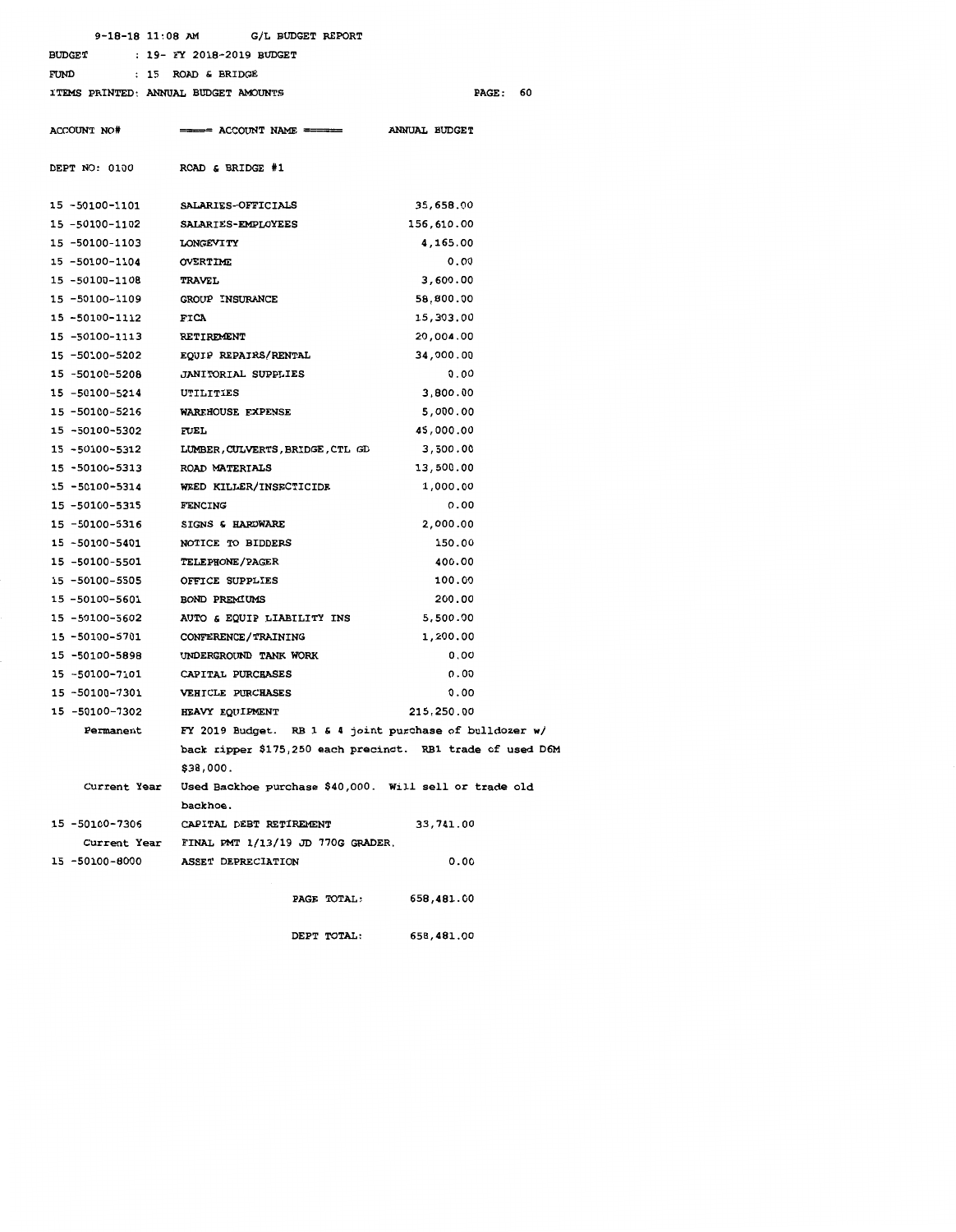9-18-18 11:08 AM G/L BUDGET REPORT BUDGET 19- FY 2018-2019 BUDGET FUND 15 ROAD & BRIDGE

ITEMS PRINTED: ANNUAL BUDGET AMOUNTS

PAGE: 61

| <b>ACCOUNT NO#</b> | ===== ACCOUNT NAME ======                   | <b>ANNUAL BUDGET</b> |
|--------------------|---------------------------------------------|----------------------|
|                    |                                             |                      |
| DEPT NO: 0200      | ROAD & BRIDGE #2                            |                      |
| 15 -50200-1101     | SALARIES-OFFICIALS                          | 35,658.00            |
| 15 -50200-1102     | SALARIES-EMPLOYEES                          | 194,997.00           |
| 15 -50200-1103     | <b>LONGEVITY</b>                            | 2,135.00             |
| 15 -50200-1104     | <b>OVERTIME/PAID LEAVE</b>                  | 0.00                 |
| 15 -50200-1105     | PART-TIME/TEMPORARY EMP                     | 0.00                 |
| 15 -50200-1108     | <b>TRAVEL</b>                               | 3,600.00             |
| 15 -50200-1109     | <b>GROUP INSURANCE</b>                      | 70,560.00            |
| 15 -50200-1112     | <b>FICA</b>                                 | 18,084.00            |
| 15 -50200-1113     | <b>RETIREMENT</b>                           | 23,639.00            |
| 15 -50200-5107     | CONTRACT LABOR                              | 0.00                 |
| 15 -50200-5202     | EOUIP REPAIRS/RENTAL                        | 70,000.00            |
| 15 -50200-5208     | <b>JANITORIAL SUPPLIES</b>                  | 0.00                 |
| 15 -50200-5214     | <b>UTILITIES</b>                            | 6,000.00             |
| 15 -50200-5216     | <b>WAREHOUSE EXPENSE</b>                    | 6,000.00             |
| 15 -50200-5302     | <b>FUEL</b>                                 | 55,000.00            |
| 15 -50200-5310     | ROAD MATRL W/ CITIZEN PART                  | 0.00                 |
| 15 -50200-5312     | LUMBER, CULVERTS, & BRIDGE                  | 1,000.00             |
| 15 -50200-5313     | ROAD MATERIALS/WATER                        | 95,000.00            |
| 15 -50200-5314     | WEED KILLER/INSECTICIDE                     | 1,750.00             |
| 15 -50200-5315     | <b>FENCING</b>                              | 0.00                 |
| 15 -50200-5316     | SIGNS & HARDWARE                            | 1,000.00             |
| 15 -50200-5401     | NOTICE TO BIDDERS                           | 25.00                |
| 15 -50200-5501     | TELEPHONE/PAGER                             | 0.00                 |
| 15 -50200-5505     | OFFICE SUPPLIES                             | 0.00                 |
| 15 -50200-5601     | BOND PREMIUMS                               | 250.00               |
| 15 -50200-5602     | AUTO & EQUIP LIABILITY INS                  | 7,800.00             |
| 15 -50200-5701     | CONFERENCE/TRAINING                         | 1,000.00             |
| 15 -50200-7101     | CAPITAL PURCHASES                           | 0.00                 |
| 15 -50200-7301     | VEHICLE PURCHASES                           | 0.00                 |
| 15 -50200-7302     | HEAVY EQUIPMENT                             | 0.00                 |
| 15 -50200-7306     | CAPITAL DEBT RETIREMENT                     | 44,214.00            |
| Current Year       | 2014 CAT 12M2AWD GRADER, FINAL PMT 11/2019. |                      |
| 15 -50200-8000     | ASSET DEPRECIATION                          | 0.00                 |
|                    |                                             |                      |
|                    | PAGE TOTAL:                                 | 637,712.00           |
|                    |                                             |                      |

DEPT TOTAL: 637,712.00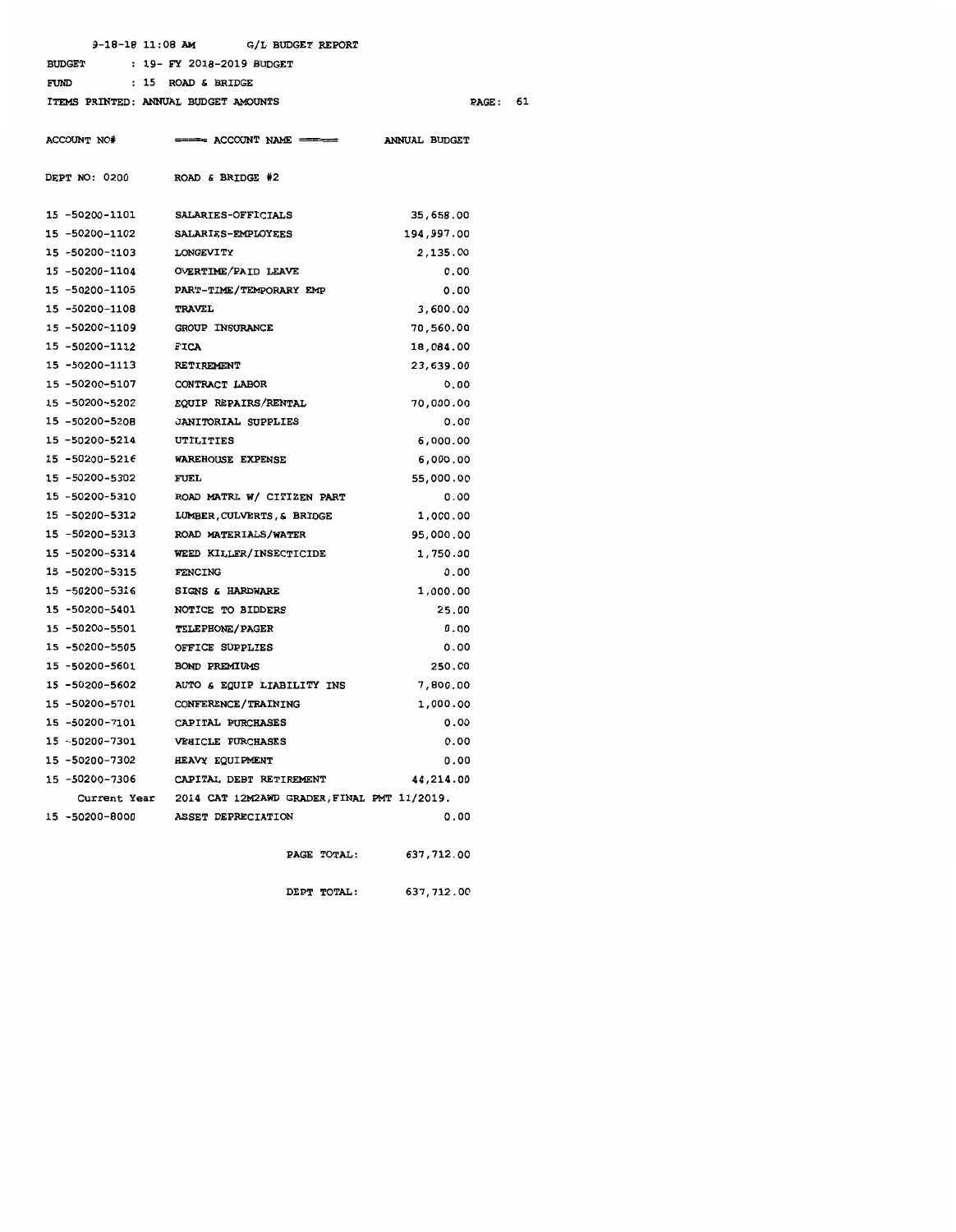|                                            | $9-18-18$ 11:08 AM G/L BUDGET REPORT                                 |                                                             |  |  |
|--------------------------------------------|----------------------------------------------------------------------|-------------------------------------------------------------|--|--|
| : 19- FY 2018-2019 BUDGET<br><b>BUDGET</b> |                                                                      |                                                             |  |  |
| FUND                                       | : 15 ROAD & BRIDGE                                                   |                                                             |  |  |
|                                            | ITEMS PRINTED: ANNUAL BUDGET AMOUNTS                                 | <b>PAGE :</b><br>62                                         |  |  |
| <b>ACCOUNT NO#</b>                         | $\equiv$ - $\equiv$ ACCOUNT NAME $\equiv$                            | ANNUAL BUDGET                                               |  |  |
| DEPT NO: 0300                              | ROAD & BRIDGE #3                                                     |                                                             |  |  |
| 15 -50300-1101                             | <b>SALARIES-OFFICIALS</b>                                            | 35,658.00                                                   |  |  |
| 15 -50300-1102                             | <b>SALARIES-EMPLOYEES</b>                                            | 194,997.00                                                  |  |  |
| 15 -50300-1103                             | <b>LONGEVITY</b>                                                     | 3,365.00                                                    |  |  |
| 15 -50300-1104                             | <b>OVERTIME</b>                                                      | 0.00                                                        |  |  |
| 15 -50300-1105                             | <b>PART-TIME/TEMPORARY EMP</b>                                       | 0.00                                                        |  |  |
| 15 -50300-1108                             | <b>TRAVEL</b>                                                        | 3,600.00                                                    |  |  |
| 15 -50300-1109                             | <b>GROUP INSURANCE</b>                                               | 70,560.00                                                   |  |  |
| 15 -50300-1112                             | <b>FICA</b>                                                          | 18,178.00                                                   |  |  |
| 15 -50300-1113                             | <b>RETIREMENT</b>                                                    | 23,762.00                                                   |  |  |
| 15 -50300-5202                             | <b>EQUIP REPAIRS/RENTAL</b>                                          | 42,500.00                                                   |  |  |
| 15 -50300-5208                             | <b>JANITORIAL SUPPLIES</b>                                           | 0.00                                                        |  |  |
| 15 -50300-5214                             | UTILITIES                                                            | 4,000.00                                                    |  |  |
| 15 -50300-5216                             | WAREHOUSE EXPENSE                                                    | 4,000.00                                                    |  |  |
| 15 -50300-5217                             | WATER WELL EXPENSE                                                   | 500.00                                                      |  |  |
| 15 -50300-5302                             | FUEL                                                                 | 45,000.00                                                   |  |  |
| 15 -50300-5308                             | <b>ENGINEERING EXPENSE</b>                                           | 0.00                                                        |  |  |
| 15 -50300-5312                             | LUMBER, CULVERTS, & BRIDGE                                           | 3,000.00                                                    |  |  |
| 15 -50300-5313                             | <b>ROAD MATERIALS</b>                                                | 15,000.00                                                   |  |  |
| 15 -50300-5314                             | WEED KILLER/INSECTICIDE                                              | 5,500.00                                                    |  |  |
| 15 -50300-5315                             | <b>FENCING</b>                                                       | 0.00                                                        |  |  |
| 15 -50300-5316                             | <b>SIGNS &amp; HARDWARE</b>                                          | 2,500.00                                                    |  |  |
| 15 -50300-5317                             | <b>PAVING</b>                                                        | 500.00                                                      |  |  |
| 15 -50300-5401                             | NOTICE TO BIDDERS                                                    | 0.00                                                        |  |  |
| 15 -50300-5501                             | <b>TELEPHONE/PAGER</b>                                               | 1,000.00                                                    |  |  |
| 15 -50300-5505                             | OFFICE SUPPLIES                                                      | 300.00                                                      |  |  |
| 15 -50300-5601                             | <b>BOND PREMIUMS</b>                                                 | 0.00                                                        |  |  |
| 15 -50300-5602                             | AUTO & EQUIP LIABILITY INS                                           | 6,000.00                                                    |  |  |
| 15 -50300-5701                             | CONFERENCE/TRAINING                                                  | 1,500.00                                                    |  |  |
| 15 -50300-5800                             | <b>WATERSHED EXPENSE</b>                                             | 0.00                                                        |  |  |
| 15 -50300-7101                             | <b>CAPITAL PURCHASES</b>                                             | 0.00                                                        |  |  |
|                                            | Current Year BUDGET NEW MOTORGRADER \$335,000 AND TRADE OF \$45,000. |                                                             |  |  |
| 15 -50300-7301                             | <b>VEHICLE PURCHASES</b>                                             | 0.00                                                        |  |  |
| 15 -50300-7302                             | <b>HEAVY EQUIPMENT</b>                                               | 298,432.00                                                  |  |  |
| Permanent                                  | 2018-2019 Budget: RB3 traded a 2000 JD MotorGrader S/N               |                                                             |  |  |
|                                            |                                                                      | 574983 to RB2 and received a 1986 JD MotorGrader S/N 511951 |  |  |
|                                            | to trade on a Cat 12M3 AWD.                                          |                                                             |  |  |
| Current Year                               | BUDGET NEW MOTORGRADER \$294,432 AND TRADE OF \$12,500.              |                                                             |  |  |
| 15 -50300-7306                             | CAPITAL DEBT RETIREMENT                                              | 34,021.00                                                   |  |  |
|                                            | Current Year 2014 CAT 938K LOADER, FINAL PMT 1/2020.                 |                                                             |  |  |
|                                            | 15 -50300-8000 ASSET DEPRECIATION                                    | 0.00                                                        |  |  |
|                                            |                                                                      |                                                             |  |  |
|                                            | PAGE TOTAL:                                                          | 813,873.00                                                  |  |  |
|                                            | DEPT TOTAL:                                                          | 813,873.00                                                  |  |  |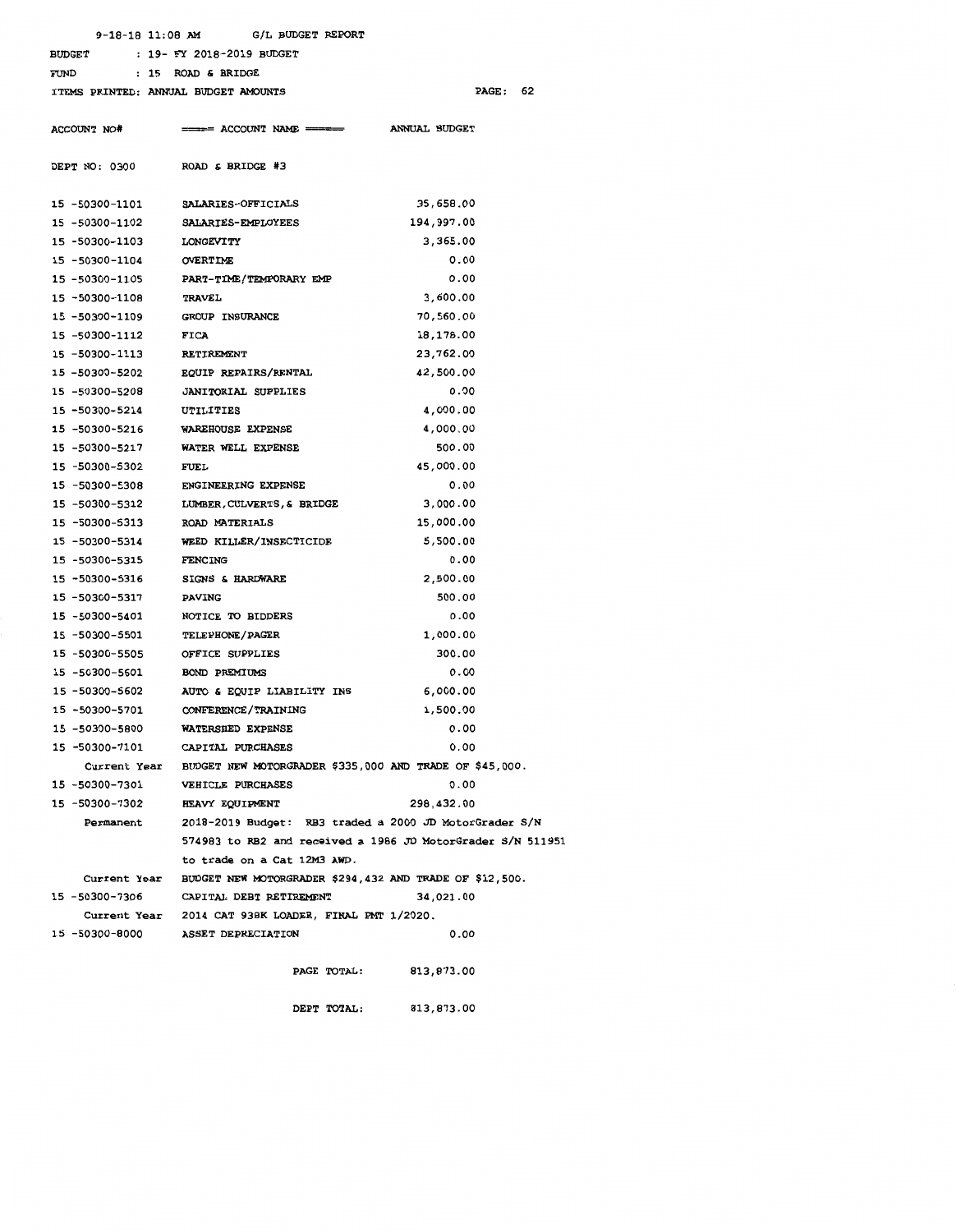9-18-18 11:08 AM G/L BUDGET REPORT BUDGET FUND 19- FY 2018-2019 BUDGET 15 ROAD & BRIDGE ITEMS PRINTED: ANNUAL BUDGET AMOUNTS PAGE: 63

| <b>ACCOUNT NO#</b> | $=$ $=$ $=$ $+$ $ACCOUNT$ NAME $=$ $=$ $=$ $=$ | ANNUAL BUDGET                                              |
|--------------------|------------------------------------------------|------------------------------------------------------------|
| DEPT NO: 0400      | ROAD & BRIDGE #4                               |                                                            |
| 15 -50400-1101     | SALARIES-OFFICIALS                             | 35,658.00                                                  |
| 15 -50400-1102     | SALARIES-EMPLOYEES                             | 156,610.00                                                 |
| 15 -50400-1103     | <b>LONGEVITY</b>                               | 565.00                                                     |
| 15 -50400-1104     | <b>OVERTIME</b>                                | 0.00                                                       |
| 15 -50400-1105     | PART-TIME/TEMPORARY EMP                        | 0.00                                                       |
| 15 -50400-1108     | <b>TRAVEL</b>                                  | 3,600.00                                                   |
| 15 -50400-1109     | <b>GROUP INSURANCE</b>                         | 58,800.00                                                  |
| 15 -50400-1112     | FICA                                           | 15,028.00                                                  |
| 15 -50400-1113     | RETIREMENT                                     | 19,644.00                                                  |
| 15 -50400-5107     | CONTRACT LABOR                                 | 2,500.00                                                   |
| 15 -50400-5202     | EQUIP REPAIRS/RENTAL                           | 50,000.00                                                  |
| 15 -50400-5208     | <b>JANITORIAL SUPPLIES</b>                     | 100.00                                                     |
| 15 -50400-5214     | UTILITIES                                      | 3,000.00                                                   |
| 15 -50400-5216     | WAREHOUSE EXPENSE                              | 5,000.00                                                   |
| 15 -50400-5302     | FUEL                                           | 40,000.00                                                  |
| 15 -50400-5312     | LUMBER, CULVERTS, & BRIDGE                     | 3,600.00                                                   |
| 15 -50400-5313     | <b>ROAD MATERIALS</b>                          | 25,000.00                                                  |
| 15 -50400-5314     | WEED KILLER/INSECTICIDE                        | 500.00                                                     |
| 15 -50400-5315     | <b>FENCING</b>                                 | 120.00                                                     |
| 15 -50400-5316     | <b>SIGNS &amp; HARDWARE</b>                    | 600.00                                                     |
| 15 -50400-5401     | NOTICE TO BIDDERS                              | 100.00                                                     |
| 15 -50400-5501     | <b>TELEPHONE/PAGER</b>                         | 525.00                                                     |
| 15 -50400-5505     | OFFICE SUPPLIES                                | 175.00                                                     |
| 15 -50400-5601     | <b>BOND PREMIUMS</b>                           | 178.00                                                     |
| 15 -50400-5602     | AUTO & EQUIP LIABILITY INS                     | 5,400.00                                                   |
| 15 -50400-5701     | CONFERENCE/TRAINING                            | 500.00                                                     |
| 15 -50400-5800     | WATERSHED EXPENSE                              | 1,000.00                                                   |
| 15 -50400-7101     | CAPITAL PURCHASES                              | 0.00                                                       |
| 15 -50400-7301     | VEHICLE PURCHASES                              | 0.00                                                       |
| 15 -50400-7302     | HEAVY EQUIPMENT                                | 175,250.00                                                 |
| Permanent          |                                                | FY 2019 Budget RB1 and RB4 joint Dozer purchase, \$175,250 |
|                    | EACH.                                          | RB4 trade D5B value \$9,000. RB4 \$25,000 DOWN PMT.        |
| 15 -50400-7306     | CAPITAL DEBT RETIREMENT                        | 42,831.00                                                  |
| Current Year       | 2014 CAT 140M2 GRADER. FINAL PMT 11/2019.      |                                                            |
| 15 -50400-8000     | <b>ASSET DEPRECIATION</b>                      | 0.00                                                       |
|                    |                                                |                                                            |
|                    | PAGE TOTAL:                                    | 646,284.00                                                 |
|                    | DEPT TOTAL:                                    | 646,284.00                                                 |
|                    | TOTAL EXPENDITURES: 2,790,979.00               |                                                            |
|                    | NET REVENUES/EXPENDITURES:                     | 233,175.00                                                 |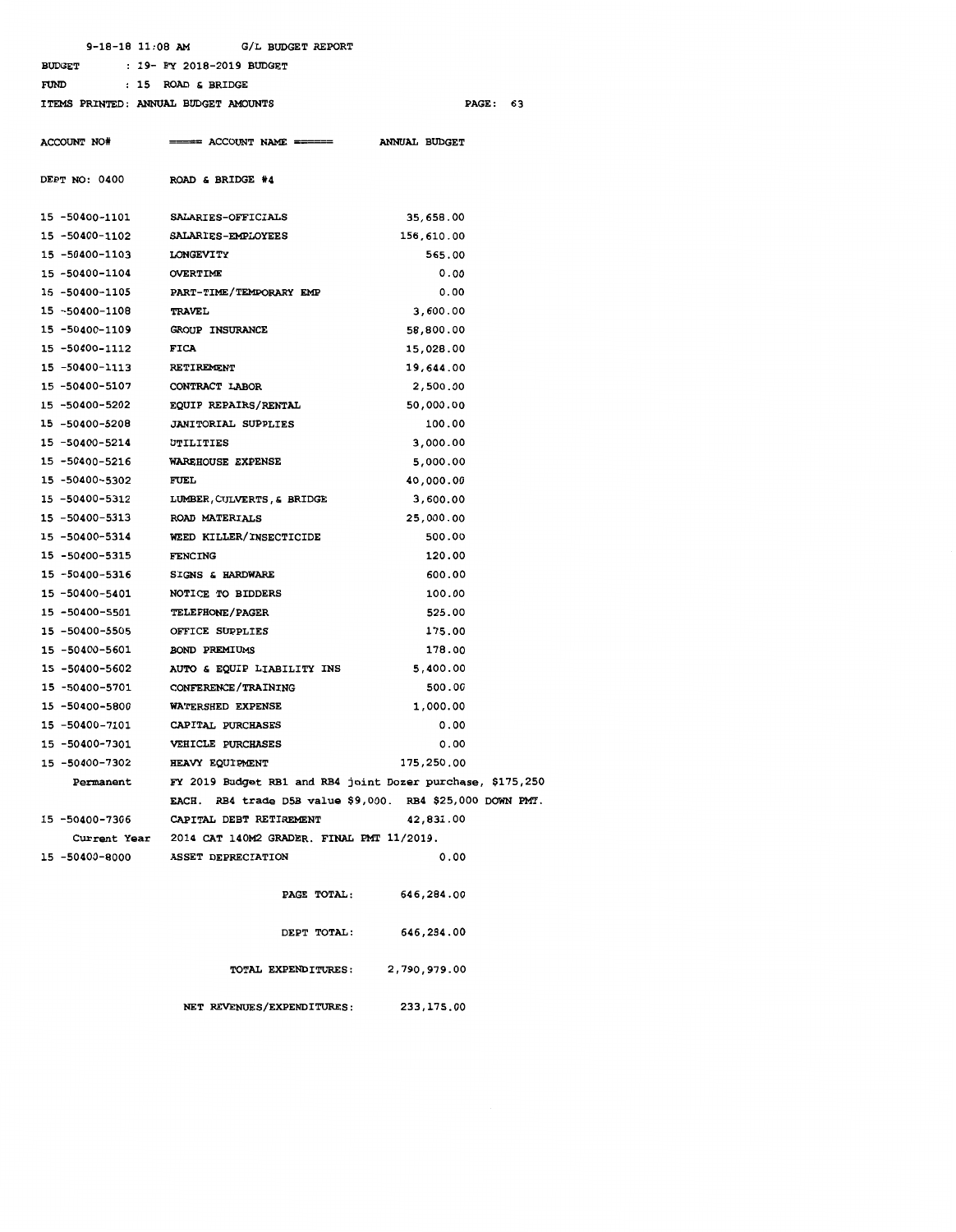|               | $9-18-18$ 11:08 AM G/L BUDGET REPORT                        |                 |  |
|---------------|-------------------------------------------------------------|-----------------|--|
| <b>BUDGET</b> | : 19- FY 2018-2019 BUDGET                                   |                 |  |
| FUND          | : 38 J.P. TECHNOLOGY FUND                                   |                 |  |
|               | ITEMS PRINTED: ANNUAL BUDGET AMOUNTS                        | <b>PAGE: 64</b> |  |
|               | $\text{ACCOUNT}$ NO# $\text{---}$ account NAME $\text{---}$ | ANNUAL BUDGET   |  |
| 38 -45508     | TECHNOLOGY FEES                                             | 6,000.00CR      |  |
| 38 -47302     | TEXPOOL INTEREST                                            | 10.00CR         |  |
|               | PAGE TOTAL:                                                 | 6,010.00CR      |  |
|               | <b>TOTAL :</b>                                              | 6,010.00CR      |  |
|               | TOTAL REVENUES:                                             | 6,010.00CR      |  |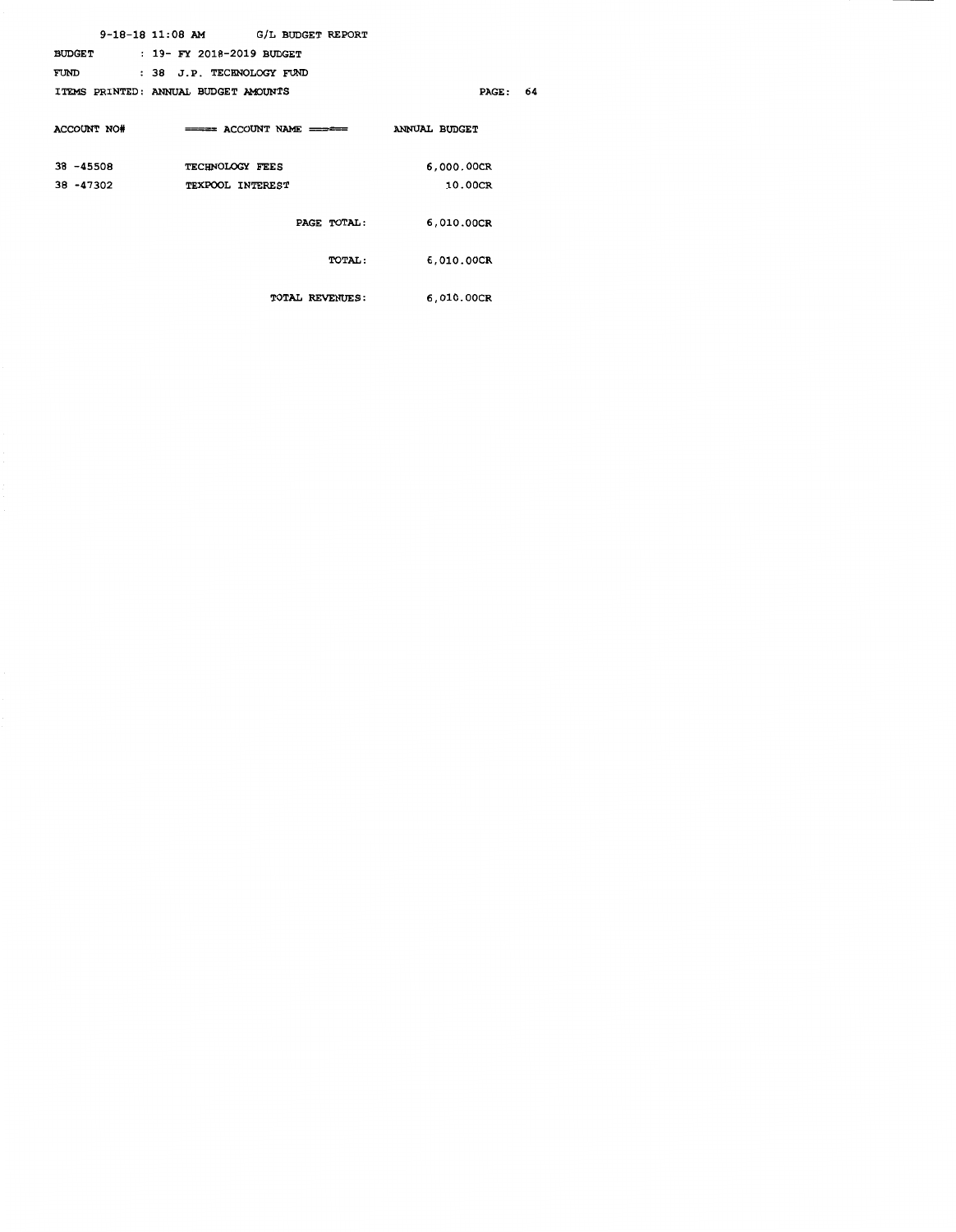|                | $9-18-18$ 11:08 AM G/L BUDGET REPORT                |                 |  |
|----------------|-----------------------------------------------------|-----------------|--|
|                | BUDGET : 19- FY 2018-2019 BUDGET                    |                 |  |
|                | FUND : 38 J.P. TECHNOLOGY FUND                      |                 |  |
|                | ITEMS PRINTED: ANNUAL BUDGET AMOUNTS                | <b>PAGE: 65</b> |  |
|                |                                                     |                 |  |
|                | ACCOUNT NO# ===== ACCOUNT NAME ====== ANNUAL BUDGET |                 |  |
|                |                                                     |                 |  |
|                | DEPT NO: 3800 J.P. TECHNOLOGY FEES                  |                 |  |
|                |                                                     |                 |  |
|                |                                                     |                 |  |
|                | 38 -53800-5202 EQUIP REPAIRS/RENTAL                 | 0.00            |  |
|                | 38 -53800-5501 JP #1 TECHNOLOGY EXPENSE             | 3,000.00        |  |
|                | 38 -53800-5502 JP #2 TECHNOLOGY EXPENSE             | 7,800.00        |  |
| 38 -53800-5503 | <b>JP #4 TECHNOLOGY EXPENSE</b>                     | 0.00            |  |
|                | 38 -53800-5505 OFFICE SUPPLIES                      | 0.00            |  |
| 38 -53800-5601 | <b>BOND PREMIUMS</b>                                | 0.00            |  |
|                | 38 -53800-5701 CONFERENCE/TRAINING                  | 0.00            |  |
| 38 -53800-5706 | <b>DUES</b>                                         | 0.00            |  |
|                | 38 -53800-5801 CONF/TRAINING-STAFF                  | 0.00            |  |
|                | 38 -53800-7101 CAPITAL PURCHASES                    | 0.00            |  |
|                |                                                     |                 |  |
|                | PAGE TOTAL:                                         | 10,800.00       |  |
|                |                                                     |                 |  |
|                | <b>TOTAL :</b>                                      | 10,800.00       |  |
|                |                                                     |                 |  |
|                | TOTAL EXPENDITURES:                                 | 10,800.00       |  |
|                |                                                     |                 |  |
|                | NET REVENUES/EXPENDITURES:                          | 4,790.00        |  |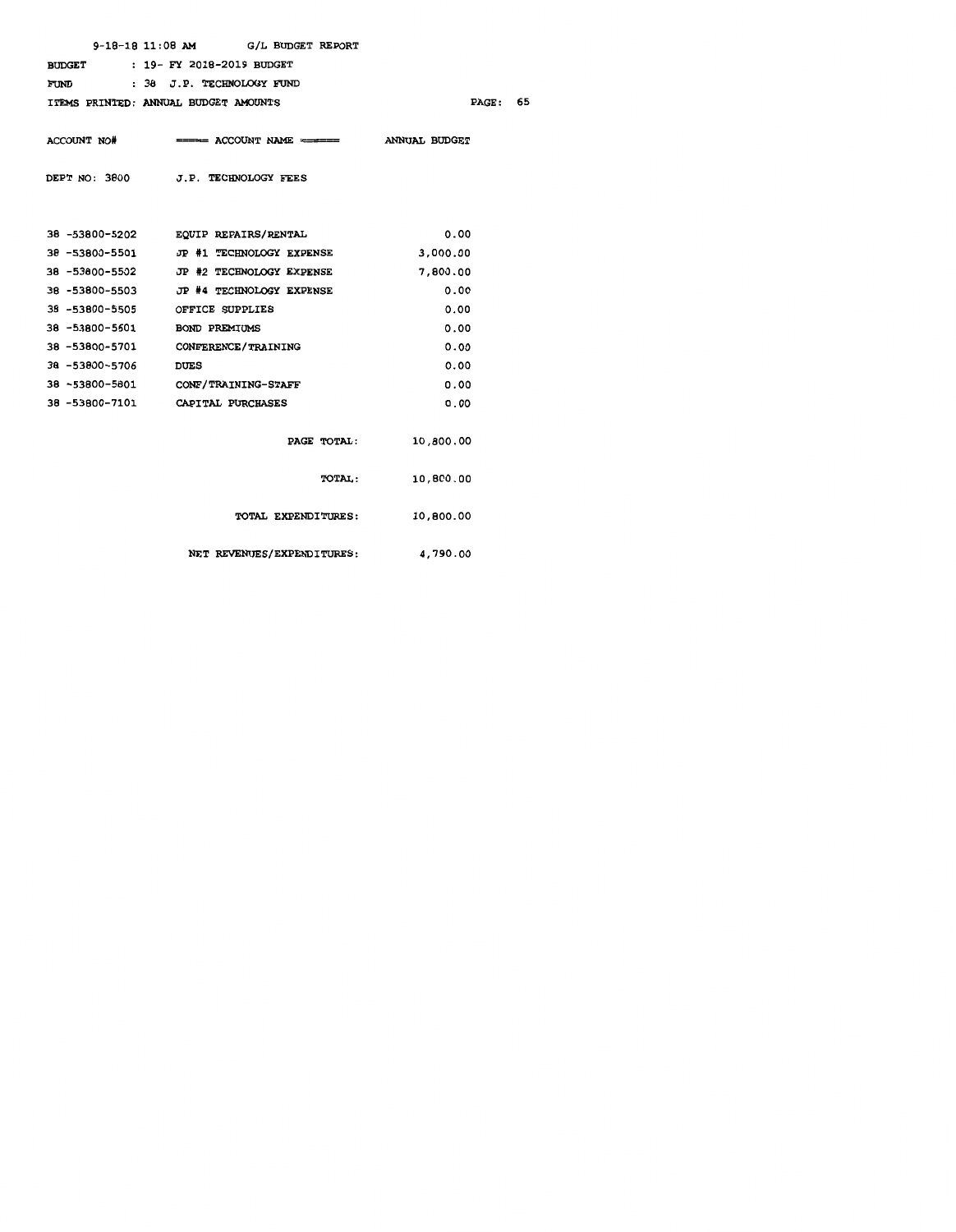## 9-18-18 11:08 AM G/L BUDGET REPORT

BUDGET 19- FY 2018-2019 BUDGET

FUND 50 CAPITAL PROJECTS

ITEMS PRINTED: ANNUAL BUDGET AMOUNTS

PAGE: 66

 $\bar{\mathcal{C}}$ 

ACCOUNT NO# ====== ACCOUNT NAME ====== ANNUAL BUDGET

| $50 - 40000$ | TRANSFERS IN                | 0.00       |
|--------------|-----------------------------|------------|
| 50 -41000    | CERT. OF OBLIG. SERIES 2001 | 0.00       |
| 50 -46900    | WDIM ANNEX PROJECT          | 0.00       |
| $50 - 46997$ | <b>GRANT REVENUE</b>        | 0.00       |
| 50 -46998    | RESTORATION DONATIONS       | 0.00       |
| $50 - 46999$ | <b>MISC REVENUE</b>         | 1,500.00CR |
| $50 - 47300$ | INTEREST - ICS HAPPY STATE  | 6,000.00CR |
| $50 - 47301$ | DEPOSITORY INTEREST         | 0.00       |
| $50 - 47302$ | TEXPOOL INTEREST            | 1,000.00CR |
| $50 - 48000$ | THC REIMBURSEMENT           | 0.00       |
| $50 - 49999$ | TRANSFERS IN                | 0.00       |
|              |                             |            |
|              | PAGE TOTAL:                 | 8,500.00CR |
|              |                             |            |
|              | <b>TOTAL:</b>               | 8,500.00CR |

TOTAL REVENUES: 8,500.00CR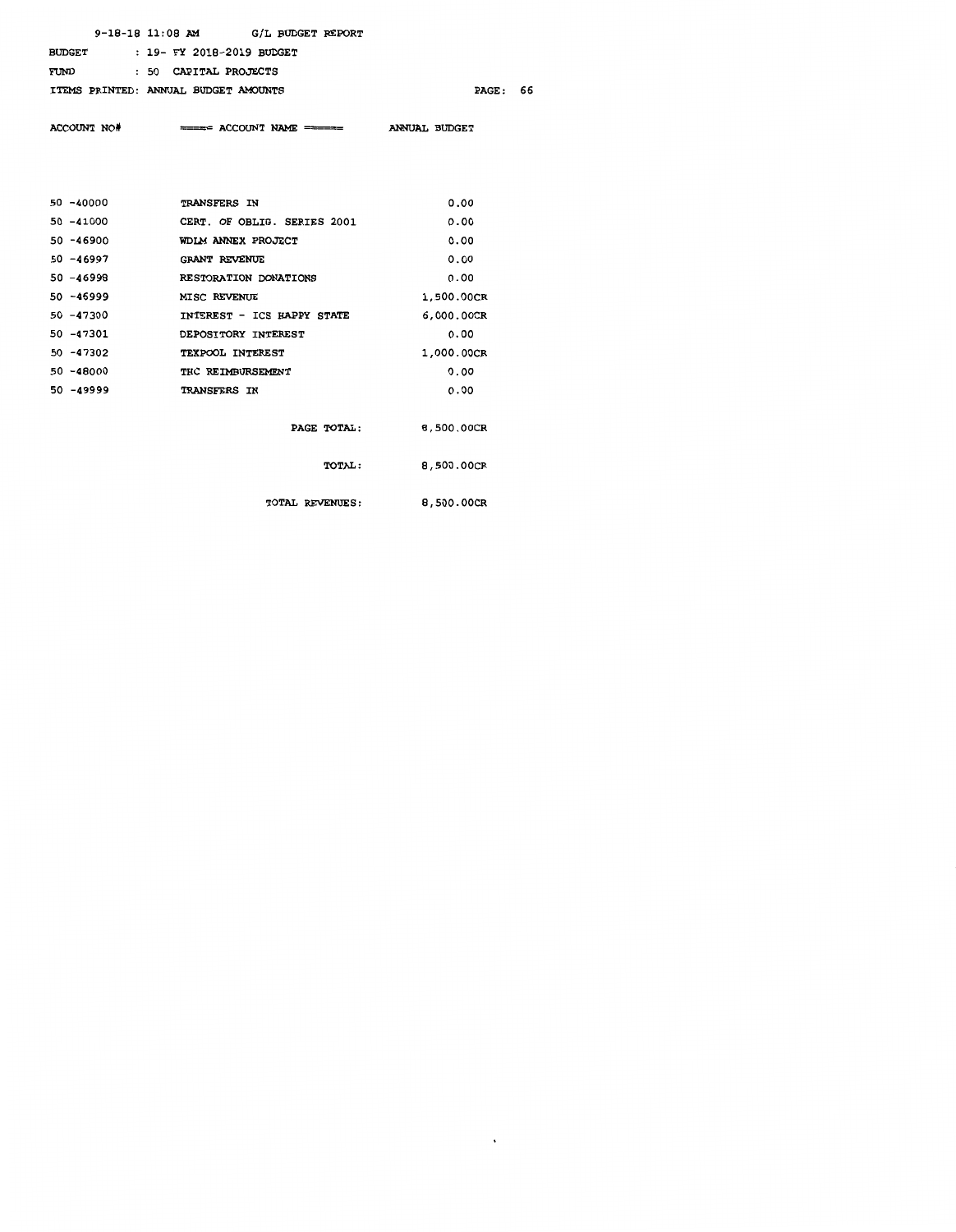|             | $9-18-18$ 11:08 AM G/L BUDGET REPORT                                       |                 |  |
|-------------|----------------------------------------------------------------------------|-----------------|--|
|             | BUDGET : 19- FY 2018-2019 BUDGET                                           |                 |  |
| <b>FUND</b> | : 50 CAPITAL PROJECTS                                                      |                 |  |
|             | ITEMS PRINTED: ANNUAL BUDGET AMOUNTS                                       | <b>PAGE: 67</b> |  |
|             | ACCOUNT NO# $\longrightarrow$ ACCOUNT NAME $\longrightarrow$ ANNUAL BUDGET |                 |  |
|             | DEPT NO: 4000 WDLM ANNEX                                                   |                 |  |
|             | 50 -54000-7200 WDIM ANNEX PROJECT                                          | 0.00            |  |
|             | PAGE TOTAL:                                                                | 0.00            |  |
|             | DEPT TOTAL:                                                                | 0.00            |  |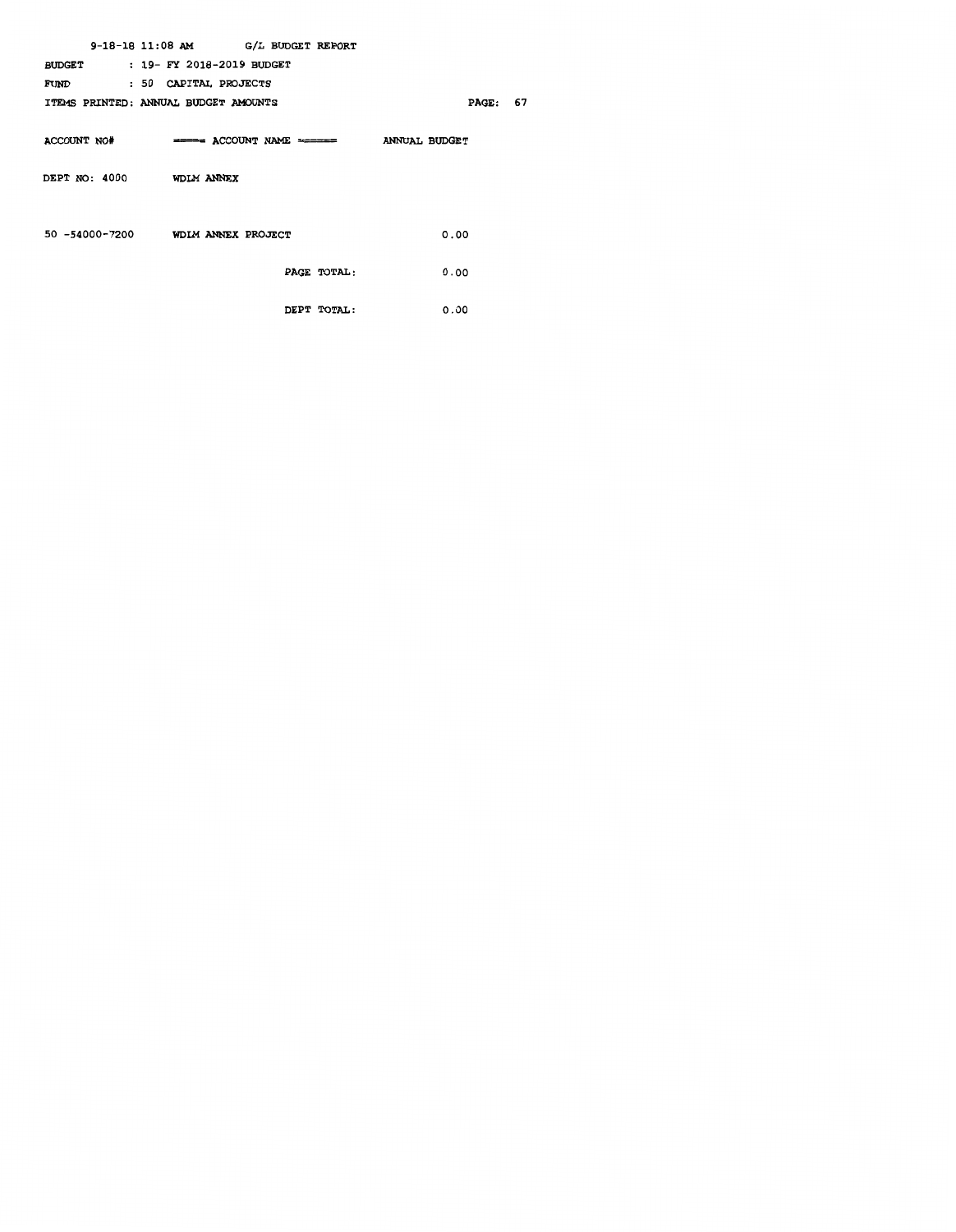| $9-18-18$ 11:08 AM G/L BUDGET REPORT |                                                               |                        |    |
|--------------------------------------|---------------------------------------------------------------|------------------------|----|
| BUDGET : 19- FY 2018-2019 BUDGET     |                                                               |                        |    |
| FUND : 50 CAPITAL PROJECTS           |                                                               |                        |    |
|                                      | ITEMS PRINTED: ANNUAL BUDGET AMOUNTS                          | $\mathtt{PAGE}$ :      | 68 |
|                                      |                                                               |                        |    |
|                                      | ACCOUNT NO# ===== ACCOUNT NAME ====== ANNUAL BUDGET           |                        |    |
|                                      |                                                               |                        |    |
|                                      | DEPT NO: 5000 COURTHOUSE RESTORATION                          |                        |    |
|                                      |                                                               |                        |    |
|                                      | 50 -55000-7100 CAPITAL ACQUISITION                            | 0.00                   |    |
|                                      | 50 -55000-7200 BUILDING RESTORATION EXPENSE                   | 0.00                   |    |
|                                      | 50 -55000-7201 COURTHOUSE CAPITAL IMPROVEMENT 825,000.00      |                        |    |
| 50 -55000-7300 ARCHITECT FEES        |                                                               | 0.00                   |    |
|                                      | 50 -55000-7310 LEGAL NOTICES & FEES                           | 0.00                   |    |
|                                      | 50 -55000-7320 PROJECT MANAGER FEES                           | 0.00                   |    |
|                                      | 50 - 55000-7330 ASBESTOS REMOVAL                              | 0.00                   |    |
|                                      | 50 -55000-7340 DEMOLITION EXPENSE                             | 0.00                   |    |
|                                      | 50 -55000-7401 WDLM CAPITAL PROJECTS                          | 7,200,00               |    |
|                                      | 50 -55000-7405 LOVETT BLDG EXPENSE                            | 0.00                   |    |
|                                      | 50 - 55000-7410 ANNEX CAPITAL PROJECTS                        | 0.00                   |    |
|                                      | 50 -55000-7500 PERRY LEFORS AIRPORT PROJ 60,000.00            |                        |    |
|                                      | Current Year \$60,000 for 10% match on Runway Lights Project. |                        |    |
|                                      | 50 -55000-7505 HELIPORT-GRAY COUNTY                           | 0.00                   |    |
|                                      | 50 -55000-8000 ASSET DEPRECIATION                             | 0.00                   |    |
|                                      |                                                               |                        |    |
|                                      |                                                               | PAGE TOTAL: 892,200.00 |    |

DEPT TOTAL: 892,200.00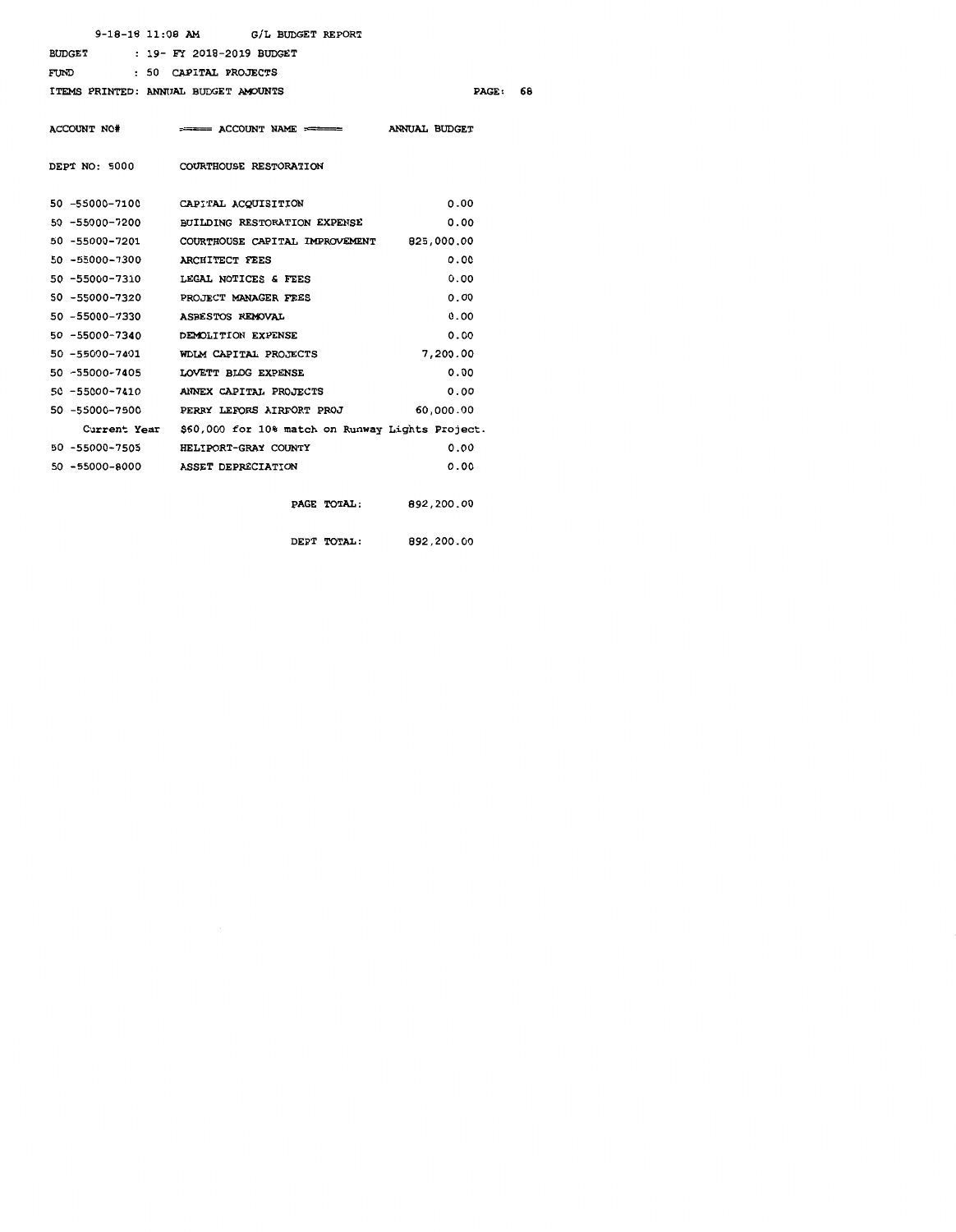| $9-18-18$ 11:08 AM G/L BUDGET REPORT                |          |
|-----------------------------------------------------|----------|
| BUDGET : 19- FY 2018-2019 BUDGET                    |          |
| FUND : 50 CAPITAL PROJECTS                          |          |
| ITEMS PRINTED: ANNUAL BUDGET AMOUNTS                | PAGE: 69 |
| ACCOUNT NO# ===== ACCOUNT NAME ====== ANNUAL BUDGET |          |
| DEPT NO: 6000 JAIL/SO BUILDING                      |          |
| 50 -56000-7200 JAIL/SO REPAIRS                      | 0.00     |
| PAGE TOTAL:                                         | 0.00     |
| DEPT TOTAL:                                         | 0.00     |
| TOTAL EXPENDITURES: 892,200.00                      |          |
| NET REVENUES/EXPENDITURES: 883,700.00               |          |

 $\sim 10^7$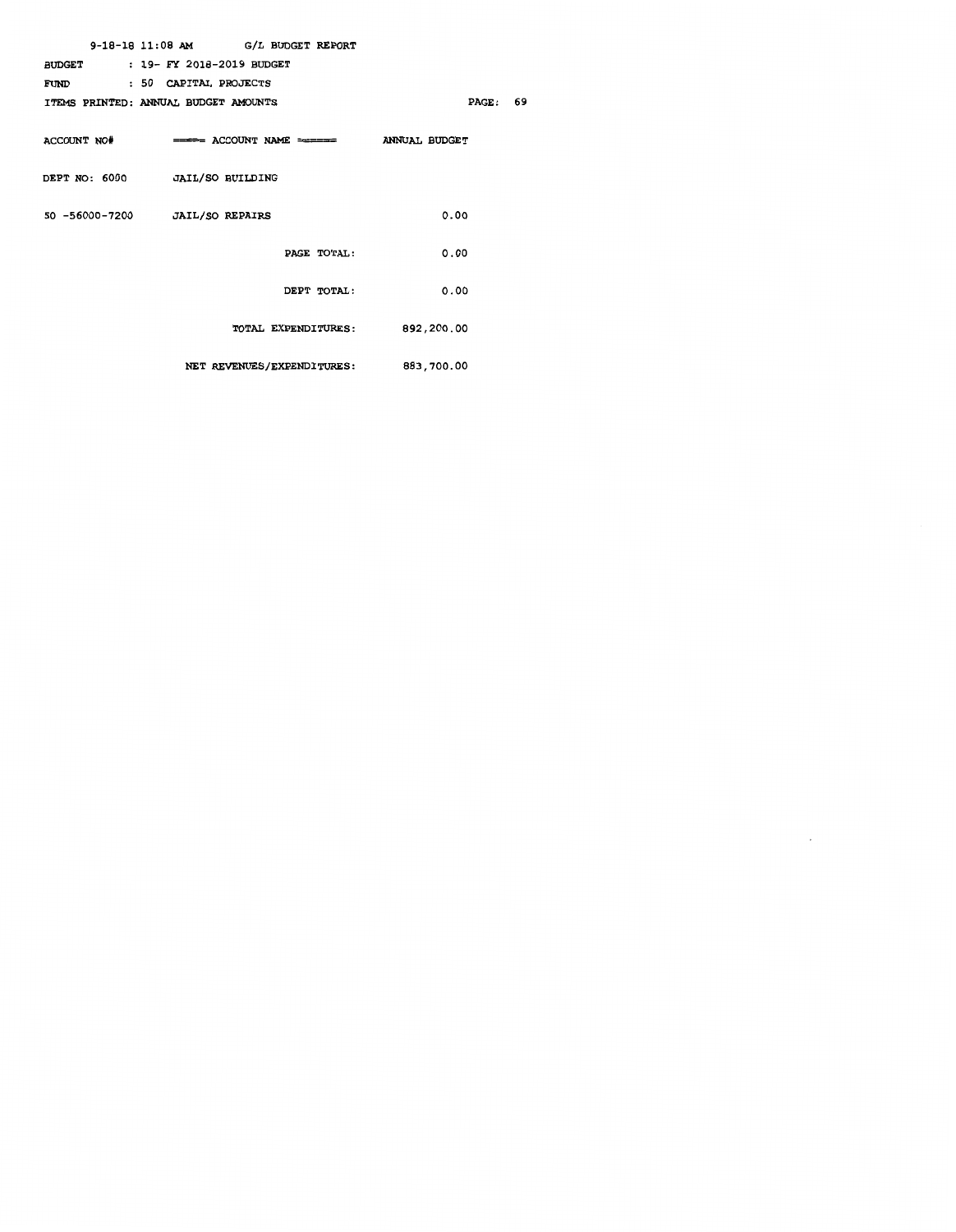|              | $9-18-18$ 11:08 AM G/L BUDGET REPORT                |             |
|--------------|-----------------------------------------------------|-------------|
|              | BUDGET : 19- FY 2018-2019 BUDGET                    |             |
|              | FUND : 52 C.O. 2001 DEBT SERVICE FD                 |             |
|              | ITEMS PRINTED: ANNUAL BUDGET AMOUNTS                | PAGE:       |
|              | ACCOUNT NO# ===== ACCOUNT NAME ====== ANNUAL BUDGET |             |
| 52 -41101    | CURRENT TAX REVENUE                                 | 97,860.00CR |
| 52 -41104    | DELINQUENT AD VALOREM TAXES                         | 1,500.00CR  |
| 52 -46999    | MISCELLANEOUS REVENUE                               | 0.00        |
| 52 -47302    | <b>TEXPOOL INTEREST</b>                             | 150.00CR    |
| $52 - 47303$ | C.O. 2001 ACCRUED INTEREST                          | 0.00        |
|              | PAGE TOTAL:                                         | 99,510.00CR |
|              | <b>TOTAL:</b>                                       | 99,510.00CR |
|              | TOTAL REVENUES:                                     | 99,510.00CR |

PAGE: 70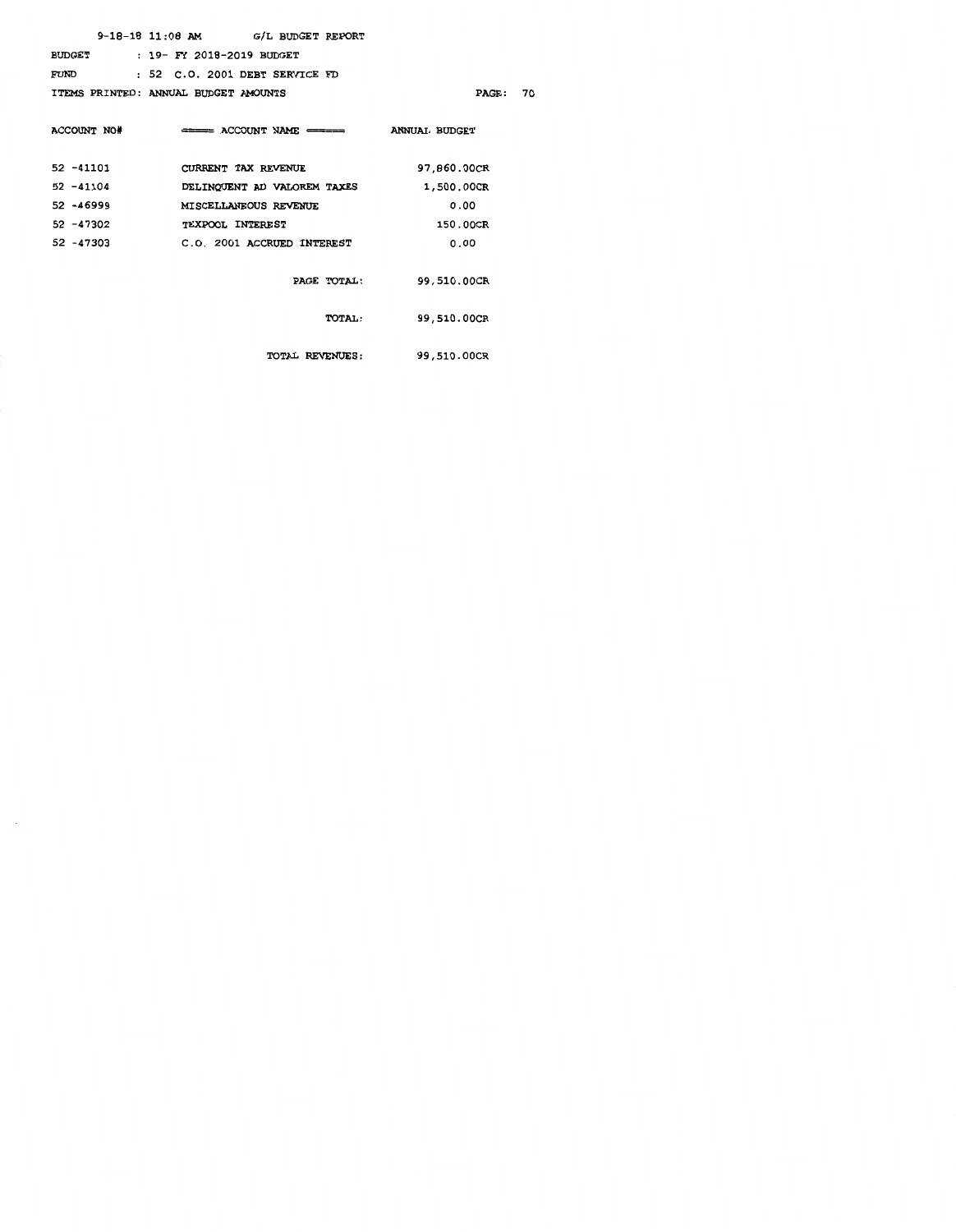| $9-18-18$ 11:08 AM G/L BUDGET REPORT |                   |                                                                                                                                                                                                                                                                                                                                               |
|--------------------------------------|-------------------|-----------------------------------------------------------------------------------------------------------------------------------------------------------------------------------------------------------------------------------------------------------------------------------------------------------------------------------------------|
| BUDGET : 19- FY 2018-2019 BUDGET     |                   |                                                                                                                                                                                                                                                                                                                                               |
| FUND : 52 C.O. 2001 DEBT SERVICE FD  |                   |                                                                                                                                                                                                                                                                                                                                               |
| ITEMS PRINTED: ANNUAL BUDGET AMOUNTS | $\mathbf{PAGE}$ : | 71                                                                                                                                                                                                                                                                                                                                            |
|                                      |                   |                                                                                                                                                                                                                                                                                                                                               |
|                                      |                   |                                                                                                                                                                                                                                                                                                                                               |
|                                      |                   |                                                                                                                                                                                                                                                                                                                                               |
| DEPT NO: 0001 C.O. 2001 ISSUE        |                   |                                                                                                                                                                                                                                                                                                                                               |
|                                      |                   |                                                                                                                                                                                                                                                                                                                                               |
|                                      |                   |                                                                                                                                                                                                                                                                                                                                               |
|                                      |                   |                                                                                                                                                                                                                                                                                                                                               |
|                                      | 0.00              |                                                                                                                                                                                                                                                                                                                                               |
|                                      | 0.00              |                                                                                                                                                                                                                                                                                                                                               |
|                                      |                   |                                                                                                                                                                                                                                                                                                                                               |
|                                      | 6,513.00          |                                                                                                                                                                                                                                                                                                                                               |
|                                      |                   |                                                                                                                                                                                                                                                                                                                                               |
|                                      | 111,513.00        |                                                                                                                                                                                                                                                                                                                                               |
|                                      |                   |                                                                                                                                                                                                                                                                                                                                               |
|                                      | 111,513.00        |                                                                                                                                                                                                                                                                                                                                               |
|                                      |                   |                                                                                                                                                                                                                                                                                                                                               |
|                                      | 111,513.00        |                                                                                                                                                                                                                                                                                                                                               |
|                                      |                   |                                                                                                                                                                                                                                                                                                                                               |
|                                      |                   |                                                                                                                                                                                                                                                                                                                                               |
|                                      |                   | ACCOUNT NO# $\qquad \qquad \qquad$ ANNUAL BUDGET<br>0.00<br>52 -50001-5721 C.O. 2001 ADMINISTRATION FEE<br>52 -50001-7400    C.O. 2001 PRINCIPAL PAYMENT<br>52 -50001-7420 C.O. 2001 INTEREST PAYMENT<br>52 -50001-7460    C.O. 2011 INTEREST PAYMENT<br>PAGE TOTAL:<br>TOTAL:<br>TOTAL EXPENDITURES:<br>NET REVENUES/EXPENDITURES: 12,003.00 |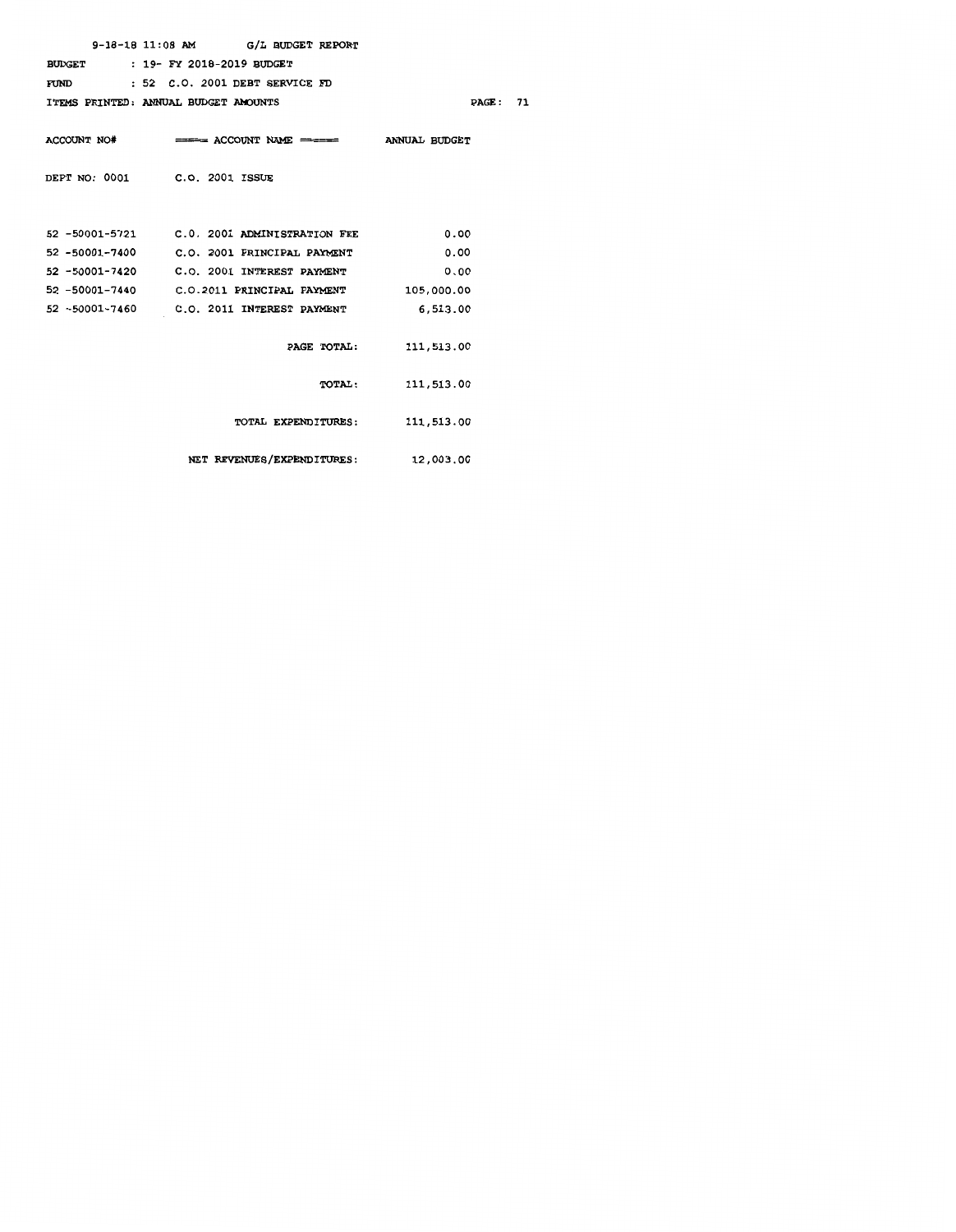9-18-18 11:08 AM G/L BUDGET REPORT

BUDGET 19- FY 2018-2019 BUDGET

FUND 99 PARTIAL SELF-FUNDED HLTH ITEMS PRINTED: ANNUAL BUDGET AMOUNTS

PAGE: 72

ACCOUNT NO# ===== ACCOUNT NAME ====== ANNUAL BUDGET

| 99 -40000    | <b>TRANSFERS IN</b>            | 0.00           |
|--------------|--------------------------------|----------------|
| $99 - 46994$ | CVS CAREMARK REIMBURSEMENT     | 10,000.00CR    |
| $99 - 46995$ | STOP LOSS IN EXCESS OF LIMIT   | 0.00           |
| $99 - 46996$ | MISC REFUNDS/REIMBURSEMENTS    | 0.00           |
| 99 -46997    | PREMIUM EMPLOYEE ONLY COVERAGE | 1,441,776.00CR |
| 99 -46998    | COBRA HEALTH PREMIUMS          | 0.00           |
| 99 - 46999   | CO HEALTH INSURANCE PREMIUMS   | 0.00           |
| 99 -47000    | DEP HEALTH INS PREMIUMS        | 140,000.00CR   |
| $99 - 47301$ | DEPOSITORY INTEREST            | 0.00           |
| 99 -47302    | TEXPOOL INTEREST               | 0.00           |
|              |                                |                |
|              | PAGE TOTAL:                    | 1,591,776.00CR |
|              |                                |                |

TOTAL: 1,591,776.00CR

TOTAL REVENUES: 1,591,776.00CR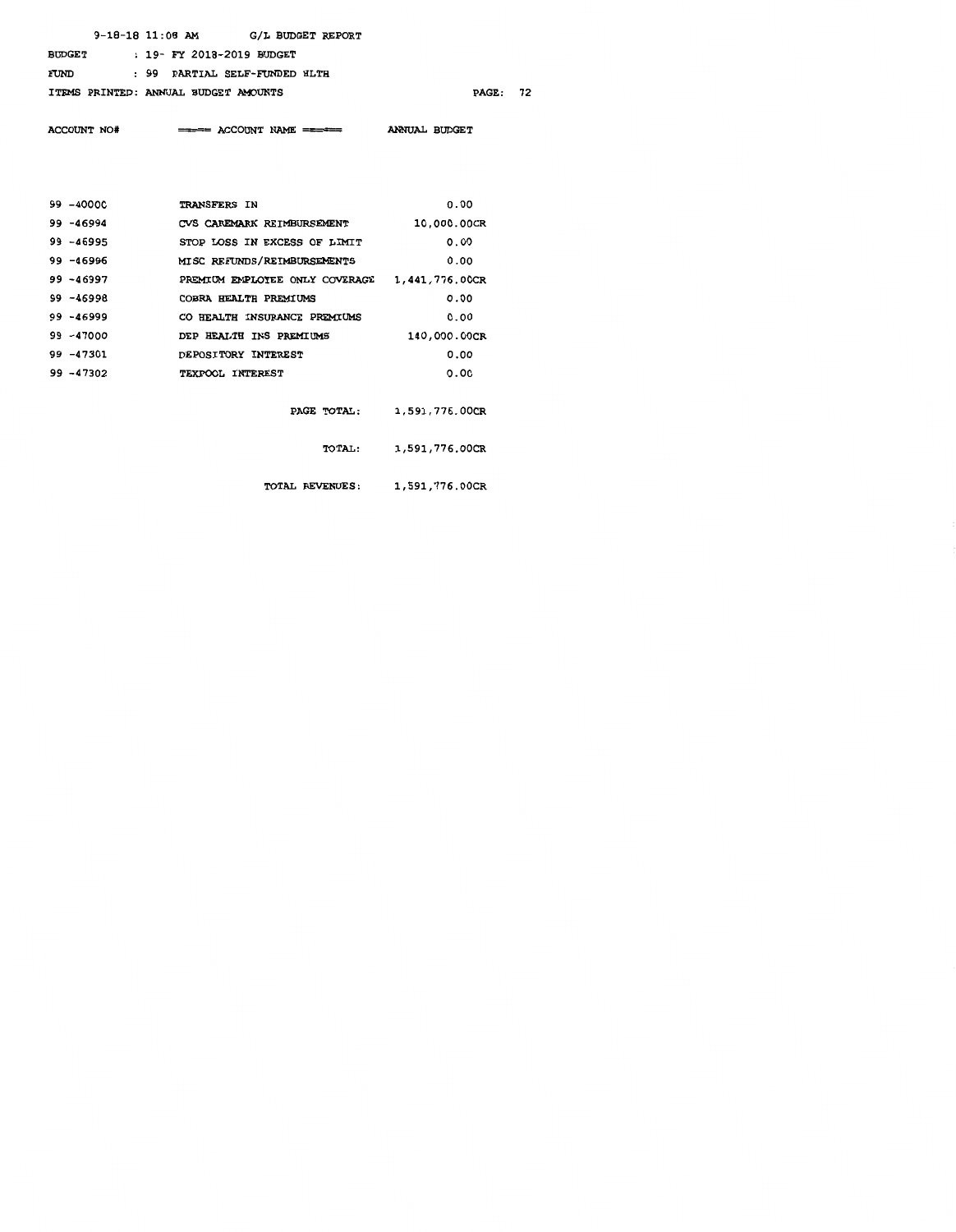|                | $9-18-18$ 11:08 AM G/L BUDGET REPORT                |                     |
|----------------|-----------------------------------------------------|---------------------|
| <b>BUDGET</b>  | : 19- FY 2018-2019 BUDGET                           |                     |
| FUND           | : 99 PARTIAL SELF-FUNDED HLTH                       |                     |
|                | ITEMS PRINTED: ANNUAL BUDGET AMOUNTS                | <b>PACE :</b><br>73 |
|                |                                                     |                     |
|                | ACCOUNT NO# ===== ACCOUNT NAME ====== ANNUAL BUDGET |                     |
|                |                                                     |                     |
| DEPT NO: 8000  | <b>GROUP HEALTH INSURANCE</b>                       |                     |
|                |                                                     |                     |
|                |                                                     |                     |
| 99 -58000-4100 | MEDICAL PROVIDER EXPENSE                            | 900,000.00          |
| 99 -58000-4105 | <b>PRESCRIPTION DRUG EXPENSE</b>                    | 220,000.00          |
| 99 -58000-4110 | <b>COBRA CLAIMS EXPENSE</b>                         | 10,000.00           |
| 99 -58000-4115 | <b>HCI SAVINGS FEE</b>                              | 0.00                |
|                | 99 -58000-4200 FIXED ADMINISTRATION COST 460,000.00 |                     |
| 99 -58000-4210 | <b>CLAIM SETTLEMENT EXPENSE</b>                     | 0.00                |
| 99 -58000-5202 | <b>EOUIP REPAIRS/RENTAL</b>                         | 0.00                |
| 99 -58000-5501 | <b>TELEPHONE/PAGER/TELETYPE</b>                     | 0.00                |
| 99 -58000-5502 | POSTAGE/BOX RENT                                    | 0.00                |
| 99 -58000-5504 | <b>COMPUTER EXPENSE</b>                             | 0.00                |
| 99 -58000-5505 | OFFICE SUPPLIES                                     | 0.00                |
| 99 -58000-5601 | <b>BOND PREMIUMS</b>                                | 0.00                |
| 99 -58000-5701 | CONFERENCE/TRAINING                                 | 0.00                |
| 99 -58000-5706 | <b>DUES</b>                                         | 0.00                |
| 99 -58000-5707 | PCORI TAX                                           | 0.00                |
| 99 -58000-5801 | <b>CONF/TRAINING-STAFF</b>                          | 0.00                |
|                |                                                     |                     |
|                | PAGE TOTAL:                                         | 1,590,000.00        |
|                |                                                     |                     |
|                | <b>TOTAL :</b>                                      | 1,590,000.00        |
|                |                                                     |                     |
|                | <b>TOTAL EXPENDITURES:</b>                          | 1,590,000.00        |
|                |                                                     |                     |

NET REVENUES/EXPENDITURES: 1,776.00CR